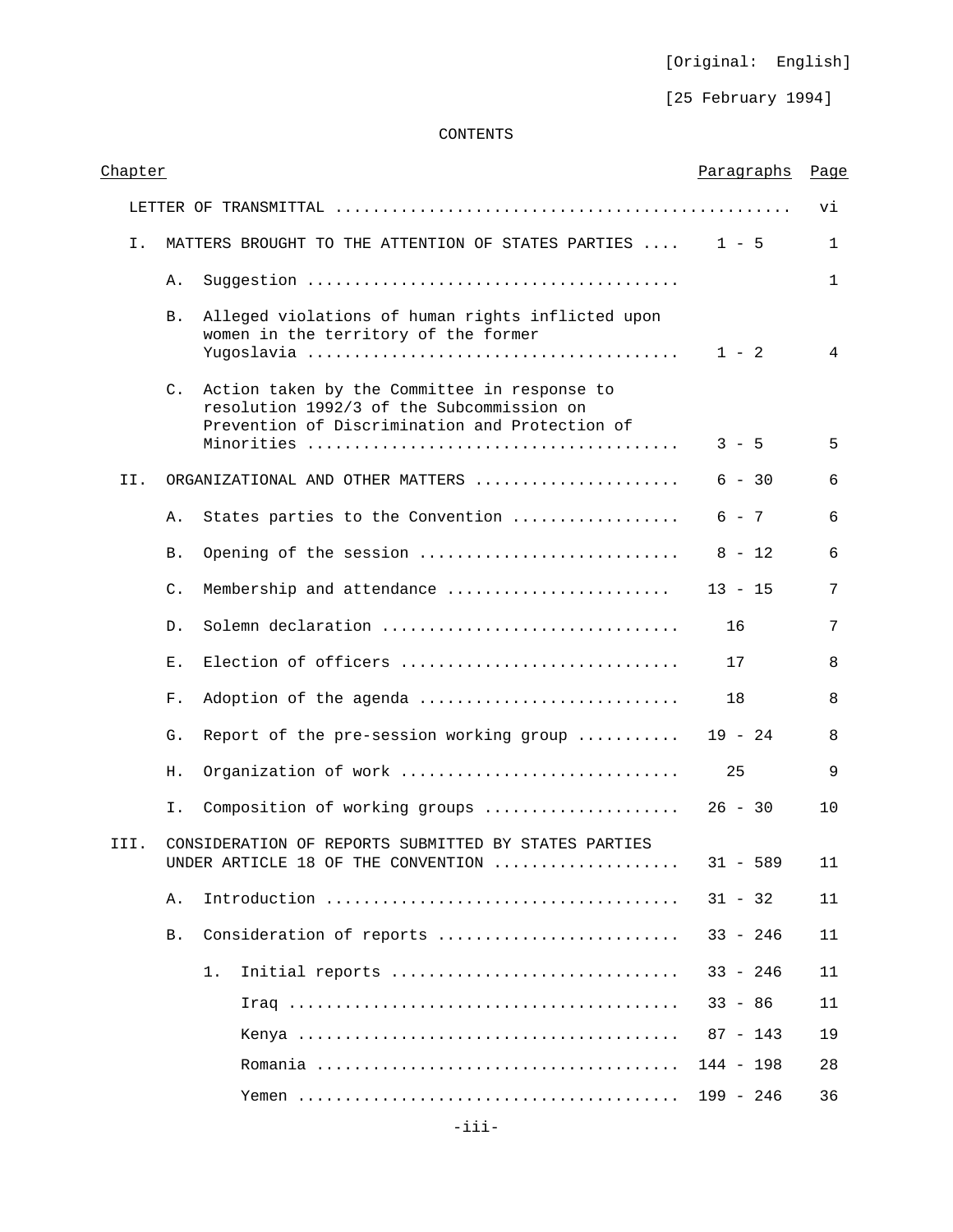| Chapter |                                                                                                                                                                | Paragraphs  | Page |
|---------|----------------------------------------------------------------------------------------------------------------------------------------------------------------|-------------|------|
|         | 2.<br>Second and third periodic reports                                                                                                                        | $247 - 589$ | 43   |
|         |                                                                                                                                                                | $248 - 326$ | 43   |
|         |                                                                                                                                                                | $327 - 358$ | 55   |
|         |                                                                                                                                                                | $359 - 404$ | 61   |
|         | Republic of Korea                                                                                                                                              | $405 - 450$ | 67   |
|         |                                                                                                                                                                | $451 - 473$ | 75   |
|         |                                                                                                                                                                | $474 - 522$ | 78   |
|         | United Kingdom of Great Britain and Northern                                                                                                                   | $523 - 589$ | 86   |
| IV.     | CONTRIBUTIONS OF THE COMMITTEE TO INTERNATIONAL                                                                                                                | $590 - 599$ | 98   |
|         | International Year of the Family<br>Α.                                                                                                                         | $591 - 594$ | 98   |
|         | Fourth World Conference on Women<br>Β.                                                                                                                         | 595         | 98   |
|         | International Conference on Population and<br>$\mathsf{C}$ .                                                                                                   |             | 99   |
|         | World Conference on Human Rights<br>D.                                                                                                                         | 598         | 99   |
|         | World Summit for Social Development<br>Ε.                                                                                                                      | 599         | 99   |
| V.      | CONSIDERATION OF THE REPORT OF THE FOURTH MEETING OF<br>PERSONS CHAIRING THE HUMAN RIGHTS TREATY BODIES AND<br>ACTION TAKEN BY THE GENERAL ASSEMBLY CONCERNING |             |      |
|         |                                                                                                                                                                | $600 - 605$ | 100  |
| VI.     | WAYS AND MEANS OF EXPEDITING THE WORK OF THE COMMITTEE                                                                                                         | $606 - 633$ | 102  |
|         | Action taken by the Committee on the report of                                                                                                                 | $620 - 633$ | 104  |
| VII.    | IMPLEMENTATION OF ARTICLE 21 OF THE CONVENTION                                                                                                                 | $634 - 648$ | 108  |
|         | Action taken by the Committee on the report of                                                                                                                 | $637 - 648$ | 108  |
| VIII.   | PROVISIONAL AGENDA FOR THE THIRTEENTH SESSION OF THE                                                                                                           | $649 - 650$ | 111  |
| IX.     | ADOPTION OF THE REPORT                                                                                                                                         | 651         | 113  |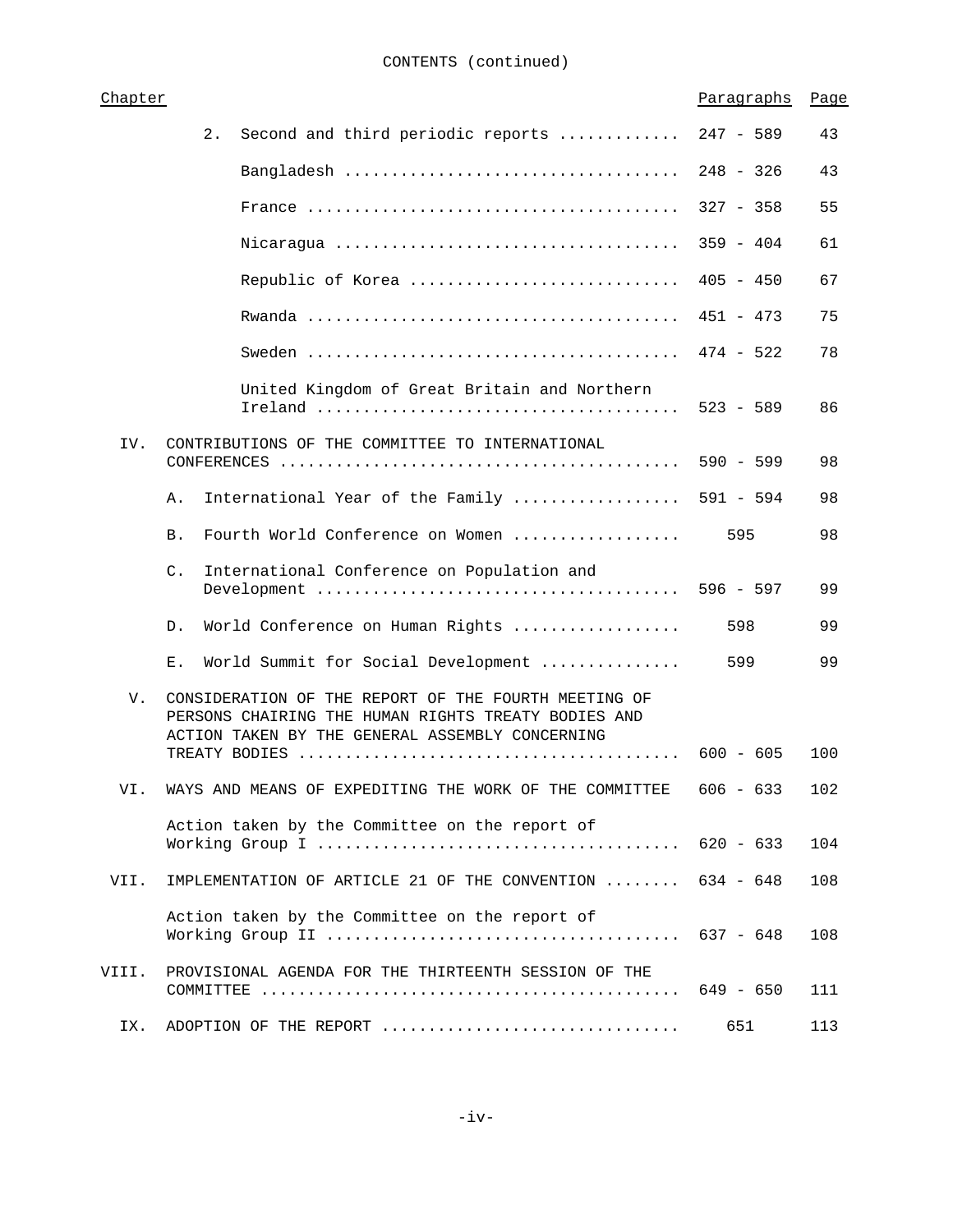Page

# Annexes

| Ι.   | Letter dated 22 January 1993 from the Chairperson of the Committee<br>on the Elimination of Discrimination against Women to the Special<br>Rapporteur of the Commission on Human Rights on the situation of<br>human rights in the territory of the former Yugoslavia | 115 |
|------|-----------------------------------------------------------------------------------------------------------------------------------------------------------------------------------------------------------------------------------------------------------------------|-----|
| II.  | Letter dated 1 February 1993 from the Special Rapporteur of the<br>Commission on Human Rights on the situation of human rights in the<br>territory of the former Yugoslavia to the Chairperson of the<br>Committee on the Elimination of Discrimination against Women | 116 |
| III. | States parties to the Convention on the Elimination of All Forms of<br>Discrimination against Women as at 1 March 1993                                                                                                                                                | 117 |
| IV.  | Membership of the Committee on the Elimination of Discrimination                                                                                                                                                                                                      | 120 |
| V.   | Documents before the Committee at its twelfth session                                                                                                                                                                                                                 | 121 |
| VI.  | Status of submission and consideration of reports submitted by<br>States parties under article 18 of the Convention on the<br>Elimination of All Forms of Discrimination against Women as at                                                                          | 123 |
|      |                                                                                                                                                                                                                                                                       |     |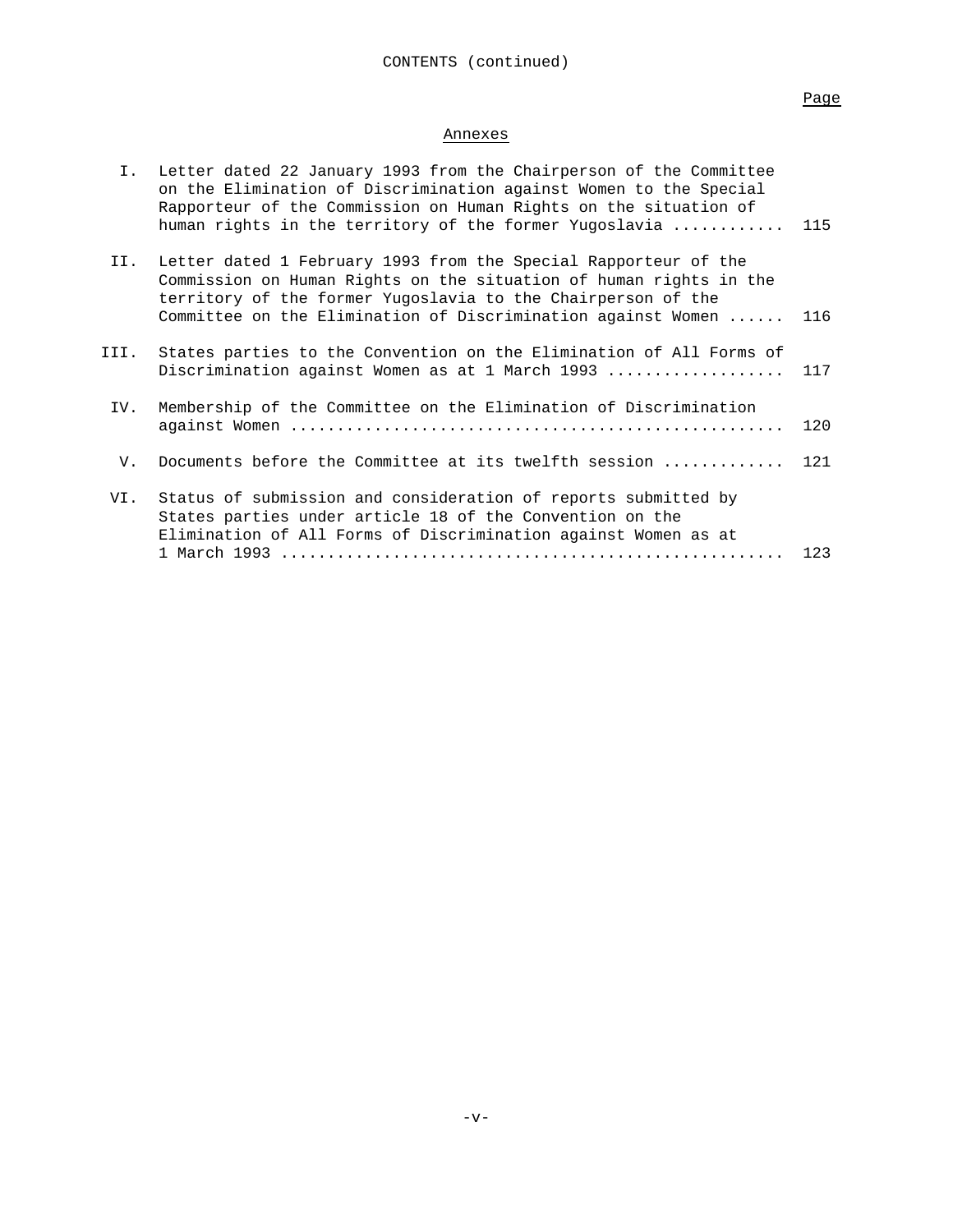Sir,

I have the honour to refer to article 21 of the Convention on the Elimination of All Forms of Discrimination against Women, according to which the Committee on the Elimination of Discrimination against Women, established pursuant to the Convention, "shall, through the Economic and Social Council, report annually to the General Assembly of the United Nations on its activities".

The Committee on the Elimination of Discrimination against Women held its twelfth session from 18 January to 5 February 1993 at the Vienna International Centre. It adopted the report on that session at its 232nd meeting, on 5 February. The report is herewith submitted to you for transmission to the General Assembly at its forty-eighth session.

Accept, Sir, the assurances of my highest consideration.

(Signed) Ivanka CORTI Chairperson Committee on the Elimination of Discrimination against Women

His Excellency Mr. Boutros Boutros-Ghali Secretary-General of the United Nations New York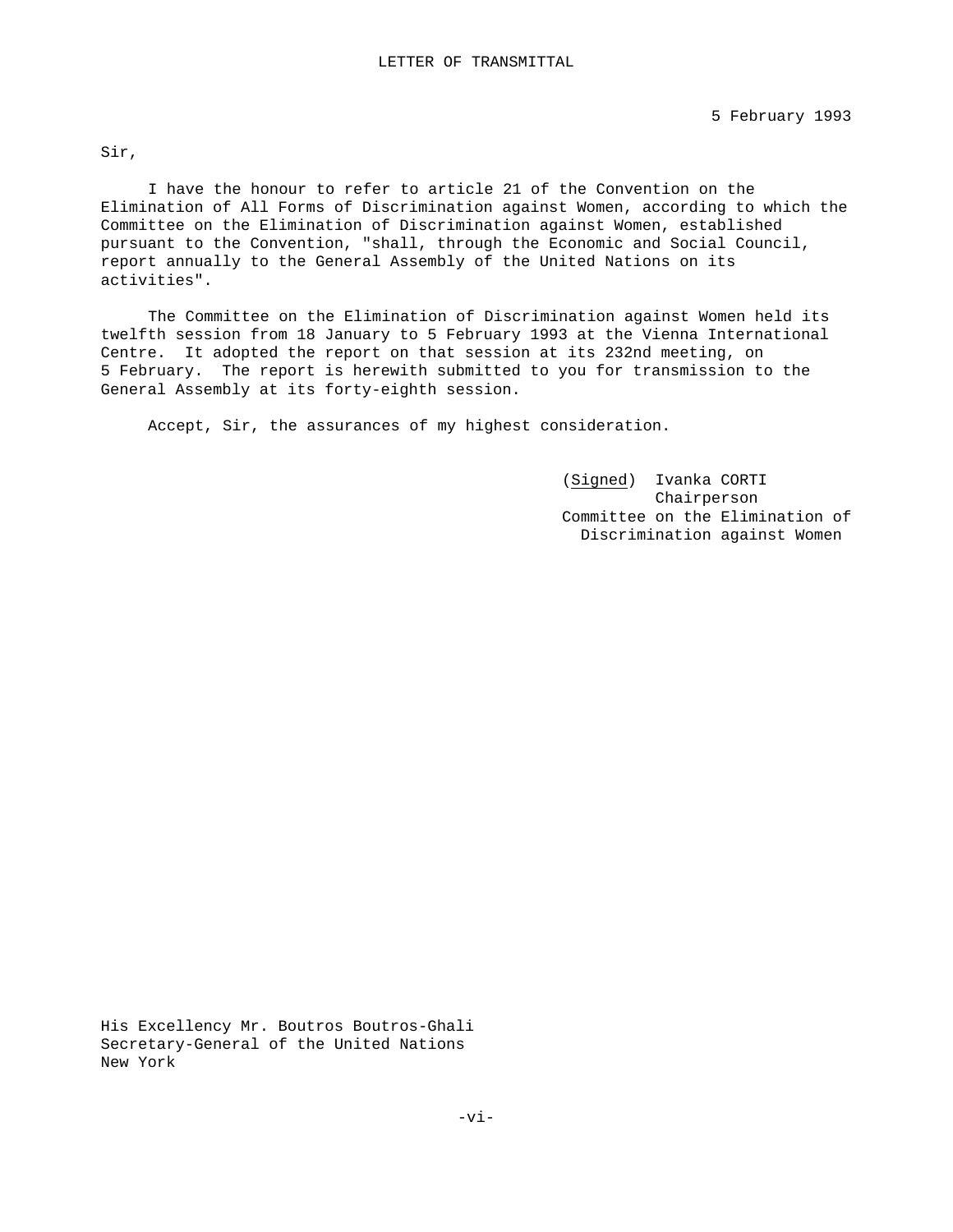I. MATTERS BROUGHT TO THE ATTENTION OF STATES PARTIES

### A. Suggestion

### Suggestion 4. World Conference on Human Rights (1993)

## The Committee on the Elimination of Discrimination against Women,

Emphasizing the fact that the Charter of the United Nations includes among its purposes and principles the achievement of international cooperation in promoting and encouraging respect for human rights and for fundamental freedoms for all without distinction as to sex, and the fact that women are entitled to the full protection of the rights enshrined in the Universal Declaration of Human Rights,  $1/$  the International Covenant on Economic, Social and Cultural Rights, 2/ the International Covenant on Civil and Political Rights, 2/ the Convention against Torture and Other Cruel, Inhuman or Degrading Treatment or Punishment, 3/ the International Convention on the Elimination of All Forms of Racial Discrimination, 4/ the Convention on the Rights of the Child 5/ and in other international and regional human rights instruments, in addition to the specific guarantees set forth in the Convention on the Elimination of All Forms of Discrimination against Women, 6/

Affirming the importance of the efforts undertaken by the United Nations to promote respect for women's human rights and fundamental freedoms,

Recognizing the contribution of the Commission on the Status of Women to the protection of women's human rights and the elimination of discrimination against women,

Concerned that women in all regions continue to be discriminated against in the recognition, exercise and enjoyment of their human rights in public and private life and are subjected to violence,

Requesting that the above-mentioned and other grave violations of women's human rights be addressed with even greater effectiveness by the United Nations programme for the promotion and protection of human rights,

Having reviewed the progress made in the field of human rights since the adoption of the Universal Declaration of Human Rights, and having considered the challenges to the full realization of all human rights of women and men,

1. Recommends to the World Conference on Human Rights, to be held at Vienna from 14 to 25 June 1993, that efforts should be made to give effect to the principle recognized in the Proclamation of Tehran, proclaimed at the International Conference on Human Rights in 1968, that human rights are interrelated, interdependent and indivisible,  $\frac{7}{1}$  an interrelationship that is also reflected in the Convention on the Elimination of All Forms of Discrimination against Women, and that therefore:

(a) Gender-specific information and analysis should be fully integrated into the implementation of all human rights instruments;

(b) Equal attention should be given to civil, political, economic, social and cultural rights;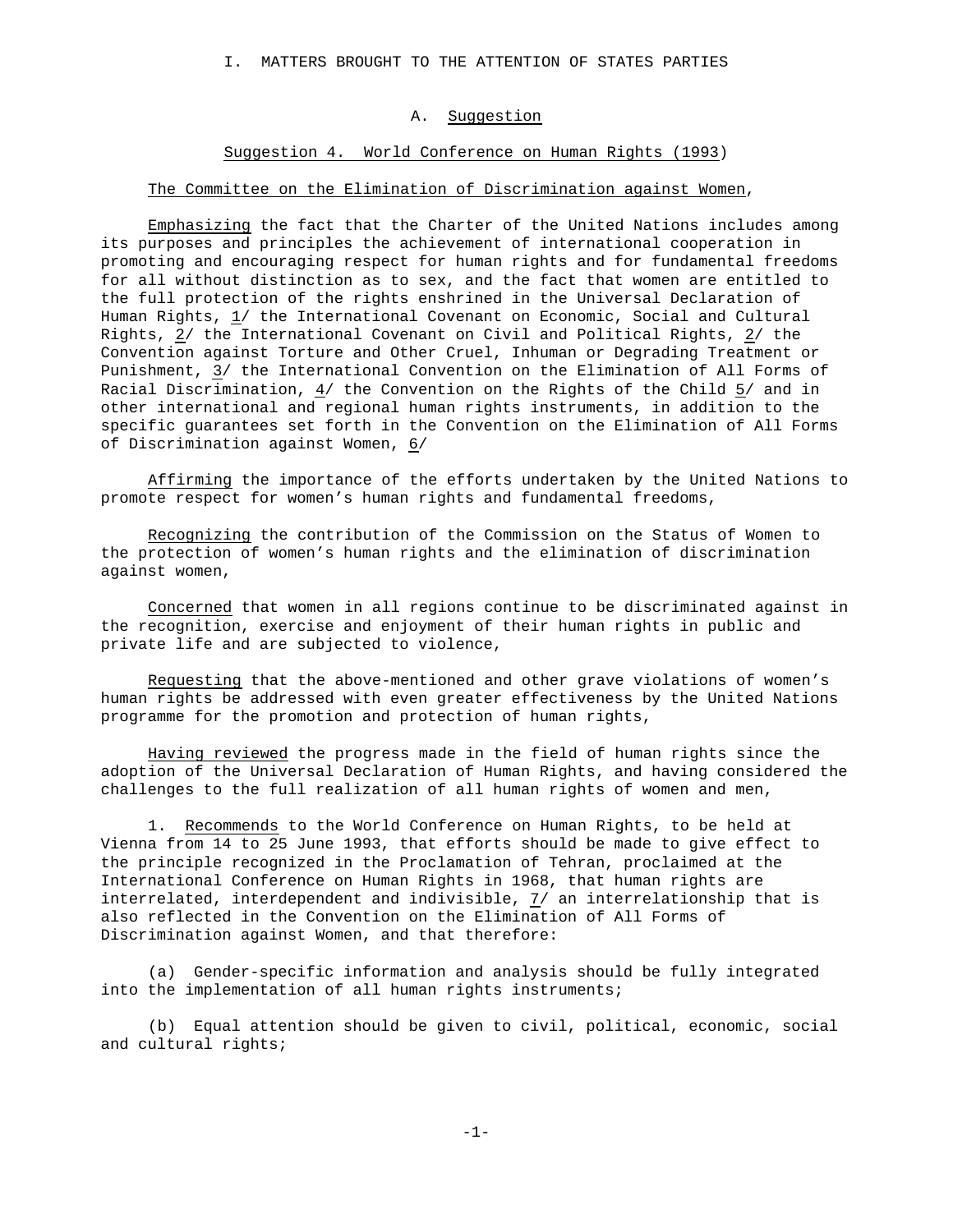(c) Respect should be given to the principle that the promotion and protection of one category of rights should not exempt or excuse States from the promotion and protection of another, nor should religious or other extremism be allowed to deny the human rights of women;

2. Also recommends that efforts should be made to encourage States that have not yet done so to ratify or accede to the Convention on the Elimination of All Forms of Discrimination against Women;

3. Recommends that States parties to the Convention on the Elimination of All Forms of Discrimination against Women should undertake the necessary reform of their national laws to place them in conformity with their obligations under the Convention;

4. Also recommends that, with regard to the large number and broad scope of the reservations made to the Convention on the Elimination of All Forms of Discrimination against Women, some of which would appear to give rise to questions concerning their compatibility with the object and purpose of the Convention:

(a) States parties that have entered reservations to the Convention should review their consistency with those entered to all human rights conventions;

(b) States parties should continually review the need for and desirability of their reservations to the Convention with a view to withdrawing them;

(c) States considering the ratification of or accession to the Convention should keep the number and scope of reservations to a minimum and should make any reservations as specific as possible;

(d) States parties should give full consideration to lodging objections to reservations entered by other States parties whenever such action is appropriate;

5. Also recommends that States parties should nominate candidates for human rights treaty bodies with a view to achieving a better balance of men and women in all of them;

6. Further recommends that, with a view to placing the Convention on the Elimination of All Forms of Discrimination against Women on the same footing as other human rights conventions:

(a) A study should be prepared on the feasibility of drafting optional protocols;

(b) Steps should be taken to amend the Convention to provide adequate time for meetings by eliminating the limitation set out in article 20 of the Convention;

(c) The servicing of the Committee on the Elimination of Discrimination against Women should be provided by both the Centre for Human Rights and the Division for the Advancement of Women of the United Nations Secretariat, and that the meeting places of the Committee should be adjusted accordingly;

7. Recommends further that, having regard to the Committee's confirmation, in its general recommendation 19 (eleventh session) on violence against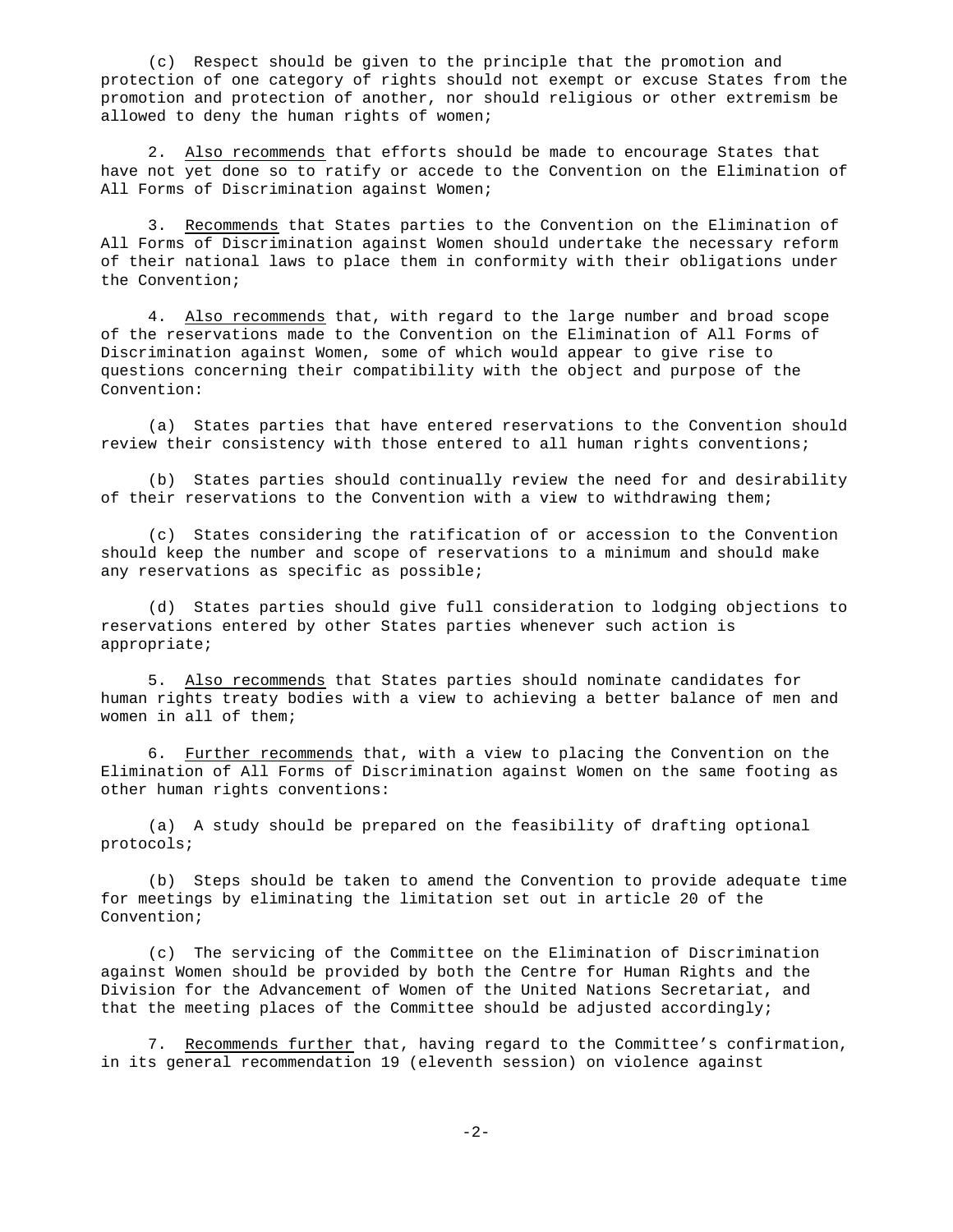women, 8/ that the Convention's definition of discrimination includes gender-based violence:

(a) Measures should be elaborated to enhance international protection against gender-specific violence;

(b) All special rapporteurs should take gender-based discrimination and violence against women into account in their work;

(c) States parties should be urged to take concrete measures to prevent and respond to violence against women in public and private life;

8. Also recommends that, in order to ensure that concern for women's human rights is fully integrated into the human rights regime, including the work of all treaty bodies, thematic and country rapporteurs and working groups and experts appointed through the advisory services programme in the areas that fall within their mandates:

(a) Training and advisory services at the national level should include gender-analysis and reporting;

(b) Periodic reviews should be undertaken of the effectiveness of the United Nations human rights machinery in addressing violations of women's human rights;

9. Further recommends that the organizations of the United Nations system should:

(a) Take measures to ensure effective coordination between the United Nations system and international and regional human rights bodies, for the review and periodic evaluation of their effectiveness;

(b) Ensure the provision of adequate financial and human resources for those purposes;

(c) Ensure that international development and financing institutions include, in assessing countries' development efforts, the criterion of women's ability to exercise the rights guaranteed by the Convention;

(d) Recognize the need to increase the participation of non-governmental organizations with expertise on human rights and development issues concerning women in all United Nations activities relating to human rights, including the work of the specialized agencies, where appropriate;

10. Recommends further that the Secretary-General of the United Nations should be requested:

(a) To implement the established goals of a 35 per cent participation rate of women in the Professional staff of the Secretariat and a 25 per cent participation rate of women at the D-1 level and above by 1995;

(b) To take steps to ensure adequate financial and human resources for the work of the Committee on the Elimination of Discrimination against Women;

(c) To provide training in gender issues, including gender analysis, for personnel concerned with human rights in the United Nations and the United Nations system;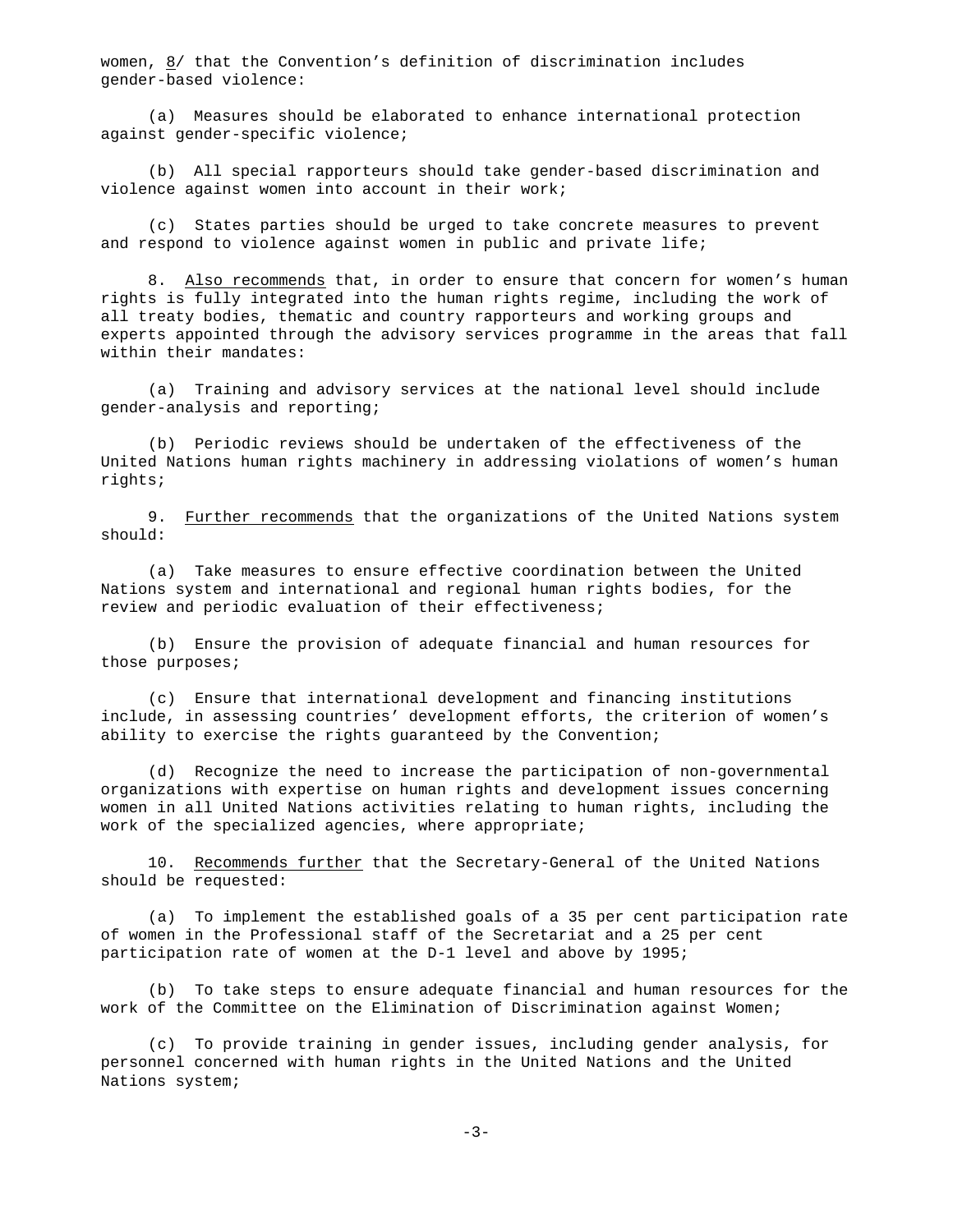11. Reaffirms that the denial of political, economic, social and cultural rights and the negative effects of structural adjustment programmes in many countries have had an adverse impact on women, which is even further aggravated by the lack of a gender dimension in these programmes and the continuance of existing gender discrimination in public and family life, and therefore recommends that States should ensure:

(a) The full realization of political, economic, social and cultural rights;

(b) The integration of women on an equal basis into the development process, including planning, decision-making and implementation;

(c) A reduction of the adverse effects of structural adjustment programmes on the exercise of women's human rights and their ability to secure nutrition, housing and health care and to generate income;

12. Recommends that States should encourage the development of policies intended to ensure that measures will be taken:

(a) To protect women as a vulnerable group in situations of civil strife;

(b) To prevent and respond to abuses against women in situations of international or non-international armed conflict;

(c) To ensure that women will participate in the process of mediation and the settlement of such conflicts.

# B. Alleged violations of human rights inflicted upon women in the territory of the former Yugoslavia

1. In the light of its previous work on violence against women, reflected in its general recommendation 19 (eleventh session),  $8/$  and in view of the international concern about the situation of women in the territory of the former Yugoslavia that had led the Commission on Human Rights, at its first special session, held on 13 and 14 August 1992, to appoint a Special Rapporteur to investigate firsthand the human rights situation in the territory of the former Yugoslavia, in particular within Bosnia and Herzegovina (Commission resolution 1992/S-1/1), 9/ the Committee considered its own response to the situation. The view was expressed that the Committee, as the body responsible for monitoring the implementation of the convention to ensure women's human rights, should make its concern about the situation known. It was also noted that it was not the practice of the Committee to comment on a particular situation in a country, unless it was considering a report of that country. After discussing the matter thoroughly and after considering the practice of other human rights treaty bodies, the Committee decided to request its Chairperson to send a letter to the Special Rapporteur formally expressing the Committee's concern. The letter of the Chairperson to the Special Rapporteur, and his reply, are contained in annexes I and II, respectively.

2. The Committee decided further that, if warranted, it should, pursuant to article 18 of the Convention, request the States of the territory of the former Yugoslavia to submit a report or reports on an exceptional basis and that such a report or reports should be considered at the next session. In addition, the Committee put on record its commitment to look into similar grave violations of rights being experienced by women in any part of the world.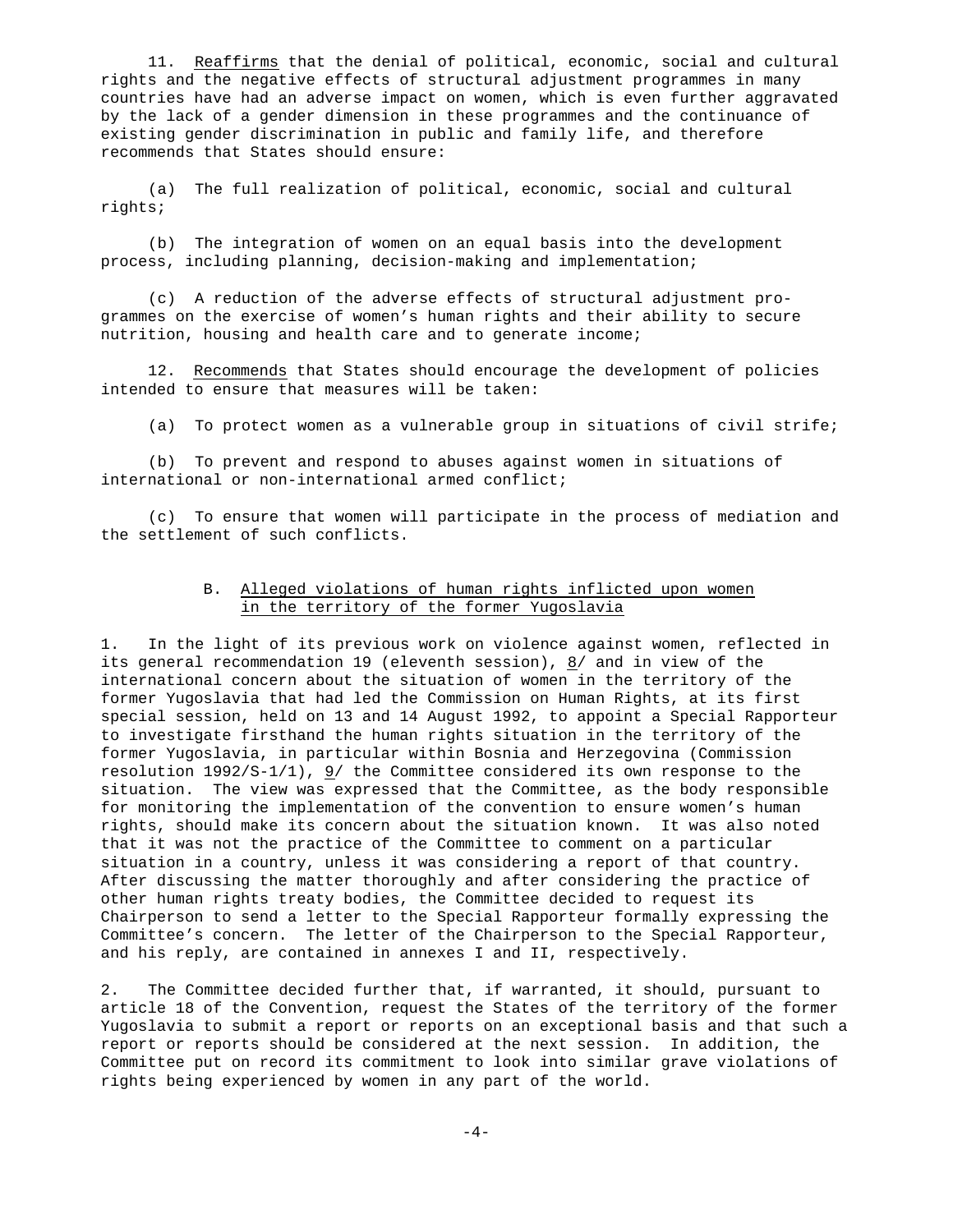# C. Action taken by the Committee in response to resolution 1992/3 of the Sub-Commission on Prevention of Discrimination and Protection of Minorities

3. The Committee welcomed the request of the Sub-Commission on Prevention of Discrimination and Protection of Minorities of the Commission on Human Rights, in its resolution 1992/3 on contemporary forms of slavery, to the Secretary-General:

"To seek the views of the Committee on the Elimination of Discrimination against Women and the Commission on the Status of Women on the desirability of obtaining an advisory opinion on the validity and legal effect of reservations to the Convention on the Elimination of All Forms of Discrimination against Women and to invite them, in their replies, to make such further observations on the issue of reservations to this Convention as they may consider appropriate." 10/

4. The Committee recalled that it had raised the issue of reservations to the Convention at its previous sessions and that it had recommended, in its general recommendation 20 (eleventh session), inter alia, that, in connection with preparations for the World Conference on Human Rights in 1993, States parties should raise the question of the validity and the legal effect of reservations to the Convention in the context of reservations to other human rights treaties, and should reconsider such reservations with a view to strengthening the implementation of all human rights treaties.  $8/$  The Committee therefore considered that it must be made clear that its particular concern was to have an opinion that might assist Governments to reconsider their reservations with a view to withdrawing them.

5. The Committee therefore decided that it should support steps taken in common with other human rights treaty bodies to seek an advisory opinion from the International Court of Justice that would clarify the issue of reservations to the human rights treaties and thereby assist States parties in their ratification and implementation of those international instruments. Such an opinion would also help the Committee in its task of considering the progress made in the implementation of the Convention.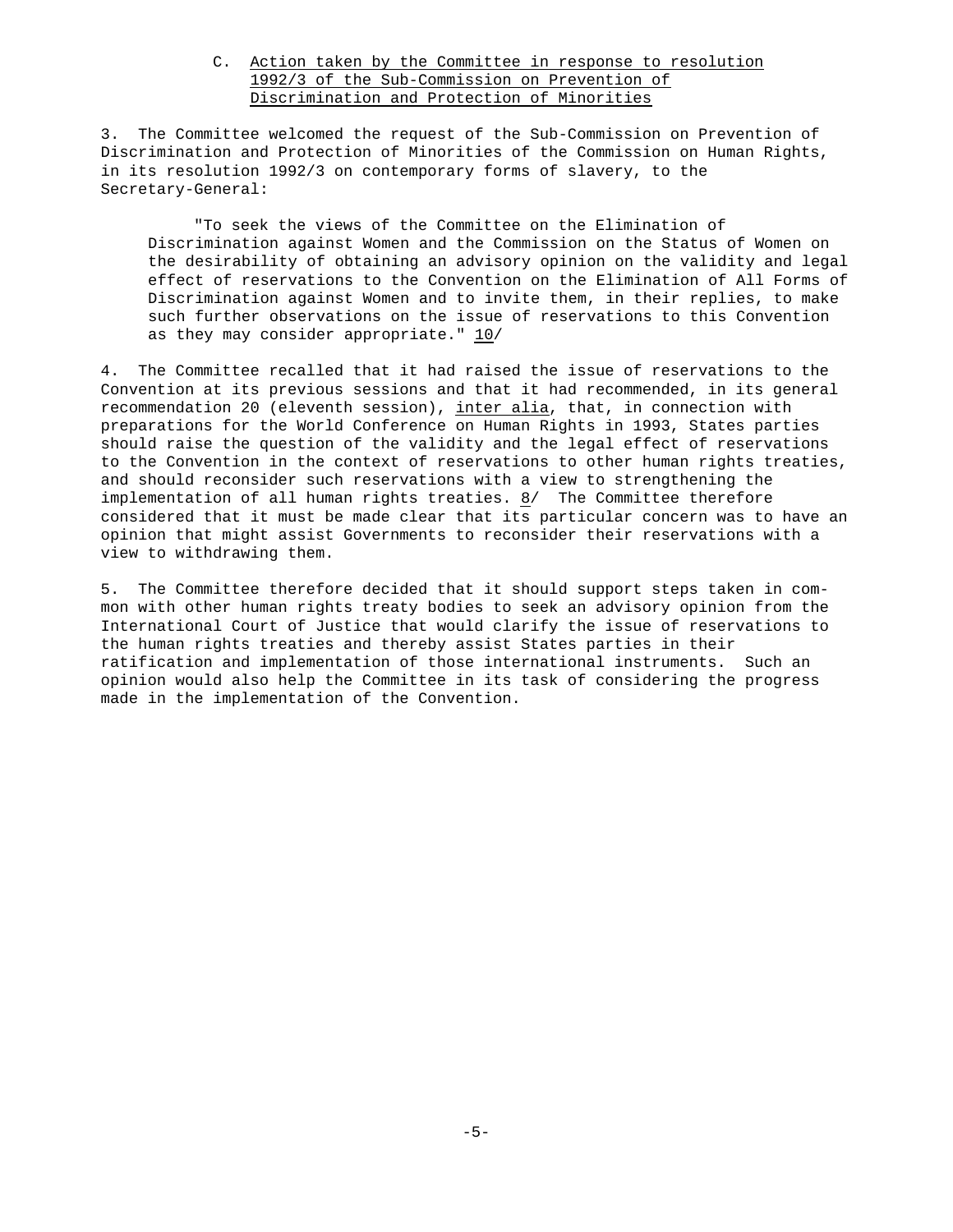#### II. ORGANIZATIONAL AND OTHER MATTERS

### A. States parties to the Convention

6. On 5 February 1993, the closing date of the twelfth session of the Committee on the Elimination of Discrimination against Women, there were 121 States parties to the Convention on the Elimination of All Forms of Discrimination against Women, which was adopted by the General Assembly in its resolution 34/180 of 18 December 1979 and opened for signature, ratification and accession in New York on 1 March 1980. In accordance with article 27, the Convention entered into force on 3 September 1981.

7. A list of States parties to the Convention is contained in annex III to the present report.

# B. Opening of the session

8. The Committee on the Elimination of Discrimination against Women held its twelfth session from 18 January to 5 February 1993 at the Vienna International Centre. The Committee held 25 plenary meetings (208th to 232nd meetings) and its two standing working groups each held 12 closed meetings.

9. The twelfth session of the Committee was opened by the Chairperson of the Committee, Mervat Tallawy (Egypt), who had been elected at the tenth session.

10. In his opening statement, the representative of the Secretary-General, the Deputy Director of the Division for the Advancement of Women, drew attention to a number of developments related to the regime for the examination of human rights and the restructuring of the economic and social sectors of the United Nations. He said that those developments raised the old question of the extent to which women's human rights could safely be put in the mainstream of the overall regime for examining human rights. That question required an assessment of progress made, as well as a vision of what could be achieved in future. He noted that women's human rights had been separated to develop their own track early in the history of the United Nations by upgrading the original Sub-Commission on the Status of Women to a full-fledged functional commission. There was considerable evidence to show that the decision to set up a parallel track had been wise, since the women's stream had often moved faster than the mainstream. This was especially true of the progress made in the de jure elimination of discrimination. He noted that, in terms of laws, the problem of discrimination was on its way to being solved. The focus of the women's human rights track had almost exclusively been on the enjoyment of rights, and on the de facto situation of women, which meant policies and programmes to transform rights into reality.

11. Work on the implementation of the Convention should benefit from the broader analytical and promotional work for the advancement of women. One innovation had been the Committee's request that the Secretariat should keep it informed of its work for the Commission, and vice versa. The continuous relationship was unique among the human rights treaty bodies and had only been possible because of the common secretariat. The recommendations of the Commission, as well as their translation into tangible improvements, should appear in concrete and measurable form in the reports of the States parties to the Convention, thus naturally reinforcing the work of the two bodies.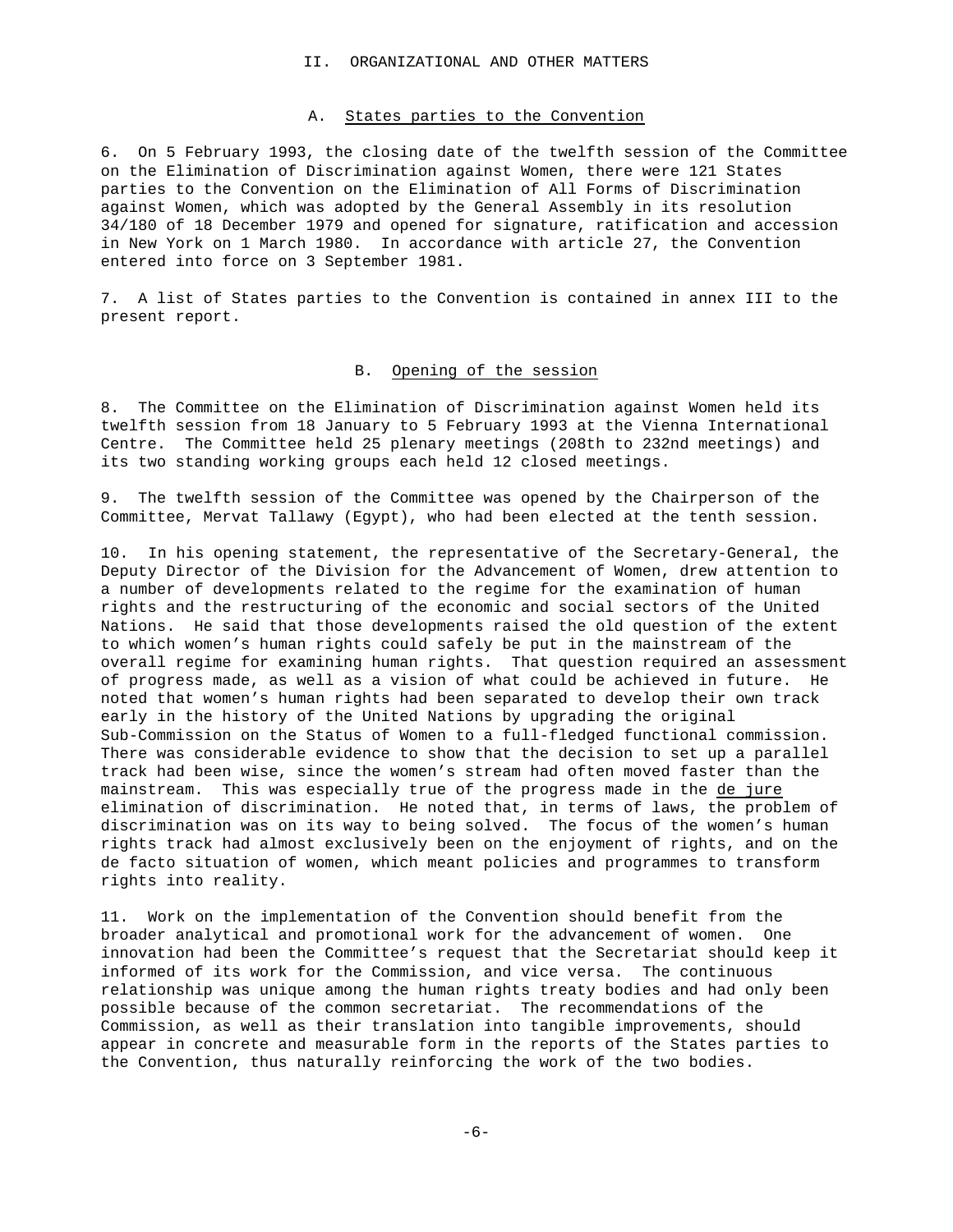12. The separation of women's issues had had its disadvantages. It might have reduced the incentive for other bodies to deal with gender issues. An examination of the work of the other bodies would reveal the extent to which gender issues had been included in their work and whether women's confidence in the mainstream had been increased. Future decisions on location and servicing should be judicious and based on an analysis of achievements and future needs. Commenting on the work of the Committee, he pointed to the alarming backlog in the consideration of periodic reports of States parties. He hoped that matter would receive attention during the Committee's consideration of its working methods. Furthermore, the need for possible additional meeting time should be balanced with the costs involved. He also emphasized the most effective way of formulating general recommendations, saying that the way in which the Committee approached its general recommendations at its twelfth session would shape the pattern of work for the future. He urged the Committee not only to ask for additional information in respect of article 16 of the Convention, but also to consider the kinds of information pertinent to articles 7 and 8 that it would need for its work at its thirteenth session.

### C. Membership and attendance

13. In accordance with article 17 of the Convention, the Sixth Meeting of the States Parties to the Convention was convened by the Secretary-General at United Nations Headquarters on 4 February 1992. The States parties elected 11 members of the Committee from among the candidates nominated to replace those whose term of office was due to expire on 16 April 1992.

14. All the members of the Committee attended the twelfth session; however, Emna Aouij (Tunisia) attended the session from 18 January to 3 February 1993; Norma Monica Forde (Barbados) from 18 to 28 January and from 1 to 5 February; Elsa Victoria Muñoz-Gómez (Colombia) from 18 to 22 January and from 29 January to 5 February; Hanna Beate Schöpp-Schilling (Germany) attended the session on 18 January and from 25 January to 5 February; Mervat Tallawy (Egypt) from 18 January to 3 February and Rose N. Ukeje (Nigeria) from 18 to 26 January.

15. A list of members of the Committee, together with an indication of the duration of their terms of office, is given in annex IV to the present report.

### D. Solemn declaration

16. At the opening of the twelfth session, before assuming their functions, the newly elected members, Gül Aykor (Turkey), Silvia Rose Cartwright (New Zealand), Evangelina García-Prince (Venezuela), Liliana Gurdulich de Correa (Argentina), Salma Khan (Bangladesh), Pirkko Anneli Mäkinen (Finland), Elsa Victoria Muñoz-Gómez (Colombia) and Ahoua Ouedraogo (Burkina Faso), and the three re-elected members, Carlota Bustelo García del Real (Spain), Hanna Beate Schöpp-Schilling (Germany) and Kongit Sinegiorgis (Ethiopia), made the solemn declaration as provided for under rule 10 of the rules of procedure of the Committee.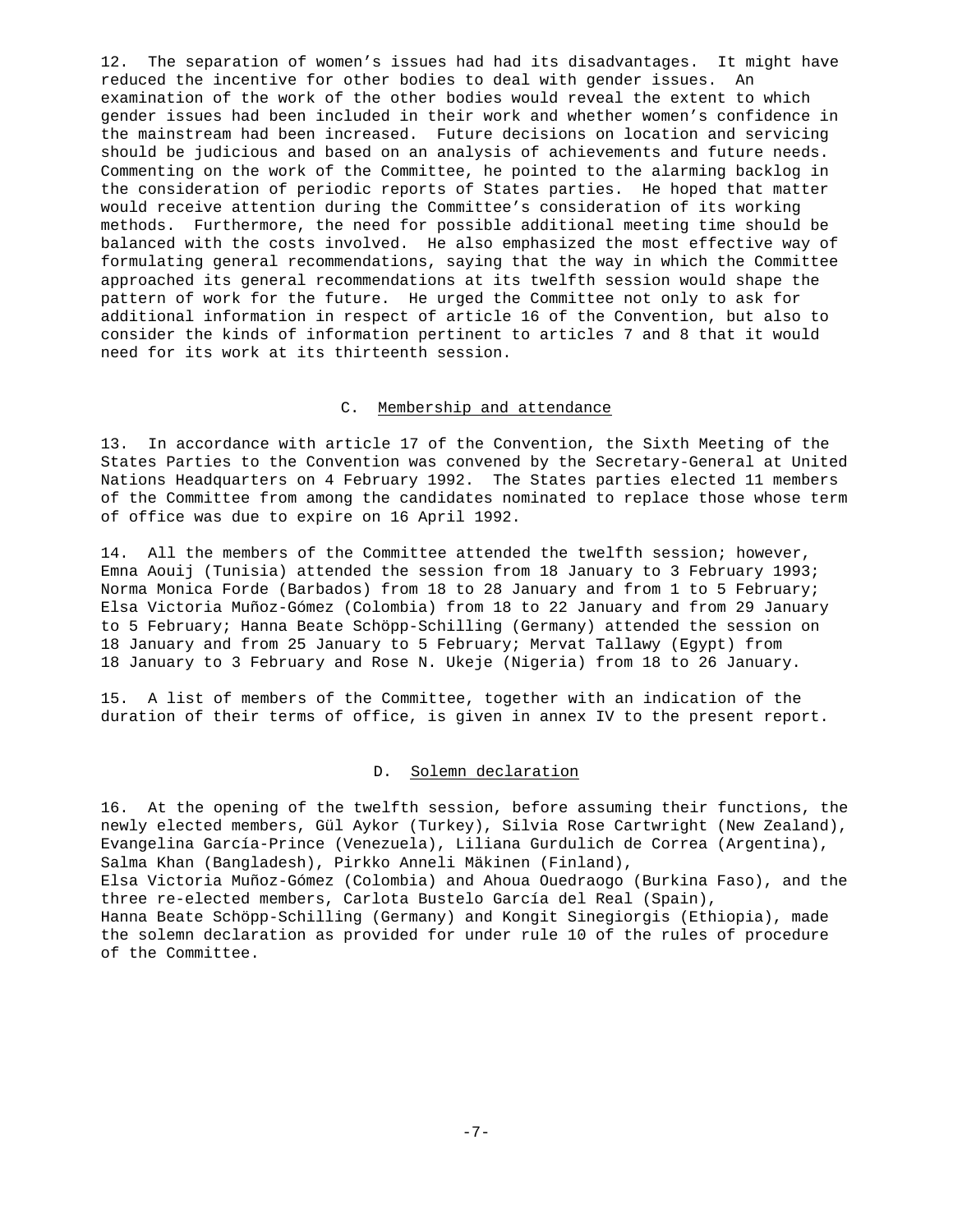# E. Election of officers

17. At its 208th meeting, on 18 January, the Committee elected the following officers by acclamation for a term of two years (1993-1994), in accordance with article 19 of the Convention: Ivanka Corti (Italy), Chairperson; Evangelina García-Prince (Venezuela) and Tatiana Nikolaeva (Russian Federation), Vice-Chairpersons; and Teresita Quintos-Deles (Philippines), Rapporteur. At its 210th meeting, on 19 January, the Committee elected Rose N. Ukeje (Nigeria) as the third Vice-Chairperson.

### F. Adoption of the agenda

18. The Committee considered the provisional agenda (CEDAW/C/1993/1 and Corr. 1) at its 208th meeting, on 18 January. The agenda as adopted was follows:

- 1. Opening of the session.
- 2. Solemn declaration by the new members of the Committee on the Elimination of Discrimination against Women.
- 3. Election of officers.
- 4. Adoption of the agenda and organization of work.
- 5. Consideration of reports submitted by States parties under article 18 of the Convention on the Elimination of All Forms of Discrimination against Women.
- 6. Implementation of article 21 of the Convention on the Elimination of All Forms of Discrimination against Women.
- 7. Ways and means of expediting the work of the Committee on the Elimination of Discrimination against Women.
- 8. Consideration of the report of the fourth meeting of persons chairing the human rights treaty bodies and action taken by the General Assembly concerning treaty bodies.
- 9. Contributions of the Committee on the Elimination of Discrimination against Women to international conferences.
- 10. Provisional agenda for the thirteenth session.
- 11. Adoption of the report of the Committee on the Elimination of Discrimination against Women on its twelfth session.

### G. Report of the pre-session working group

19. The Committee had decided at its ninth session  $11/$  to convene a pre-session working group for five days before each session of the Committee to prepare lists of questions relating to the second and subsequent periodic reports that would be considered by the Committee at the session.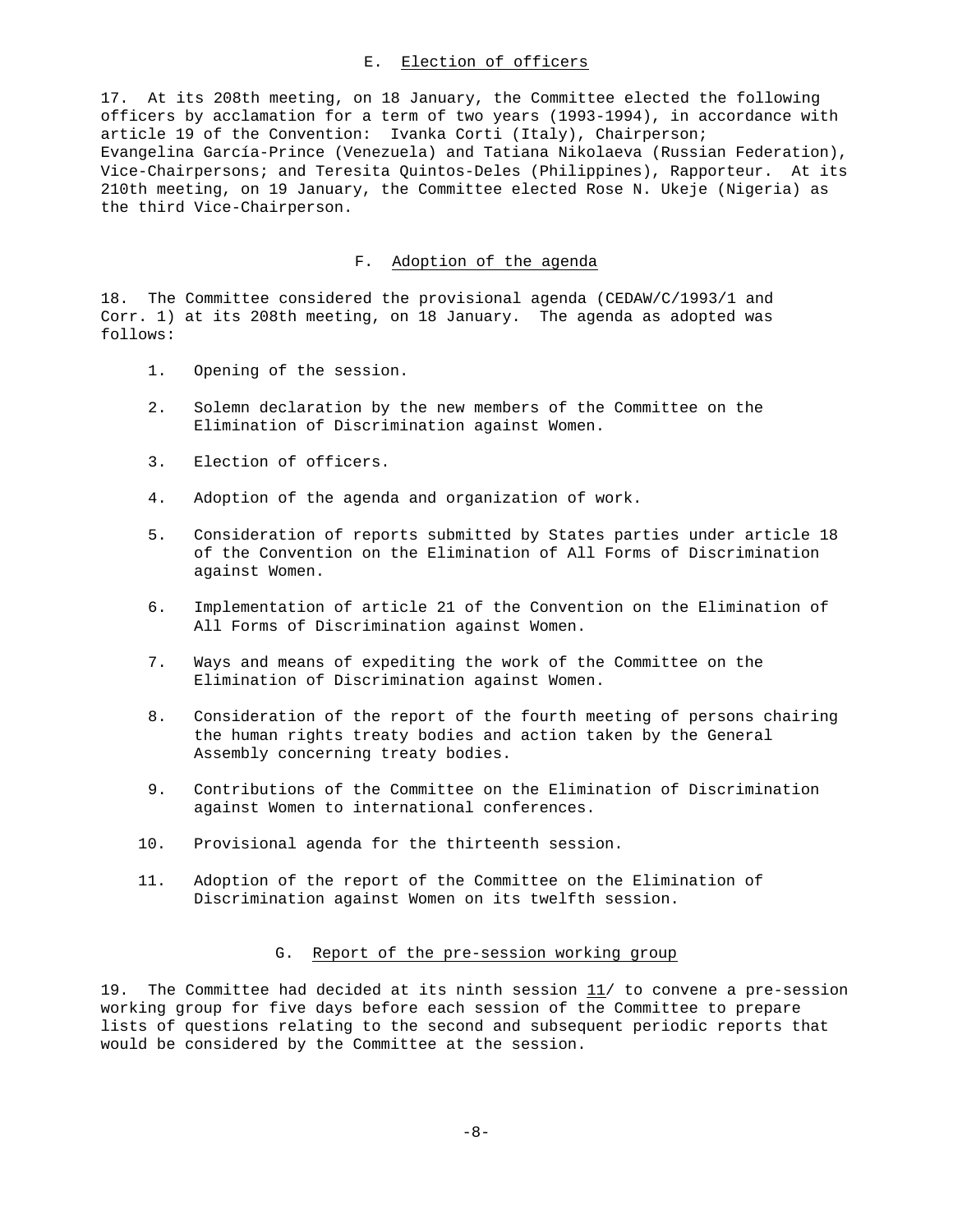20. Accordingly, the pre-session working group held 10 meetings, including three drafting sessions, at the Vienna International Centre, from 11 to 15 January 1993. The five members, as nominated by the Committee, were Charlotte Abaka (Ghana), Dora Bravo Nuñez de Ramsey (Ecuador), Silvia Rose Cartwright (New Zealand),\* Lin Shangzhen (China) and Tatiana Nikolaeva (Russian Federation). Charlotte Abaka was elected Chairperson.

21. At the 210th meeting of the Committee, on 19 January, the Chairperson of the pre-session working group introduced the report of the working group (CEDAW/C/1993/CRP.2).

22. In accordance with the provisional agenda of the Committee, the working group had been required to prepare lists of questions relating to the reports of seven countries: Bangladesh, France, Nicaragua, Republic of Korea, Rwanda, Sweden and United Kingdom of Great Britain and Northern Ireland.

23. The working group had before it the reports of those seven countries; the general guidelines regarding the form and content of periodic reports (CEDAW/C/7); the general recommendations adopted by the Committee; and the draft lists of questions received from four members of the Committee. Further reference material included the declarations, reservations, objections and notifications of withdrawal of reservations relating to the Convention on the Elimination of All Forms of Discrimination against Women (CEDAW/SP/1992/2); the analyses prepared by the Secretariat of the second periodic reports of Bangladesh, France, Nicaragua, the Republic of Korea and the United Kingdom, and of the third periodic reports of Rwanda and Sweden, as well as information material received from two non-governmental organizations.

24. In preparing the lists of questions, the pre-session working group followed the suggestion of the Committee, namely, to concentrate on a limited number of questions, to focus on analytical and qualitative aspects rather than on specific questions and to underline the achievements, remaining obstacles and matters in respect of which further information should be provided. The working group endeavoured to include questions that reflected, as far as possible, the Committee's more general concerns as they applied to the report in question. As in previous years, the working group allocated to each of its members the main responsibility and coordination for the preparation of a preliminary list of questions for one or two countries. Each draft was subsequently discussed, revised and amended. The lists of questions are contained in the report of the pre-session working group that the Committee had before it. The working group, as authorized by the Committee, transmitted each list of questions directly to the State party concerned. The lists were sent on 15 January 1993, after the last meeting of the pre-session working group.

### H. Organization of work

25. The Committee considered its organization of work at its 210th, 213th and 214th meetings, on 19 and 25 January. In addition to the documents listed in paragraph 23 above and in annex V, the Committee had before it Economic and Social Council resolution 1992/17 and General Assembly resolution 47/94 on the Convention on the Elimination of All Forms of Discrimination against Women.

\_\_\_\_\_\_\_\_\_\_\_\_\_\_\_\_\_\_\_\_\_\_\_\_

<sup>\*</sup> Replacing Ivanka Corti who was unable to attend.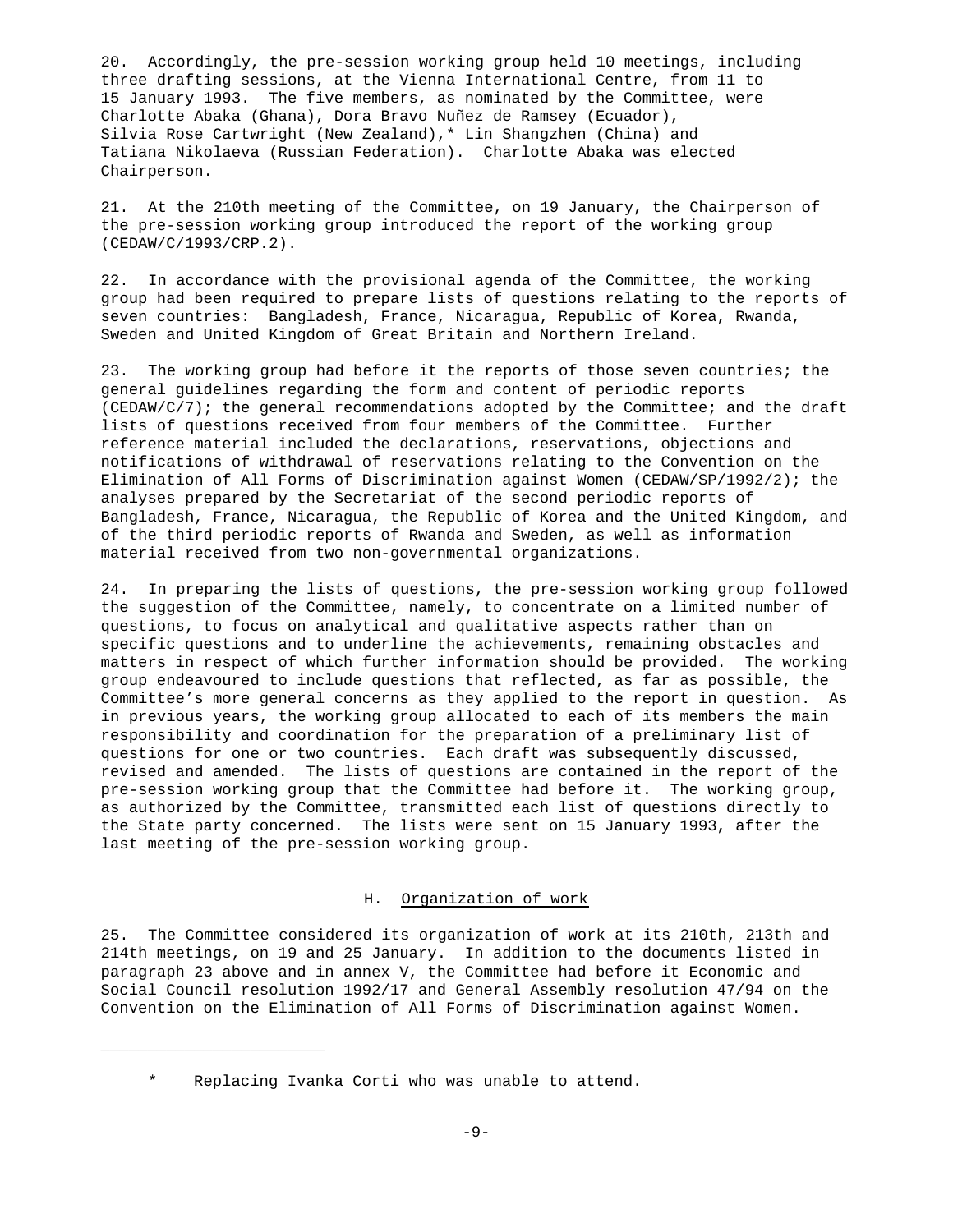### I. Composition of working groups

26. At its 210th meeting, on 19 January, the Committee agreed on the composition of its two standing working groups: Working Group I to consider and suggest ways and means of expediting the work of the Committee and Working Group II to consider ways and means of implementing article 21 of the Convention.

27. Working Group I was composed of the following members of the Committee: Liliana Gurdulich de Correa, Zagorka Ilic, Lin Shangzhen, Pirkko Anneli Mäkinen, Elsa Victoria Muñoz-Gómez, Tatiana Nikolaeva, Ahoua Ouedraogo, Kongit Sinegiorgis, Mervat Tallawy and Rose N. Ukeje.

28. Working Group II was composed of the following members of the Committee: Charlotte Abaka, Ryoko Akamatsu, Emna Aouij, Gül Aykor, Dora Bravo Nuñez de Ramsey, Carlota Bustelo García del Real, Silvia Rose Cartwright, Ivanka Corti, Norma Monica Forde, Evangelina García-Prince, Salma Khan, Lin Shangzhen, Teresita Quintos-Deles and Hanna Beate Schöpp-Schilling.

### Working Group I

29. The Secretariat proposed the following draft programme of work for Working Group I:

- (a) Improving the effectiveness of the consideration of reports;
- (b) Reports to be considered by the Committee at its thirteenth session;

(c) Composition of the pre-session working group for the thirteenth session;

(d) Contributions of the Committee to international conferences and years;

(e) Issues arising from the fourth meeting of persons chairing the human rights treaty bodies and from General Assembly resolution 47/111;

- (f) Programme of work for the thirteenth session;
- (g) Draft provisional agenda for the thirteenth session.

#### Working Group II

30. The Secretariat proposed the following draft programme of work for Working Group II:

(a) Preparation of general comments and general recommendations with regard to article 16 and related articles of the Convention;

(b) Preparation of a response to resolution 1992/3, on contemporary forms of slavery, of the Sub-Commission on Prevention of Discrimination and Protection of Minorities.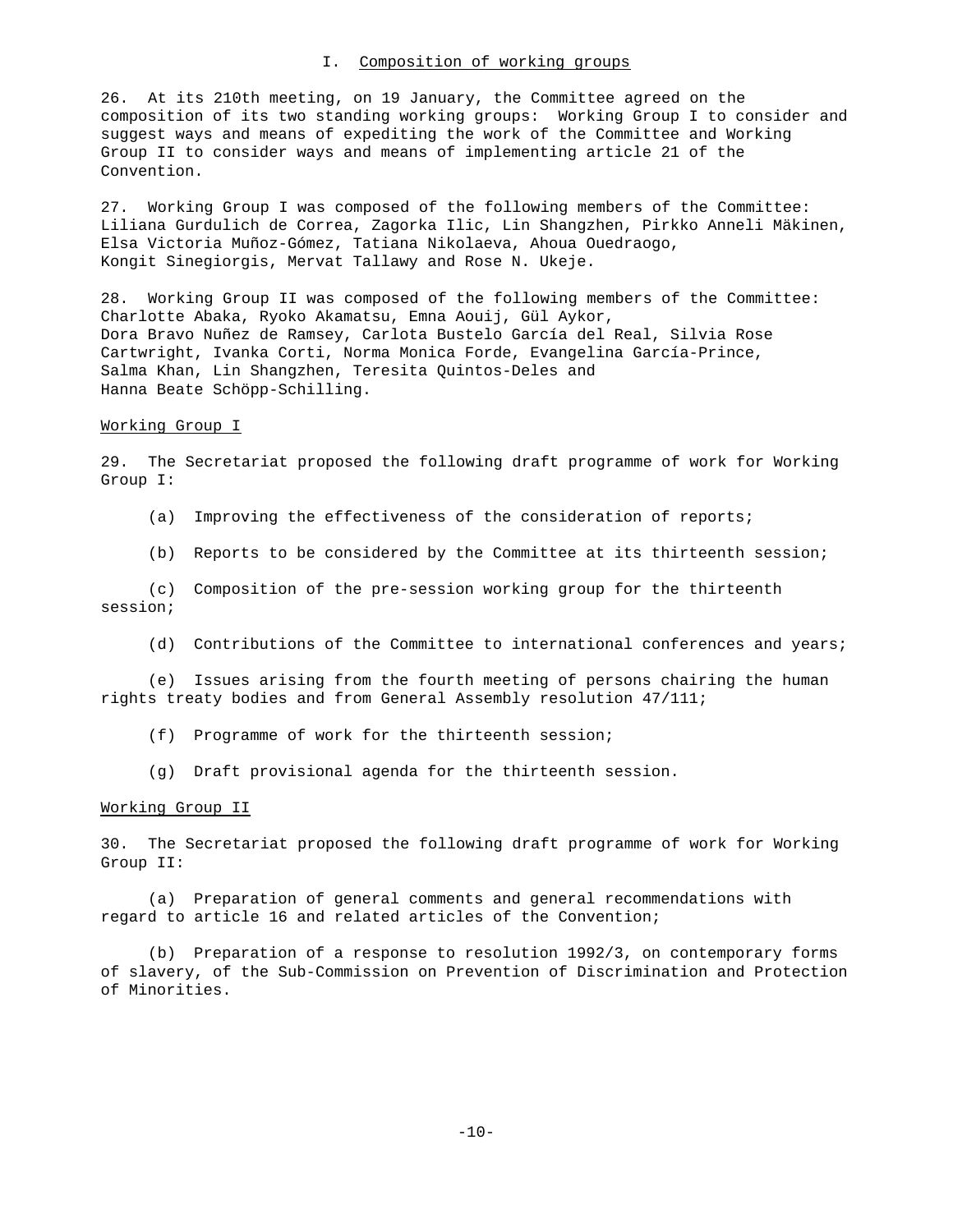## III. CONSIDERATION OF REPORTS SUBMITTED BY STATES PARTIES UNDER ARTICLE 18 OF THE CONVENTION

### A. Introduction

31. At its twelfth session, the Committee considered the reports submitted by 11 States parties under article 18 of the Convention: three initial reports, one combined 12/ initial and second periodic report, six second periodic reports, one combined 12/ second and third periodic report and four third periodic reports. For the status of submission of reports by States parties, see annex VI to the present report.

32. The consideration of reports by the Committee is summarized below and contains a summary of the introductory presentation by the representatives of States parties, of the observations made and questions asked by the members of the Committee, as well as of the replies given by the representatives of the States parties present at the meetings. The summary records give more detailed information on the reports submitted by States parties. According to rule 49 of the rules of procedure of the Committee, representatives of States parties shall be present at meetings of the Committee when the State's report is being examined and shall participate in discussions and answer questions concerning the report.

### B. Consideration of reports

1. Initial reports\*

Iraq

33. The Committee considered the initial report of Iraq (CEDAW/C/5/Add.66/Rev.1) at its 212th, 213th and 216th meetings, on 20 and 22 January (see CEDAW/C/SR.212, 213 and 216).

34. In introducing the report, the representative of Iraq pointed out that the political leadership in Iraq fully believed in the principle of equality between men and women even before acceding to the Convention, as reflected in the relevant legislation. She then gave a detailed explanation of the central role being played by the General Federation of Iraqi Women, the machinery for promoting women's rights and implementing the Convention. She said that the Federation had proposed draft laws ensuring equal rights for women, suggested amendments to existing laws, participated in deliberations on laws related to the status of women, and studied and given opinions on all draft laws proposed by the competent authorities. The Federation also operated family counselling centres on family and legal questions, thus becoming acquainted with women's problems on a continuous basis, and either gave advice directly or liaised with the competent authorities. Its services reached out also to rural women. Furthermore, the Federation had disseminated laws and regulations relating to women by the publication of a handbook.

Including subsequent reports, if submitted, in those cases where the State party's initial report had not yet been considered by the Committee.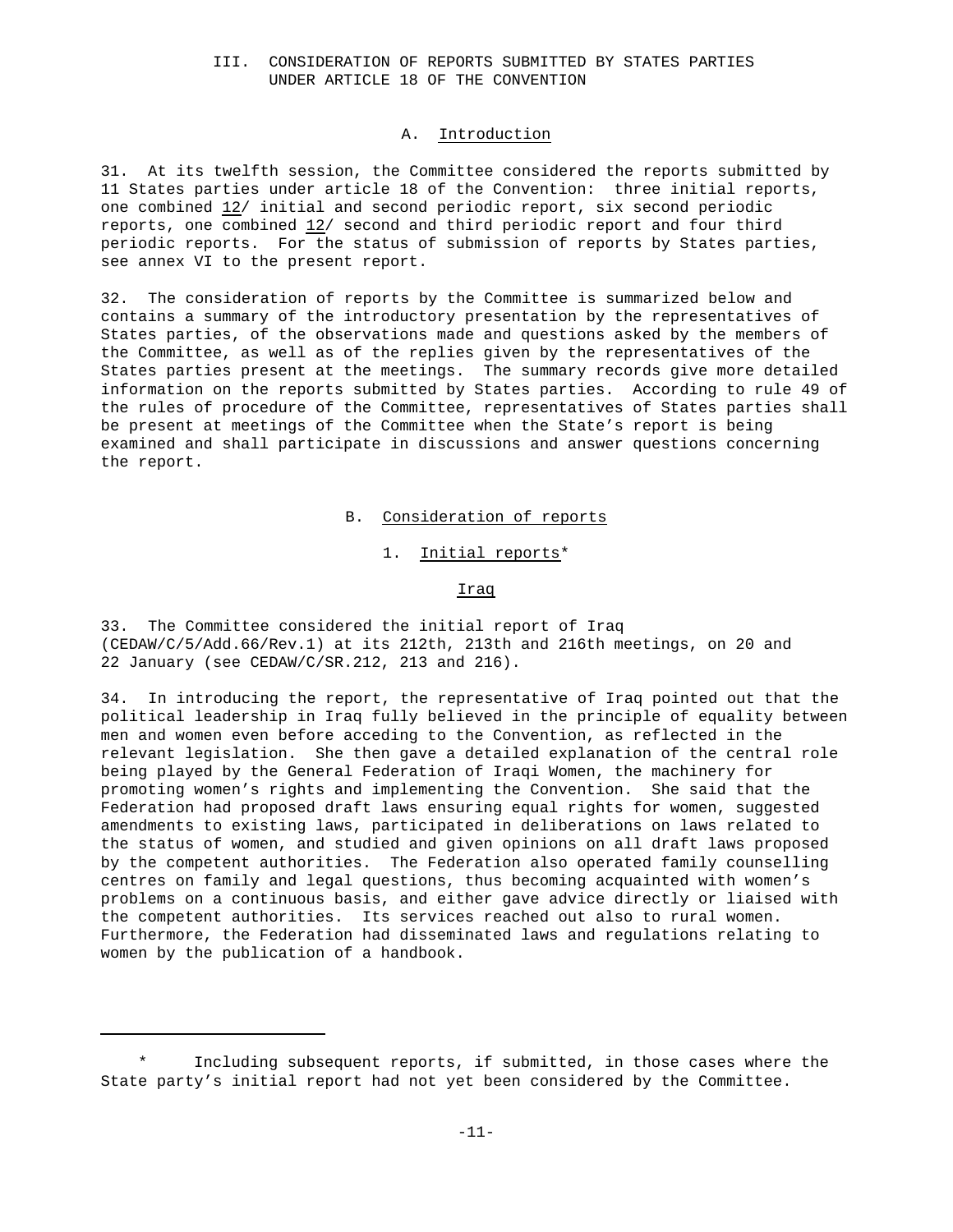35. The Federation had proposed the formation of a national committee for following up the implementation of the Convention, identifying legislation that ran counter to its provisions. It had also submitted a number of proposals for promulgating, abrogating or amending legal provisions to make them compatible with the Convention.

36. The representative stated that the main obstacles to the implementation of the Convention were the outcome of historical circumstances that could not be overcome in a short period. They were the result of the economic, social and cultural backwardness of developing countries, the unjust world economic order, prevailing traditions and customs and society's vision of women. The most serious circumstance that hampered the implementation of the Convention was the economic blockade that had been imposed on Iraq since 1990, with its economic and social consequences and implications for health. Severe shortages of food and medical supplies could lead to famine in the country; prices of basic food commodities had risen sharply. The child mortality and morbidity rate had increased between 1990 and 1992. All those factors would result in a regression in the country's economic and social life.

### General observations

37. Members of the Committee commended the report for its adherence to the general guidelines regarding the form and content of reports and the way it had been presented to the Committee. They welcomed also the fact that the country had sent a representative to present it, despite the difficult situation in which Iraq found itself as a result of the long war and the recent conflict with all its negative consequences for the status of women. They noted that the Government was making efforts to address the issue of the status of women. While members welcomed the fact that the issue of reservations had been addressed in the report, they found the reservations a matter of considerable concern. In noting the reasons given for entering reservations, they observed that there was a contradiction between the reservations and the view that the Shariah also guaranteed women equality with men, and that gender equality was guaranteed by the Constitution. Concern was shown because those reservations were of a fundamental nature and touched on the heart of the Convention. If the Government adhered to the principle of gender equality, as enshrined in the Constitution, it would have to amend the laws that were still discriminatory against women. However, the Government indicated that it did not believe in legislative shocks, and yet any new law constituted a kind of legislative shock. Members stated that such shocks were necessary if laws were to be progressive.

38. When members asked how the issue of gender equality was dealt with in the case of laws that still encouraged gender inequality, the representative explained that all legislation was drafted on the basis of the Constitution. It had to be implemented accordingly, except when it was in contradiction with the Shariah.

39. Members of the Committee said that although the situation of women in Iraq was one of the most advanced in the region, and the Government had made great efforts to achieve gender equality, it would be desirable if it were to carry out that task with a stronger sense of commitment and to envisage reconsidering the issue of reservations with the goal of removing them, especially those concerning articles 2, 9 and 16 of the Convention. The representative stated that a high-level committee had been set up with the President's approval especially for reconsidering the issue of reservations. The entering of reservations had stemmed from the Government's interest in implementing the Convention faithfully, but the reservations were not meant to delay or hamper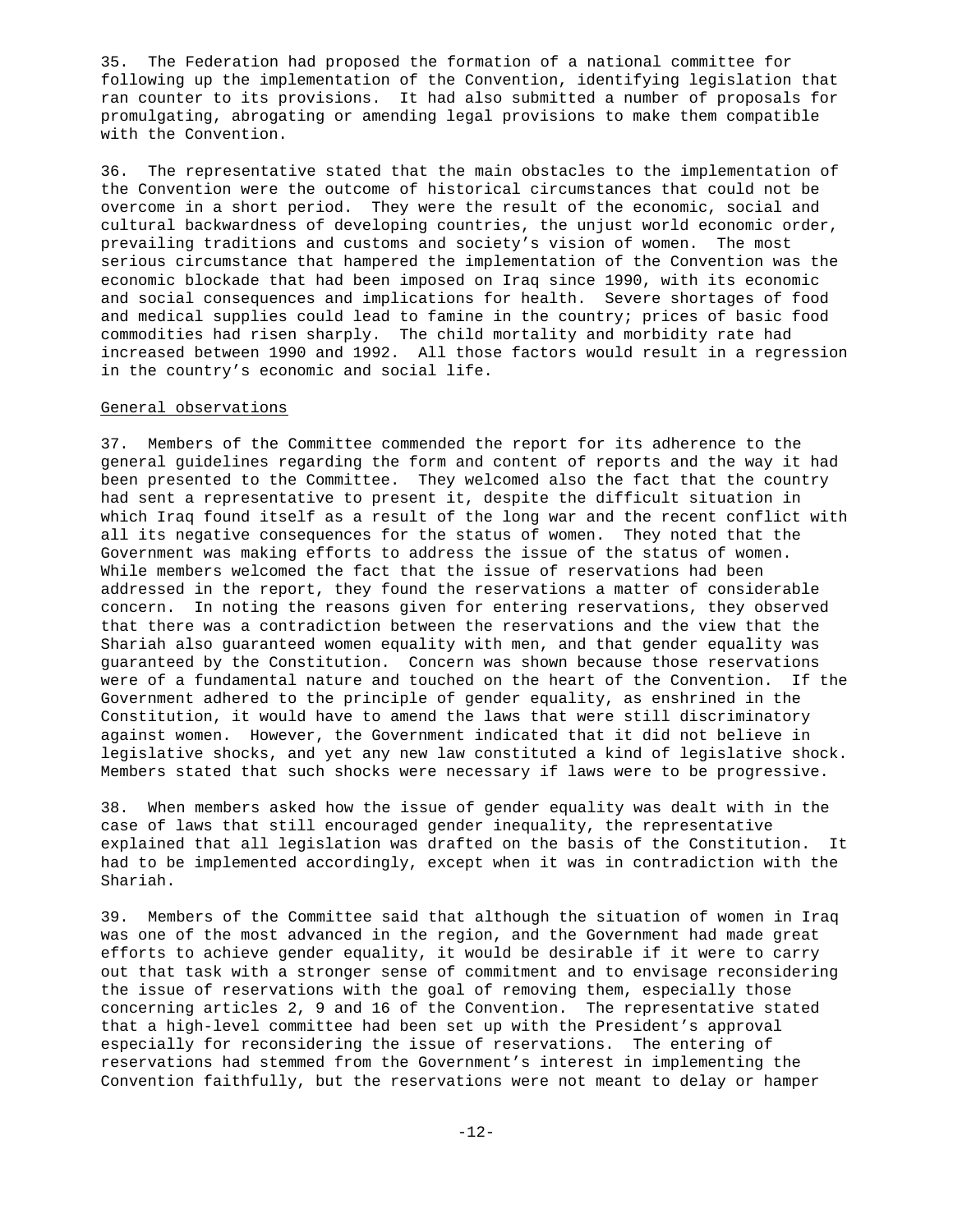the advancement of women. Iraq had enacted many laws in favour of women and had dealt flexibly with the provisions of the Shariah in a way that was best suited to the goals of the Convention.

40. In noting that an impression had been given that the Government was more concerned with making women into good citizens than with trying to obtain for them equal rights and equal opportunities, members said that the conditions of women would not improve as long as old habits prevailed. Asked whether statutory provisions and customary laws were the same for all women, regardless of race and religious belief, the representative said that, except for the provisions of the Shariah, all others were generally applicable, irrespective of sex and belief.

41. Members asked whether Iraq had also entered a reservation to the International Covenant on Civil and Political Rights and its Optional Protocol or to the International Covenant on Economic, Social and Cultural Rights with regard to the rights of women.

### Questions related to specific articles

### Article 2

42. Members of the Committee praised the active and varied role played by the General Federation of Iraqi Women. Asked whether the Federation reflected only the Government's views, whether women were obliged to join and whether there were any other women's organizations and, if so, what their methods were to advance the status of women, the representative explained that the Federation was a mass organization with political goals, the establishment of which had been approved by the Government, which supported it. It had legal competence and was morally, financially and administratively independent. Membership was not mandatory.

43. Talking about the way in which the Federation was involved in politics in Iraq, the representative stated that members of grass-roots organizations could participate in its discussions and that they had the right to vote in the national elections.

44. Questions were also asked about the election of the officers of the Federation and the kind of practices that it had changed or abolished.

45. In reply to a question, the representative stated that other political women's organizations also existed, but none of them enjoyed the popularity and expertise of the Federation.

46. Although the provisions of the Convention might be invoked in the courts, there had not been any cases of women having recourse to law courts in matters of discrimination.

#### Article 3

47. Further explanations were sought regarding the data given in tables 1 and 2 of the report and their relationship to the Government measures; it was felt that they were contradictory to the data given in table 18 of the report.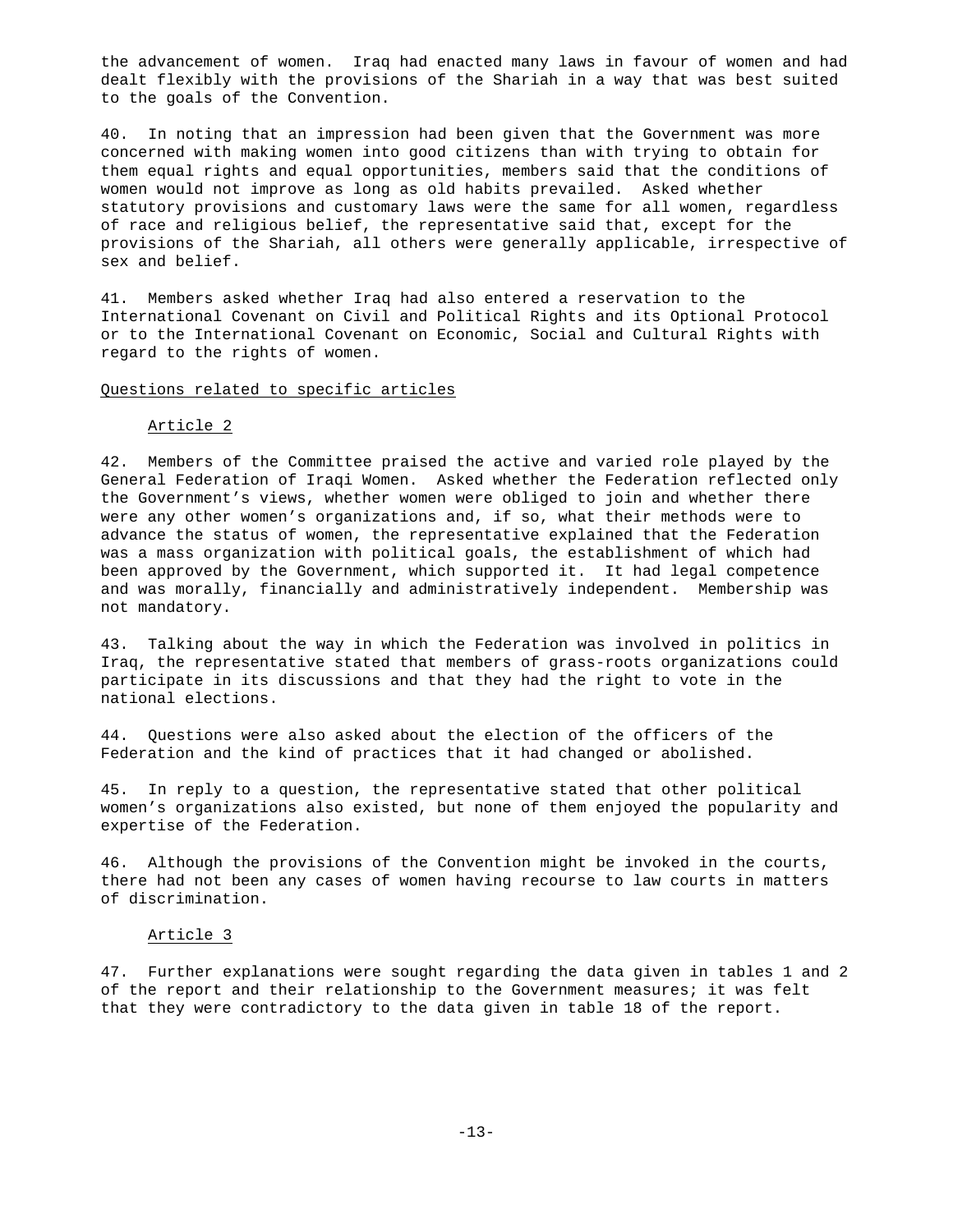# Article 4

48. As the report had not spelt out any actual temporary special measures, it was asked whether any such measures had been taken or whether the reference to them in the report constituted only a declaration of intent.

### Article 5

49. Asked how the obligation of obedience on the part of women to men was compatible with the principle of gender equality, the representative said that obedience was based on mutual respect and that Iraqi law had departed from the principle of arbitrary obedience. A woman was not obliged to live with her husband under certain circumstances, such as in cases of marital violence, lack of adequate financial support, contraventions of laws or the Shariah, or failure to pay the dowry.

50. Asked about the type of legal and practical measures taken in those cases, the representative said that, in the case of marital violence, a wife might request a separation before the competent courts, she might institute legal proceedings or ask for compensation for the moral or material harm inflicted upon her. The condemnation of the husband, which could be followed by imprisonment or a money fine, might be used as a ground for divorce.

51. As to the means undertaken by the General Federation of Iraqi Women to protect female victims of violence, the representative said that their affiliated family counselling centres used a certain formula for the friendly settlement of family disputes or else they might refer the matter to the competent courts. No statistics were available on the incidence of violence against women. Members also asked what the concept of the "biological function" of women and men was in the policies of the Government.

52. In an additional comment, members observed that the one-sided duty of the wife to be obedient to her husband was contrary to the principle of equality.

### Article 6

53. Asked about the effects that the law had on combating prostitution and whether, through its enforcement, prostitution and traffic in women could be eliminated, the representative said that the phenomenon could not be stamped out through a law. However, the establishment of rehabilitation centres was aimed at preventing the recurrence of prostitution. An active role in the rehabilitation process was also played by the General Federation of Iraqi Women in administering health services, organizing educational seminars and providing financial support. But the economic blockade of the country made the provision of all those measures rather difficult.

# Article 7

54. Referring to questions about the conditions for voting and being eligible to be elected to the National Assembly the representative said that the general age at which one could vote was 18 years; in certain cases, it was not less than 25 years, and it was necessary that one had Iraqi nationality and that one's parents had Iraqi nationality. The conditions were the same for women and for men.

55. The electoral system in Iraq involved voting for individual candidates rather than for lists of candidates. After the 1988 elections, the percentage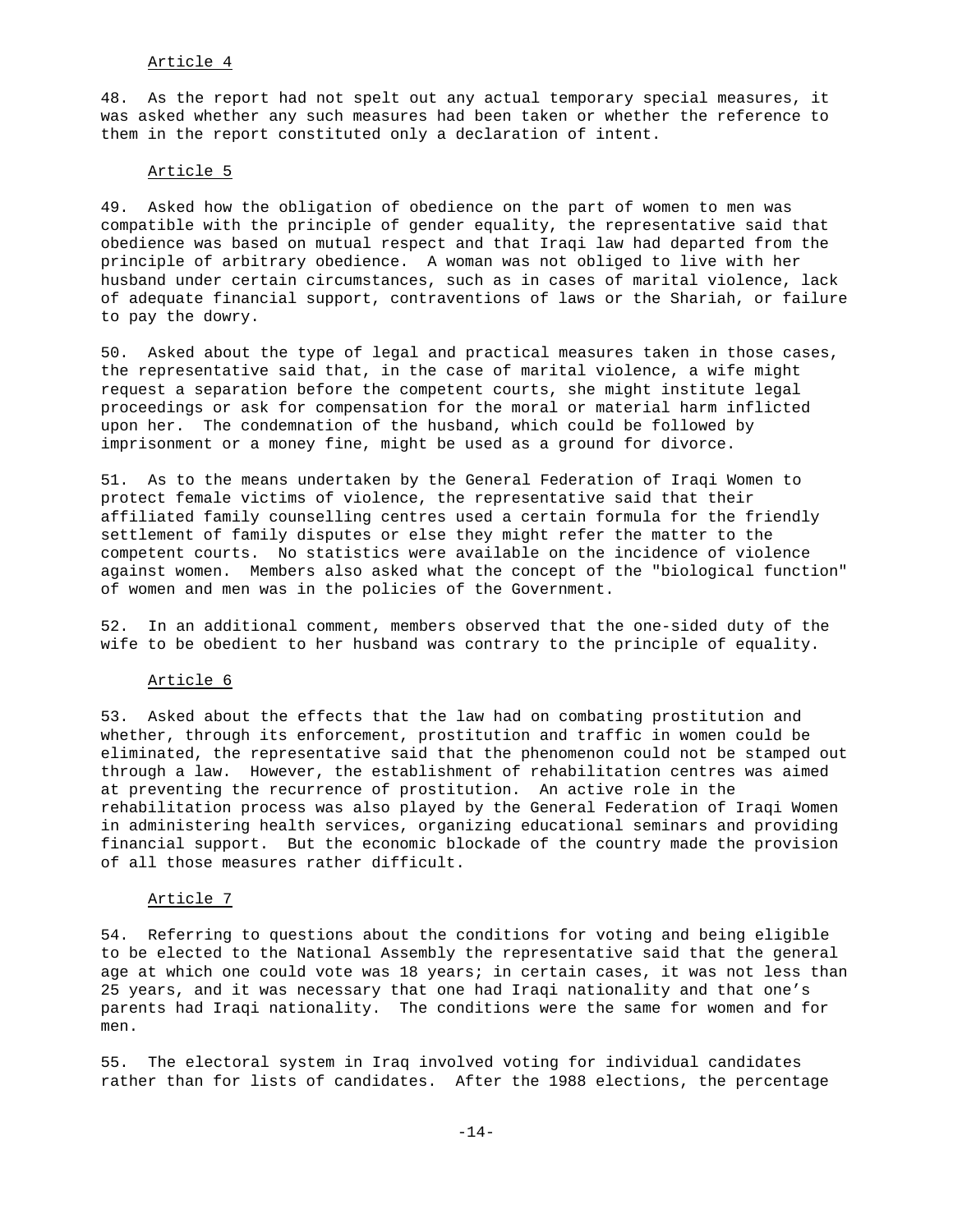of women in the National Assembly was 10.8 per cent. No quota regulations existed.

56. No statistical data were available for the percentage of women voters in the 1980, 1984 and 1988 elections, nor were explanations given on which method was applied for selecting candidates.

57. Regarding observations made by members on the low percentage of female members of political parties, the low representation of women in the judiciary, and women's absence at high-level posts in executive bodies, and regarding questions whether the reasons were lack of interest on the part of women, lack of equal opportunities or lack of the necessary encouragement, the representative stated that there were some women, although the percentage was still low. The reasons were partly illiteracy, women's unawareness of their political rights, and the preference that women gave to family obligations. Efforts were being made to increase the percentage of women in the judiciary because they had proved themselves to be capable in that field. As a result of their efficiency, women were gradually gaining self-confidence.

58. Regarding the request for statistical data on the participation of women in public administration, in general, and the percentage of women with university degrees in high-level public administration positions in particular, the representative referred to tables 1, 2-11, 13, 15 and 22 of the report.

59. No data were provided on the percentage of women in political decision-making positions nor was any answer given to the question whether political parties had their own women's organizations.

60. The representative mentioned awareness-raising programmes and seminars to encourage the political participation of women. There was also a women's magazine that dealt with economic, political and educational issues from the perspective of women. Unfortunately, its distribution had had to be suspended in the wake of the economic blockade.

61. Asked why the service of women in the army was limited to some well-defined ranks, the representative commented that military service was not compatible with the biology of women, and that data would be supplied in the subsequent report.

62. Referring to a request for more information on women in what had been referred to in the report as the autonomous region of Kurdistan, she explained that there was no inequality between women and men, they were governed by the general laws and there was a regional legislative assembly.

### Article 9

63. Members urged the Government to review its Nationality Act of 1961 with a view to eliminating gender discrimination. The representative explained that, in the case of a marriage between an Iraqi woman and a foreigner, the man could not acquire Iraqi nationality nor were the children of such a union entitled to Iraqi nationality.

### Article 10

64. Asked about the appropriate age for girls to leave school and get married or start working, the representative said that the parents would be sanctioned if they asked their daughters to leave school before they had completed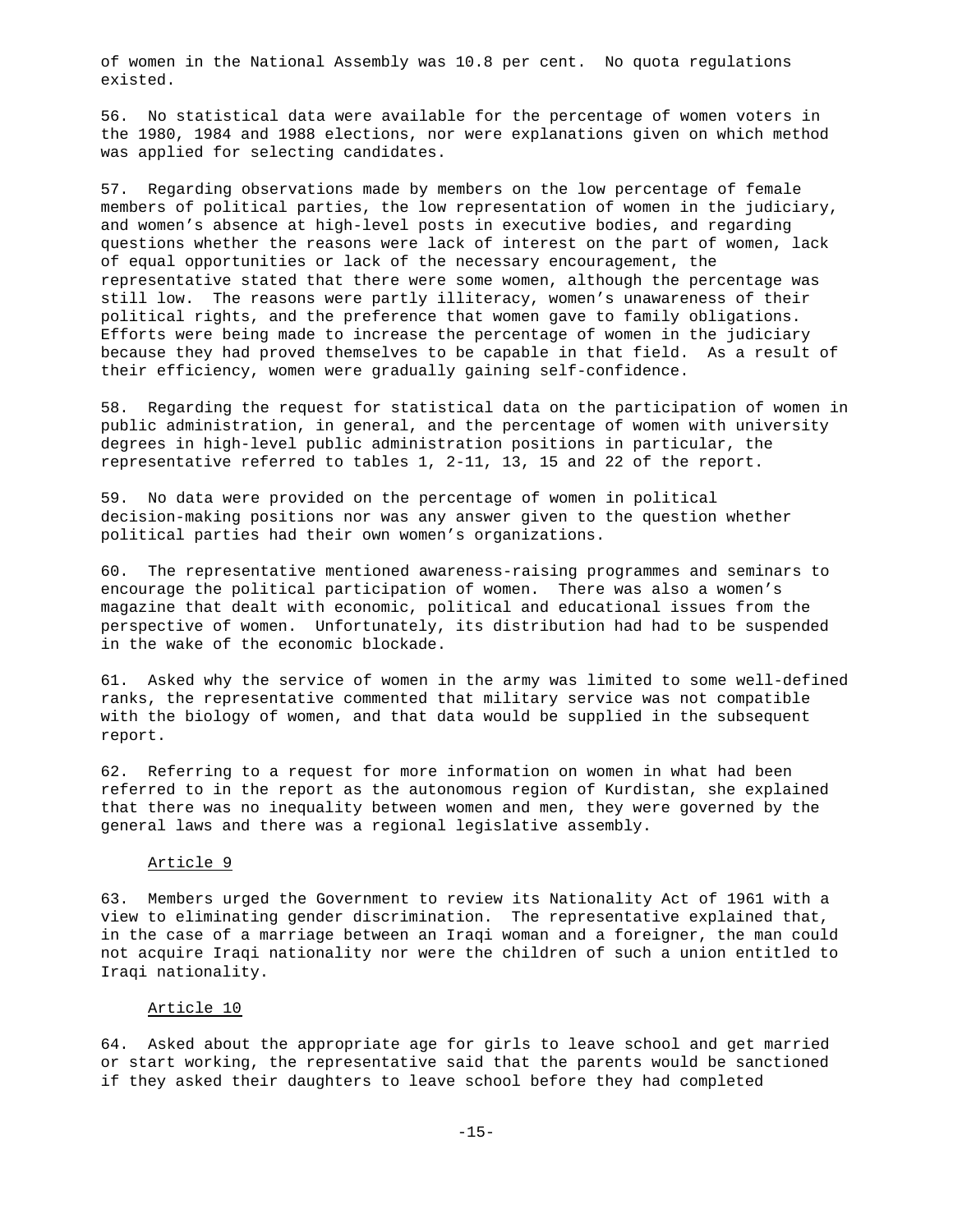secondary school. Girls were allowed to start working at the age of 16 years. Although it was up to the parents to decide whether their daughters continued higher education, the State was trying to encourage the higher education of girls.

65. Regarding a request for further details on the status of the Comprehensive National Campaign for the Compulsory Eradication of Illiteracy, the representative referred to the information contained in the report.

#### Article 11

66. Asked for a further explanation of what seemed to be a discrepancy between the status of working mothers in the private and the State sectors with regard to maternity leave, the representative said that women working in the State sector had guaranteed paid maternity leave. Private employers could not be forced to grant the same benefits because even if they were obliged to grant them, they were still free to dismiss women wishing to take maternity leave. Although the General Federation of Iraqi Women had proposed certain measures to the authorities, it was difficult to implement them because of the economic blockade. Regarding the different retirement ages for women and men under the Workmen's Pension and Social Security Law of 1971, the representative said that that provision did not constitute discrimination because women were not forced to retire at the age of 55, but could choose to do so if they so wished.

67. Regarding a clarification of the reasons for the decrease in the number of nurseries and day-care centres, as set out in table 19 of the report, and the simultaneous increase in the number of working women in Iraq, the representative said that after the long war, the State was in favour of private day-care centres.

68. Concerning the protective legislation provided under article 81 of the Labour Law of 1987, and related questions about the type of hard work and work harmful to women's health that was prohibited, whether such prohibition was justified for objective reasons and whether it did not lead to discrimination, the representative said that there was no inventory of jobs in that category, but that the provision concerned jobs that were not compatible with the biology of women.

### Article 12

69. Asked whether women's health, in general, was protected by legislation or whether the Law of Public Health of 1981 referred only to motherhood, the representative stated that adequate health services were provided free of charge to everyone.

70. Regarding questions relating to the practice and number of abortions, and to the availability, legal coverage and easy accessibility of family planning means and methods, the representative stated that abortions were generally considered to be against the provisions of the Shariah, but for medical reasons they could be carried out in public hospitals, but not in private clinics.

71. Asked about the percentage of maternal mortality, the representative said that the maternal mortality rate had been rising since the blockade, especially as a result of malnutrition, weakness and anaemia.

72. Considering comments on the high percentage of women undergoing surgery, the representative said that abortions could be included in the figures given in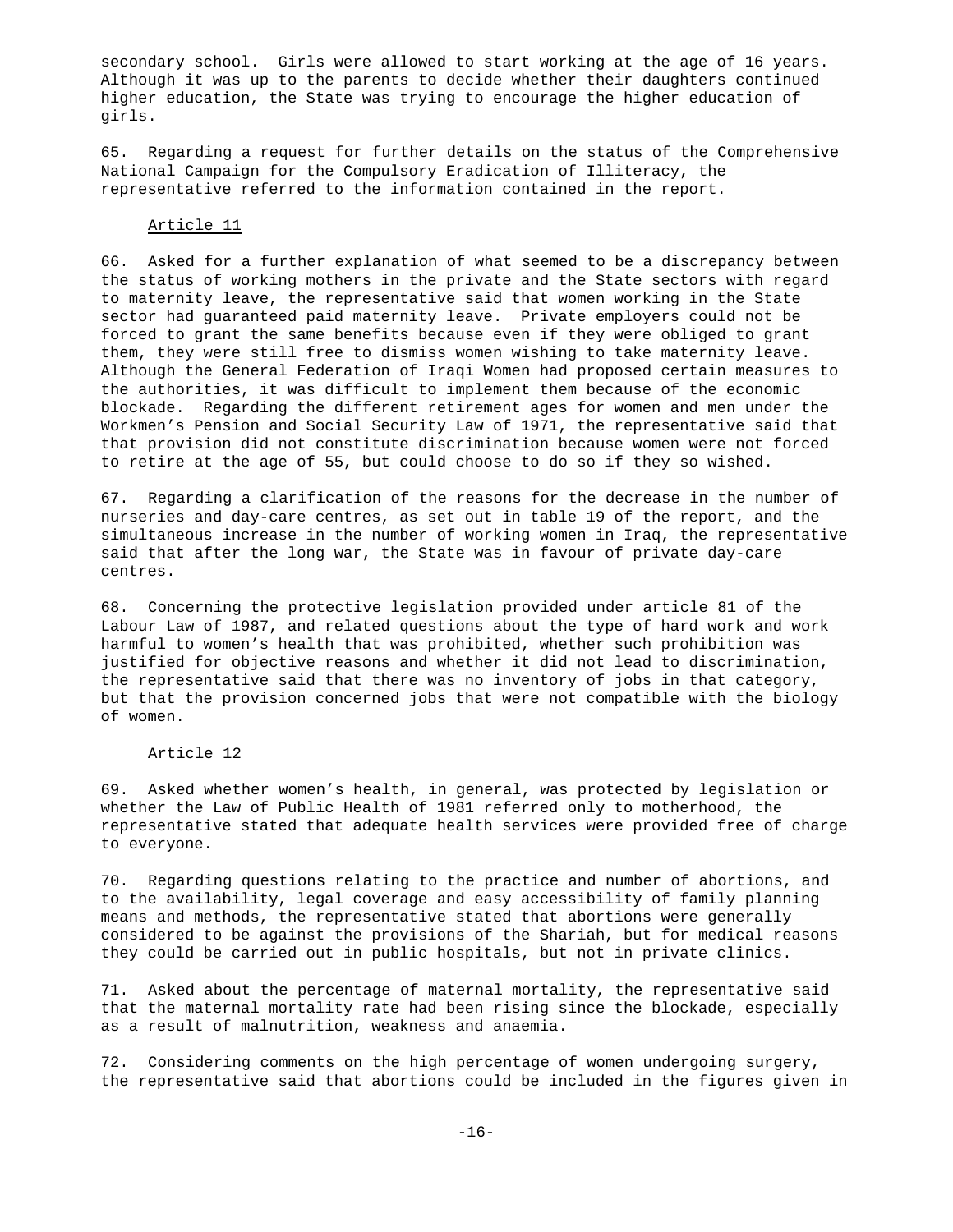table 21 of the report if they had been carried out on a medical prescription. Asked whether women doctors were employed only in government hospitals or also in private clinics, the representative said that the statistical data covered only women doctors in public hospitals.

### Article 13

73. Regarding a request for further clarification on women's access to credit, and questions whether the beneficiaries were only public administration officials or also rural or even illiterate women, the representative said that loans were given to rural women if they were landowners; however, the granting of loans had generally been reduced as a result of the blockade.

74. In an additional comment, further clarification was requested on the access of women to credit, bearing in mind that credit constituted the doorway to economic activity for women.

### Article 14

75. Regarding a request for more information on the measures that existed to ease the situation of rural women, the representative referred to the information contained in the report under article 14. She also said that women were able to conclude contracts with cooperatives in their own name.

76. A clarification was requested of the statement in the report that the application of laws and regulations to rural women still left "something to be desired". It was asked whether it was because of lack of information, illiteracy, discrimination on the part of banking institutions, pecuniary problems or lack of self-confidence on the part of women. It was also asked what were the reasons for, and what was the percentage of, farmers' households that were headed by single women.

### Article 15

77. The representative said that the judicial proceedings were in conformity with the Convention. No information was given on how the legal provisions that protected women's rights were disseminated.

### Article 16

78. Members welcomed the extensive explanations in the report in connection with article 16, but they commented negatively on the persistence of polygamy in Iraq. Referring in particular to a decree of 1991, according to which a loan of 7,000 dinars was granted to any man who married a war widow, it was commented that such an encouragement of polygamy was unacceptable. Asked whether the decree had been promulgated and whether its provisions were subject to any limitations, the representative said that it was of a temporary nature and had been put into force for the protection of women before the outbreak of the war. Widows of men who were termed "martyrs" were granted lodging, a vehicle, financial facilities, credits and higher salaries.

79. No information was supplied on the incidence of polygamous marriages and on whether women wished to change the system of polygamy. However the representative explained that, in Iraq, polygamy was allowed only under certain very strict conditions, as set out in the report. In case of non-compliance, the consequences were three to five years' imprisonment for the husband and the possibility for the wife to request a divorce.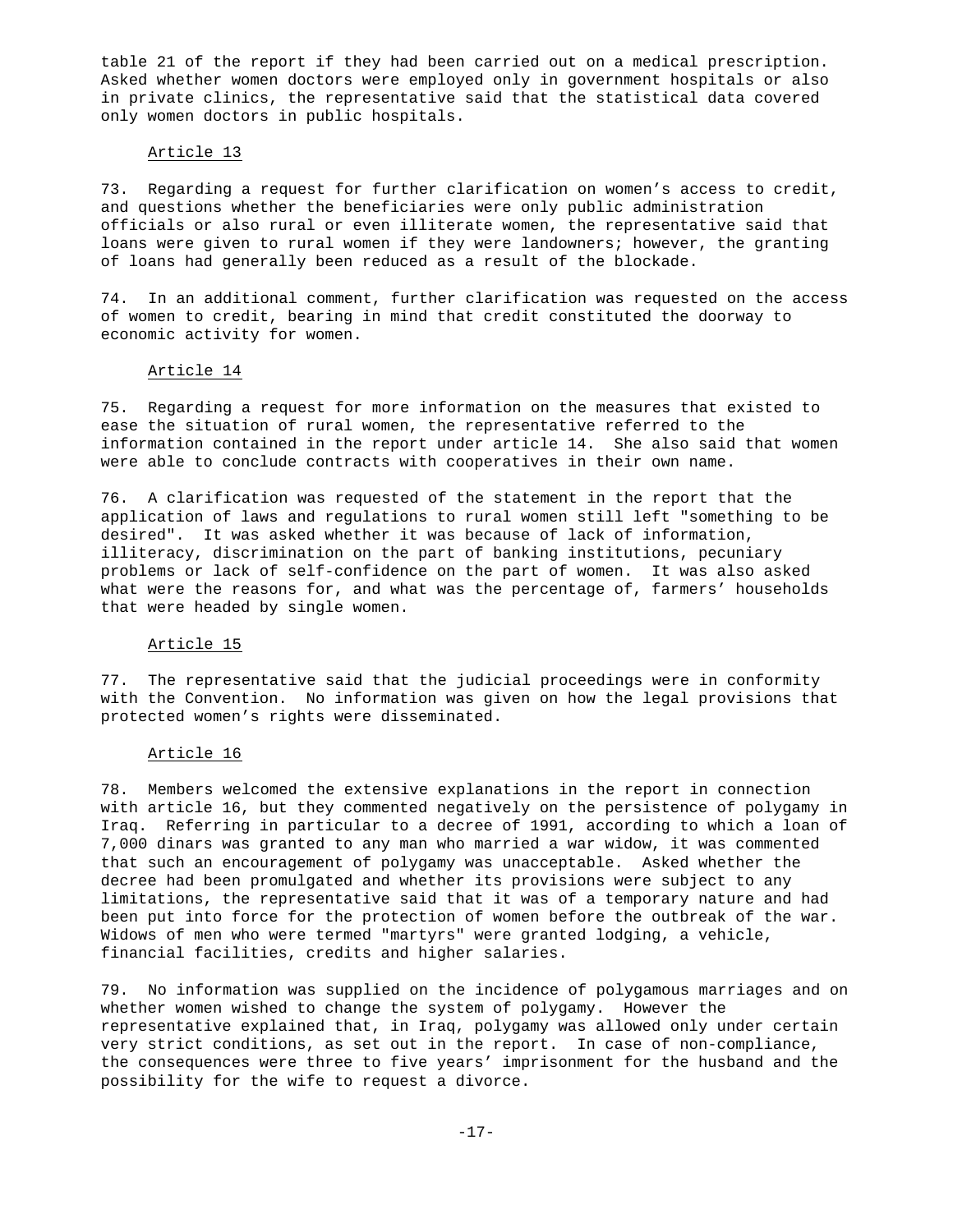80. The minimum marriageable age was 15 years for both girls and boys with and 18 years without - parental authorization. With regard to the reason why a mentally ill person could contract a marriage, but why such a person's divorce was not valid, the representative said that, under the Shariah, a mentally handicapped person could conclude a marriage if a certificate, signed before a competent legal authority, indicated that the spouse was aware of the handicap and was still prepared to enter into the marriage. In such a case, no divorce based on the existence of the handicap could be granted later.

81. In clarifying the term "legitimate woman" in the definition of a marriage contract in the report, the representative said that the term was really "legitimate wife", thus excluding sisters and other close relatives.

82. Asked about the possibilities for a woman to obtain a divorce and whether they were identical for both spouses, the representative referred to the information contained in the report and said that both spouses could request a divorce for certain well-specified reasons. The marriage could also be annulled if it had not been consummated within two years, if the husband had a contagious disease or if he refused to contribute to the wife's maintenance. A woman could also divorce her husband for lack of harmony, a very common ground for divorce, which could encompass many reasons. After divorce, the woman was entitled to reside for three more years in the marital domicile. If the husband divorced his wife without an acceptable reason, the wife could request financial compensation. If a marriage was contracted under duress or with the use of violence, the perpetrator was imprisoned for 3 to 10 years.

83. Information was requested on whether the provision under which "a mother is more entitled to the custody of her child during her marriage", and after separation, conformed to the Shariah. Members also asked whether the General Federation of Iraqi Women had been opposing the current practices and laws in family relations and whether there were any other areas in which personal laws had such a strong impact on the status of women in Iraq as in the field covered by article 16 of the Convention.

84. In additional comments, the representative pointed out that the example of other Muslim countries showed that it was possible to base the provisions in force on secular laws rather than on the Shariah, and consequently to do away with polygamy. Even if all legislation remained within the purview of the Koran, new interpretations could be found in order to change the policies of the country.

#### Concluding observations

85. The representative of Iraq stressed the political will of her country to implement the articles of the Convention with the aim of promoting the social, economic and cultural status of women. In spite of the difficult situation brought about by the war, the country was pursuing the goal of progressive legislation. Women faced obstacles that had to be periodically reviewed in order to abolish discriminatory laws. Another obstacle was the psychological reluctance on the part of both women and men to accept the enacted new laws. But the backwardness of developing countries in general and the economic blockade had most severely harmed the situation of women.

86. Members commended the informative replies given by the representative of Iraq and expressed understanding for the difficult economic and political conditions in which the Government was trying to promote the advancement of women. It was hoped that the subsequent report would be submitted as early as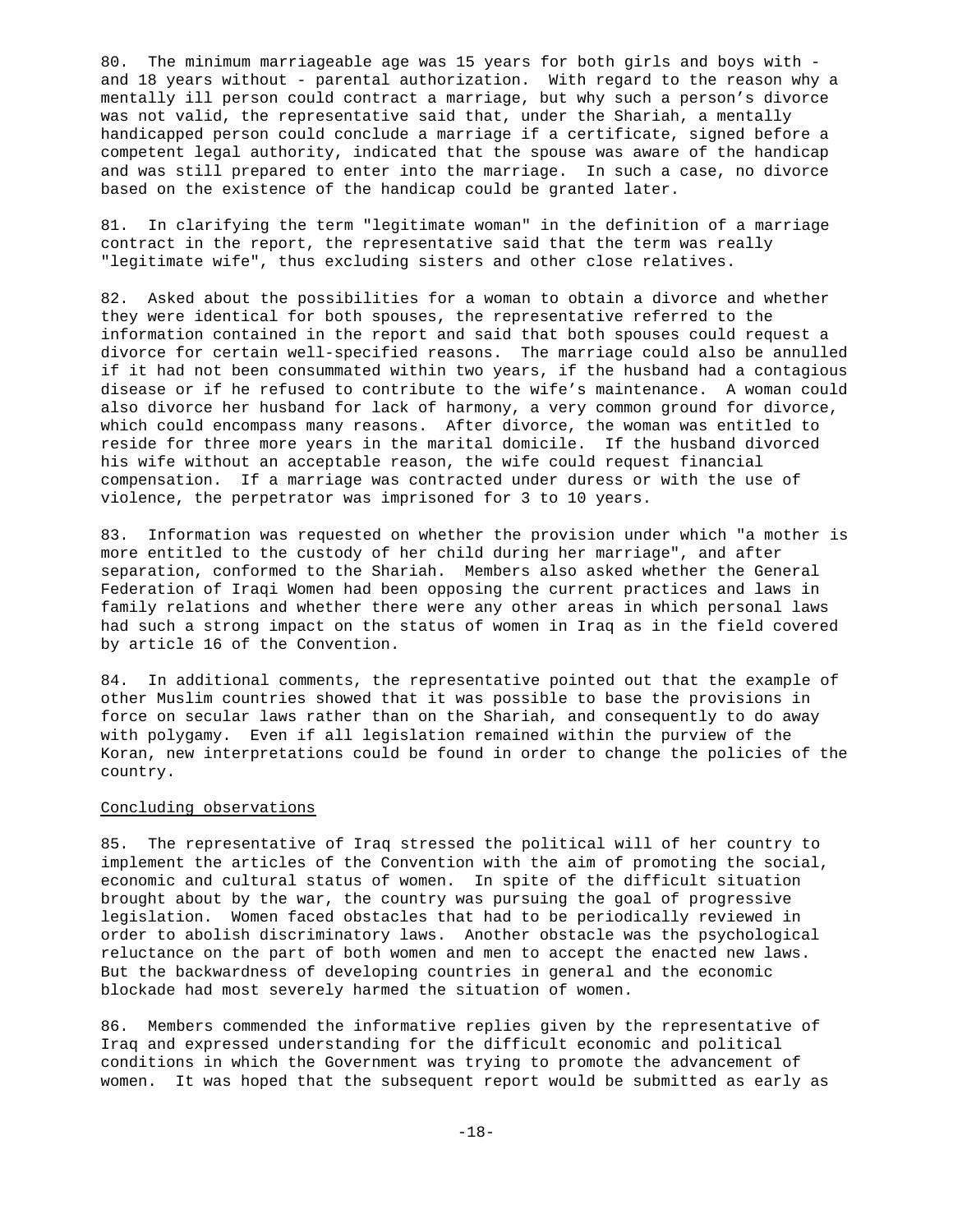possible and that it would contain details about the number of women and children that had been affected by military action and the blockade. Members commended the political determination of Iraq to improve the status of women in the process of modernization; however, they questioned how progress could be achieved if the reservations to the Convention were maintained.

#### Kenya

87. The Committee considered the combined initial and second periodic reports of Kenya (CEDAW/C/KEN/1-2) at its 217th, 218th and 221st meetings, on 25 and 27 January (see CEDAW/C/SR.217, 218 and 221).

88. In introducing the report, the representative of Kenya emphasized that societal and cultural attitudes remained major obstacles to the achievement of full de facto equality between men and women. She outlined the measures that had been taken by the Government to implement the Convention in the light of the situation of women in the country and the country's culture and values.

89. She indicated that, despite the progress made in achieving de jure equality, women continued to be discriminated against because of their economic situation and lower standard of education, the various laws governing marriage and divorce, and the fact that women workers were concentrated in the private sector. She stated that the traditional inferior status of women was reinforced by the predominance of marriages under some form of customary law that limited women's rights. Discrimination manifested itself also at the level of decision-making, where women were few.

90. There had been encouraging achievements, however, through policies, programmes and projects. She stated that the Women's Bureau, which the Government had set up as a division within the Ministry of Culture and Social Services, recognized the need for a gender and development policy and, in 1988, it had started to develop a national policy providing guiding principles that would influence the national and sectoral planning process and lead to the overall goal of putting gender concerns in the mainstream of the development process. The task of the Bureau was to ensure that the Government's policies diminished gender disparities.

91. The report gave a detailed account of the measures adopted by the Government in its implementation of the articles of the Convention, particularly its efforts to ensure equal access to public services, such as health care and education, and to allow the full participation of women in public and political life. The representative described the measures taken by the Government aimed at improving the economic situation of women, particularly in the framework of agricultural policies.

92. She also stressed the important role of women in national development, particularly after independence in 1963. The Government had shown its sincere commitment to, and acceptance of, its obligations under the Convention, but the few areas that might need some change were those affected by customary laws and cultures.

93. In commenting on the various articles of the Convention, the representative drew the attention of the members to the areas that might need changes or amendments, and which were affected by customary law and culture. She also described the Law Reform, the 8-4-4 system of education that did away with the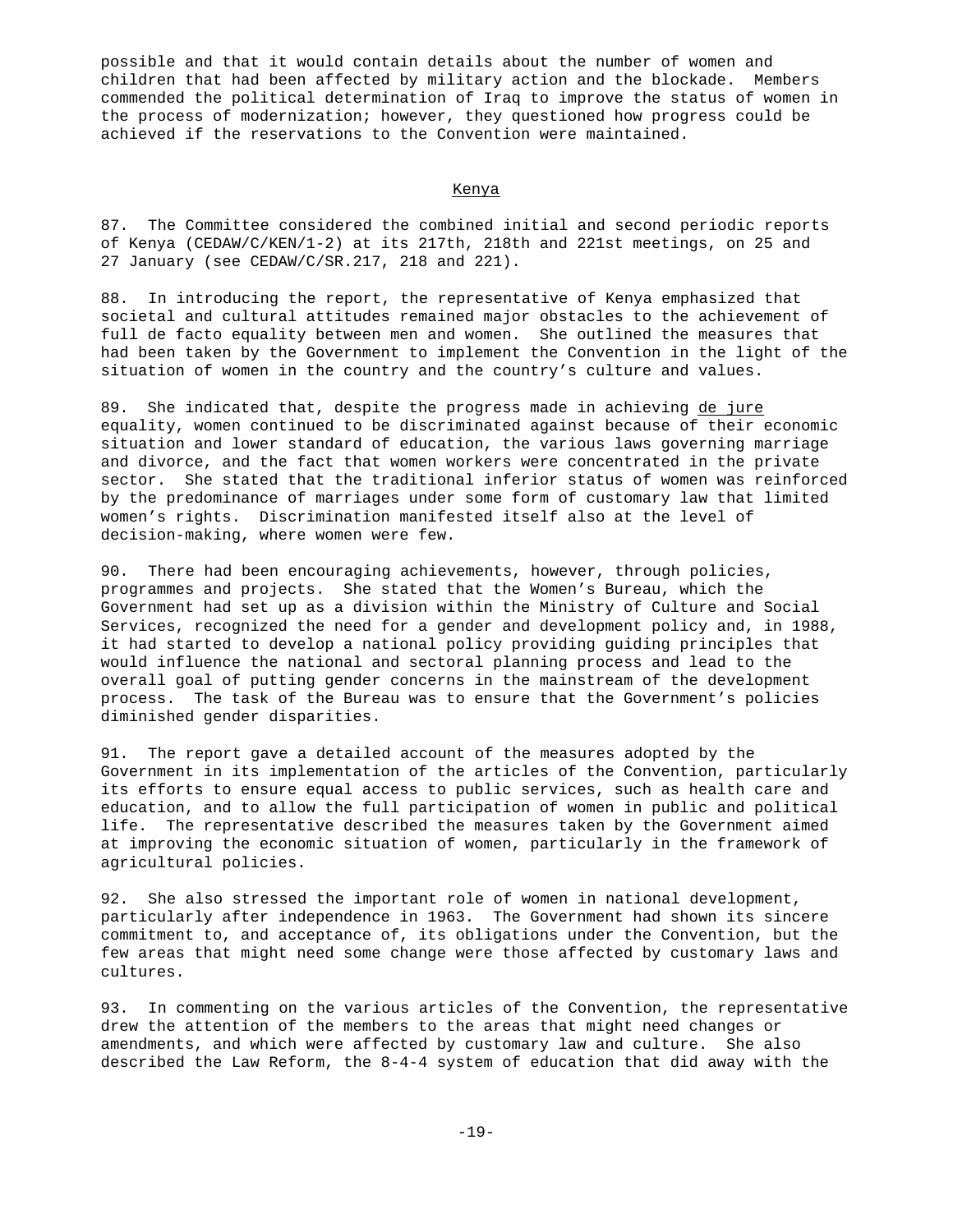stereotyped roles of men and women and the registration of various laws on marriage and divorce.

# General observations

94. In its general comments, the Committee expressed its appreciation of the fact that Kenya had ratified the Convention without reservations, and for its frank and comprehensive report giving a clear picture of the real situation of women in Kenya, as well as the obstacles encountered. The efforts to overcome discrimination made by Kenya since the World Conference to Review and Appraise the Achievements of the United Nations Decade for Women: Equality, Development and Peace, held at Nairobi in 1985, and the priority given to implementing the Convention, were noted, especially in the light of the difficult economic conditions that the country was facing. One of the members expressed her concern that the report had not complied with the general guidelines regarding the form and content of reports and she suggested that, in future, Kenya should seek assistance from the Secretariat. The members also expressed their concern that the report did not contain sufficient statistical information.

95. More information was requested on de jure and de facto discrimination and how the Convention was applied in Kenya. The Committee suggested that the Government needed to take action to eliminate conflicts between laws, customary practices and the economic situation.

96. Members acknowledged that the report had to be viewed against a background of specific cultural attitudes, which had a bearing on the situation of women in Kenya, and the coexistence of a different system of law. Some members observed that, despite the high percentage of women voters, women were hardly represented in higher political office. It would be difficult for women to promote themselves if they could not participate in the planning and development of the country.

97. It was also noted by the Committee that, although women had been promoted to senior posts and high diplomatic posts, their numbers were still few. There were programmes and projects relating to different groups of women. It was noted that in the area of finance, the Government was taking action. Basic education for children and vocational training were offered, as well as scholarships. There were health programmes for both urban and rural areas. The Committee also noted that socio-cultural prejudices still prevailed and considered that there was a need for a continuous effort to overcome them. Literacy was considered a keystone to the solution of problems and, since half of the female population was illiterate, the Government and the women's organizations faced an urgent task. If illiterate women could not understand the information distributed, they could not take part in the decision-making process. With regard to illiteracy programmes, members asked whether women were restrained from going to classes, whether family obligations were an obstacle to senior training positions, and whether measures were being taken to address the situation and, if so, what those measures were.

98. In regard to the Convention and internal legislation, the Committee wanted to know what proposals had been made to ensure the development of domestic legislation and which areas were being looked into.

99. A member wanted more information on the decentralization of women's programmes in rural areas and the objectives, and on what was being done in order to establish the legal principle of cultural criteria in respect of articles 15 and 16 of the Convention. Other members considered that the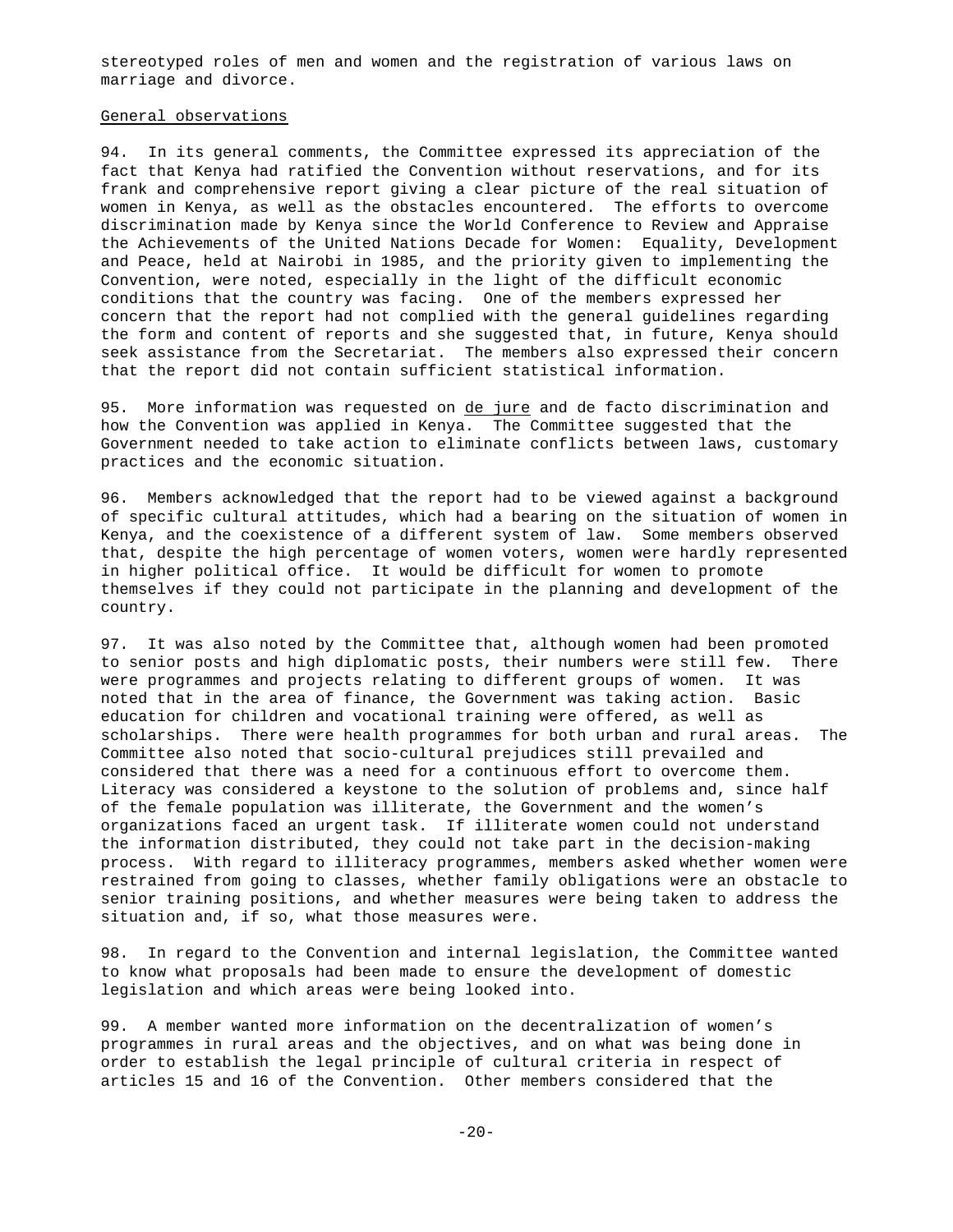Government was aware of the discriminatory provisions in the legislation that were still directed to women. The Committee emphasized that awareness was the first critical step. In that case, the Committee stressed that the Government should move ahead and correct those laws that were discriminatory and that it should preserve the cultural integrity of its peoples, most importantly the integrity of women.

### Questions related to specific articles

### Article 2

100. With regard to article 2, the Committee noted that the Law of Succession Act of 1981 was mentioned in the report, and wished to have more detailed information on that Law in relation to women and how effective it was in the context of ethnic diversity. The Committee noted that the Constitution of Kenya defined discrimination in a manner that could allow discrimination against women, in that the word "sex" was not included in the article defining discrimination. The Committee asked about the process of reform, as well as the customs and practices that discriminated against women, and asked whether the concept of discrimination based on the grounds of gender would be added to the Constitution. In replying to the question of amending the definition of discriminatory treatment, the representative pointed out that the word "discriminatory" under the Constitution reflected the reality under the Kenyan Law and thus once other areas of personal law had been tackled, then a proper definition would fall into place. It was in that context that the question of harmonizing the different marriage laws had been studied.

101. In noting the tremendous workload of the Law Reform Commission, the Committee wanted to know what its programme was, the kinds of law and subjects with which it dealt, its timetable, and the means it had at its disposal. In response, the representative said that the major function of the Commission was to ensure the systematic development and reform of legislation, including in particular the integration, unification and codification of laws, the elimination of anomalies, the repeal of obsolete and unnecessary enactments and the simplification and modernization of laws. There were two women members on the Commission; one was a judge and the other was the first woman town clerk.

# Article 3

102. In regard to the Women's Bureau, members sought more information on the number of its staff members, how it was organized, whether the Director-General was a woman and whether it worked well with the staff and budget assigned to it. In reply, the representative said that the Bureau's aim was to improve the quality of women's lives by facilitating a wide range of activities in economic development, education, training and research. Its functions were concerned with the identification of areas, projects and institutions of special importance for achieving equality in women's lives; the promotion of education and training for women; the conduct of research for gathering and disseminating information on women's activities; the provision of advice to the Government on policy projects; and serving as a channel through which non-governmental organizations could give assistance to women. She added that the Bureau was composed of eight units headed by a Director, it was the body concerned with defining policy on women's issues for the Government, and its annual budget was 25 million Kenya shillings. In answer to a question, she said that the Maendeleo ya Wanamake Organization was a non-governmental organization that had previously been affiliated to the ruling party, the Kenyan African National Union (KANU).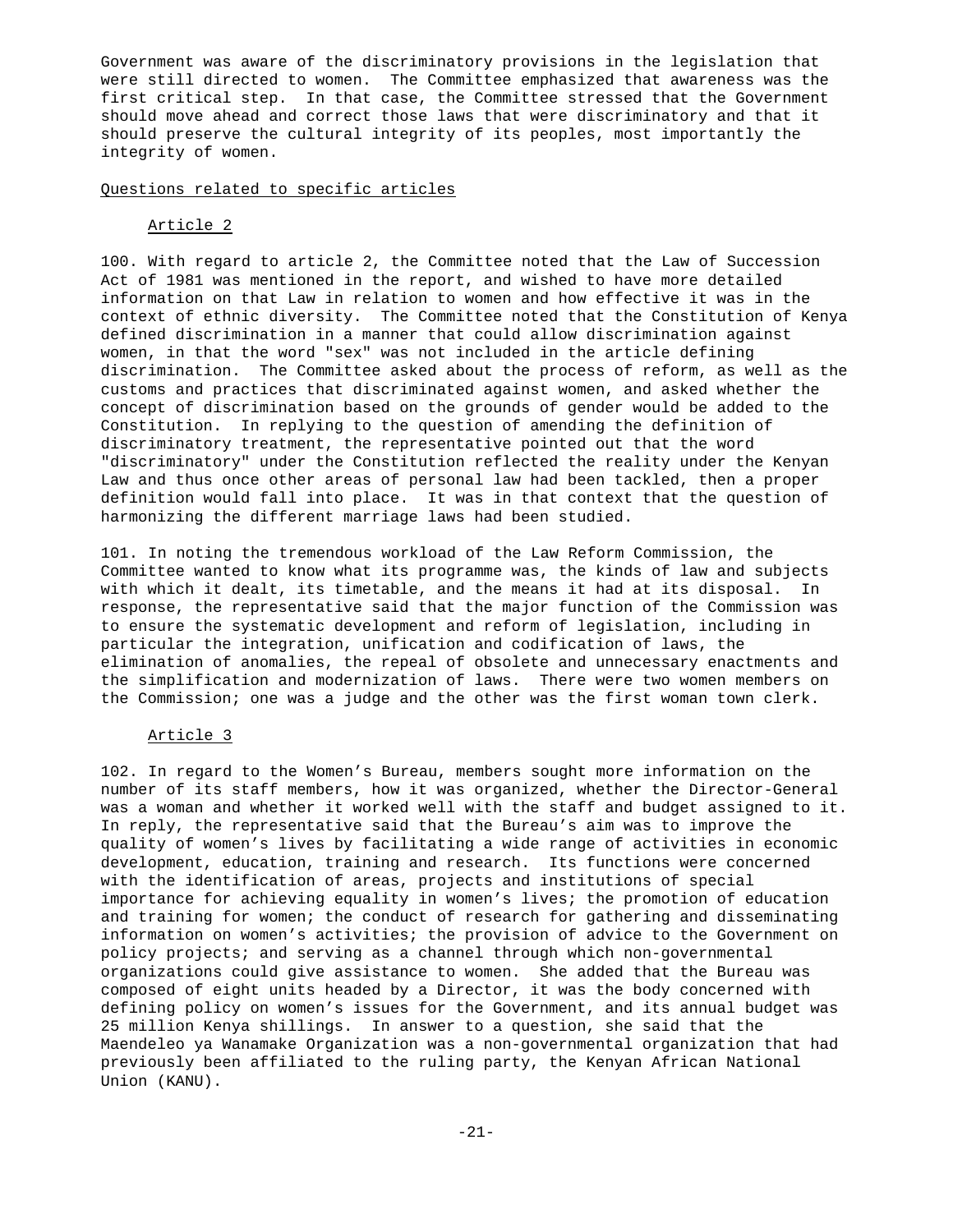# Article 4

103. With regard to the District Women's Development Committee, members inquired about its role in Government policy-making, whether it could propose special temporary measures to improve the status of women, how its members were elected or appointed, how it was organized, whether it had its own budget, whether there had been a debate at government level concerning affirmative action, and whether there were any requests from women's groups for positive measures.

104. With reference to circumcision, the Committee asked whether it was appropriate to consider addressing the problem of female circumcision of girls in the context of the temporary special measures foreseen under article 4 of the Convention. The representative replied that female circumcision was disappearing rapidly owing to the high level of female enrolment in primary schools and as communities became more enlightened.

105. The Committee noted with concern that there was no information provided in the report on the subject of specific problems met by women. Questions were raised as to what could be done, whether there were obstacles to the provision of measures and why the Government had not undertaken special measures.

106. Regarding women's organizations, the representative said that those organizations were very active in the advancement of women. Issues raised by such bodies were often taken up by the Government and given due consideration.

### Article 5

107. Members took note of the new syllabus of the 8-4-4 system of education and expressed concern about women's inferiority in Kenya. Other members noted that there was a contradiction between what was asserted in the report under article 5 regarding the overhaul of the education system and what was said about the 8-4-4 system of education having done away with sex stereotyping. They requested further elaboration and details of the curriculum of the 8-4-4 system. The representative explained that the system had been introduced seven years previously. It had helped young people to change their attitudes in regard to the roles of men and women. She added that there was no contradiction as the aim of the system was to eliminate the stereotyped roles of men and women. For example, under the system's syllabus, both girls and boys were taught cooking, sewing, construction and agriculture, as well as traditional arts and science subjects.

108. With regard to an additional question regarding the St. Kizito incident in which 19 girls had died from abuse by young men in 1991, and the types of discussion that had taken place, the representative explained that it had been a painful experience for the country. The saddest aspect was that it had been a crime committed by children on children. She informed the Committee that the Government had taken prompt action to punish the offenders.

109. In regard to violence, more information was requested on the legislation on rape, domestic violence and sexual roles in the workplace, as well as legislation on the trafficking of women and voluntary prostitution. Members asked whether the legislation was being effectively enforced. The representative explained that violence against women came in different forms; for instance, prostitution was treated as violence against women, which was a crime under the Penal Code. Rape was a crime punishable by life imprisonment. Cruelty was a ground for divorce. In addition, assault and sexual harassment were penal offences, whether at home or at the workplace. She also informed the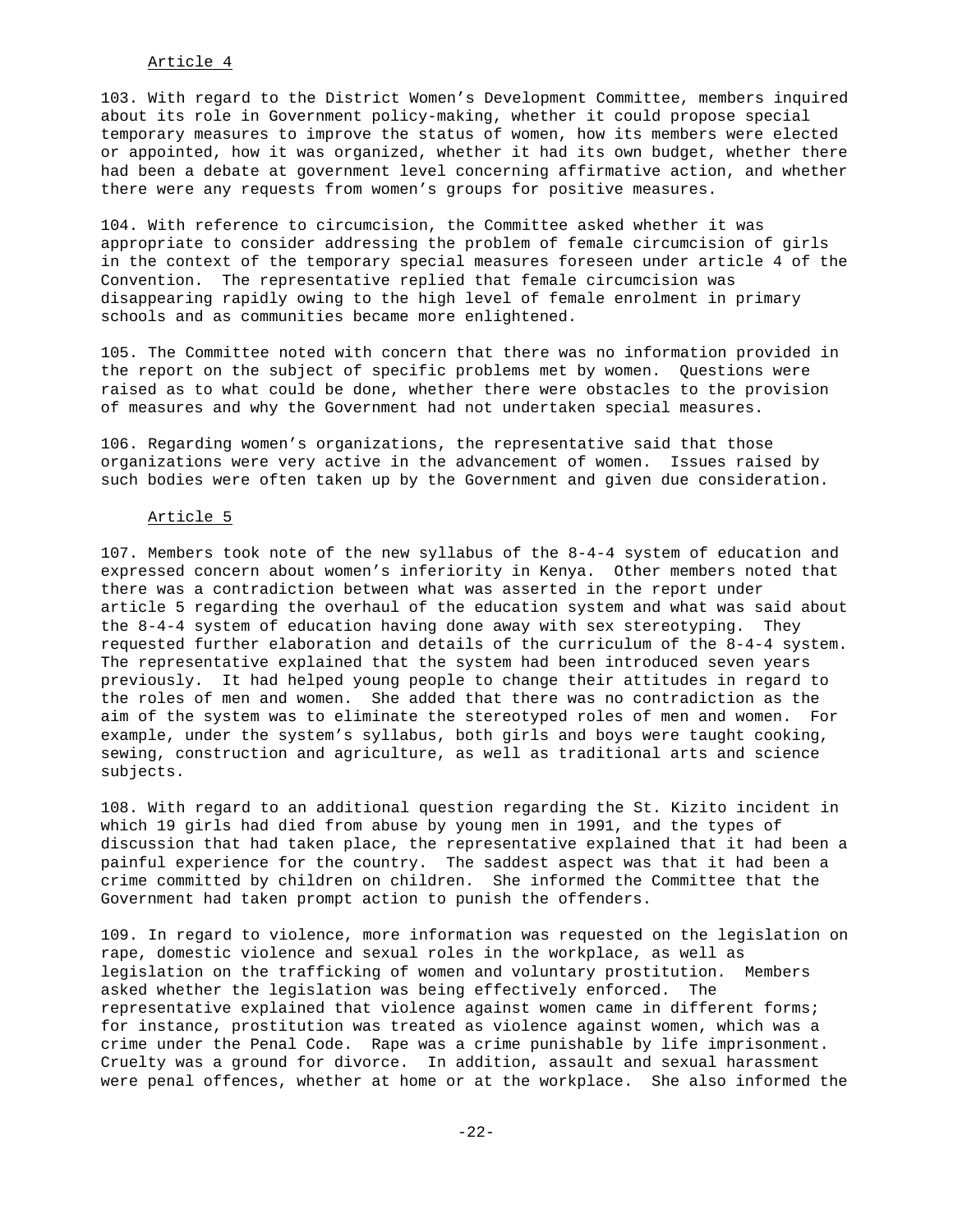Committee that, in collaboration with the Public Law Institute, the Women's Bureau had initiated a legal education programme, which was aimed at creating awareness of the legal rights and obligations of women. A major campaign had been launched entitled "Violence against women" and governmental and non-governmental bodies were being sensitized to play a role in implementing the Convention. More statistical data were needed on the results and obstacles that the legislation was encountering, and the other measures that had been taken to change stereotyped images of women.

### Article 6

110. As the report had indicated that prostitution was illegal in Kenya, the Committee wanted to know about measures taken to rehabilitate prostitutes; the average age of females who practised prostitution; the sanctions imposed for offences of prostitution and whether they were also imposed for both men and women; whether prostitutes had access to contraceptives to protect them from the human immunodeficiency virus (HIV); and whether prostitutes were exposed to violence in Kenya. Some members expressed concern that there was no judicial information concerning the question of prostitution. Questions were asked on the milieu of the girls, the type of girls and the principal measures being taken to combat prostitution. In reply, the representative said that it was an offence under the Kenyan Penal Code for anyone to procure or attempt to procure any girl or woman for sexual purposes. She explained also that the Immigration Act further prohibited a prostitute or a person living on the earnings of a prostitute from entering the country, which also prevented women or others from trafficking in women for immoral purposes. There were no specific measures to protect those women against the acquired immunodeficiency syndrome (AIDS), as the Government sought to eliminate prostitution, and the programme against AIDS was directed to the entire population. Many non-governmental organizations and church groups, however, worked on rehabilitation programmes for prostitutes, especially the young ones.

111. Members requested more detailed information on the Penal Code.

#### Article 7

112. Members asked what was meant in the report by "hiring women". With regard to a question about women in higher levels of government decision-making, the representative informed the Committee that, currently, there were two women permanent secretaries. One was in charge of the Ministry of Commerce and Industry, and the other was in charge of the Ministry of Foreign Affairs and International Cooperation.

113. The Committee wished to know what the Women's Bureau was doing to increase awareness of the need to place women in higher positions, whether KANU had a special programme to encourage women to participate in politics at the local and national levels, and whether women had the same financial support as men for their electoral campaigns. With regard to women in politics, the representative explained that the awareness-creation of the democratization process among women had produced encouraging results during the elections on 29 December 1992. Initially, 80 women had shown interest in representative leadership. Eliminations at the party preliminaries had left 20 women to compete for leadership against their male counterparts for 188 parliamentary seats. Six of them had been elected to the Seventh Parliament, the highest number of women since independence. The only woman elected within KANU had been appointed as Assistant Minister in the Ministry of Culture and Social Services.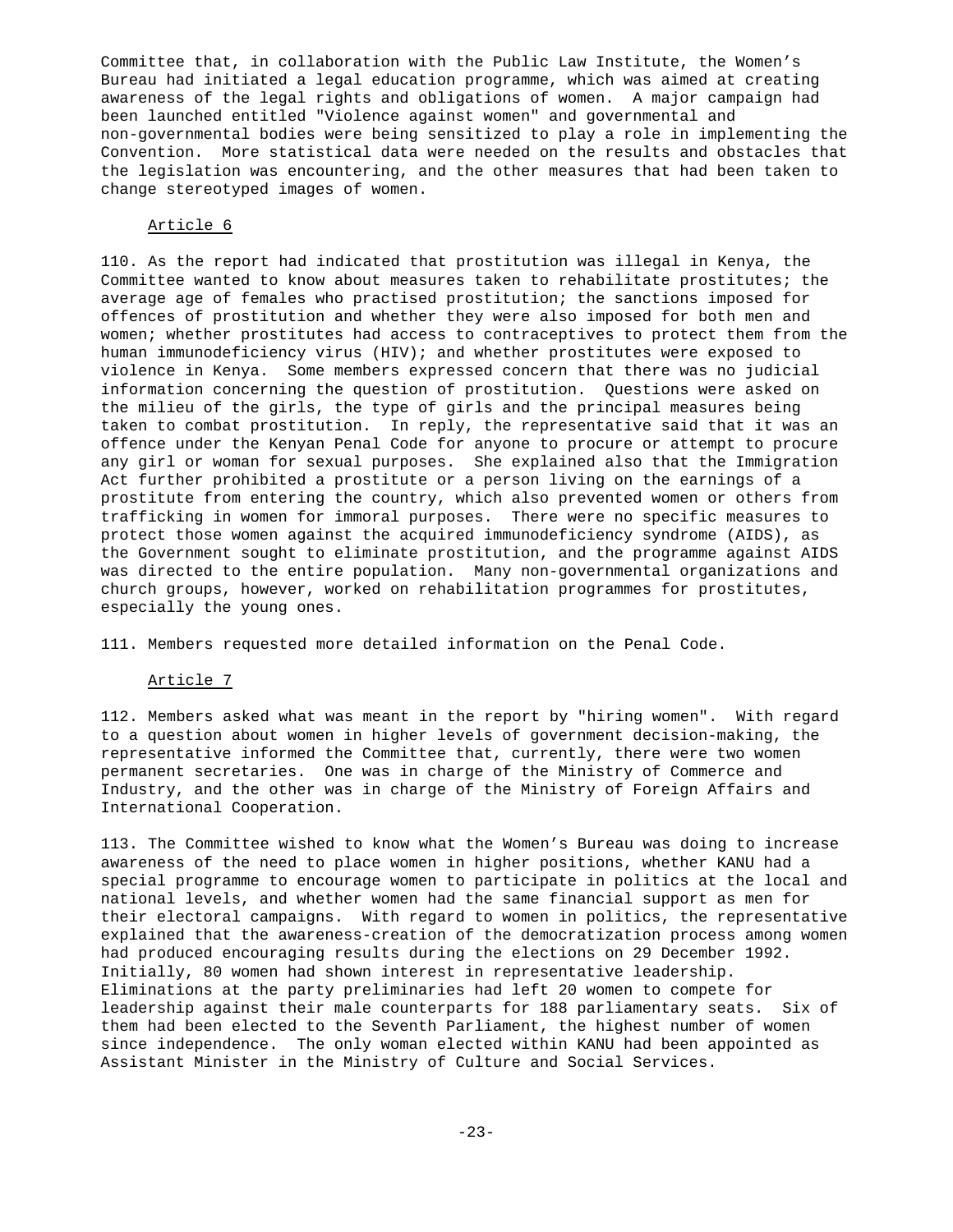114. The Committee noted that half the members of KANU were women yet there seemed to be a general decrease in the number of women in politics. The Committee wished to know whether that was a real indication of women's interest in politics or whether it was party propaganda. Furthermore, the Committee inquired whether women were being nominated in risky seats, which discouraged them from seeking election, or whether there had been negative reporting that hindered women. More details were requested on the distribution of women who took an active part in politics.

### Article 8

115. The Committee wished to know the percentage of women in the diplomatic service. The representative indicated that over 40 per cent of the officers in the Ministry of Foreign Affairs were women. She added that, in 1992, 27 per cent of the officers posted outside the country had been women.

#### Article 9

116. The Committee noted that the nationality law was not in conformity with the Convention, and inquired about the Government's schedule to change the situation. A further question was asked regarding the nationality of a Kenyan woman who married a foreigner. The representative noted that any Kenyan woman who married a foreigner remained a Kenyan citizen until such time as she renounced her nationality.

### Article 10

117. The Committee noted with concern a contradiction in the report (paras. 33 and 34) and wanted to know what the Government was doing to correct that contradiction in the education of boys and girls. Questions were raised about the literacy rates of both men and women. The Committee also expressed its concern over women drop-outs and suggested that, in the next report, consideration should be given to the need for specific programmes for them. The Committee also noted that there were persistent discriminatory regulations in the report.

118. The Committee asked whether basic primary-school education was compulsory; why there had been a decrease in the numbers of pupils enrolled in 1985/86; whether there was segregation in high schools; and whether coeducation was part of the formal education in Kenya.

119. Questions were raised about whether the diplomas given by other institutions had the same value as diplomas from State schools, and what percentage of the students in elementary and secondary schools were boys and what percentage were girls. The representative confirmed that coeducation was prevalent at all levels and that basic education was compulsory.

120. There was a higher representation of girls than of boys in art subjects, and the Committee asked about the reasons for that. The representative said that the syllabus for all schools was the same for both girls and boys; however, there were some schools that were insufficiently equipped for science subjects and therefore a larger number of students took art subjects. She explained further that that was not a deliberate discriminatory move against girl students, but was a part of the problem of a developing country. In answer to a question about the content of family-life education, she said that such education was included in the curricula of primary, as well as secondary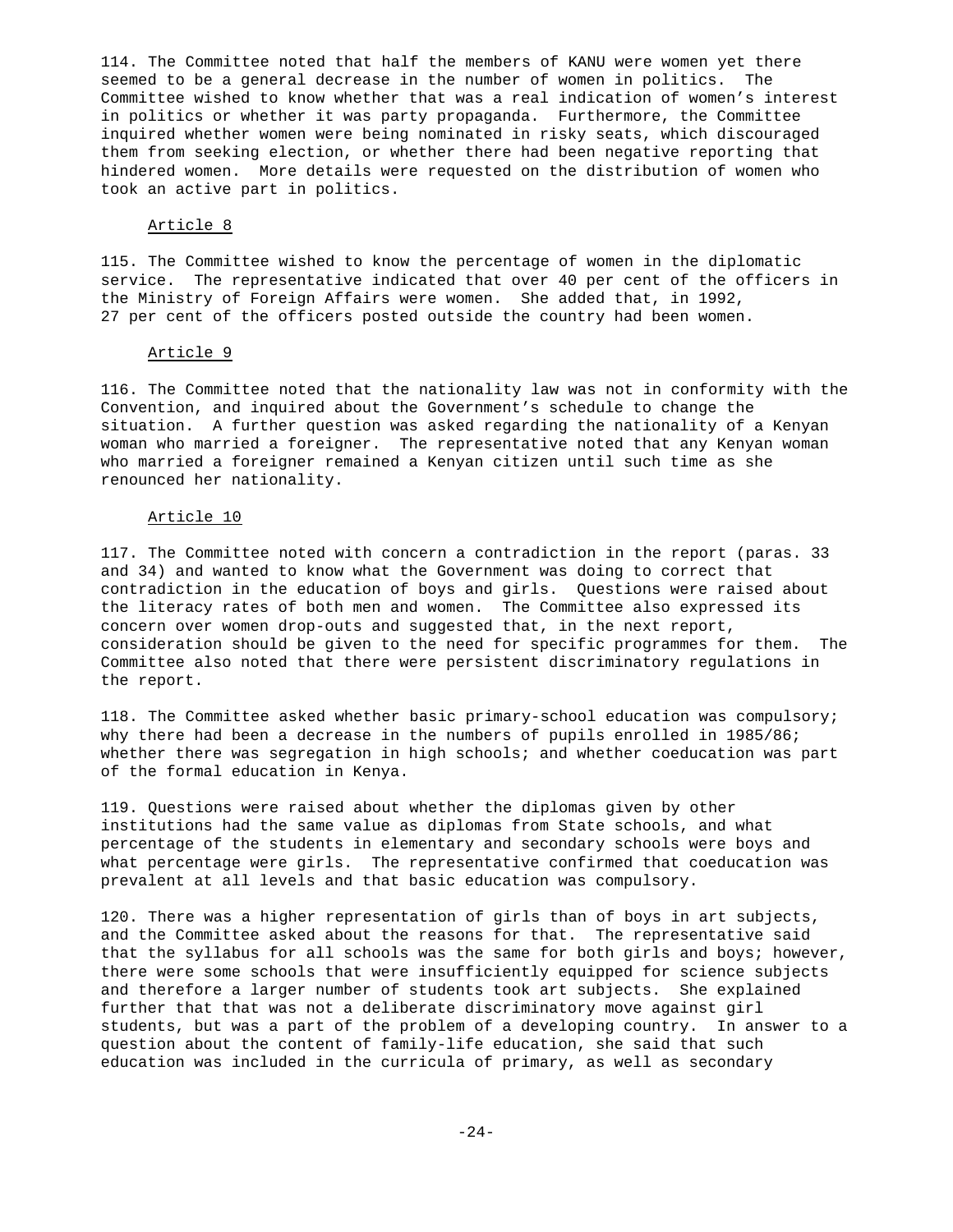schools. Churches and other non-governmental organizations had also taken an interest in family-life education in schools.

121. The Committee requested more gender-disaggregated information on school leavers in the third periodic report. Members asked why there were more girls among the school leavers, why there were separate and fewer centres for girls, and why there was a difference in the instruction received by girls and by boys at schools. Members emphasized that that situation would have an effect on employment opportunities. They also asked why there were so many drop-outs among girls and whether reasons were financial.

#### Article 11

122. Members observed that the National Hospital Insurance Fund discriminated against married women except when they were the principal income-earners. They also observed that social and cultural prejudices still existed in Kenya. Questions were raised about the kind of training courses from which women were barred by their family obligations. With reference to the housing allowance, the Committee noted that the civil service code of regulations denied married women such an allowance, except in a few specific instances, and wanted to know what those specific instances were.

123. In reply, the representative said that with the advent of the multi-party era, the Government had granted married women a housing allowance with effect from 1 December 1992.

124. Members noted that most women in the civil service were being encouraged to work on contractual terms, which had the effect of hampering their rise to senior positions. The Committee wanted to know whether the Government Circular of May 1989 was benefiting women.

125. Information was sought on whether women were entitled to maternity leave and whether they had the security of keeping their job after maternity leave. The representative explained that women were paid while on maternity leave, they did return to the same job after such leave, and they had job security.

126. Responding to a question about the existence of child-care facilities for working women, the representative said that there were kindergartens and nursery schools; however, most working women had a household help to whom they entrusted the care of their children.

#### Article 12

127. Members asked whether training was provided to traditional birth attendants to enable them to upgrade their practices and make them safer. The representative confirmed that traditional birth attendants were trained by the Ministry of Health and provided with the necessary surgical equipment. In noting that the average life expectancy of women had increased from 46 years in 1965 to 56 years in 1984, the Committee asked whether the life expectancy of men had increased, and whether there were any statistics. The representative reported that life expectancy at birth in 1965 had been 50 years for females and 46 years for males, while in 1989 it was 61 years for females and 57 years for males, an increase of more than 10 years for both sexes.

128. Members requested information about campaigns to combat the spread of HIV/AIDS; sexual education; and the promotion of contraceptive measures. It was suggested that particular attention should be given to the health of women. The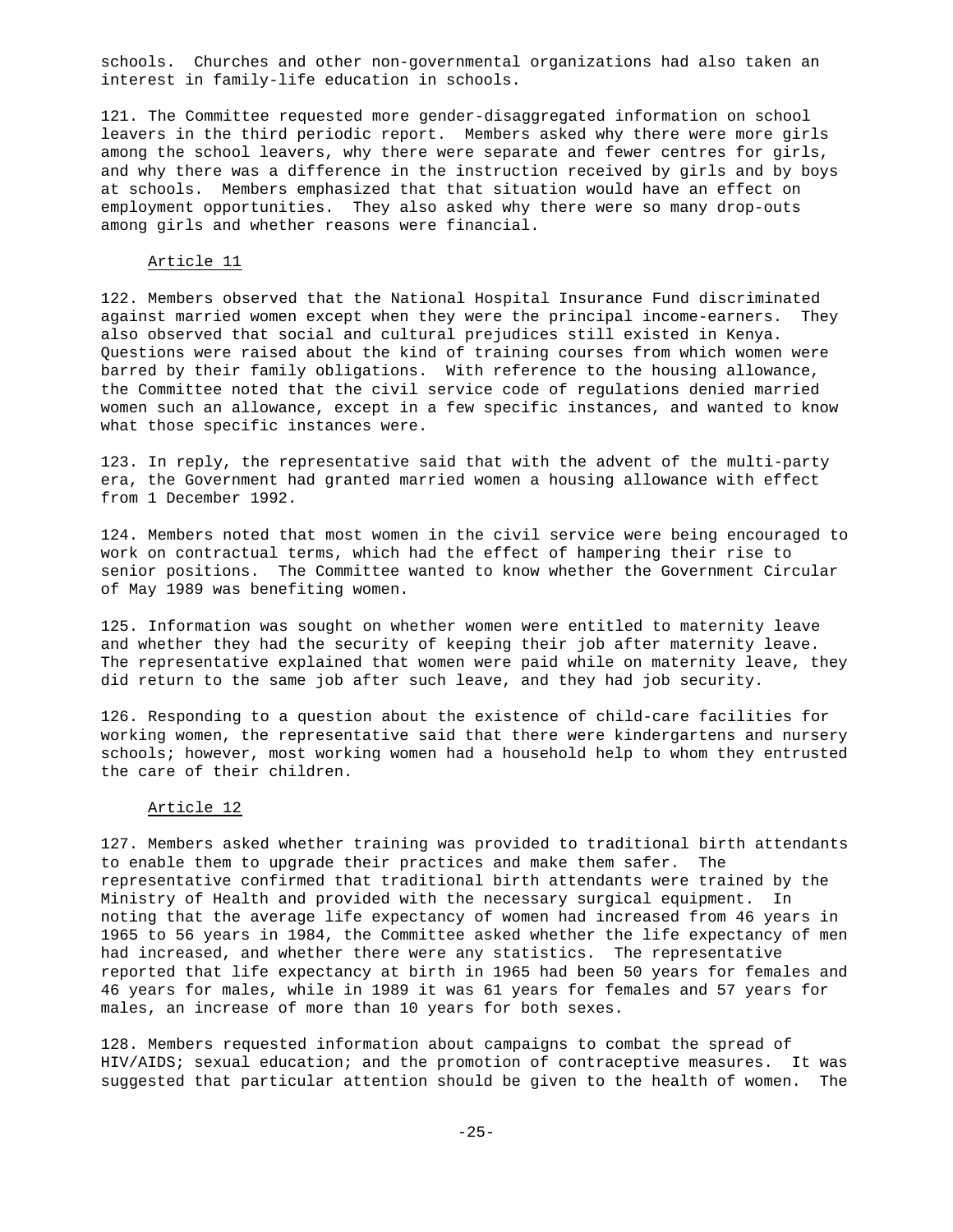need for AIDS education programmes, for both women and men, was stressed to facilitate the prevention of its possible spread. More information was requested about the Presidential Decree Banning Circumcision, its effects and implementation. In addition, members asked whether there was any information on programmes reducing female circumcision. They also requested more information on legislation and statistics on abortion.

129. In reply to the question whether pregnant teenagers had difficulties in being accepted by their families or society, the representative pointed out that, although teenage pregnancy was not acceptable, families did not reject girls who had become pregnant. Often the grandparents took care of the infant and the young mother went back to a new school. In addition, counselling and guidance on sex prevention was provided in schools by non-governmental organizations. Since abortion was illegal in Kenya and carried penal sanctions, it was difficult to provide statistics on clandestine abortions.

130. She said that the Family Planning Association of Kenya offered information and created awareness about family planning. For example, in Nairobi, there were more than 14 clinics offering family-planning methods, which served both men and women. The use of contraceptives was increasing. In 1989, the Kenya Demograph Health Survey had recorded a 27 per cent level of contraceptive use compared with 17 per cent in 1984 and 7 per cent in 1977/78.

131. Regarding the use of contraceptives and the decline in fertility in one area in Kenya, the representative reported that the prevalence of contraceptives had risen to a level rare in rural Africa, and that fertility rates had declined. In addition, the contraceptive methods used were predominantly highly effective ones. Child-bearing had come to be seen as an aspect of life over which control could and should be exercised.

132. Concerning the availability of prenatal clinics, the representative stated that Kenya had witnessed a great improvement in health and nutrition, as well as greater access to services and amenities through the initiatives of the Government and non-governmental organizations. The maternal, child-health and family-planning activities were aimed at reducing both maternal mortality, by increasing women's access to high-quality health services, and total fertility rates, by promoting the use of contraceptives.

133. As a result, traditional practices, such as nutrition taboos, female circumcision and child marriage were on the decrease. Sex education was provided through counselling and guidance in schools, but had not yet been widely accepted as part of the school syllabus.

### Article 13

134. The Committee asked about the kinds of plan the Government had to deal with the system of family benefits. The representative stated that, with effect from December 1992, married women were entitled to obtain a housing allowance.

#### Article 14

135. Members asked about the measures taken to improve farmers' accessibility to agricultural credit and loans. In regard to rural women, a member asked whether women were aware of their rights. Members expressed their desire to know whether there was a contradiction in the Law of Succession Act, and asked for clarification. The representative replied that the Law of Succession Act provided a uniform code as far as devolution of property on death was concerned,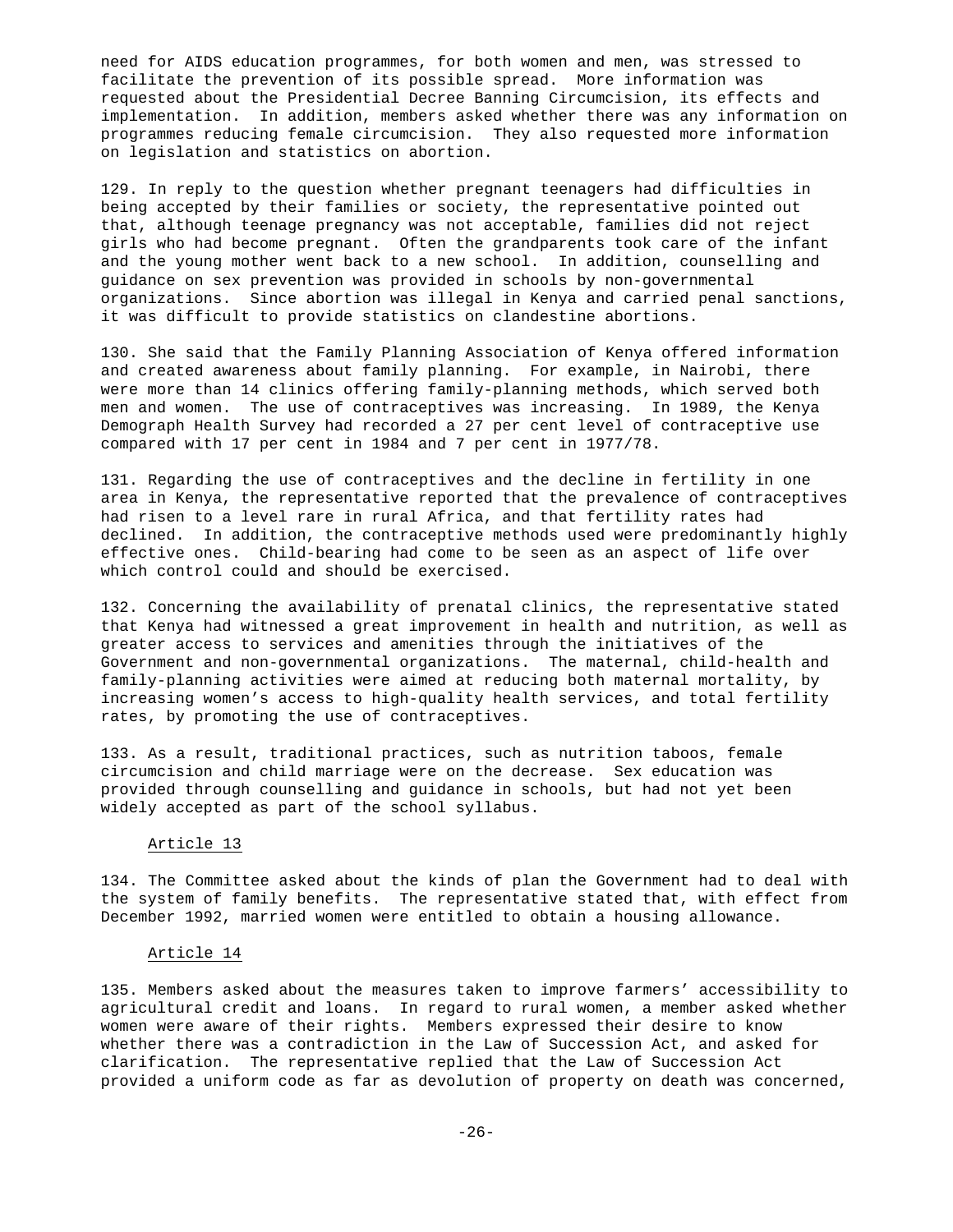and it gave both men and women the equal right to inherit, own and dispose of property. The interest of the widow was paramount to any other interest and the Law was only invoked to ensure that the children were being adequately taken care of.

136. Members were concerned that there was scarce information on land ownership, and asked whether there was any provision that men should own land and, if so, what the situation was and what was being done to improve it. The representative replied that land ownership was governed by the Registration of Land Act. Most of the land in rural areas was not registered. Once the family decided to register the land, such registration was usually in the name of the husband alone; however, as more women became aware of the benefits of owning land, more of them were insisting on the joint registration of family property. In addition, the Ministry of Lands and Housing was not concerned about whether women owned land or not, but the Land Control Board regulations required that, in all transactions, the consent of the wife or wives was necessary beforehand.

### Article 15

137. The members noted that the Law of Domicile discriminated against women, affecting also the status of other rights within the family, and asked whether there was any attempt to change that law. Considering that some laws discriminated against women in Kenya, members asked whether women addressed themselves to the courts and, if so, how successful they were. The representative said that a new policy was being developed by the Women's Bureau on laws that appeared to discriminate against women. She added that women did have recourse to the courts and that the courts decided according to the merit of the case and the applicable law.

138. As it was stated in the report that various rights were governed by the customary law governing men, a member asked whether there was any kind of information or advisory service to create awareness on the part of women.

### Article 16

139. Members asked for information on measures contemplated by the Government to unify marriage and divorce laws, and asked whether women could be assured that rapid changes would take place in the family law system in Kenya. They noted with concern that there were several laws governing marriage and divorce, based on the different major religions recognized in the country, but in every case women were still discriminated against, and they therefore urged the Government to take the necessary action. The representative stated that the Marriage Bill was an attempt at such unification; however, a male-dominated Parliament influenced the types of laws that were enacted and had caused the Bill to be shelved. With regard to appropriate measures to eliminate the contradictions between laws, customary practices and the economic situation, the representative said that customary and traditional practices were dying out; thus, for example, polygamy was being stamped out slowly as first wives found the practice unacceptable and it was not economical for a man to have more than one wife. Furthermore, there was a rise in the number of single mothers and female-headed households.

 $-27-$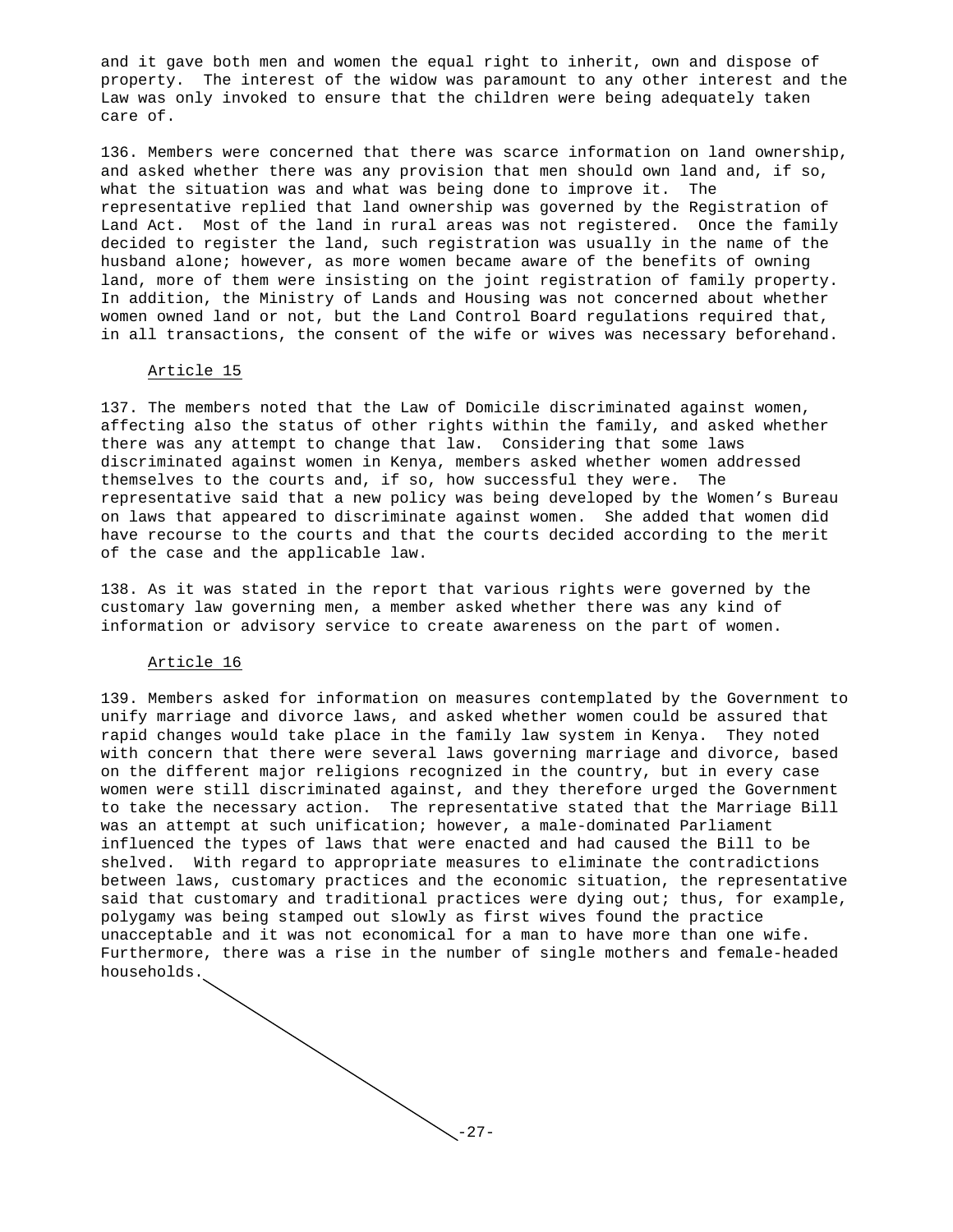### Concluding observations

140. Members of the Committee thanked the representatives of Kenya for the efforts made to provide such detailed and frank explanations. Some of them recognized that the implementation of the articles of the Convention required much further action by the Government and that significant legal changes were needed to bring legislation in Kenya into line with the stipulations of the Convention.

141. The Committee noted that some problems faced by women in Kenya were related to tradition and customary practices. One member considered that the question of prostitution required close monitoring.

142. The Chairperson expressed her appreciation of the report. The discussion had taken the form of a thorough dialogue that had shown the Committee's interest in the report. She stressed that the implementation of the Convention would contribute to all fields of development within Kenya and expressed the wish that she would see, in the future, the country's progress and further implementation of the Convention. She believed that, in the near future, the Government would be able to achieve much more.

143. She added that it was most important for the Committee to identify the policy and trends in regard to women's problems and sufficient information had been obtained to identify those problems. Furthermore, positive trends were welcomed and encouraged. She encouraged the Government to show even greater progress in its third periodic report and hoped that it would take strong measures to eliminate old stereotypes that were curtailing the role of women and to address consciousness-raising campaigns to both women and men to allow women to be able to contribute effectively to society.

#### Romania

144. The Committee considered the initial and combined second and third periodic reports of Romania (CEDAW/C/5/Add.45 and CEDAW/C/ROM/2-3) at its 209th, 210th and 215th meetings, on 18, 19 and 21 January (see CEDAW/C/SR.209, 210 and 215).

145. In introducing the reports, the representative of Romania stated that the first part of the combined second and third periodic reports gave information on the changes in the political life of the country after the revolution of December 1989 and on the new laws referring to the rights of women. She said that, after the revolution, the country had reverted to a State based on respect for the rights and freedoms of all human beings; restrictive legal provisions had been repealed and new laws adopted in accordance with the international obligations that Romania had assumed. Political pluralism was accepted as well as the right of association and the freedom to form trade unions and federations of trade unions. At the same time, Romania had become a party to several international human rights instruments. In order to respond to its obligations under those international instruments, Romania had amended many laws and put into force a new Constitution on 8 December 1991.

146. The representative said however that the actual situation did not match the legal one. There should be measures to guarantee women the right to participate equally in political life. A first step in the process of equal opportunity should be economic independence; however, the economic means were still inadequate to bring women into political life on an equal footing with men. She pointed out the important role being played by trade unions and said that no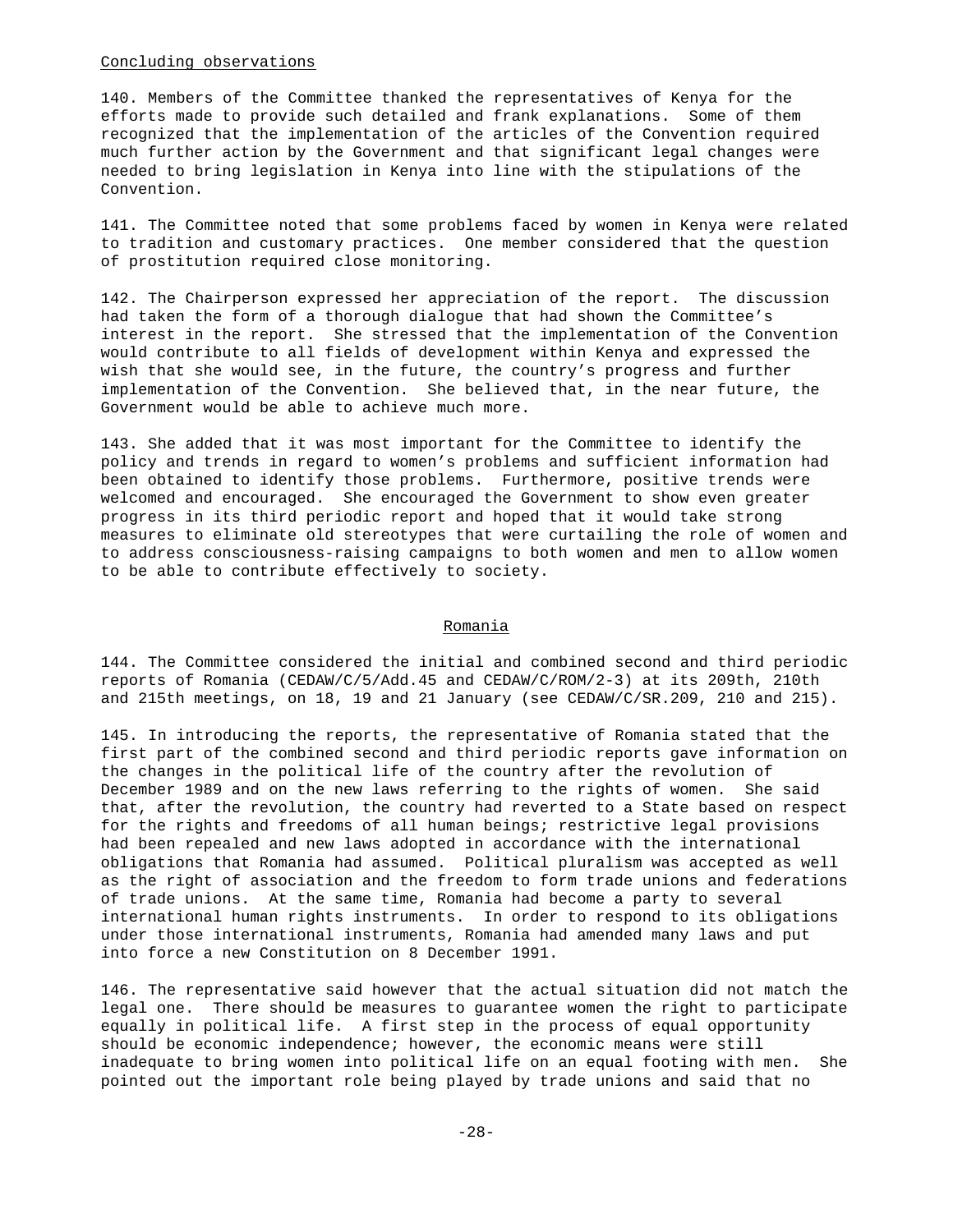women had, as yet, been elected to a position of leadership in the trade-union movement. The increased unemployment was in part caused by privatization in certain former State enterprises. On 15 December 1992, more women than men were unemployed and, among them, there were more women in the worker and semi-skilled categories than in the highly skilled professions. Many problems existed in the private sector with regard to the enforcement of social legislation.

147. The representative stated that in Romania, in the case of divergence between human rights and domestic legislation, international regulations took precedence over domestic ones. Women were represented in institutions of the new democracy, such as the judiciary. She said that non-governmental organizations played an increasingly important role and their objectives were to improve the status of women in society and to influence political factors. In the second part of her presentation, the representative enumerated all the legislative provisions in force corresponding to the substantive articles of the Convention and drew attention to the prevailing difficulties and problems.

### General observations

148. Members of the Committee expressed their positive appreciation for the fact that Romania had sent a representative to present the reports to the Committee, because it had been waiting for them to be presented for a long time. They welcomed the country's transition to democracy, showed understanding of the difficulties involved in dealing with women's issues in times of governmental change and hoped that Romanian women would soon become aware of democracy and the importance of their political participation. They were concerned, however, that the Government had complied with neither the time-frame nor the format required for preparing and presenting periodic reports. One member said that after the political change had taken place in Romania, the initial report should have been withdrawn.

149. Concerning questions about the executive and legislative powers, forms of ownership and underlying principles of Romania, the representative referred to the "Basic document concerning Romania" and another document on judicial reform in Romania (both of which were given to the Secretariat), which gave an overview of the structure and principles of the country. She stated that, pursuant to article 1 of its Constitution, Romania was a republic and a social and democratic legal State, in which human dignity and the free development of the individual were the guaranteed supreme values. It was a pluralistic State with the twin chambers of Parliament exercising the only legislative power and independent judicial power.

150. In answer to a question on the extent to which women were part of the technical intelligentsia, the representative gave the following data from 1991: women held 44 per cent of jobs in industry; 56 per cent in telecommunications; 57.2 per cent in education and culture; 44.4 per cent in the health and social sector; 43.3 per cent in administration; and 43.7 per cent in scientific research.

151. Asked why there was so much passivity on the part of women, the representative said that all of the former socialist States had experienced a similar regressive movement of women. Although women were allowed to participate in all economic and social sectors, they were absent from the leading political positions. It was not so much a question of passivity on the part of women but rather the need for society as a whole to become used to the idea of political power-sharing. One could speak of real participation only if women shared political power equally.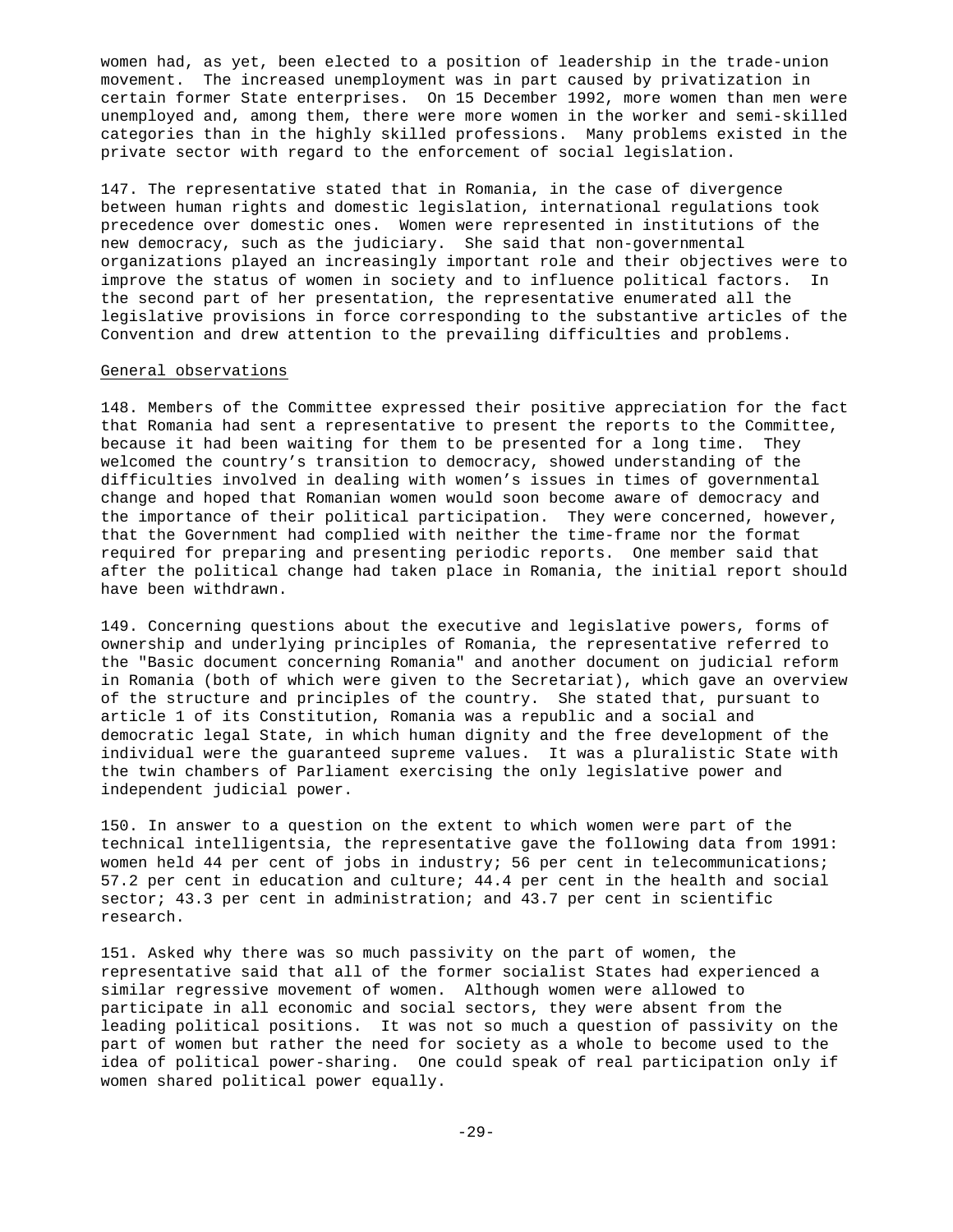152. In response to the remarks by members that the reports did not contain sufficient information about the status of women in practice, the representative replied that subsequent reports would contain more data about the de facto situation. Members pointed out that Governments that were experiencing difficulties in preparing their reports could ask the Secretariat for assistance.

153. Referring to the question whether a discrepancy existed between domestic legislation and international regulations, the representative said that, pursuant to its Constitution, Romania was obliged to implement in good faith the provisions of international treaties, that international treaties became part of the domestic legislation and that national laws should be interpreted in accordance with the stipulations in international treaties.

### Questions related to specific articles

### Article 3

154. Referring to the question whether the mechanism specified by the Committee in its general recommendation 6 (seventh session)  $13/$  had been set up to facilitate the implementation of a policy of equal opportunity for women and men and, if so, how it worked, the representative replied that no such central coordinating mechanism existed although several bodies and non-governmental organizations were dealing with gender equality in various fields. The representative noted that, while the need for such a national machinery was recognized, there was concern that it should take a form appropriate to the new political order and not simply adopt the ways of the past.

155. Regarding the preparation of the reports, the representative said that State organs as well as women's organizations were involved in their preparation and many contacts were established in order to identify the problems faced by women.

156. In additional comments, several members of the Committee reported on the experiences of their countries in, and after, establishing national machinery for the advancement of women, as a focal point where the voices of women and non-governmental organizations could be heard and all governmental efforts for the elimination of discrimination could be concentrated.

#### Article 4

157. The representative said that the statements in the reports to the effect that temporary special measures did not seem necessary, while achieving de facto equality required the fostering of social attitudes to eliminate discrimination, were in no way contradictory. The adoption of temporary special measures would indeed be desirable, especially in order to eliminate social prejudices and to change attitudes. Women's organizations were demanding the adoption of such measures and some special measures had already been introduced in response to actions taken by non-governmental organizations.

#### Article 5

158. In reply to queries raised concerning violence against women, and the somewhat contradictory statements, in the combined second and third periodic reports, "one cannot say that there is a phenomenon of violence against women" and "domestic violence does occur, particularly in the impoverished social sectors", the representative said that violence was just one of many crimes, but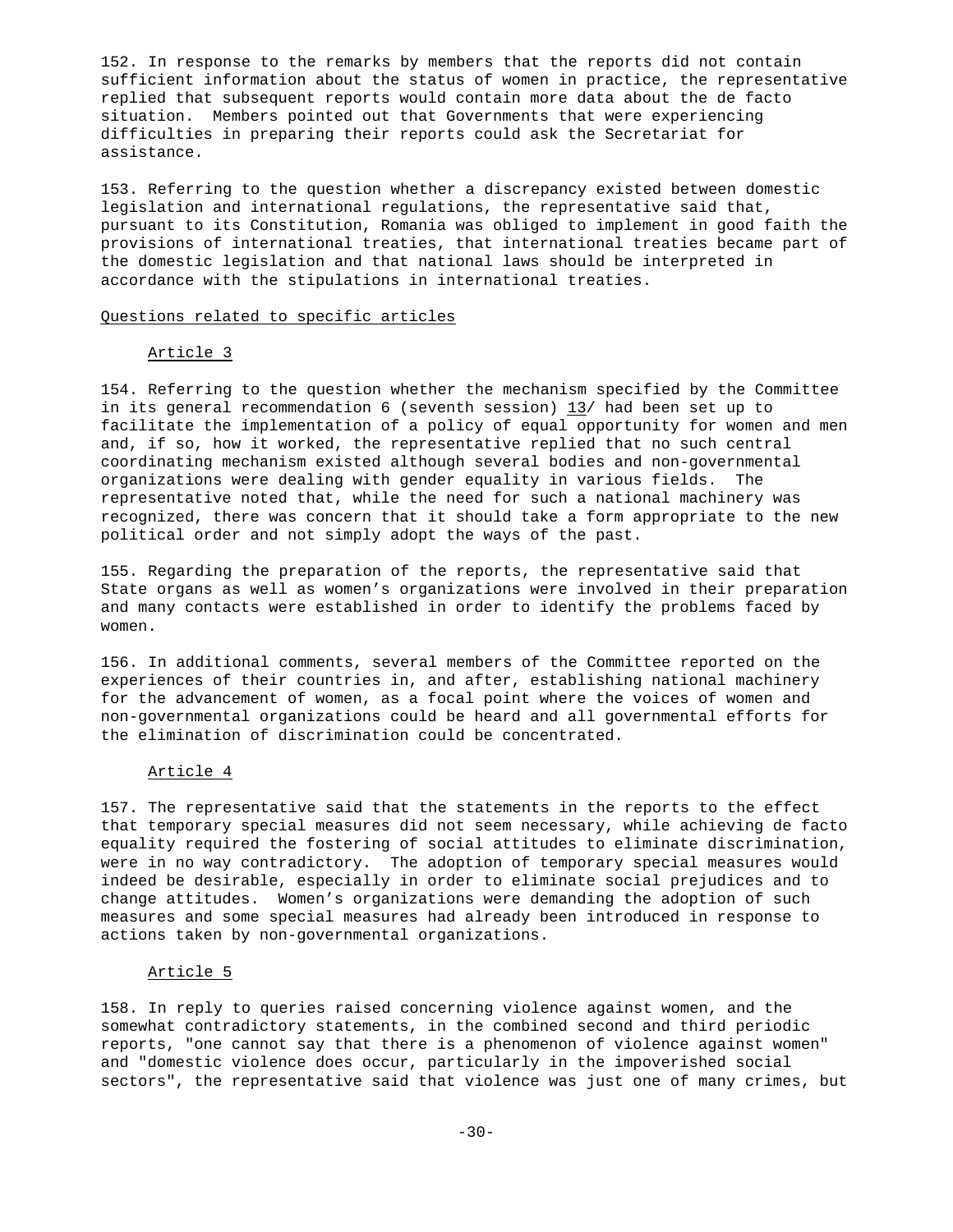it did not constitute a major national problem. Similarly, domestic violence was not a typical occurrence in Romania although it did exist for some very subtle, cultural reasons. No data on its incidence existed nor on the number of women who had been injured or who had died as a result of violence. So far, there were no shelters for battered women.

159. Asked about the number of complaints about cases of violence, the type of measures taken by the Government of Romania to combat violence against women and the attitude of the police, the representative replied that women were certainly not discouraged from lodging a complaint. Although there was no tradition in such matters, complaints were being lodged. The police intervened only in response to a complaint by the injured party. No statistics were available on the number of complaints that had been received.

160. Asked whether women's organizations had made the elimination of violence against women one of their concerns, the representative stated that the priorities of women's organizations were mainly the social and economic rights of women and not the issue of violence.

161. In additional comments, members showed concern over the issue of domestic violence and expressed the hope that the subsequent report would give more exhaustive information on the Government's interest in the issue and on the measures being taken to combat the problem.

#### Article 6

162. Asked whether the laws prohibiting traffic in women and the exploitation of the prostitution of women had led to a reduction in, or the elimination of, those offences, the representative said that the laws were being enforced. As a result of the changes in Romania, prostitution had started in spite of its prohibition; however, no statistics were available on its incidence or on the number of offenders that had been taken to court.

### Article 7

163. Referring to the question why the number of women reported to be in top positions was much lower in the combined second and third reports than it had been in the initial report, in particular in the Cabinet and Parliament whether it was because of fewer suitable candidates, a changed attitude on the part of the Government, a reduced interest of women in politics or the result of the new norms and policies - the representative said that the initial report had been prepared under the totalitarian regime and contained figures imposed by it. Women were, indeed, interested in politics: they had participated in the revolution. The Government had not adopted a new attitude towards the political participation of women nor had the conditions been changed, but they could no longer be imposed. The only measures that the State could take to encourage more women to be interested in politics would be juridical and administrative ones. There was no real explanation why women did not hold leading positions, but it was to be hoped that, after the achievement of economic power, the desired changes would follow at the political level.

164. The electoral system was universal and by secret ballot without any discrimination as to sex, race or religion. It was the same for the parliamentary and the presidential elections. There was no quota regulation for women.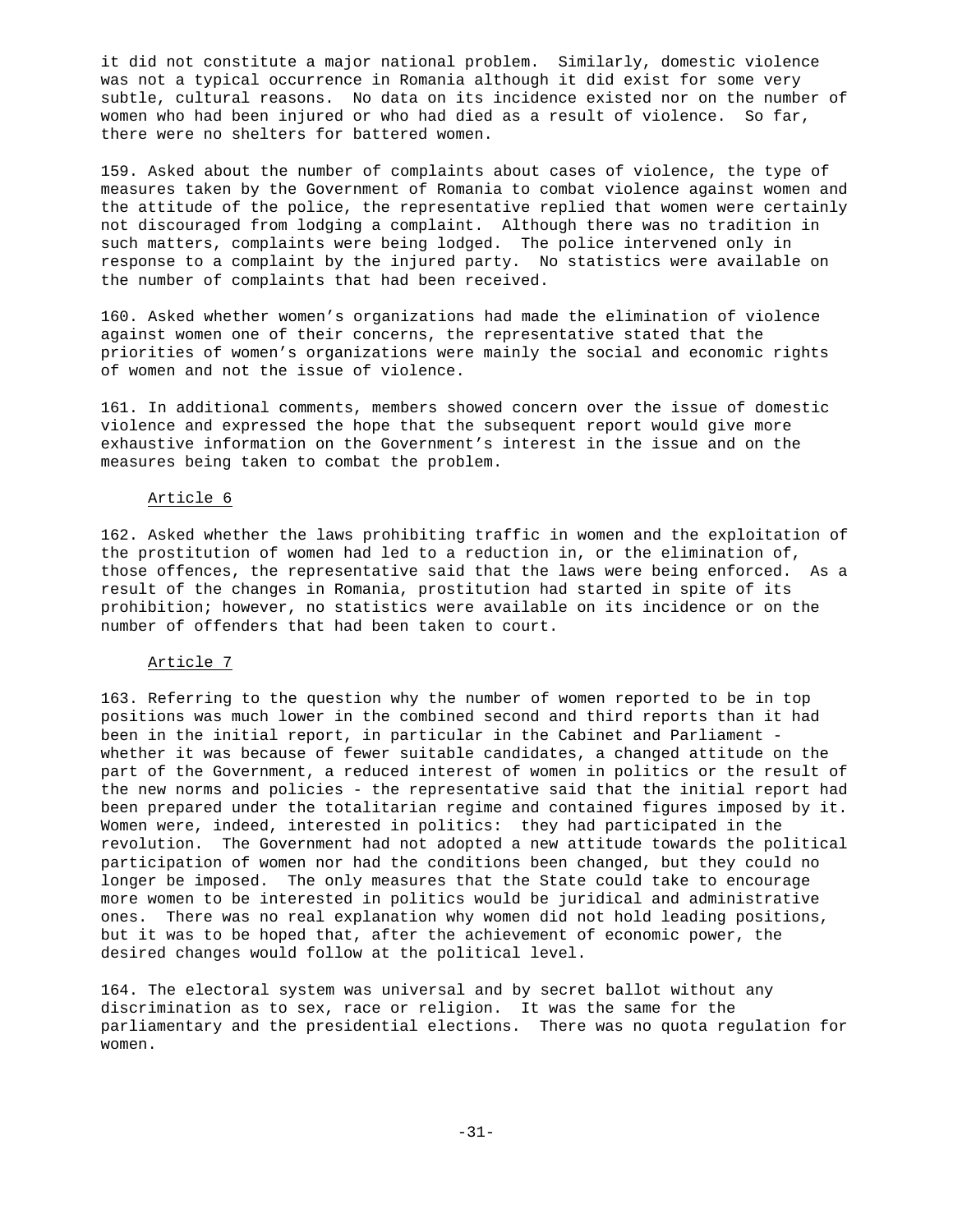165. Questions were asked about the rate of voting for women and men and the percentage of women and men in the electoral lists at the most recent elections.

166. The representative said that whether women candidates appeared on the electoral lists depended on the political parties, not on the electoral system. The National Women's Council had been abolished and a new, similar body, but in an improved form, was being created. The three women's associations listed in the report did not constitute an exhaustive list; there were many more women's organizations in different fields.

167. Replying to an additional request by a Committee member for comparative statistics on the withdrawal of women from political life in the former socialist countries, the representative referred to a meeting that the United Nations Educational, Scientific and Cultural Organization (UNESCO) had held at Prague in 1991, during which that common phenomenon had been noted. Other members stated that women ought to be made aware of the importance of playing an active role in the political life of their country. The representative explained that their current reticence was a reaction to the fact that, under the former regime, women had been forced to occupy certain positions.

# Article 10

168. Asked about the number of women who worked as teachers in secondary schools and about the difficulties that the Government was experiencing in the process of setting up an educational system that eliminated discrimination, the representative referred to the information given in the combined second and third reports. She said that the new Government maintained the same positive attitude as the former one regarding education. Schooling was free of charge at all levels, and scholarships were available.

169. Regarding the question why within one minority group, the Roma, the dropout rate from school was the highest and whether any programmes existed for their benefit, the representative said that the State was giving much support, training teachers and carrying out programmes for their overall integration into society; however, it was more a matter of trying to reorient the way of thinking of that group.

### Article 11

170. Regarding questions relating to the equal access of women to professional posts, their representation in positions of responsibility at all levels and the proportion of women workers in decision-making positions in labour unions, the representative explained that women did, indeed, have equal and egalitarian access to professional posts. They were strongly represented at the expert level and were members of trade unions. Yet in no field had they achieved positions of power or leadership. As examples, the representative cited research jobs or the judiciary, where women constituted almost 50 per cent of the employees.

171. Working hours for both women and men were eight hours a day, five days a week. Women who worked under difficult conditions were allowed to work for only six hours a day, and mothers of children below the age of six could opt for part-time work.

172. In reply to requests for statistics on the number of hours a day that women doing paid work outside the house dedicated to domestic tasks, and the extent of men's sharing of the domestic burden with women, the representative said no such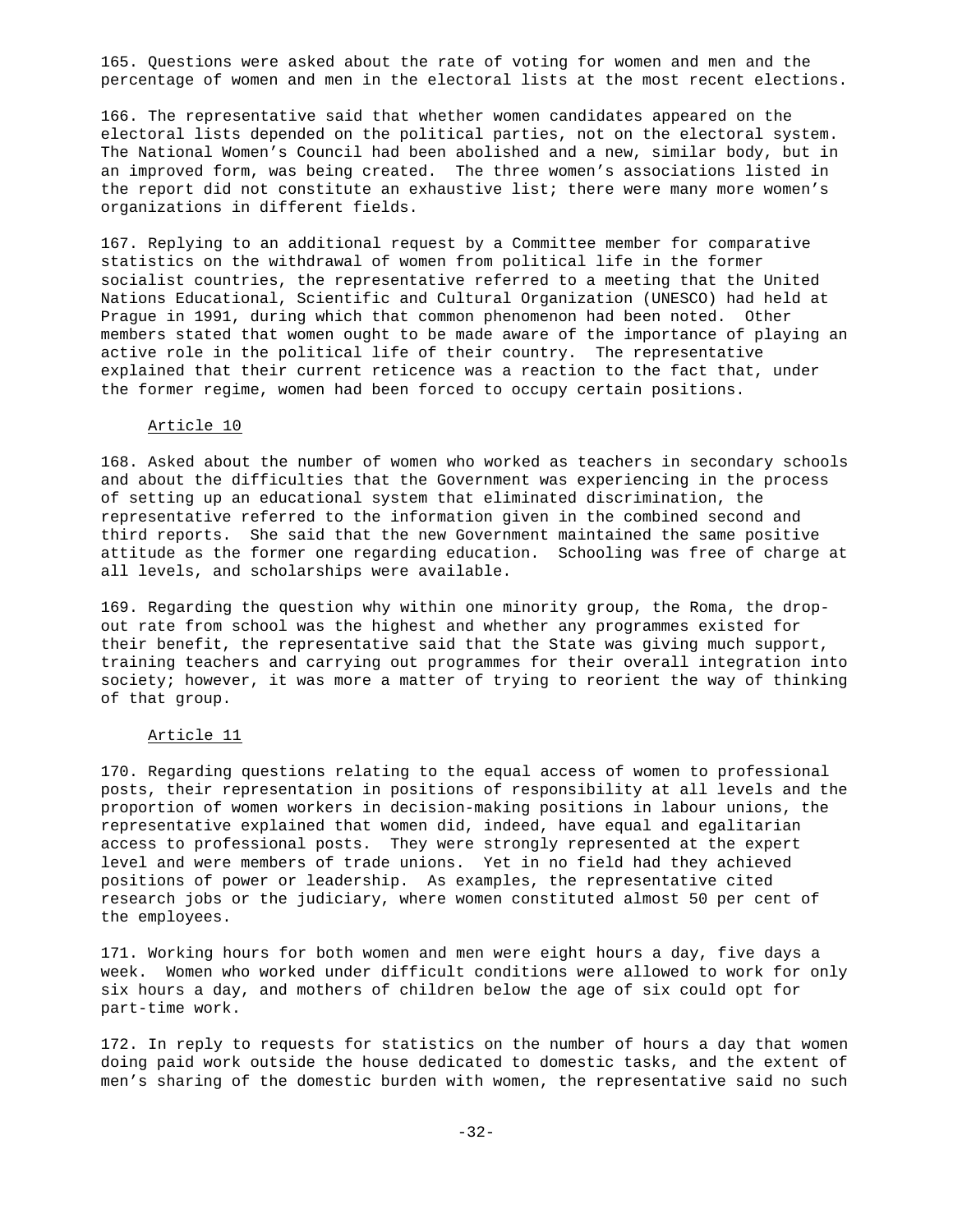data were available. Women certainly worked longer hours and were also burdened by the lack of adequate social assistance.

173. The law in Romania stipulated the principle of equal pay for work of equal value. During the transition period to a market economy, salary negotiations were being held with private enterprises. Asked about the existence of a system for assessing the value of different jobs, statistics on the wages of women and men in similar jobs, the income levels of women in general and the participation rate of women in the labour force, the representative promised that such data would be included in the subsequent report.

174. When members pointed out that the connection between extended maternity leave and the reduction of infant mortality would seem to make women who preferred to continue working and not take a long maternity leave solely responsible for infant mortality, the representative said that that was not the case. It was the women's choice to take extended maternity leave or not. While taking extended maternity leave and working shorter hours did affect the careers of mothers of children below the age of six, no figures were provided on the extent to which women availed themselves of those possibilities. In order to reduce infant mortality, the State had been providing health and social welfare measures. The representative made clear that maternity leave amounted to 112 days, not 11.

175. The representative said that women were very well represented in professions related to the arts, where they constituted 57.2 per cent of the employees.

176. In spite of the different retirement ages for men and women, women had the same pension entitlements as men. Regarding statistics on the unemployment rate of men and women, the representative referred to the data provided during the presentation of the report. Unemployment benefits depended on the age of the person, the professional sector and the number of years that he or she had worked. Currently, an appropriate level was being worked out that should allow women to maintain a minimum standard of living. The training of women for new jobs was one of the means to reduce unemployment, for which appropriate funds were earmarked in the unemployment fund, which received contributions from State and private enterprises.

177. Asked whether the situation of women in the workforce had changed in law or in practice after the revolution of 1989, the representative said that there were sufficient laws from the time before the political change. The only new law dealt with professional competence. However, the Government was trying to find adequate resources for putting the laws into practice.

178. Dealing with questions regarding a ban on night work for pregnant women and nursing mothers, or for women in general, and possible negative consequences for women's careers, the representative said that there was no such general interdiction and that specific jobs could be performed at night.

179. Referring to the good network of crèches and kindergartens for both urban and rural women that had existed formerly, the representative stated that it still existed, but it was undergoing a transformation because of a change in its financing system.

180. The representative explained that women working in the private sector benefited from the same employment legislation as women working in the public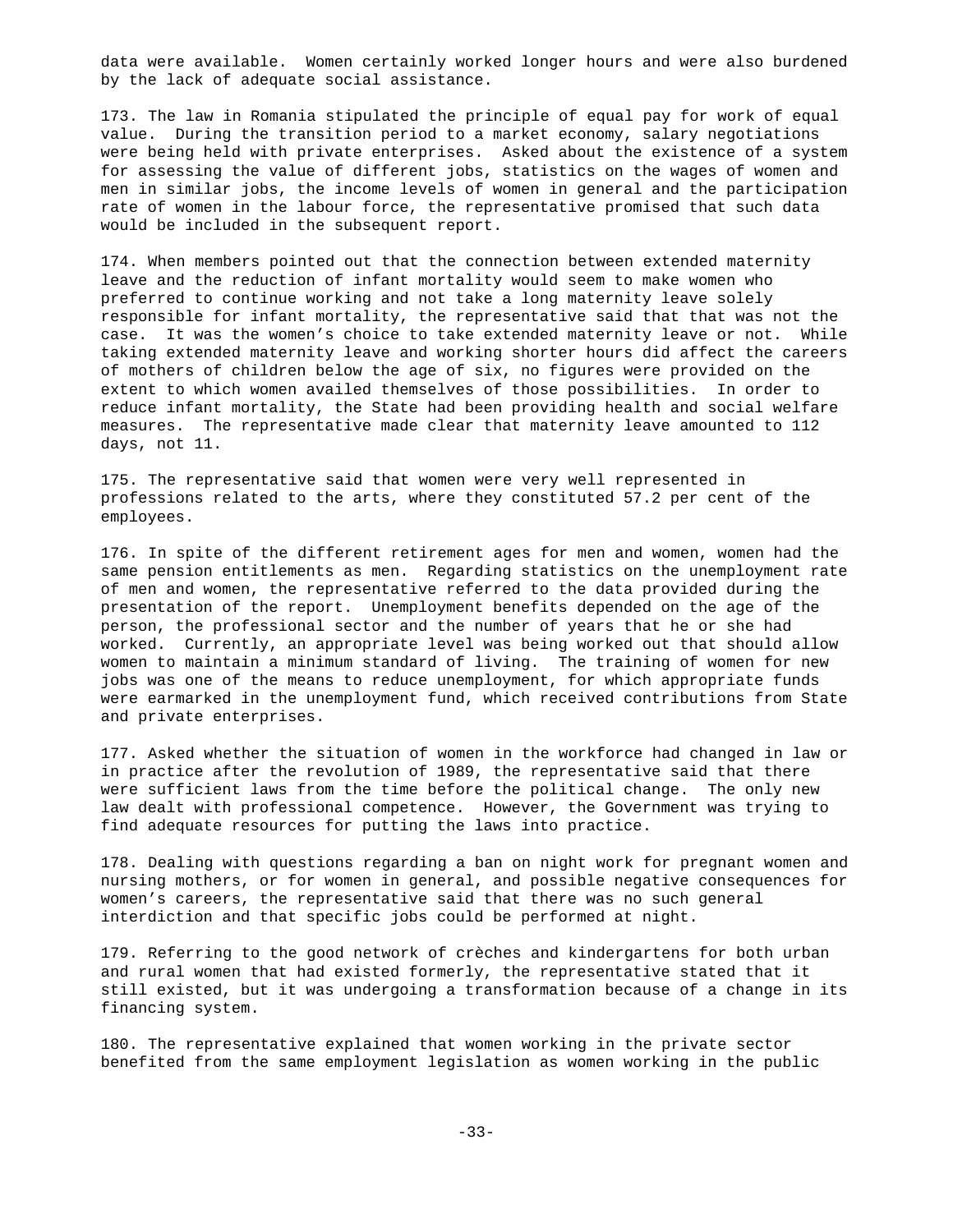sector, and the former discriminatory system under which certain jobs were earmarked for women or for men had been abolished.

### Article 12

181. Replying to a request for an explanation of the "barbarous means" by which women were forced to give birth, the representative said that the former law banning abortion was barbarous as some women had preferred to die rather than bring their babies to full term. The law repealing the ban on abortion had been put into force immediately after the revolution, which had made the number of abortions rise sharply. Asked whether women had access to contraceptive methods other than abortion, the representative stated that contraceptive means existed, but they were too scarce and fairly expensive. She referred to the mass media as the main source of education on the use of contraceptives. Some family planning units existed, but they were run mainly by non-governmental organizations. Statistical data on the incidence of abortions in public and in private clinics would be submitted in the subsequent report.

182. The representative explained that the former pro-natalistic policy had been abandoned for appropriate economic measures, including a draft bill on the allocation of State subsidies for children. The new allocation for children was no longer paid automatically to the father; it could be paid for all children, without any differentiation, to the mother until the child had attained the age of 16. She said that the number of abandoned children was decreasing, and that there were plans to increase child allowances and scholarships.

183. The immunization of babies was obligatory and free of charge.

184. The representative stated that general statistics on the number of cases of HIV/AIDS were not available. Data on the numbers of children affected by HIV/AIDS would be included in the subsequent report. Asked what preventive and educational measures existed for dealing with the problem of AIDS, she said that programmes had been set up with the help of the United Nations, and special AIDS clinics had been created.

185. The major causes of female mortality and morbidity were cancer (on account of the Chernobyl accident) and cardiovascular and other stress-related diseases; tuberculosis was decreasing. Statistical data would be included in the subsequent report.

186. Asked whether medical assistants had the necessary medical knowledge to care for their patients, the representative replied that the medical training system was extremely good and provided specialized training for medical personnel.

187. In a subsequent remark, concern was expressed by one of the Committee members about the scarcity of contraceptive means. The scarcity of contraceptives might lead to repeated abortions, which usually involved health hazards for women.

#### Article 14

188. Explaining why it had been stated in the initial report that women were doing most of the rural work, the representative said that under the old regime there had been agricultural cooperatives in rural areas. As practically nothing had been paid for the work done, the men had migrated to jobs in industry, whereas women had stayed behind to work on the land. Currently, the land was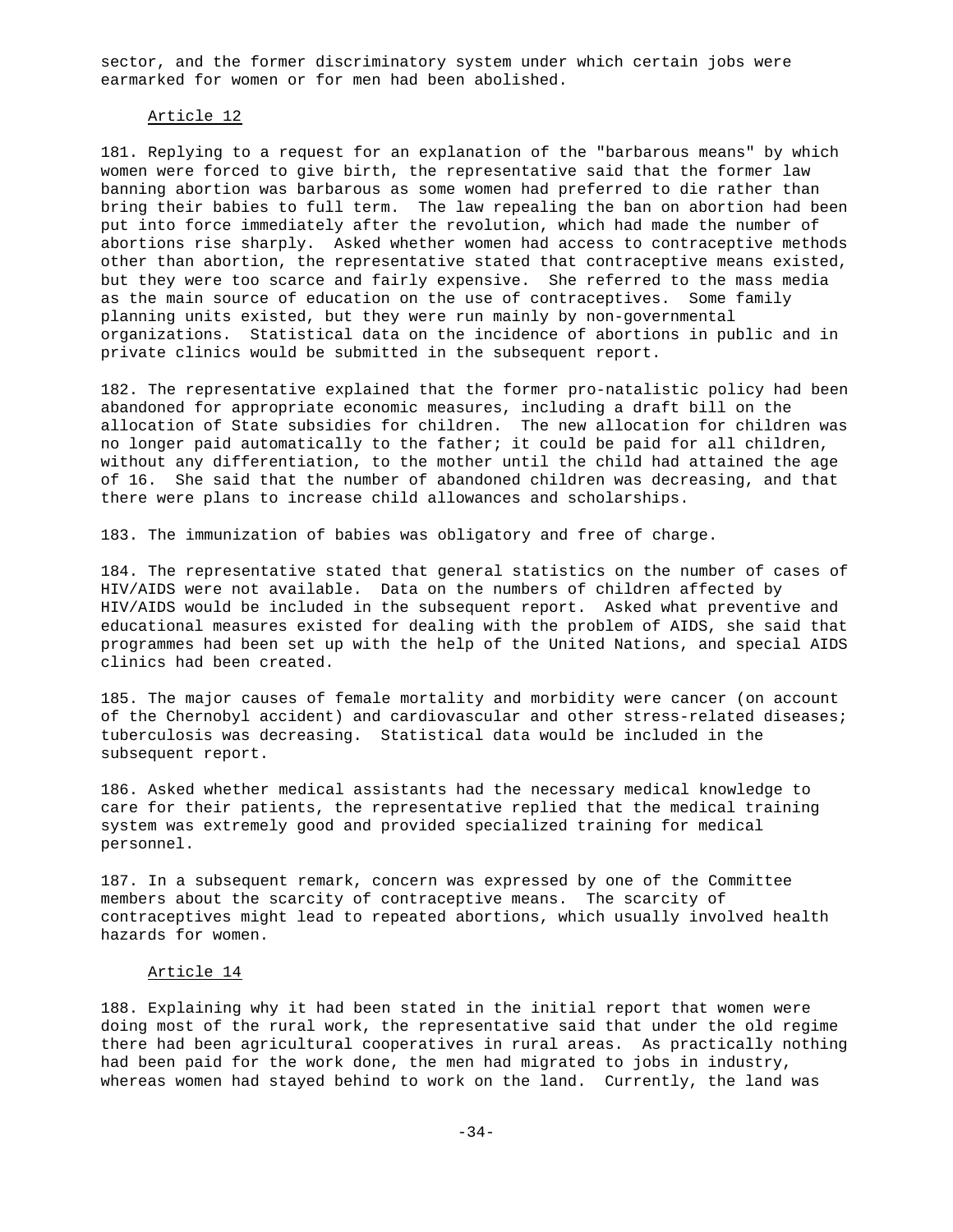being given back to the former owners so that the whole family, women, men and children, was again sharing agricultural and domestic work.

189. In rural areas also, schooling was compulsory up to the end of secondary school; however, youths in rural areas received no higher-level training. Young women emigrated mainly to industrialized areas. As far as retirement benefits were concerned, urban women were discriminated against as rural women could retire at the age of 57 and, unlike urban women, widowed women in rural areas were entitled to the retirement benefits of their late husbands.

190. Regarding the value of the participation of rural women in the national economy, the representative said that rural women contributed by working the land and supplying agricultural produce, as in other market economies.

191. Asked for comparative data on the current mortality rate of urban and rural women, the percentage of recipients of pre- and post-natal services and the enrolment figures for primary and secondary schools, the representative explained that health measures were identical for rural and urban women.

### Article 15

192. The representative said that the rights set out in article 15 of the Convention were implemented not only by law but also in practice.

193. Regarding questions on the number of cases of discrimination that had been brought to the courts, the representative said that no exact data were available, but that the number was very small because women were not sufficiently educated to defend their rights.

### Article 16

194. Asked for a clarification of the current legal situation and about the practice regarding the choice of family name, the representative explained that each spouse could either keep his or her own name or the couple could decide on a common name, either that of the husband or of the wife.

195. Regarding de facto unions, the representative stated that they were not governed by law but that, under a ruling of the court, the children of such unions had equal rights to those of the children of registered marriages.

196. No statistical data were available on the age at which divorce was most frequent, but it was said that divorce was more frequent among couples who had married at a very young age. Under the Family Code, the normal marriageable age was 16 years without parental consent. However, the usual age for marriage was 20 years.

197. The representative said that the social welfare services for mothers and children implemented under the former regime were being maintained and amplified by some new services, such as compulsory doctor's visits for children under one year of age, which were free of charge, and the supply of certain free medicines.

## Concluding observations

198. Members of the Committee commended the representative of Romania for her exhaustive replies. The representative welcomed the sharing by members of their experiences in setting up national machinery and emphasized the Government's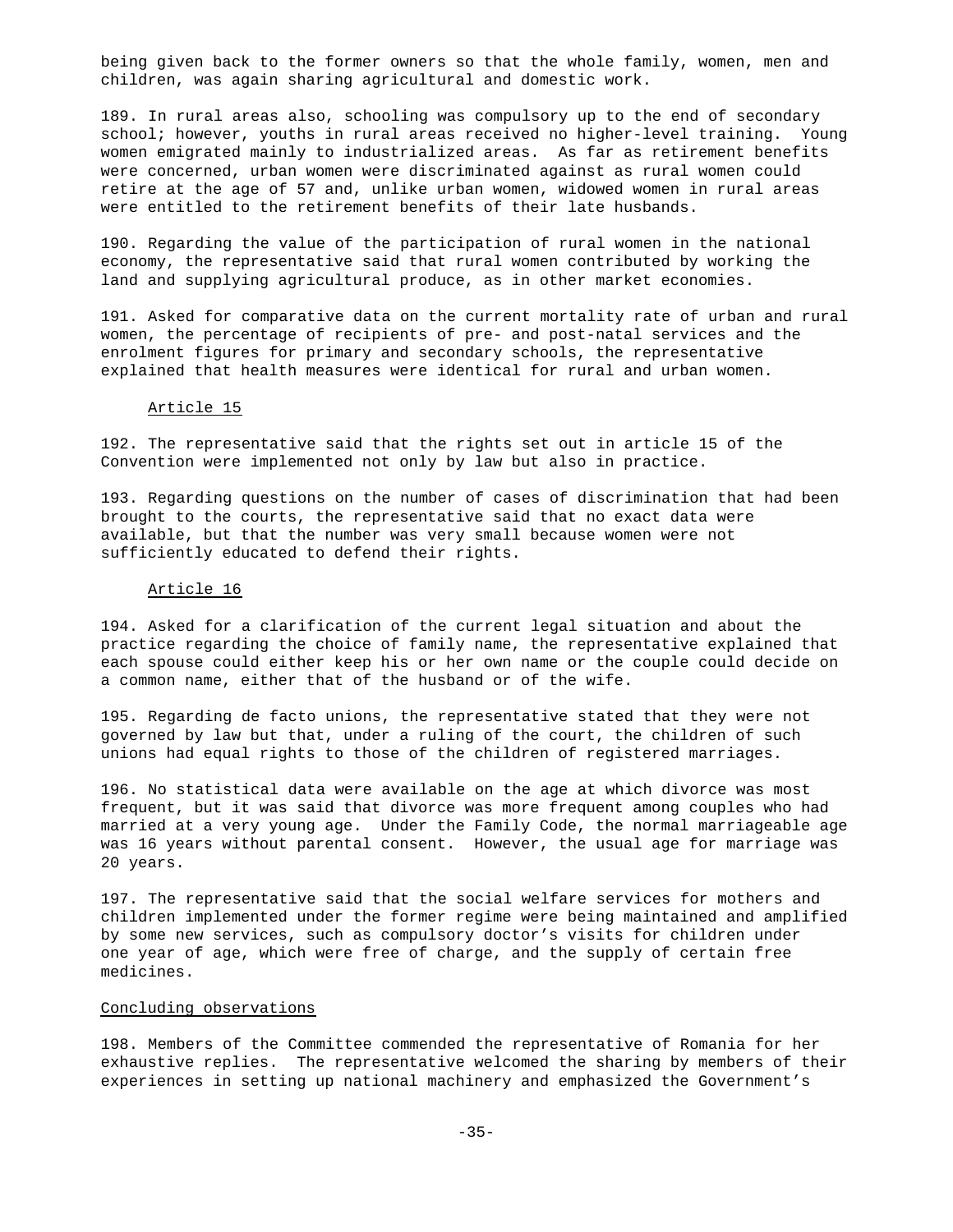firm will and commitment to the implementation of the provisions of the Convention with the help of all women and men.

#### Yemen

199. The Committee considered the initial, second and third periodic reports of Yemen (CEDAW/C/5/Add.61, CEDAW/C/13/Add.24 and Amend.1 and CEDAW/C/YEM/3) at its 225th and 228th meetings, on 29 January and 2 February (see CEDAW/C/SR.225 and 228).

200. In introducing the reports, the representative apologized for the fact that her colleagues from the Yemeni capital could not introduce the reports, because they were occupied with the preparations for the first elections in the country since the reunification on 22 May 1990. The elections, which would be free and in which all citizens had the equal right to participate, marked an end to the transition period the country was undergoing as a result of the incorporation of the former Democratic Yemen and Yemen Arab Republic.

201. The representative referred to the historical backwardness affecting women's status in Yemen. Women's struggle for human dignity and selfdetermination went back thousands of years; only after the revolutions in the two parts of the country had women's role in motivating Yemeni society and restoring its civilization been realized.

202. The Constitution of Yemen guaranteed equal rights and duties to all, without distinguishing between men and women. Since the ratification of the Convention, the Government had made available all the possible means to implement it and to achieve de facto equality. The constitutional rights had been embodied in other laws, especially those concerning political participation, employment and education, to establish firmly equality for women and to eliminate discrimination against them. Legislation provided special provisions to protect women in pregnancy and maternity.

203. The efforts of the Government had not been limited to legislation but had been expanded to translate various rights into reality through regulations in all areas of women's life: the judiciary, the civil service, general elections and social security. The Government had established meaningful programmes, funded by international organizations or foreign assistance, based on the creation of appropriate mechanisms and special projects to increase opportunities for the education and employment of women and to improve their health. A special concern had been training and education, including making women aware of their legal rights. Making the Convention known, especially among young generations, was a priority for the Government.

204. The representative said that participation in the civil service was free of gender discrimination. Political participation had also been made equal but social and regional differences, as well as the small number of educated and employed women, led to a lower participation of women in both political life and decision-making. The representative noted that Yemeni women had played a prominent role in international forums.

205. The representative gave a detailed explanation of parts of the labour legislation. She referred to the special provisions concerning the working hours of pregnant or nursing women, and to the long maternity leave of 60 days, a special entitlement to leave in the event of the death of a husband and the retirement age. Nurseries and kindergartens had been established to increase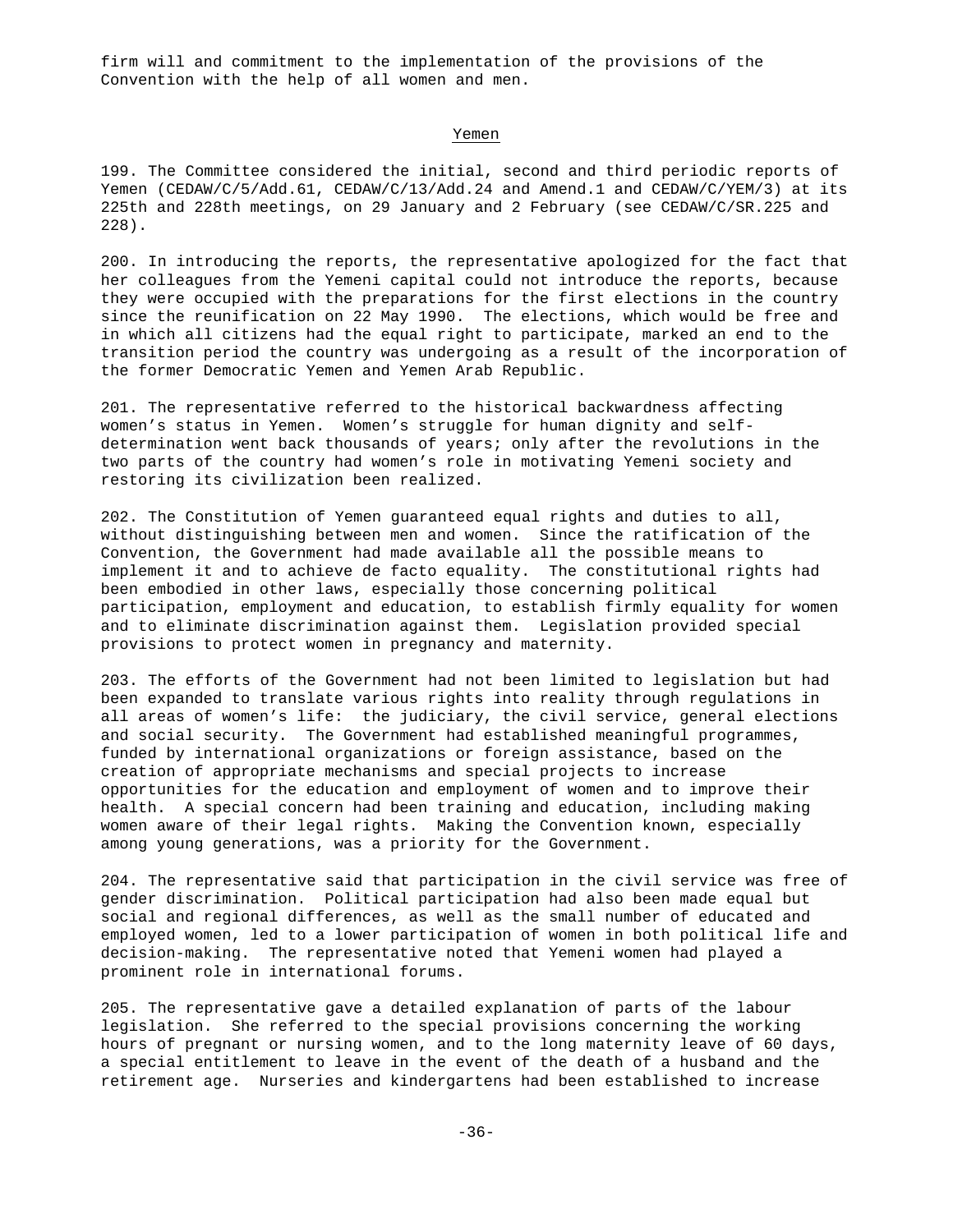women's access to the labour market and, thus, ensure their full participation in the development process. Nevertheless, the problem of early marriage, which resulted in uncompleted education and illiteracy, as well as social and religious limitations and controls, still hindered women's participation.

206. Reference was made to the special problems of rural women, whose participation in agricultural development was very high because of the migration of many men to urban areas.

207. A detailed description concerning family laws, codified in the new Personal Statute Law 20 of 1992, was given. The representative said that polygamy occurred under certain conditions. The minimum age for marriage was 15 years and a woman was free to dispose of her dowry as she wished. Details concerning the annulment of marriage, as well as the right to receive compensation, were given. With regard to the granting of custody, a mother's eligibility had to be proved. Poor morals did not prevent a woman from being granted custody until a child was 5 years old. Custody was granted for up to 9 years for boys and for up to 12 years for girls.

208. The representative said that the distribution of information, the mobilization of public opinion and the development of women's legal awareness were high priorities of the Government. She outlined the means at the Government's disposal for disseminating the Convention.

209. She concluded by saying that many social, economic and political difficulties had prevented the full implementation of the Convention, even though the Government had done its best to overcome them. She said that despite numerous laws, which guaranteed women social, political, economic and educational rights, certain traditions and values of a negative nature still affected attitudes towards women and impeded their real participation. Those problems could not be solved in a short period of time.

#### General observations

210. Members said that the reports of Yemen, especially the third periodic report, were comprehensive and frank, clearly defining the progress made as well as the obstacles, which provided a good agenda for the Government in future. The reports were regarded as giving hope and encouragement. In addition, the efforts of the Government in submitting and representing its reports deserved a special tribute, since the country was going through serious political changes on account of unification. Moreover, Yemeni women were to be congratulated on certain laws that had been enacted and applied in order to enable them to participate equally in the development of their country. Women seemed to be an integral part of society, and their achievements had to be especially praised when considering the social pressures under which they lived.

211. Structural difficulties, customary traditions and cultural patterns had impeded efforts to improve women's situation quickly. A clear commitment of the Government to promoting women's issues could, however, be recognized. The establishment of national machinery was acknowledged especially; however, considering its functions, its workload seemed to be too heavy, especially as it sometimes acted as a family tribunal. Therefore, the effective coordination of the work of the national machinery as well as the creation of specific institutions for action on family disputes was requested. Clarification was sought on the Shariah and how it was applied. The representative stated that it was a main source of legislation in Yemen.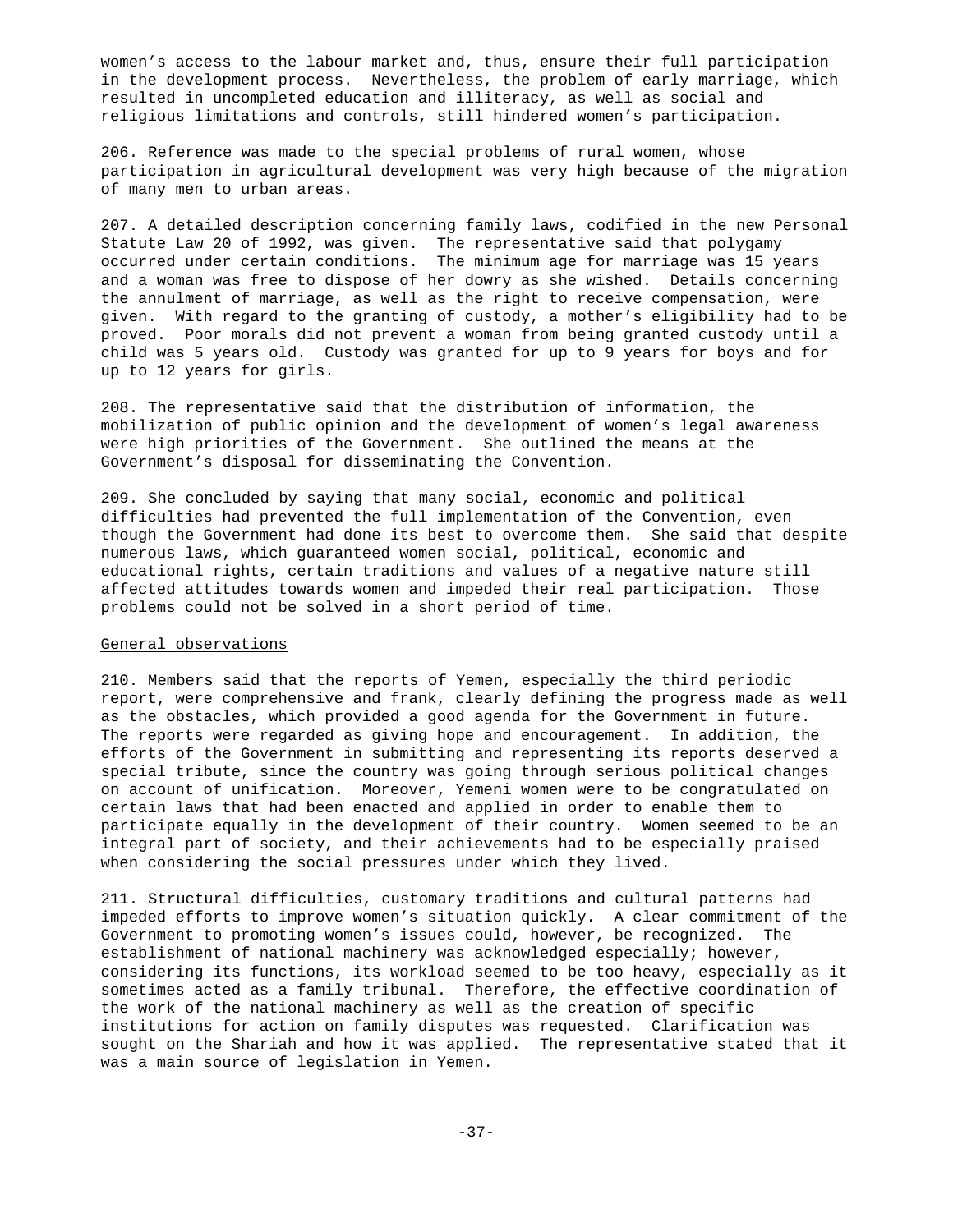212. Members urged the Government to pay special attention to education, also in rural areas. They cautioned against the Government's preference, mentioned in the second periodic report, to encourage marriage and the establishment of families as it prevented youngsters, especially girls, from completing even their basic education.

213. The Committee was reminded that Yemen was one of the least developed countries in the world and, therefore, faced serious economic difficulties in achieving its policy goals. The Committee appealed to Governments, non-governmental organizations and United Nations bodies to extend their assistance to women's organizations in Yemen in order to promote further the advancement of women and thereby the development of the country. It was essential to maintain the momentum as the foundation for real changes had already been laid.

214. Before answering the questions raised by the Committee, the representative made a clarification to the effect that the initial and second periodic reports had been prepared, prior to the unification, by Democratic Yemen, which had ratified the Convention. The third periodic report covered the unified Republic of Yemen, which explained why it might seem to be contradictory to previous reports, as it reflected the new legislation adopted for the unified Republic.

215. Members requested clarification on the country's new Constitution and asked specifically whether it had been worded to include the concept of discrimination based on sex. The representative said that the Constitution guaranteed equality of rights to all citizens and referred to article 27, which explicitly stipulated that discrimination based on sex was prohibited.

216. The Committee noted with appreciation that Yemen had not made any substantial reservations to the Convention. The only one that had been made concerned the system for the settlement of disputes, on which many other countries had made reservations. Nevertheless, members asked whether the Government could consider withdrawing its reservation.

#### Questions related to specific articles

### Article 2

217. Members asked whether the stipulations in article 48 of the Civil Service Law, protecting pregnant and nursing women, might not actually be discriminatory in their nature, as they negatively affected women's employment opportunities. They also asked if the same regulation applied to both public and private posts. The representative replied that men and women were equal in the labour market and that protective measures for women, also in dangerous workplaces, showed that women enjoyed their full rights in that field.

218. Referring to the right of a woman to have a maximum of 40 days' special leave in the event of her husband's death, it was asked whether men were entitled to the same right when they were bereaved. According to the representative, even new legislation did not mention men in that connection, because of old customs. A widow could not remarry until three months had elapsed after her husband's death. Members asked for an explanation why the period of such leave was so long. The representative replied that under the new law, the period was three months.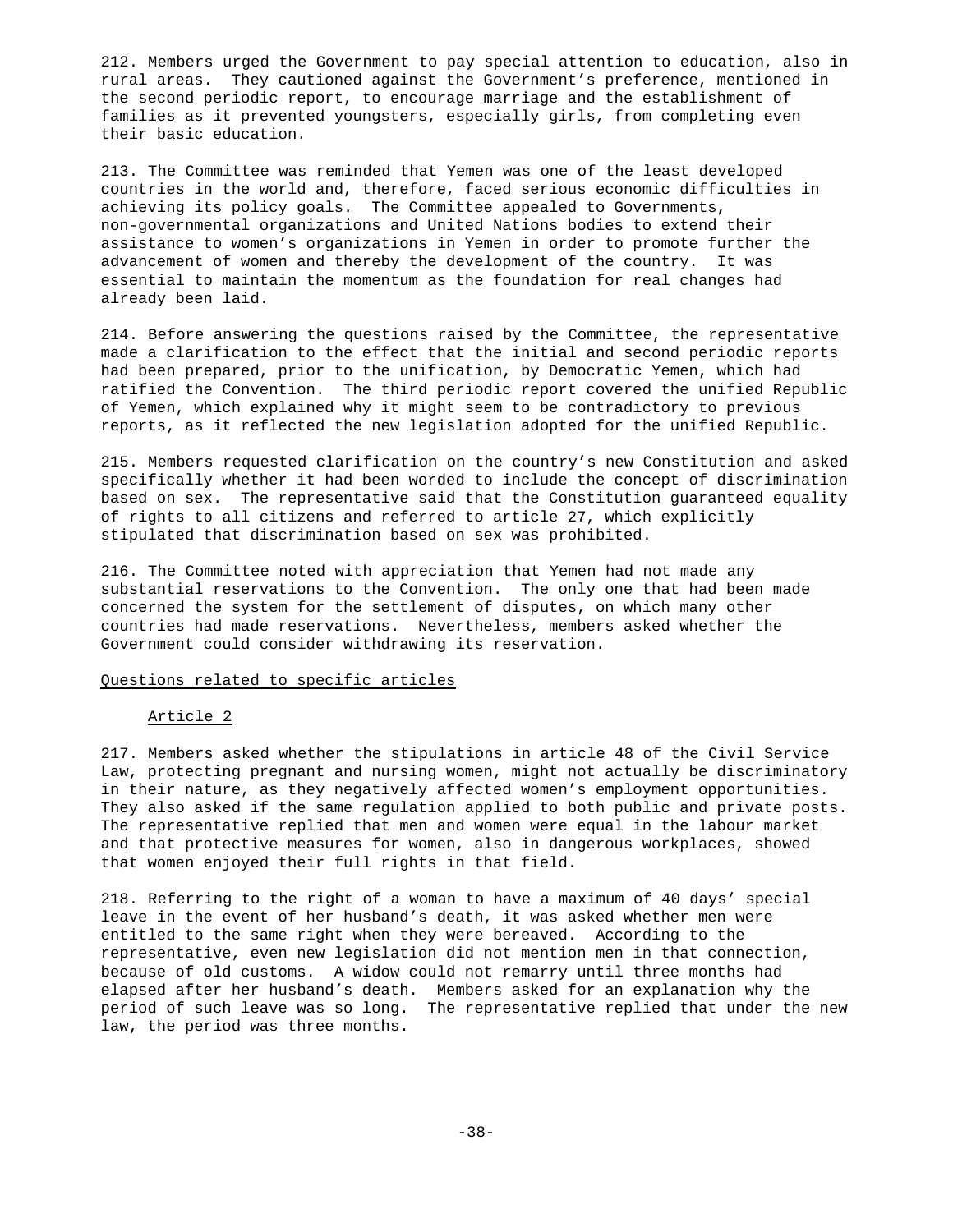# Article 4

219. The representative said that the Government had created mechanisms and special projects to encourage women's equality in all sectors of the economy, society and family, as well as to promote the awareness of women's rights. The Committee wished to know what proportion of young girls were included in those special projects, especially in those providing information on the Convention. In addition, information on the impact of those projects was requested and on whether the new awareness was reflected in the demands of women in the relevant areas of their work, as well as in private and public life.

### Article 5

220. Asked about how the Yemeni Council for Mother and Child Welfare enforced policies for mothers and children, the representative said that maternity childcare centres had been established, as well as centres for monitoring health conditions and distributing contraceptives.

221. Concerning domestic and sexual violence against women, members asked what kind of information was available on the subject, what the incidence of such violence was and what measures the Government was taking in the form of legislation, public information campaigns and education to eliminate violence. Members asked whether the Government worked in cooperation with women's organizations in providing shelter homes or other protection for victims. The representative regretted that no statistics were available on violence, but he agreed that Yemen, like other societies, faced such a phenomenon. The Government was aware that violence could take various forms, both physical and psychological. Referring to the latter, he mentioned forcing a girl to marry at young age or preventing her from obtaining an education. He referred to government campaigns to raise awareness among women. Moreover, if a woman wanted to file a lawsuit against violence, she had the right to claim damages.

#### Article 7

222. When asked about the low participation of women in public service, reflected in the fact that only 10 of the 301 members of the Council of Deputies were women, the representative stated that illiteracy, other occupations of women within the household and the fact that over 70 per cent of Yemeni women lived in rural areas were the causes. Concerning government measures to facilitate women's access to administration and to encourage their participation in public life, he said that the Government encouraged women in all areas of life, especially by improving education.

### Article 8

223. In the third periodic report, as well as in the statement of the representative, it was mentioned that women had held important positions in international forums. The Committee asked whether it would be possible to have some statistical data. The representative observed that Yemen had many female diplomats, some in high positions.

## Article 9

224. The Committee pointed out that the law concerning Yemeni nationality seemed to be in contradiction of the Convention. Since no reservation had been made under article 9, they asked the Government to examine its position and to alter it. The representative indicated that the question did not appear clear and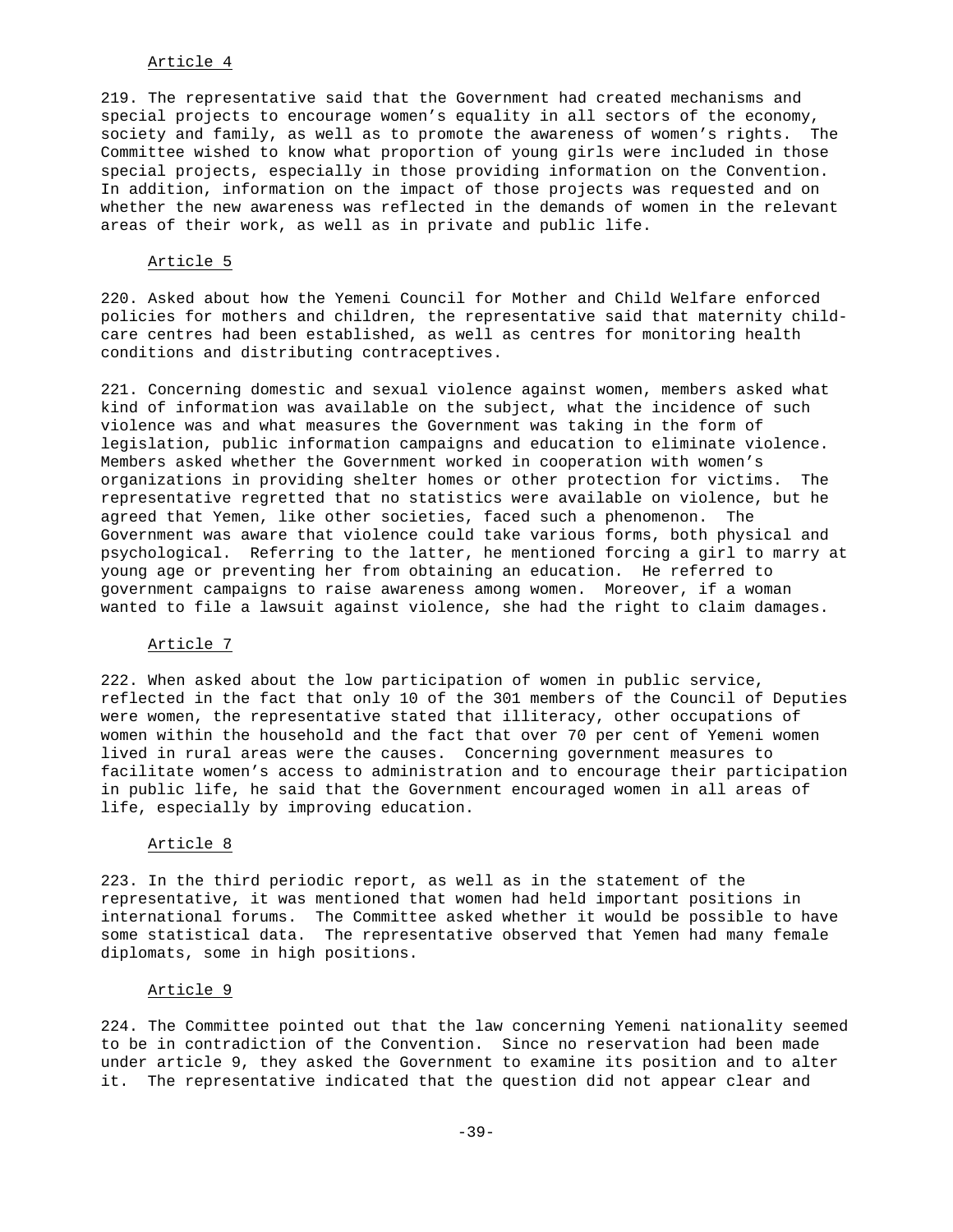that he saw no contradiction between the Convention and the Yemeni law concerned.

### Article 10

225. Reference was made to the education of girls in rural areas. In the third periodic report it had been mentioned that problems included the unavailability of special schools for girls and a lack of qualified female teachers. Asked why girls had to be trained in special schools and by female teachers, the representative said that when girls reached the secondary-school stage, they were usually separated from boys.

226. Members asked how the Government proposed to remove obstacles, including the definition of sex roles, and to encourage the access of girls to education on the basis of their own motives. The representative answered that the Government was building schools in villages to enable girls to attend, but that it could not force parents to send their girls to school. Many traditions and customs affected women negatively in the development process and changes needed time. The Constitution guaranteed education to both sexes on the same basis.

227. In reply to a question on the proportion of girls leaving school without completing primary education, the representative said that no statistics were available as the country was in a transitional stage. Only the forthcoming elections would put an end to that period, when the elected Parliament would elect the President and the Prime Minister and Yemen would thus complete its unification process. He underlined the difficult economic situation in the country. He hoped that more statistics could be included in the next periodic report.

228. Asked about the number of women who were illiterate, the representative said that he had no statistics but that he presumed the percentage was very high, perhaps even 95 per cent. Concerning government literacy programmes, he said that they could not be carried out throughout the year because of the costs. Despite the limited duration of the programmes, some positive results could be seen. Referring to the low number of students in technical and vocational education and girls' participation in that field of education, he said that no percentages could be given, as he had no statistics. He observed that women could register in those schools, but that they were usually enrolled only in sewing and handicraft institutions and did not participate in other areas.

### Article 11

229. Concerning the unemployment rate in Yemen, the representative said that he had no exact information, but that he presumed it to be high, especially after the Gulf War, when about 1 million workers had returned to Yemen, together with refugees from neighbouring countries. He could not give a percentage for the number of unemployed women, but thought it to be even higher than that of men. He observed that education programmes and the merging of the public sector because of the unification were expensive and that the war had badly affected the economic situation.

230. A question was asked about the low participation rate of women in the labour market and about government measures to encourage women's economic activities. The representative replied that the Government had tried, through better education, to increase women's role in development.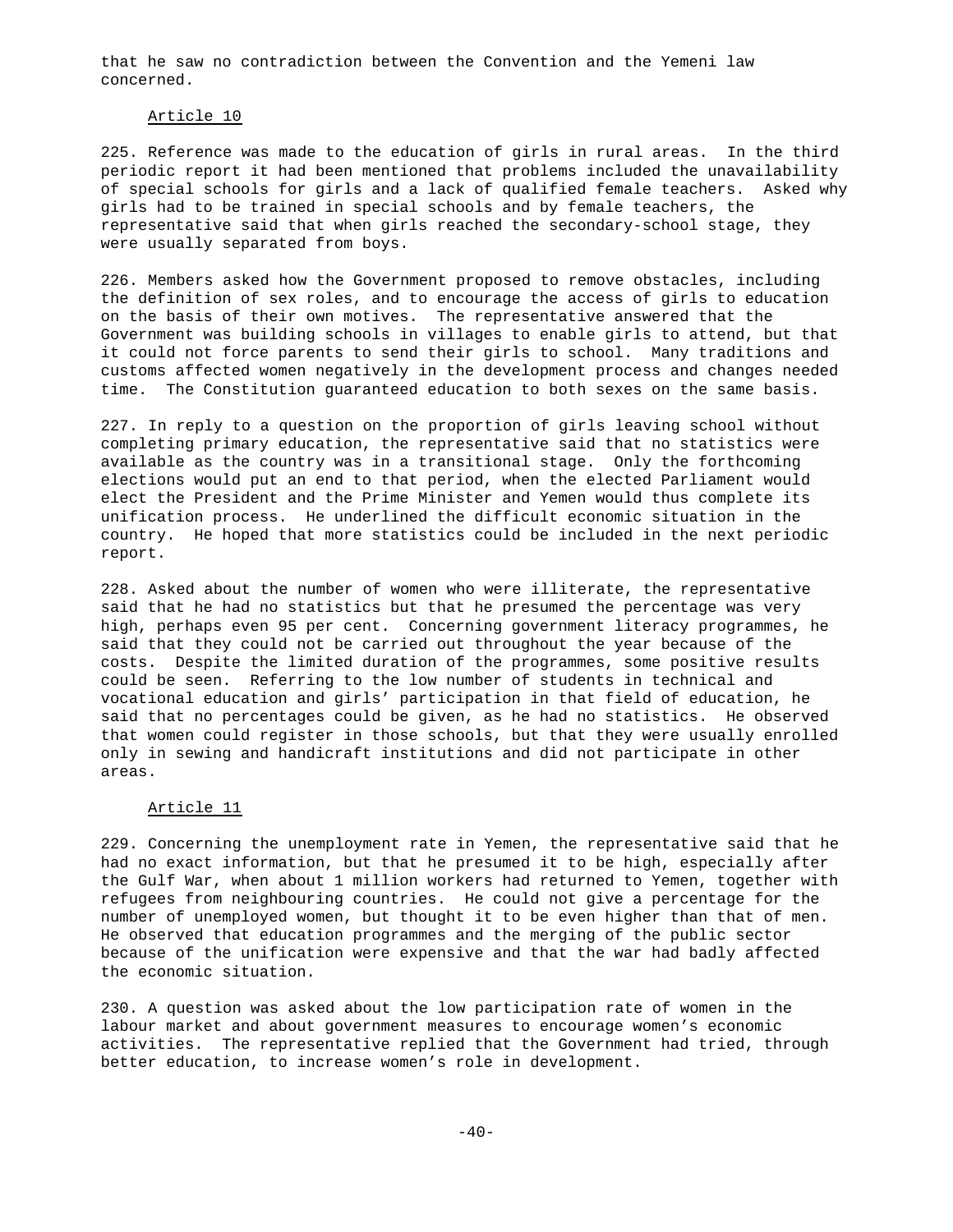# Article 12

231. Referring to the expansion of immunization services, members asked whether the rural areas also benefited from such services. The representative replied that the State made no distinction between different areas of the country; health services were for the entire country.

232. Asked about the actual maternal mortality rate, what the major causes for female mortality were and whether traditional birth attendance practices still existed, the representative declared that he had no statistics, but that there were several reasons for maternal mortality, such as the lack of awareness of health conditions, sickness in general and malnutrition.

233. The Committee asked whether family planning methods had proved effective and whether the Government devoted sufficient time, effort and resources to encouraging family planning and birth spacing, as the high birth rate constituted a serious health risk for women. Members asked whether the services were used and what means were available and used for family planning. The representative said that the issue was of serious concern to the Government, which had tried to affect public opinion through various campaigns and general education. He noted that some good results could be seen from the previous years in spite of the fact that the final decision had to be made by people themselves and that the Government could not compel them to adopt a certain behaviour. The reason for the high fertility rate was the custom of the country. Many felt that religion prohibited the use of contraceptives, and usually fathers wanted to have at least one son.

234. Concerning the incidence of AIDS and whether the Government took educational and preventive measures, the representative noted that some AIDS cases existed, but that government resources were limited. It tried to raise public awareness and conducted health campaigns to provide information about HIV.

235. Asked about the age of retirement for women (10 years lower than that for men), the representative considered that that kind of regulation was quite universal and was not discriminatory but actually favourable for women.

### Article 13

236. As bank loans could be obtained on the condition that the borrower was a government employee or employed by a public institution, the Committee viewed that condition as a serious obstacle for women to borrow from banks. Asked whether the same conditions applied in rural areas and whether loans could be requested for the purpose of financing a business, the representative said that State loans could be granted for agriculture, housing or factory construction but were for a limited amount. The intention of the condition relating to public office was to guarantee that the loan would be paid back.

### Article 14

237. Asked whether women in rural areas had the same access to health-care services, including information, counselling, ante- and post-natal services, and about the living conditions in rural areas, especially with regard to transportation, communication and sanitation facilities, the representative replied that women had the same access - sometimes even better - to health-care services as men. The Government's resources were limited however in the provision of health-care centres to villages. Regarding rural living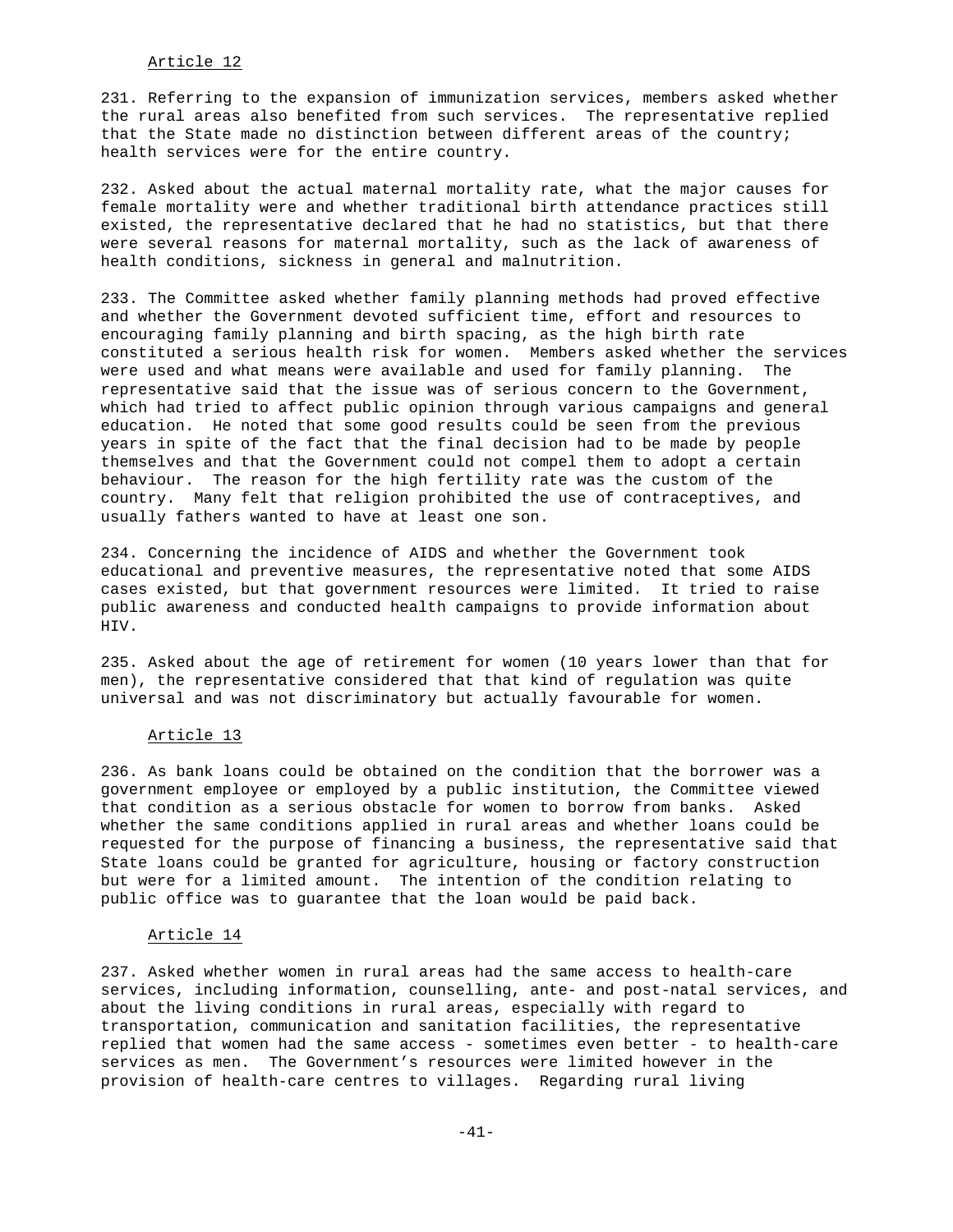conditions, he mentioned that the Government was trying to provide a telephone network to every village or to at least every district.

238. With regard to the reason for the lack of schools in rural areas, the representative said that the Government was trying to have a primary school in each village or at least in each district. Distances were often far and arduous for young children.

239. In his reply to the question why only women were designated to carry water to homes, as that practice created a serious health risk for them, the representative referred to the high sense of responsibility of Yemeni women. Sometimes drinking water had to be carried over long distances. Yemeni women had an attitude that that was just a fact of life. Sometimes men did participate in carrying water.

240. Asked about the equal right to own and inherit land, the representative stated that the Shariah stipulated that men inherited twice as much as women. The Government could not change that. However, if a woman inherited property from her father, she had equal rights to that property. Based on experience in other countries, the Committee proposed further options, in accordance with the Shariah, for parents to treat all their children equally. As a will was not allowed under the Shariah, parents could give a gift during their lifetime so that all children would inherit equally. The representative replied that a written explanation was required if parents wanted to donate a portion of their property to a daughter or a son. No answer was provided to a question about the percentage of women that owned land.

241. The Committee requested information on government measures to improve the status of women in rural areas. The representative answered that the Government was providing education, including literacy programmes and training, for example in handicrafts.

#### Article 15

242. With regard to women's legal capacity in court proceedings, the representative said that women could file lawsuits in courts and institute proceedings themselves. They could also become judges. He said that women could be effective in defending their rights and thus obtaining equality.

#### Article 16

243. The Committee requested clarification on polygamy in Yemen as well as on the most important recent changes in family laws. The representative said that, after the unification, the Government had had to rethink its policy on polygamy. Polygamy was permitted under certain conditions. The representative referred to the Shariah as the main source of law that the Government had to obey. The Government could only impose conditions on polygamy; it did not encourage it. It was noticeable that, as their economic situation improved, parents more often wanted to provide a good education for their children. As awareness increased, polygamy became less prevalent and among young people especially the phenomenon was decreasing. Education therefore played a major role. The task was not easy, especially in Yemen, as the illiteracy rate was so high.

## Concluding observations

244. The Committee drew the attention of non-governmental organizations and Governments to the serious financial constraints under which two United Nations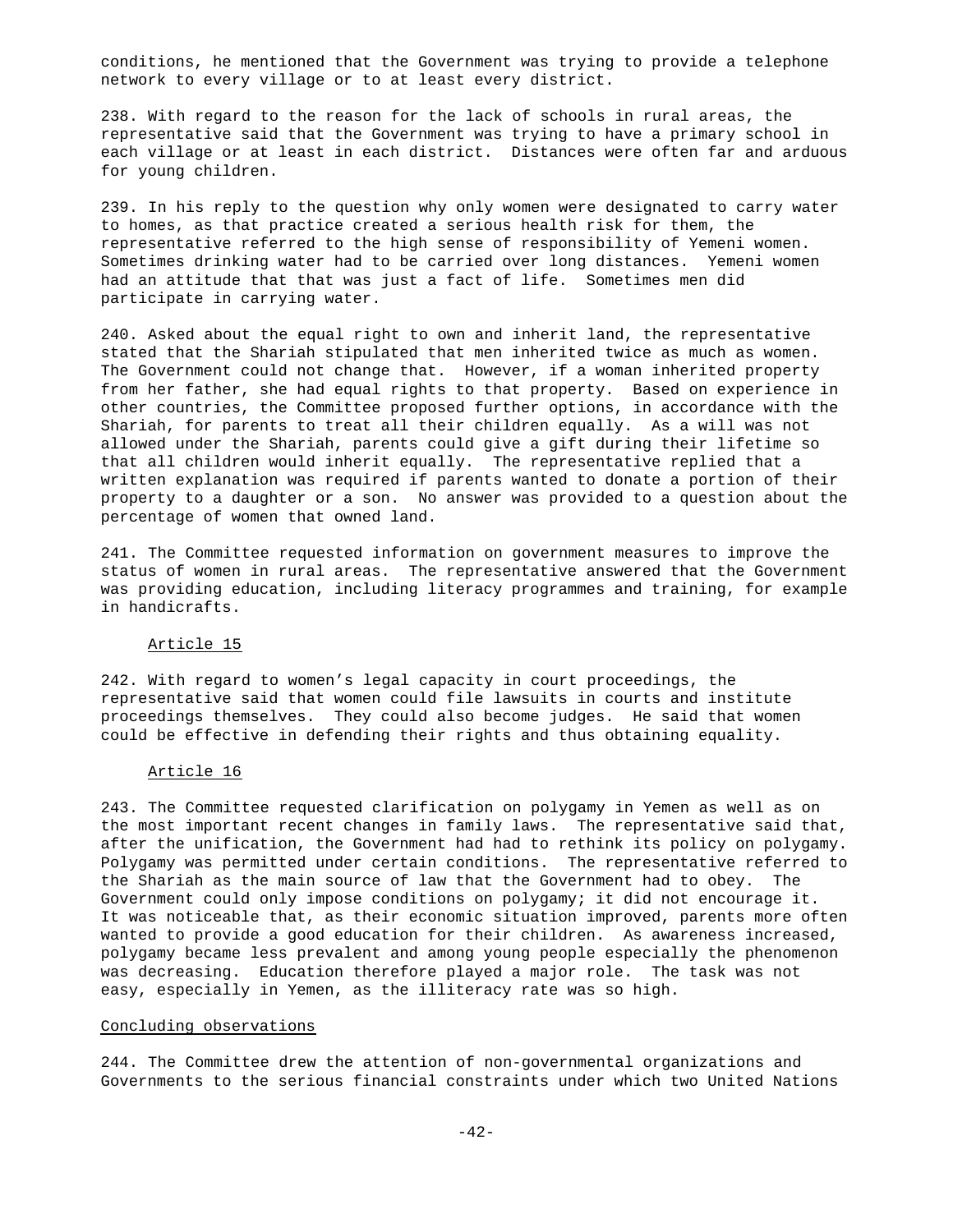bodies, the United Nations Development Fund for Women (UNIFEM) and the International Fund for Agricultural Development (IFAD), had to operate. Many developing countries had had good experiences of their work in promoting women's equality, especially at the grass-roots level. Experts and others present were requested to pressurize their Governments to increase their contributions to the two United Nations organizations.

245. The Committee underlined the necessity for statistics, especially genderdisaggregated data, to provide a full picture of the de facto situation of women in the country as a basis for planning. The Government of Yemen was urged to give a high priority to education, especially among young women. The Committee suggested that the Government should include a women's dimension in its requests for foreign assistance programmes in particular, in view of the fact that programmes with a women's dimension existed. Furthermore, the right of illiterate persons to participate should not be undermined.

246. The Committee expressed its hope that the Government would, in the light of the reforms that had already started in the country, examine its cultural and historical traditions with a view to achieving the full equality of men and women. It was pointed out that economic, social and cultural development always depended on progress in respect of women's rights.

## 2. Second and third periodic reports

247. In accordance with the procedure adopted by the Committee at its ninth session for the consideration of second and subsequent periodic reports, the questions to be discussed with the representatives of States parties presenting a second periodic report had been identified in advance by the pre-session working group.

#### Bangladesh

248. The Committee considered the second periodic report of Bangladesh (CEDAW/C/13/Add.30) at its 220th and 227th meetings, on 26 January and 1 February (see CEDAW/C/SR.220 and 227).

249. In his introductory statement, the representative of Bangladesh said that an updated version of the country's second periodic report had been drafted in order to comply with the general guidelines regarding the form and content of reports and an attempt had been made to provide more information.

250. He explained that, from childhood to old age, women in Bangladesh had been discriminated against by parents, husbands and sons. Social taboos and norms played a decisive role and, from their childhood, women had been considered mainly as child-bearers and housewives without any decision-making power. However, the situation had changed after independence. Women had come out of their households for reasons of economic solvency and survival. The country's per capita income of US\$ 170 was one of the lowest in the world and women's income was much lower than that of men.

251. He indicated that only 24.6 per cent of the population had attained a measurable degree of literacy and of that proportion 32 per cent were males and 68 per cent females. Owing to the lack of control over the growing population, employment was affected. Women's employment was often limited and did not receive the required impetus. Nevertheless, the employment of women in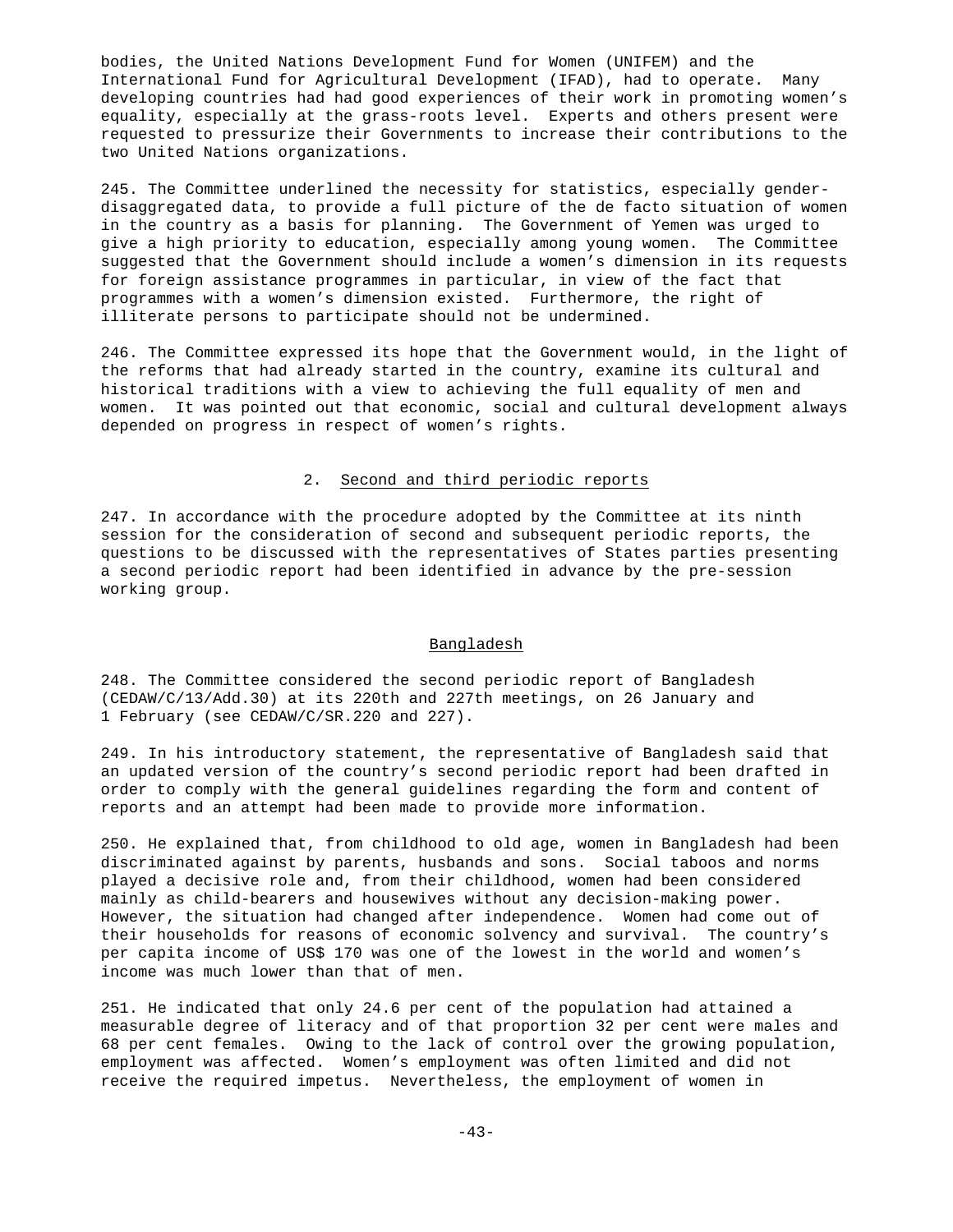traditional occupations, home-based and otherwise, and in the garment sector had witnessed significant progress in recent years.

252. He explained that since most women lived in rural areas, it was necessary to bring them into the mainstream of the national development process. In 1976, the Government had created the Office of the President's Special Assistant on Women's Affairs, which had helped establish the Bangladesh Jatiyo Mohila Sangtha (National Women's Organization) as a Government-instituted non-governmental organization and women's affairs cell in the Department of Social Welfare. The process of placing women in the mainstream of national development had gained further momentum when the Government set up a separate Ministry of Women's Affairs, in 1976, and when it established focal points in 15 ministries to work closely with the Ministry of Women's Affairs.

253. The representative said that the First Five-Year Plan (1973/78) had emphasized a welfare-oriented rehabilitation approach; the subsequent Two-Year Plan (1978/80) had emphasized women's development as a central force; and the Second Five-Year Plan (1980/85) had emphasized more dynamic and diversified programmes. Emphasis had been put on women's participation in development activities, expansion of opportunities for specialized training, skill development, provision of credit for income-generating activities, better protection of children and entrepreneurship development programmes. The Third Five-Year Plan (1985/90) had strengthened the activities of previous plans. To achieve the overall integration of women into the development process, the Plan had specific objectives to reduce imbalances between the development of men and women. More emphasis had been given to the expansion of employment and credit facilities, provision of accommodation for job-seeking women, development of leadership and managerial skills, and training. Primary health care, employment and skill training were linked with population control. Implementation strategies had included the establishment of the Supreme Council for Mother and Child, rehabilitation programmes for prostitutes, provision of legal aid for women and strengthening of non-governmental organizations. The year 1990 had been declared "Year of the Girl Child" in order to increase consciousness about the situation of girls in the family. The Fourth Five-Year Plan (1990/95) was aimed at accelerating economic growth, alleviating poverty and increasing selfreliance. Implementation strategies had also included the integration of women into the mainstream of sector-based planning in order to reduce gender disparities. The fourth Plan also gave greater priority to human resource development, including a women's credit programme, promotion of female entrepreneurship, skill development training programmes for different trades, a poverty alleviation programme for women to become involved in income-generating activities, and a vulnerable group development programme for involving destitute women in income-generating activities through the provision of a food subsidy.

254. The representative indicated that positive steps had been taken by the Government to enhance the role of women in agriculture; for instance in the crop diversification programme. In the industrial and manufacturing sectors, women were emerging as a greater force on account of economic pressures and the expanded scope created in various manufacturing industries, such as garments, textiles, electronics, frozen food, packaging and processing.

255. The representative outlined the significant policy measures that had been taken by the Government concerning the equal participation of women in development, which demonstrated the Government's concern in promoting women. The Minister of Women's Affairs was a permanent member of the National Economic Council, which approved all major development projects to ensure that the legitimate and feasible participation of women was not denied in the development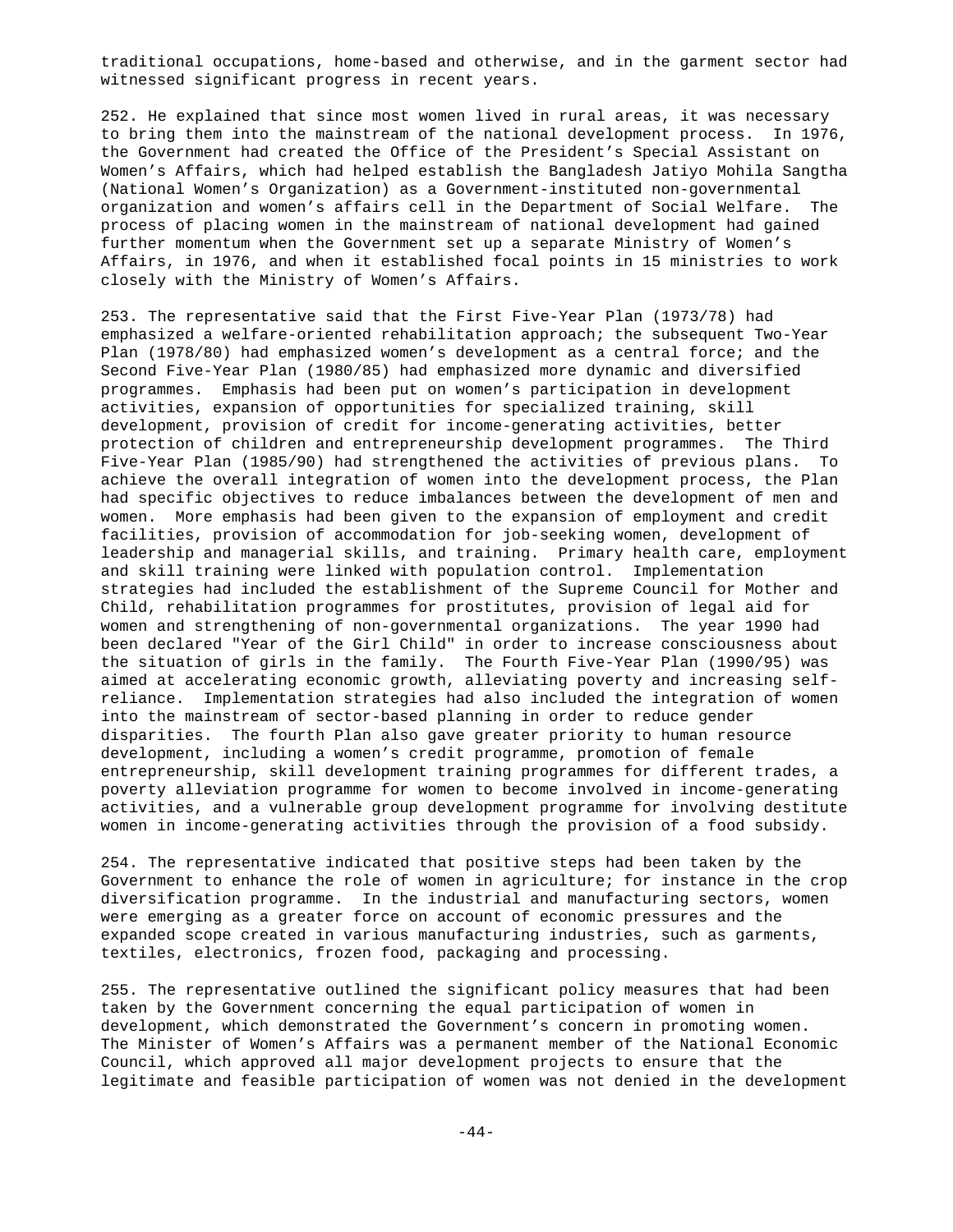projects and programmes that came before the Executive Committee of the National Economic Council for examination and approval. He explained that the role of non-governmental organizations was to address issues specific to women and to contribute to awareness-raising, technology transfer, development and training for target groups in the country's development process. He named some of the 500 non-governmental organizations concerned.

256. The representative confirmed that the Government of Bangladesh had ratified the Convention with some reservations as some domestic laws were not in conformity with the provisions of the Convention. He also outlined some laws that provided for the special rights of women and that were intended to eliminate discrimination against women, namely, the Muslim Family Law Ordinance of 1961, amended in 1986; the Dowry Prohibition Act of 1980, amended in 1986; the Cruelty to Women (Deterrent Punishment) Ordinance of 1983; the Family Court Ordinance of 1985; the Child Marriage and Divorce Registration Act of 1974; and the Anti-Terrorism Ordinance of 1992.

257. Concerning the provisions of the Convention and their implementation, the representative said that the Government of Bangladesh attached due importance to the provisions of the Convention and had taken measures to ensure, to the extent possible, the implementation of the Convention.

258. With regard to article 2, the representative said the Constitution had granted equal rights to women in all spheres of life, although some degree of inequality was still recognized. Some provisions of Muslim Personal Law had been modified, but it would not be easy to modify Hindu Personal Law because of the complex religious issues involved.

259. The representative said that the legal system of the country ensured human rights, but some infringements occurred owing to taboos prevalent in society. The representative informed the Committee further that, owing to the increased incidence of poverty, economic aspirations and urbanization, traditional values were disintegrating fast, compelling women to come out of seclusion in order to seek work.

260. Regarding the role of non-governmental organizations, he said that the Government and some non-governmental organizations had undertaken programmes for creating social awareness about the change in women's roles. All training institutions had introduced gender and women-in-development concerns in their training programmes.

261. The representative stated that trafficking in women and children had become a major concern for the Government, which had taken firm steps and made the law severe for such offences. Poverty was one of the main reasons for such trafficking and the Government had introduced programmes designed to alleviate poverty, particularly in the rural areas.

262. The representative said that, under the Constitution, women were granted equal opportunities for participating in public life. The current Prime Minister and the Leader of the Opposition were both women. He explained that 30 seats in Parliament were reserved for women, as well as seats on all municipal and local government bodies.

263. Regarding equal opportunities for women to represent Bangladesh at the international level, the representative said that such a need had been recognized by the Government. The law allowed women's representation at the national and international levels. A quota system ensured women's participation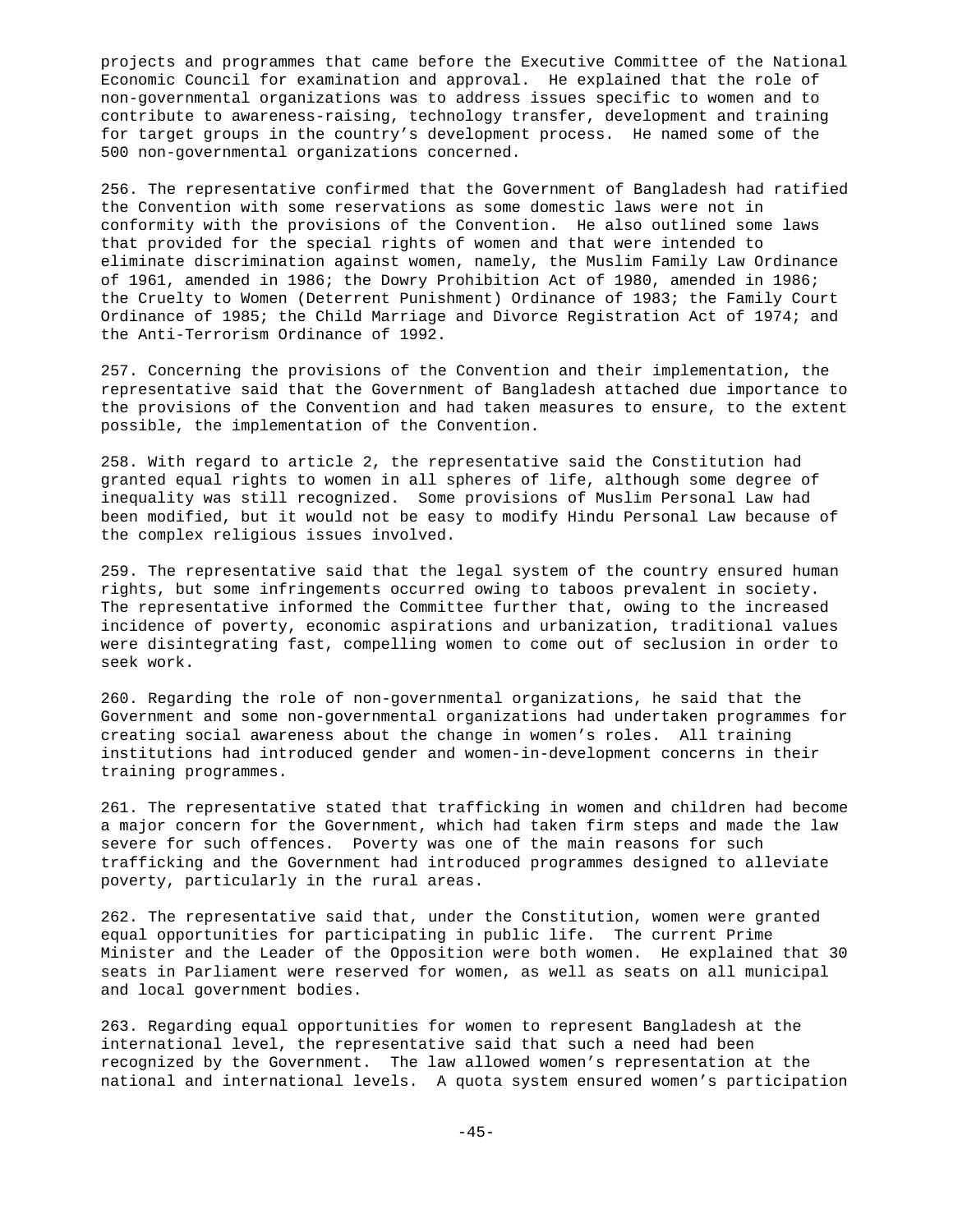in Government service; for example, a quota of 10 per cent of gazetted, and 15 per cent of non-gazetted, posts had been reserved for women.

264. The representative said that nationality in Bangladesh was determined by birth. According to the Citizenship Act, citizenship could be transmitted from a father to his children. Concerning the equal rights of women in the field of education under article 10 of the Convention, the representative said that equal rights for education were highly prominent in Government policies, and one of the objectives of the Fourth Five-Year Plan was universal primary education, non-formal primary education and the reduction of mass illiteracy.

265. Concerning equal employment and training opportunities for women, the representative said that employment opportunities remained unequal, although in the public sector there was a 10 per cent quota of gazetted posts and a 15 per cent quota of non-gazetted posts for women at the entry level. The agelimit for the entry of women into Government service had been raised from 27 to 30 years.

266. Under the fourth Plan, the representative said that efforts were being made to eliminate discrimination against women in health care by strengthening, planning and managing the capabilities for utilizing existing facilities. He also said that under the Plan women's participation in all games and sports was encouraged.

267. With reference to equality before the law, the representative said that the Constitution upheld equal rights for men and women. The fourth Plan emphasized legal education and legal aid to assist women in exercising their rights. The Family Court had helped women to exact justice, and special projects were operating under the Ministry of Women's Affairs to create legal awareness and provide legal aid.

268. The representative explained that issues such as marriage, child custody and property were governed by religious laws and some discriminatory provisions still existed. He stated further that the Council for Mother and Child coordinated child welfare activities, and a number of non-governmental organizations, including International Federation Terre des Hommes, Save the Children, Underprivileged Children's Educational Programme, and Bangladesh Rural Advancement Committee, were working to promote literacy and the health of children, and to impart vocational training. The non-governmental organizations had established a Child Rights Forum to protect children's rights.

269. The Committee noted that, while the Government of Bangladesh was to be congratulated on the preparation of its second periodic report and on its frankness concerning the many problems facing women in Bangladesh, there were a number of problems with the report. When the initial report had been presented, many questions had been posed to the government representative. Some of those had been answered but many had been left unanswered on the understanding that the second periodic report would provide the information needed. The unanswered questions had not been commented on in the second periodic report nor had it followed the general guidelines regarding the form and content of reports and there were many gaps in the information provided. Members of the pre-session working group said that they had had some difficulties in reviewing the second periodic report because the information provided was inadequate. They indicated further that they might be overcritical of the report but they had no other means owing to the gaps in the information provided.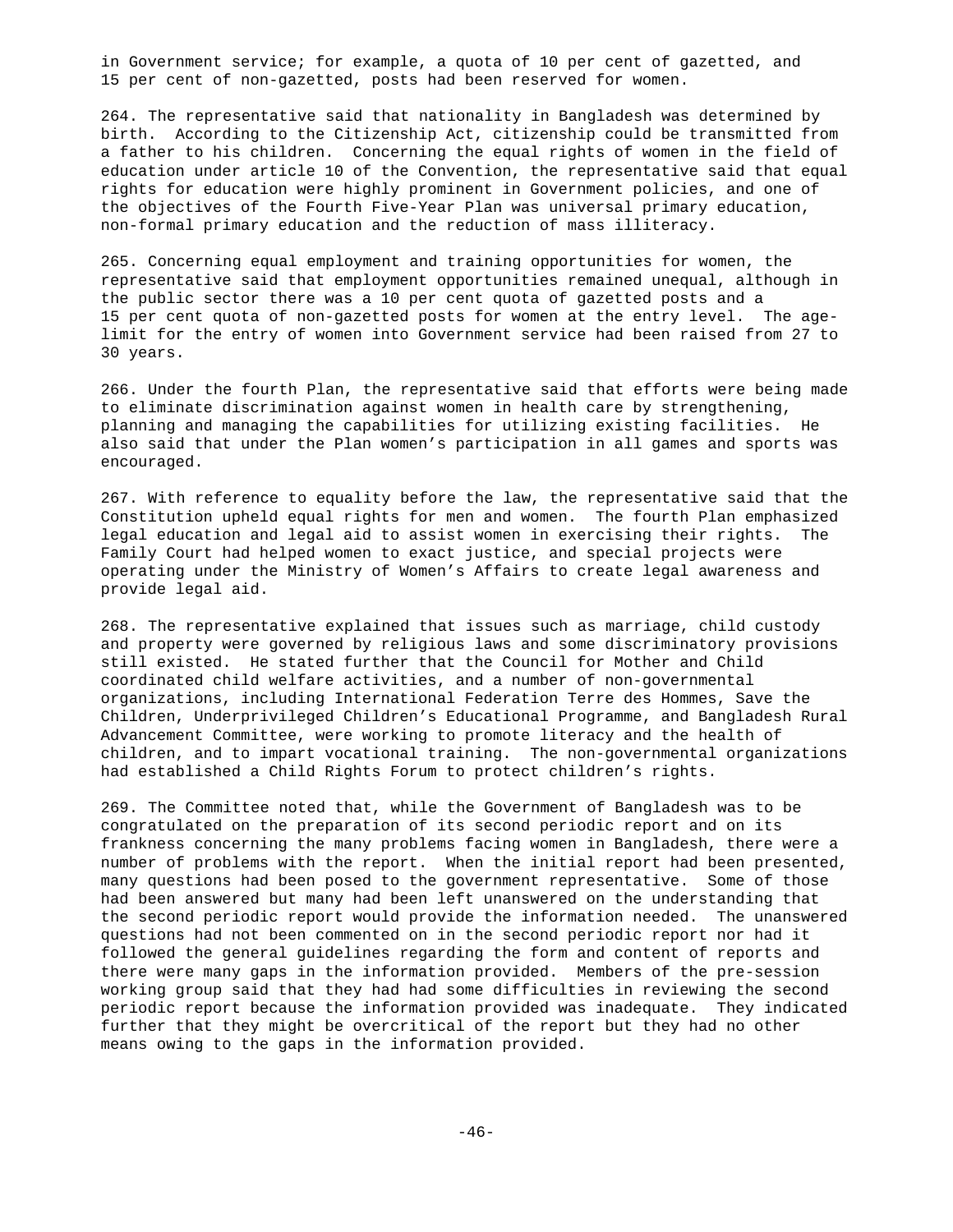270. In replying to the comments of the Committee, the representative regretted that, at the time of the Committee's review, the updated second periodic report, which had been formulated according to the guidelines of the Committee and provided more information, had not been available.

271. The representative said that the Government was reducing the gender gap and putting women in the mainstream of the economy; namely, allowing them access to employment in all sectors of the economy, both traditional and non-traditional, which was the major strategy for increasing their contribution. He indicated that the gender gap could gradually be reduced by giving women appropriate training to improve their skills; providing them with employment on a priority basis and with credit on easy terms for self-employment in house-based and outof-home activities; improving medical and other ancillary facilities for women; making men and women aware of the need and justification for elevating women's position in society; influencing public opinion in their favour; and enacting laws to halt discriminatory practices.

272. Replying to the questions compiled by the pre-session working group, the representative said that his Government had pledged, both at the national and local levels, to remove gender disparities, on the basis of not only humanitarian considerations but also sheer economics. He added that the contribution of women to the economy had to be increased in order to accelerate the pace of development.

#### Questions of a general nature

273. A question was raised whether the Government of Bangladesh intended to avail itself of the assistance available from national and international women's organizations in the preparation of its periodic reports. The representative said that the updated second report had been prepared by the experts of the Government machinery. The Government would endeavour in future to avail itself of the assistance of other local experts for the preparation of similar reports.

274. In replying to the question whether the Fourth Five-Year Plan had had an impact on the status of women in Bangladesh, the representative said that the Plan had been referred to in the updated second periodic report of Bangladesh and policy measures regarding the placing of women in the mainstream had been incorporated in the Plan. The need to reduce gender disparities had been stressed, and the implementation of projects concerning women had been outlined. The implementation of projects along those lines had had a definite impact on the status of women in Bangladesh.

275. The Committee noted that, during the presentation of the initial report to the Committee at its sixth session, the representative had told the Committee that the reservations to article 2, article 13 (a) and article 16, paragraph 1 (c) and (f), of the Convention would be dealt with and it wished to know what had been done about that. The Committee also asked the Government to study article 2 of the Convention with a view to including in its subsequent reports its comments on the legislation or other structures that were preventing it from implementing that article. The Committee asked what proposals the Government had for withdrawing its reservation, which appeared to contravene articles 27, 28 and 29 of the Constitution of Bangladesh. The representative explained that the Government had ratified the Convention with some reservations on article 2, article 13 (a) and article 16, paragraph 1 (c) and (f), because the provisions of personal law could not be changed easily, as they were based on religion. However, some provisions of Muslim personal law had been modified.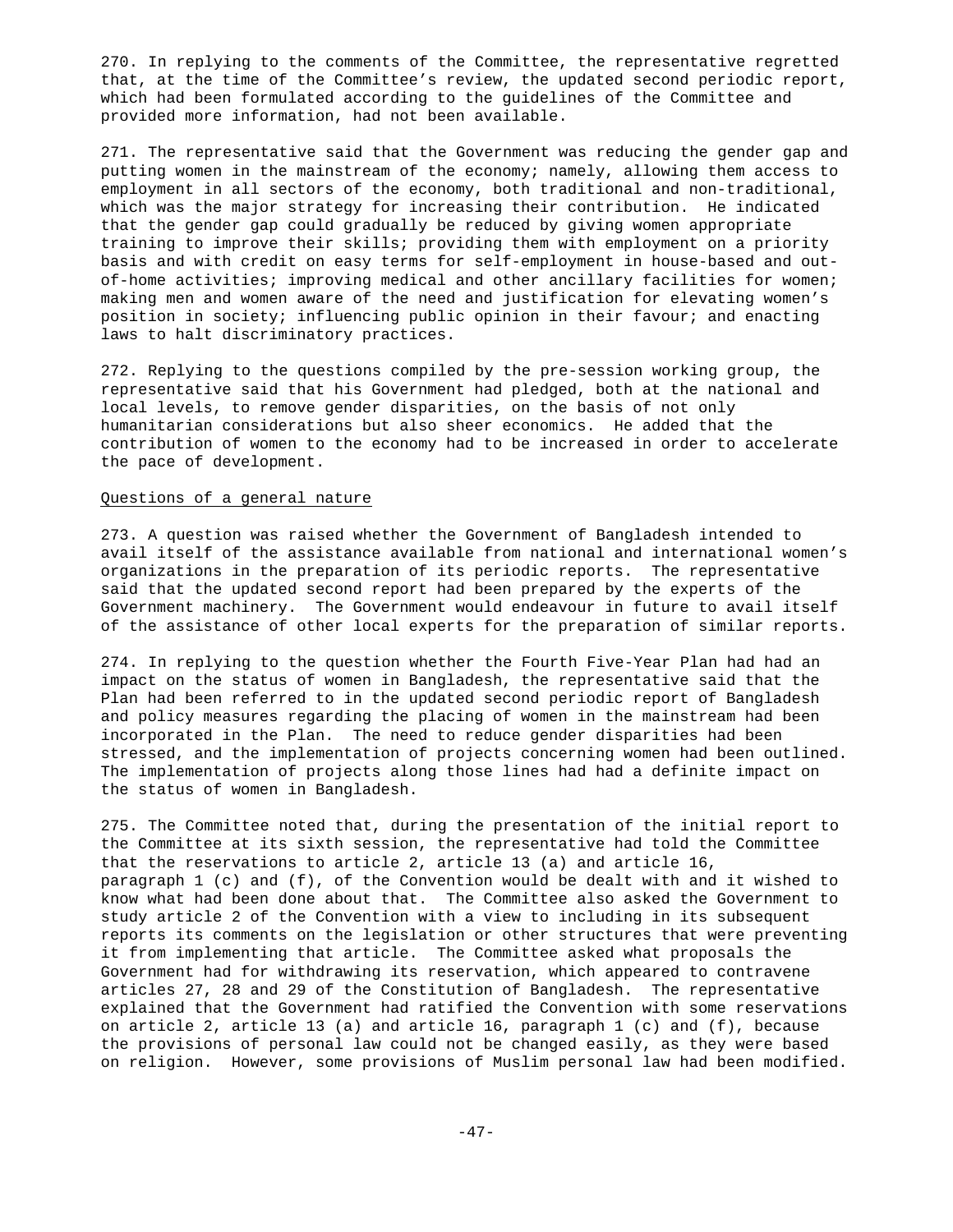276. Concerning measures to improve the situation of women, the representative pointed to the ministries for agriculture, industry, health and family welfare, rural development and cooperatives, local government, social welfare, and labour and manpower, which all had their own projects on women's issues. He concluded by saying that, through the collective efforts of the Government, non-governmental organizations and international bodies, the goal of eliminating discrimination against women would soon be realized.

### Questions related to specific articles

#### Article 2

277. The Committee observed that the application of personal laws was based on the different social and cultural practices of ethnic and religious groups, which appeared to result in discrimination against women in health, education, inheritance and before the law. The Committee asked whether the State had made a move to identify all personal laws that were discriminatory. The representative stated that no discriminatory practices existed in providing facilities in the areas of health education and all persons were equal before the law. Discriminatory practices due to personal law had been identified.

278. The representative said that the reasons for discrimination because of personal laws had been explained earlier and such practices had been identified.

279. Referring to the system of redress for women covered by personal law, the representative confirmed that any aggrieved woman could turn to the court to assert her rights regarding divorce and custody of a child.

280. In answering the question whether personal law was the only area in which religious and ethnic laws remained intact and whether in other legal fields (criminal, contractual and civil) women's rights were governed by a single general law, the representative stated that men and women were governed by the same laws in respect of criminal, contractual and civil laws.

281. The Committee wished to know how the Government of Bangladesh intended to reconcile its constitutional guarantees of equality before the law to all citizens and its ratification of the Convention with the exception of the discriminatory practices remaining under personal laws. The representative replied that the Parliament and the Supreme Court were competent to resolve any conflict between the constitutional provision of equality and personal law.

282. The Committee noted that all measures taken to establish family courts, dowry prohibition, the Muslim Family Law Ordinance, the Child Marriage Act and other legislation were important for the promotion of equality for women. Questions were raised as to whether those measures had improved the situation of women in Bangladesh and whether the establishment of a high-powered advisory council was intended to facilitate that process. The representative explained that accurate data had not yet been compiled; however, he confirmed that such legislation had improved the overall situation of women and that the highpowered advisory council, headed by the Prime Minister, was intended to give strong support to the process.

# Article 3

283. In replying to questions concerning the measures taken to ensure the full development and advancement of women, such as separating the issue of the rights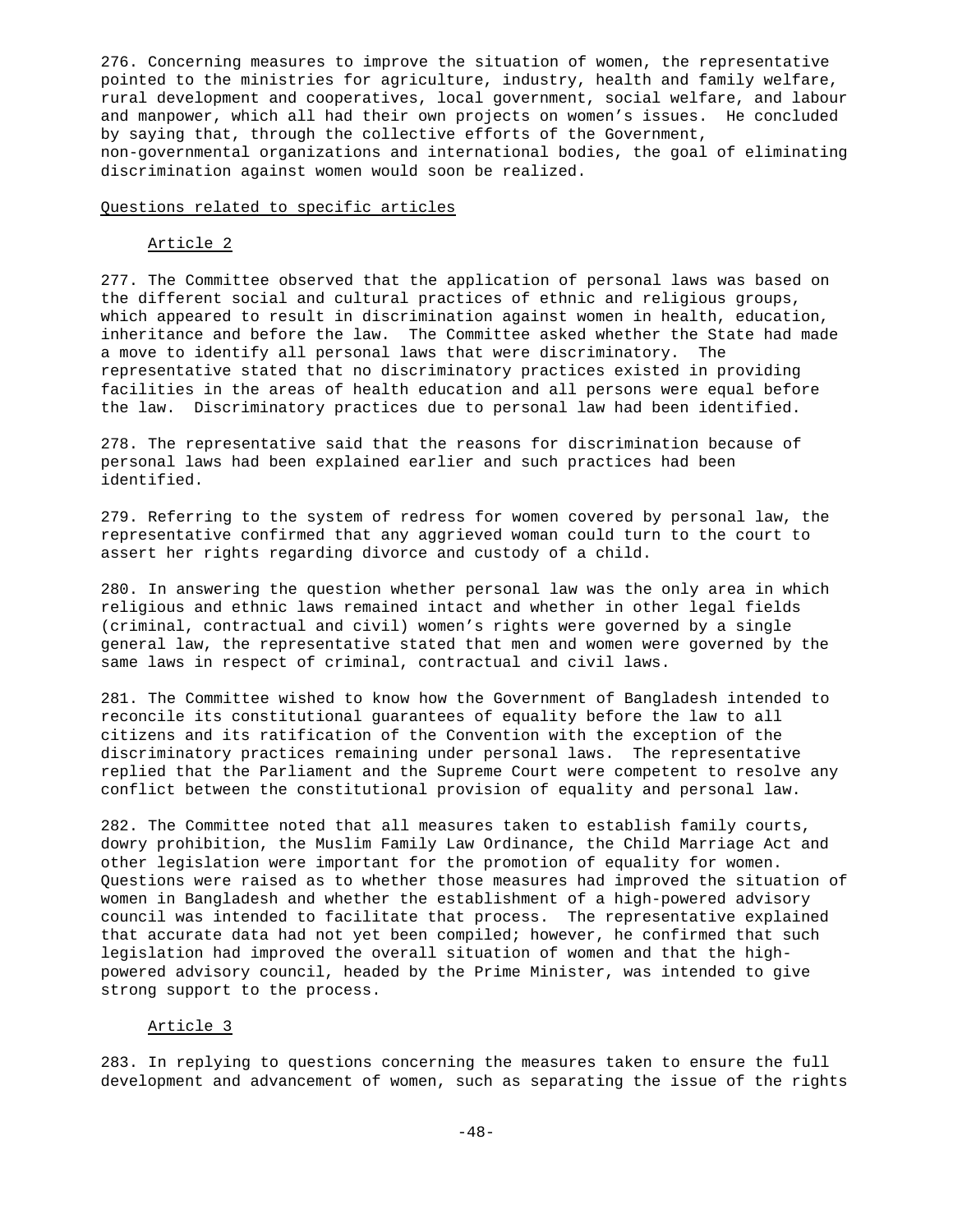and status of women from religious practices, the representative said that sufficient measures for improving the status of women had been adopted and were outlined in the Fourth Five-Year Plan, which was the responsibility of all development ministries. Non-governmental organizations were also involved in similar work.

284. Referring to measures to protect the legal rights of the 15 per cent of non-Muslim women in Bangladesh, the representative said that non-Muslim women were treated on a par with Muslim women except in areas covered by their respective personal laws.

### Article 4

285. The Committee noted that 10 per cent of all gazetted and 15 per cent of all non-gazetted public service posts were reserved for women and asked to what extent those quotas had been filled. The representative explained that, in order to increase women's participation in the public sector, the Government had introduced a quota system in 1976, at the entry level in the public sector. Currently however, women occupied about 5 per cent of the officer positions, 12 per cent of the staff positions and 3 per cent of the lower blue-collarworker positions.

### Article 5

286. The Committee observed that the Government of Bangladesh was to be commended on its enactment of laws to prevent violence and trafficking in women. In information from non-governmental organizations, however, it had been stated that, according to research, women were more likely to die from violence than from childbirth. Questions were asked on the extent to which the problem of violence against women contributed to the diminished life expectancy of women. The representative explained that the incidence of such crimes was not so high as to have a strong impact on the average life expectancy of Bangladeshi women. The life expectancy of women was lower than that of men because women suffered more than men from the scourge of poverty, particularly in the rural and poor remote areas.

287. The Committee asked whether the incidence of death or injury in dowry disputes had been reduced since the enactment of the Cruelty to Women (Deterrent Punishment) Ordinance of 1983, whether those committing such offences were routinely tried and whether the rate of prosecution had changed since the presentation of the initial report. The representative said that, after enactment of the Ordinance, the incidence of death or injury had decreased. Those who committed such offences were tried in court and the rate of prosecution had increased.

288. In reply to a question on female circumcision, the representative said that circumcision was never a part of Bangladeshi culture and it had never been practised in the country.

289. Concerning the level of violence against women in Bangladesh, the representative stated that accurate data were not available; however, a few sample surveys had been conducted in order to calculate the probable number of cases. Concerning the measures introduced to protect women against violence in the home, the representative said that a pilot project entitled "Support to battered women" had been launched by the Ministry of Women's Affairs to provide shelter and legal assistance for battered women.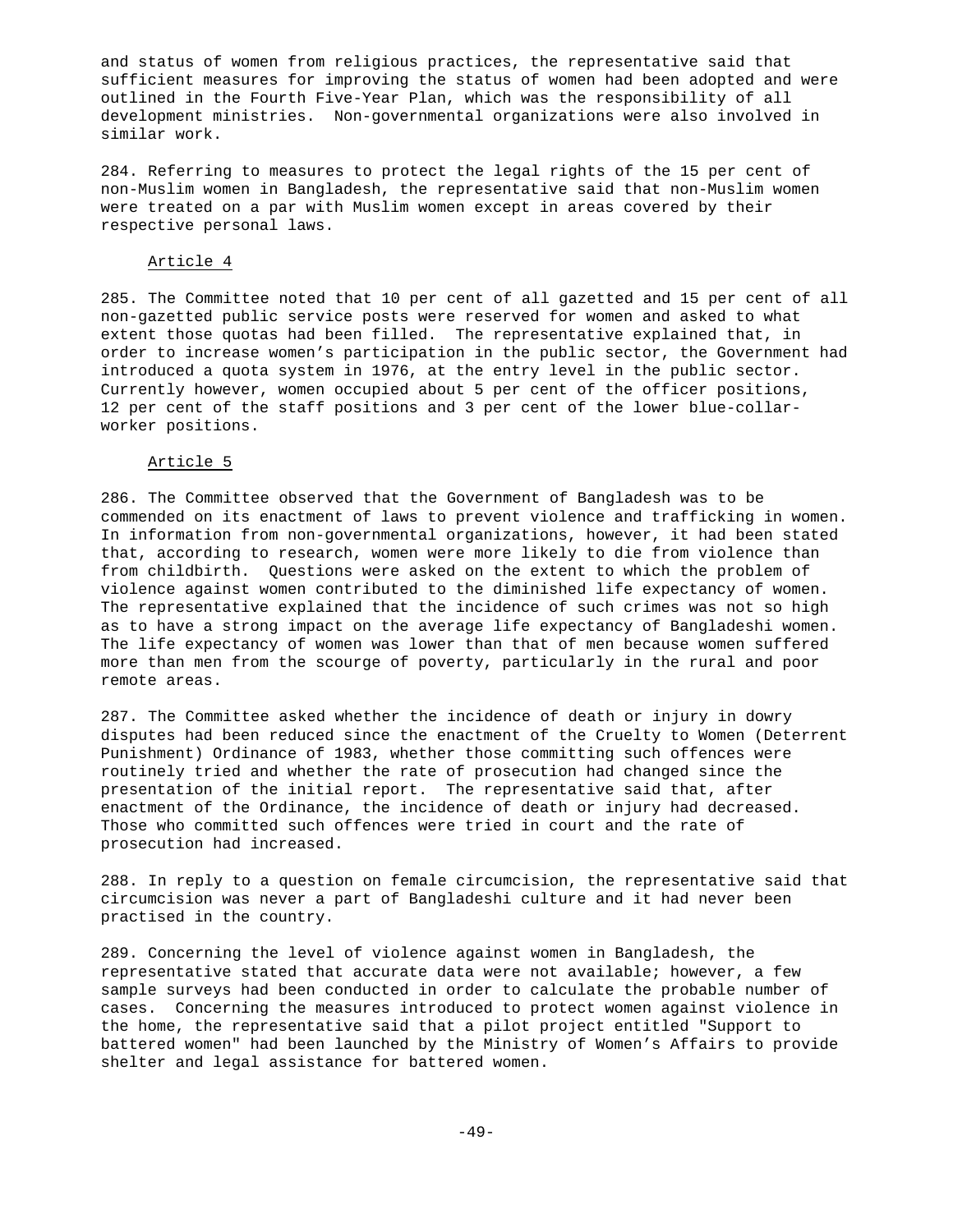290. Regarding the measures taken in schools and at the workplace to depict women as equal to men, the representative indicated that equality in all respects was maintained in schools and workplaces for both men and women.

291. Replying to the question whether the quota system of reserving posts for women was not reinforcing sex-stereotyping in employment, the representative indicated that the quota was applicable to all posts at the entry level; however, there was no bar to the employment of women in any posts on a merit basis. The quota system had not led to sex-stereotyping in employment. Asked about plans to introduce a quota system in other fields of employment, he explained that there was currently no plan to introduce a quota system in the private sector; women were employed in large numbers in the private sector, particularly in the garment, fish processing, packaging and electronic industries.

# Article 6

292. In answering a question on measures to rehabilitate prostitutes to reduce the numbers of women who were compelled to earn their living through prostitution on account of poverty and unemployment, the representative indicated that there were a few programmes for giving prostitutes, salvaged from red-light areas, skill training for gainful employment and ultimately to rehabilitate them in society. The programmes had been undertaken by both the Government and some non-governmental organizations, but their success had been very modest. In reply to a question on rehabilitation programmes, he said that a proposal for making the scheme more effective was on the anvil. He said that people guilty of exploiting women for prostitution were charged under the Cruelty to Women (Deterrent Punishment) Ordinance of 1983.

### Article 7

293. The Committee noted that 30 seats in the national legislature were reserved for women and wished to know whether that provision had been effective in increasing respect for women politicians and whether those women were given responsible tasks in Government. The representative confirmed that both the Prime Minister, who was the head of Government, and the Leader of the Opposition were women. In addition to the Minister of State, two women had been appointed to the present Cabinet.

294. Questioned about the total number of seats in the national legislature and how many of them were held by women, the representative said that there were 330 seats in the national parliament, of which 37 were held by women.

295. Concerning the age of franchise, the representative said that any person aged 18 years or more, irrespective of sex, colour and creed, was entitled to register as a voter. About 40 per cent of the eligible women voters cast a vote, and there was no traditional opposition to their doing so.

296. With regard to the proportion of women to men in the legal profession and in all branches of the judiciary, and positive measures to train and recruit women in those professions, the representative indicated that there were approximately 400 to 500 women lawyers in the country. The number of women in the judicial service was also increasing gradually. Positive measures had been taken to train and recruit women in the legal professions.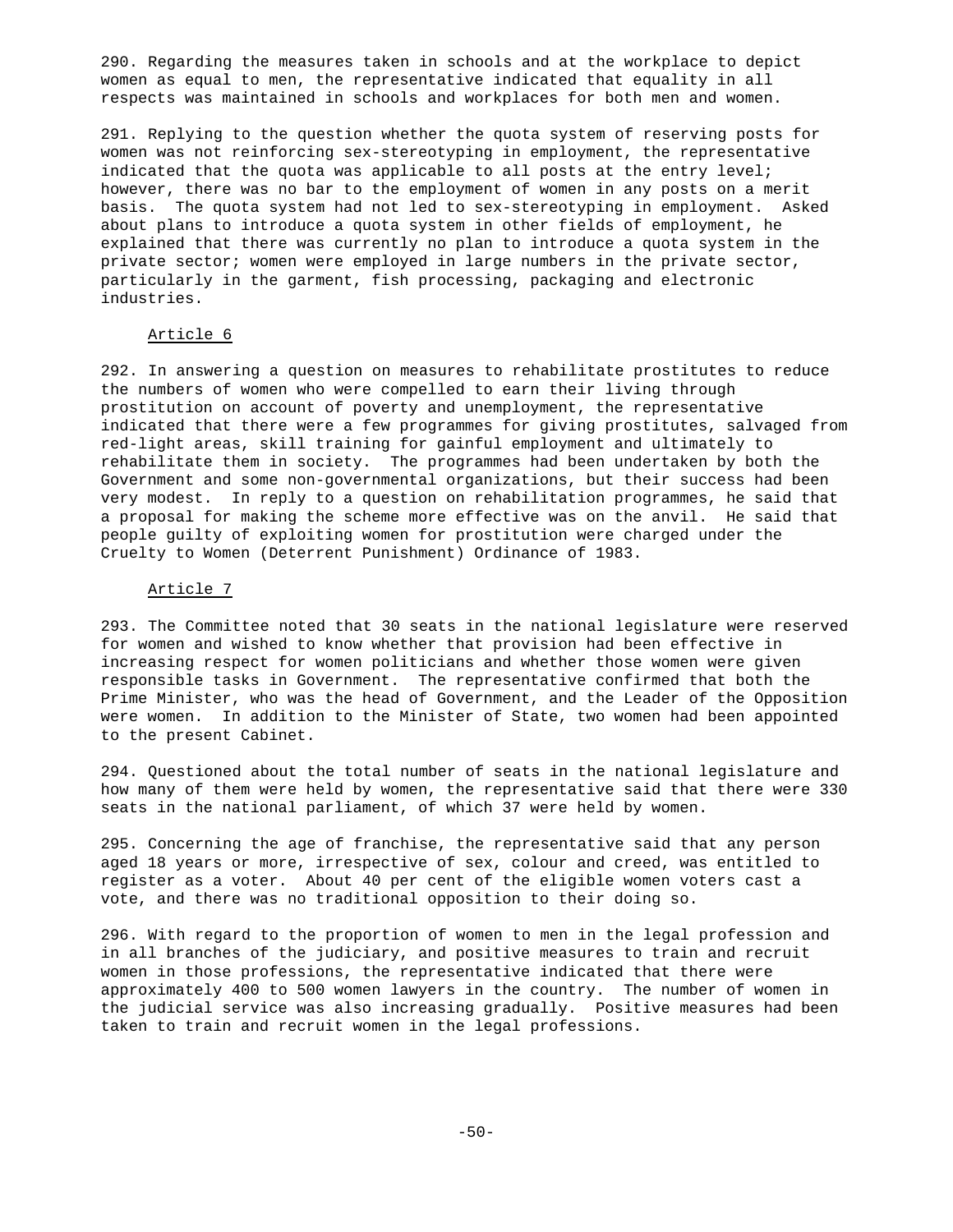## Article 8

297. In answering a question on the number of women diplomats, the representative said that there were about 10 career women diplomats.

### Article 9

298. The Committee noted that it had received information from a non-governmental organization to the effect that a child born in a foreign country to a Bangladeshi woman and a non-Bangladeshi man could not be given the nationality of the mother, whereas a child born in a foreign country to a Bangladeshi man and a non-Bangladeshi woman could be given the father's nationality. The Committee wanted to know whether measures were planned to amend that provision so as to comply with article 9 of the Convention. The representative replied that some women's organizations had taken up the issue.

#### Article 10

299. Asked whether primary education for girls was compulsory, the representative said that primary education for girls was compulsory. He further indicated that, to encourage girls to study beyond the primary level, there were provisions for the free education of girls up to class VIII in all parts of the country except for the metropolitan areas. The Government had also increased educational facilities by providing more girls schools in rural areas; 60 per cent of Government primary-school teachers' posts were reserved for women.

300. Concerning the percentage of scholarships granted to girls rather than boys, the representative explained that girls were receiving a higher percentage of scholarships compared with boys at all levels of education; however, an accurate figure was not available. He said that a separate development scheme for the allocation of scholarships to secondary schools would be implemented during the Fourth Five-Year Plan to encourage the education of girls. In addition, under the scheme of internal scholarships for general education, 40 per cent were reserved for girls. In 1992, that scholarship programme had succeeded in almost doubling female enrolment in secondary schools, as well as in promoting a higher level of women's participation in the labour force leading to later marriage and lower fertility.

301. The Committee noted that, in 1984/85, 66 per cent of females compared with 49 per cent of males had no access to education. One fifth of females and one quarter of males had education up to class IV but only 9 per cent of females, compared with 18 per cent of males, went beyond class V. Members asked what the comparable figures were for girls in education for the period 1987-1992. The representative indicated that a comparative figure for girls in education for that period was provided in annex III to the updated second periodic report.

302. In replying to a question on the current literacy rates for females and whether it had improved from the 19 per cent recorded in 1985, the representative said that the current literacy rate for females was 16 per cent, and the figure of 19 per cent, recorded in the report of the pre-session working group, was not correct.

303. Regarding the percentage of women students in traditional male-dominated courses and the measures taken to encourage women to enrol in those courses, the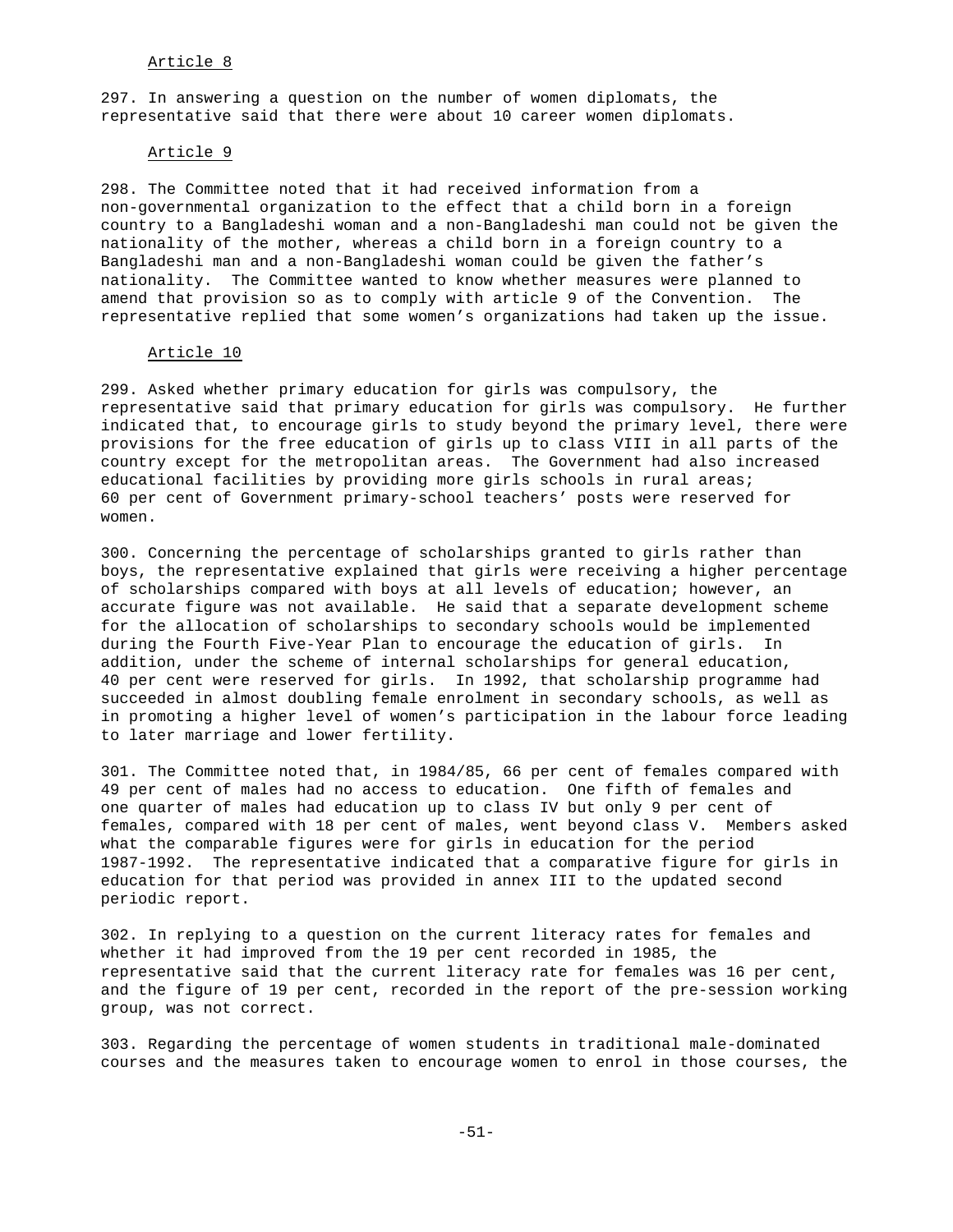representative said that women were currently participating in all traditional male-dominated courses.

304. Referring to a question on the provision of information on family planning to girls at school, the representative indicated that indirect information was provided regarding the population of the country.

305. The Committee noted that urban women had a greater chance (20 per cent compared with 8 per cent of rural women) of continuing their education to class X. It wanted to know whether the Government had introduced measures to improve rural women's access to education. The representative indicated that free schooling for girls up to class VIII had been introduced in rural areas. Moreover, scholarships were also awarded to encourage the education of girls.

306. The Committee inquired whether, given the high rate of female illiteracy, which had reached 90 per cent and which did not make it possible for women to improve their status, the Government was developing, or planning to develop, a national literacy campaign aimed specifically at women. The representative explained that there was no such campaign, but there was a national mass education programme. However, the Government planned to educate all its citizens by the year 2000. The representative explained further that non-formal education had been introduced under the Ministry of Women's Affairs, other government departments and some non-governmental organizations to improve women's access to better jobs.

### Article 11

307. In replying to the question whether the Constitution forbade discrimination against women, the representative said that women had equal access with men to employment, and equal pay for equal work was granted by the Government.

308. Asked whether government policy guaranteed maternity leave to women, the representative confirmed that, in the Government and formal sector, women were allowed to take paid maternity leave for three months twice during their period of service (up to the age of 57). However, in the private and informal sector, that provision had not yet been ensured as those sectors were not bound to follow government regulations. He indicated further that women employed in the food-for-work programmes in construction, repair and maintenance work were paid the same as men. He also informed the Committee that the disproportionate underrepresentation of women in wage employment was decreasing gradually, and there had been an increase in the number of women engaged in higher paid employment since 1987.

### Article 12

309. The Committee noted that rural women's life expectancy was much lower than that of urban women. The Committee wished to know what measures were being taken to improve health standards for rural women. The representative explained that health-service coverage had been extended and health awareness on the part of women had been increased because of the expansion of health infrastructure facilities, particularly at the rural level, and the dissemination of information on health through various channels. Maternal and child health care through the establishment of health complexes and family welfare centres had been strengthened and family planning programmes had been expanded.

310. The Committee noted further that the Government had identified the overwhelming problem of population explosion as one of the factors precluding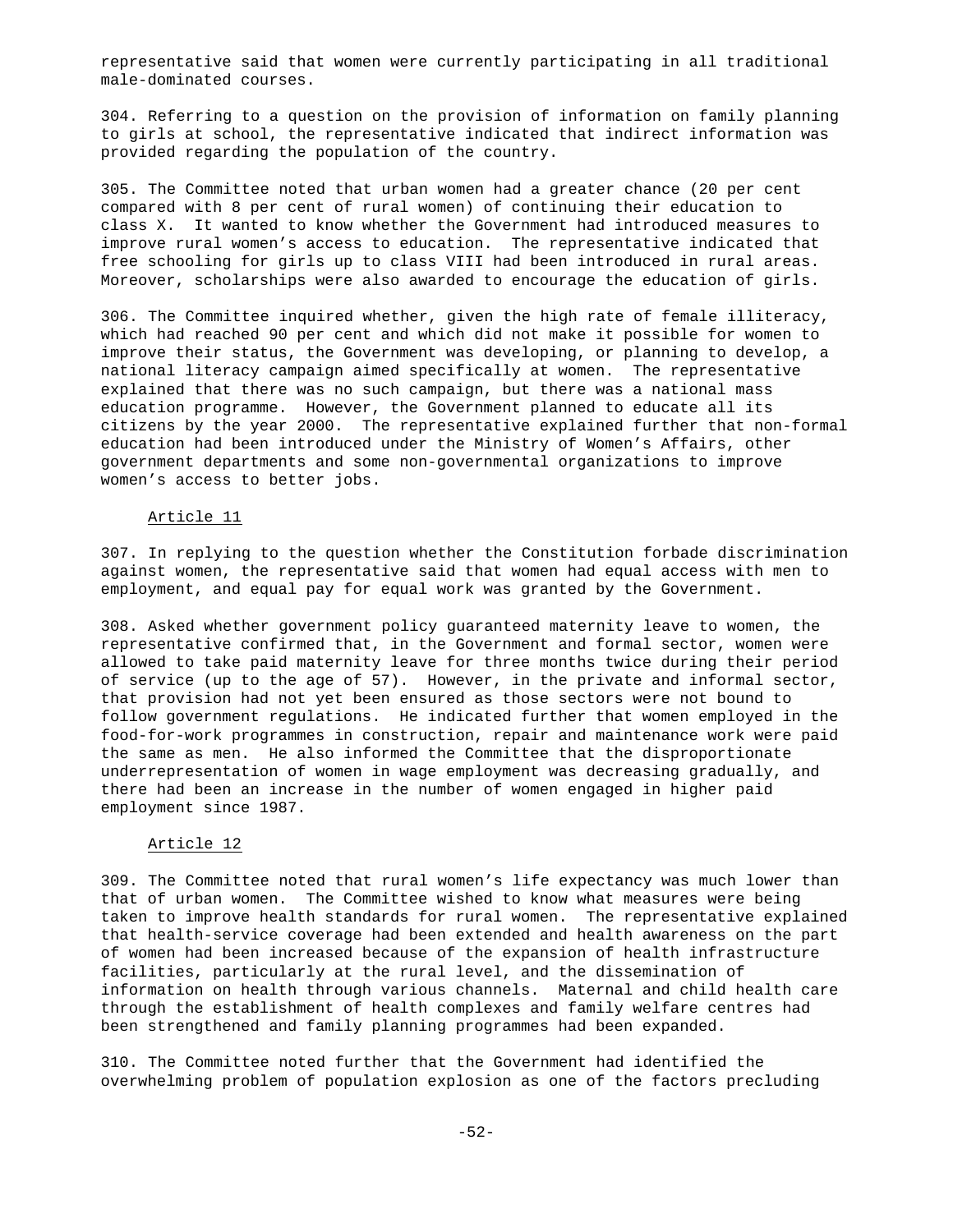the achievement of equal rights for women. It wanted to know whether the objective of a population growth rate of 1.8 per cent by 1990 had been achieved. The representative replied that it had not; however, the Government had given due emphasis to health and family planning programmes and services. Population control programmes were separate from the health services so as to intensify the activities to control the rapid population growth. He also confirmed that the birth rate for rural women was different from that of urban women. The representative stated further that family planning information was offered to all Bangladeshi women and the measures used were scientific. The practice of abortion was not yet permissible but, under special circumstances, menstruation regulation was allowed.

311. Concerning the annual per capita health expenditure and whether the money was spent equally on women and men, the representative indicated that the annual per capita health expenditure currently stood at 29 taka. Health expenditure was equal for men and women, and no extra allocation in the health sector was made for women. He indicated further that small land holdings, low levels of education, small incomes and large families were the underlying general causes of malnutrition affecting both women and children. Other causes included poor sanitation, lack of proper health education, non-availability of safe drinking water, poor cooking practices, general misconceptions about food and bad eating habits. He also said that malnutrition was linked with poverty and efforts were being made to raise the level of household income. The Government had created additional opportunities for the gainful employment of females, through promoting cottage industries, food-for-work programmes and, where possible, redistributing productive resources. The Government also organized appropriate training programmes for rural women, teaching them the techniques of kitchen gardening, pond fishery, backyard poultry farming, plantation of fruit trees, goat and cattle raising, and the small-scale preservation of various food items, such as fruit and vegetables. Nutrition education was also imparted through primary and secondary schools and the mass media. Rehabilitation centres for severely malnourished children had also been established. Such centres were providing nutrition education and food supplements to pregnant women and lactating mothers and supplying suitable weaning food to the children.

312. The representative said that there was no problem with the health system because, even in the remote areas, there were enough doctors. Concerning the discrimination of the girl child, he said that the preference for boys did exist but, with more education, such a tradition was changing gradually.

313. The representative noted that there was no incidence of AIDS in Bangladesh, either among men or women.

### Article 13

314. The Committee noted that the Government of Bangladesh had made a reservation on article 13 (a) of the Convention and wished to know what measures had been taken to withdraw it. The representative indicated that the wives and children of government personnel and other pensionable employees were entitled to receive the gratuity, pension, group insurance, benevolent fund etc. of husbands or fathers who had completed 10 years of service.

### Article 14

315. The representative informed the Committee that women had equal access to credit for their economic activities. The Government had a mandate to distribute land equally between men and women. The Committee wished to know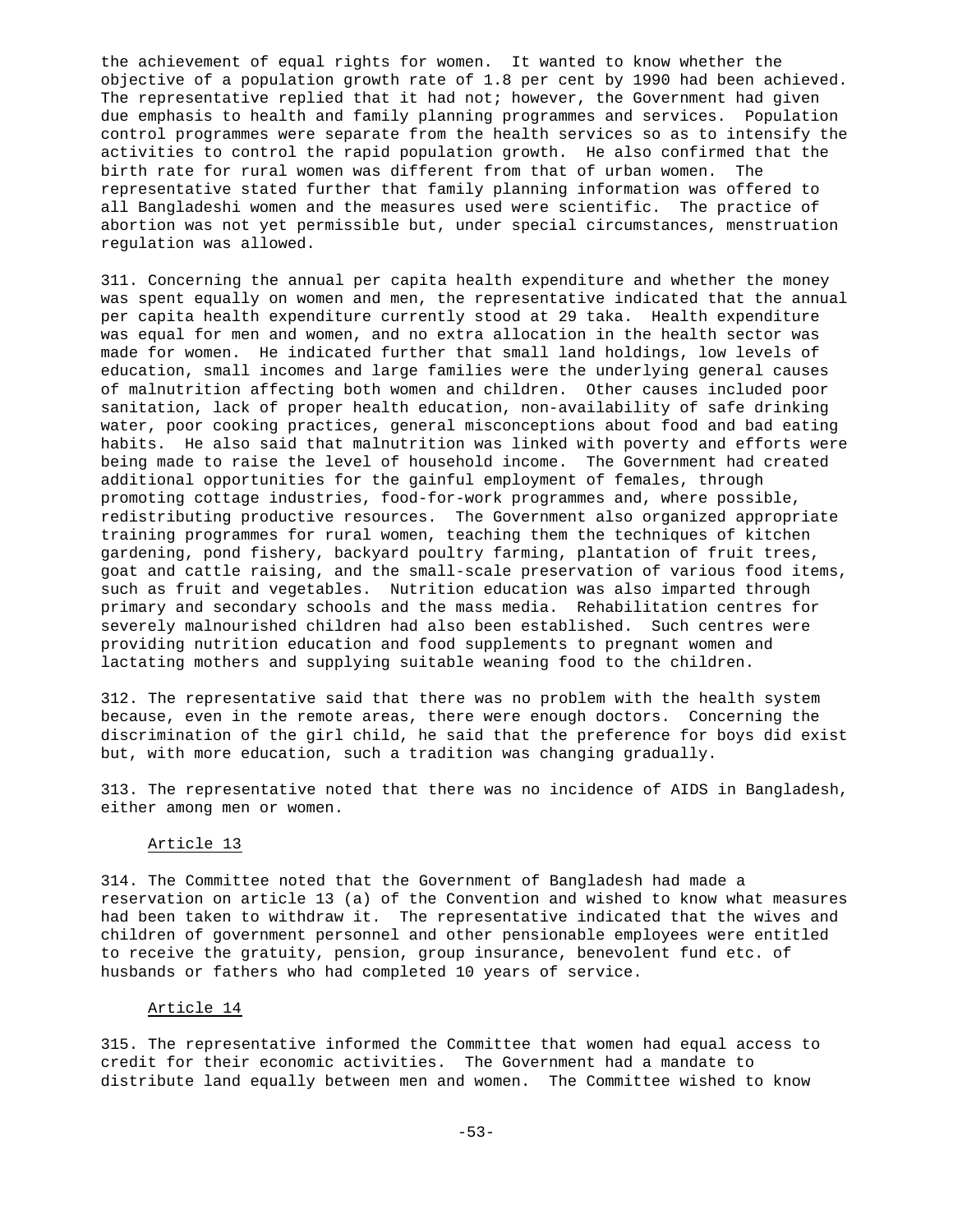what measures had been taken to ensure that women obtained their equal share of land in view of reports that almost all newly reclaimed land was going to male owners. The representative said that no such information had been received. He stated further that where ideal villages had been set up by allocating government land to poor landless families, such land was jointly registered in the name of the husband and wife.

316. Asked what measures had been introduced in the past five years to improve the health education of rural women and what specific measures were being taken to increase rural women's access to education, the representative said that the Government was taking all the measures within its resources to improve the health and education of rural women. The Committee noted that rural women's access to education was only 30 per cent and that of urban women was 64 per cent.

# Article 15

317. The representative informed the Committee that women were able to give evidence in court.

## Article 16

318. The Committee observed that there were different laws for Muslim, Hindu and Christian women concerning inheritance. According to the Hindu religion, a woman had no right to property, financial independence and to be selfsupporting. The Committee wished to know whether there was a proposal to ensure that all Bangladeshi women had equal rights in inheriting property. The representative replied that no proposal had been initiated by the Government to change the personal laws of different religious communities.

319. The Committee also observed that the Government of Bangladesh had enacted progressive legislation in the area of marriage and family law; however, there appeared to be provisions under religious laws for polygamy, easier access to divorce for men and discrimination against women in the right to the custody of their children. The Committee inquired whether there were proposals for the enforcement of equal rights in marriage and family law for women and men. The representative replied that men and women had an equal right to seek redress in a court of law regarding their rights in marriage, polygamy and the custody of children according to the existing law of the country.

320. In answering the questions concerning how many cases of murder and attempted murder for dowry, rape, violence against women and disfiguration by acid had been reported, the representative stated that accurate figures were not available. However, the Anti-Terrorism Act recently passed by the Government had helped in reducing those crimes.

321. Asked whether polygamy was accepted by Muslim people and whether there was a movement against it, the representative indicated that it was not generally accepted and there was a strong movement by women activists against polygamy.

322. The Committee observed that since the Child Marriage Act of 1984, the age for marriage of Bangladeshi women was 18 years. The 1981 census showed that 7 per cent of girls in the 10-14 age group were married and the mean age of marriage was 17.9 years. The Committee wanted to know whether the Government had prosecuted those men marrying girls under the age of 18 years, and whether there had been an increase in the mean age of marriage. The representative stated that, owing to illiteracy and poverty, child marriage was still to some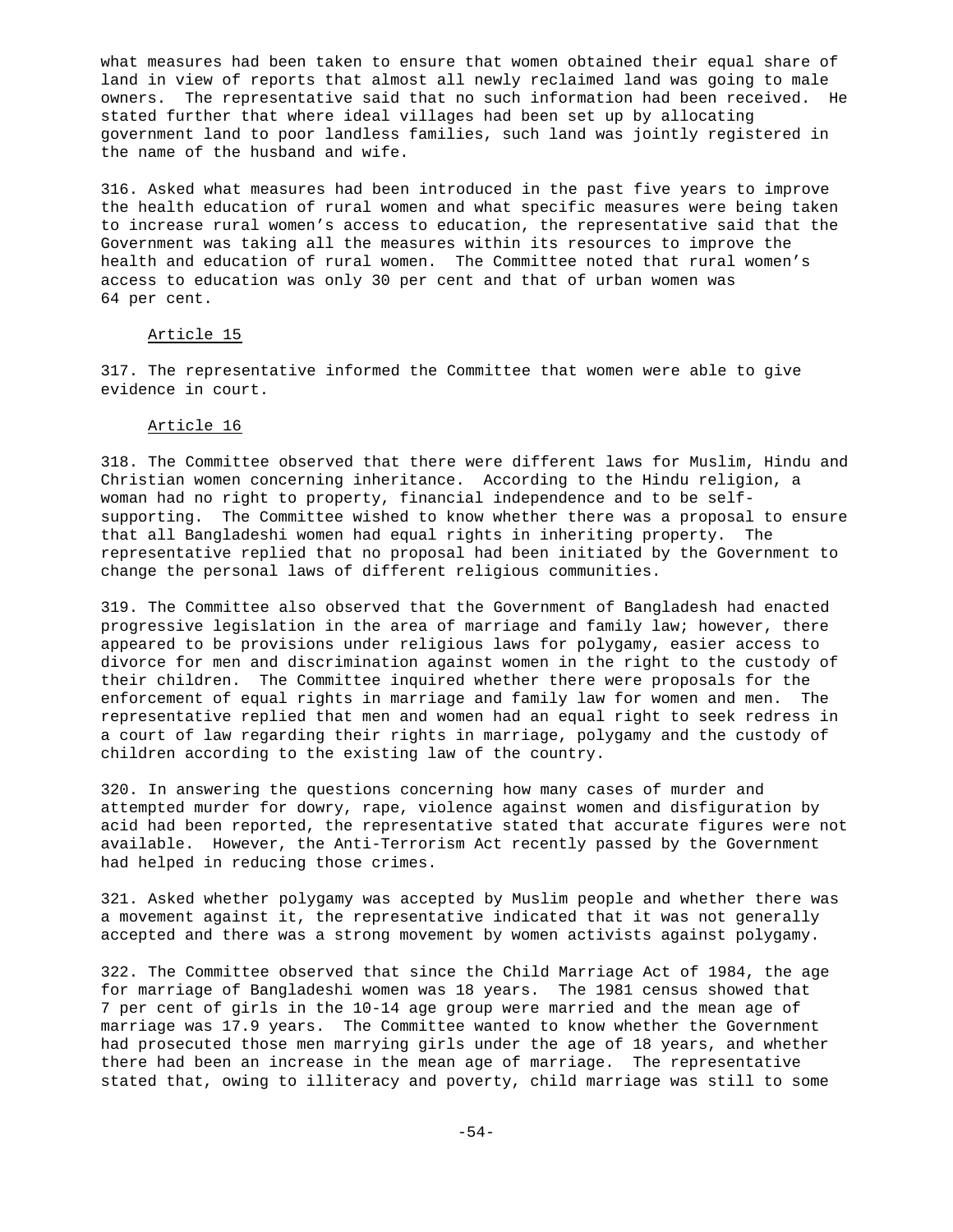extent prevalent but the Government was taking all possible measures to punish the offenders.

323. Concerning the right of unmarried mothers to the custody of their children and to obtain support from the father of the children, the representative indicated that the children of unmarried women were not recognized in Bangladesh. He also informed the Committee that husbands were legally bound to provide maintenance to their wives for up to three months after the pronouncement of divorce.

324. Regarding the question whether Bangladeshi men supported their children as required by personal law, and whether measures could be taken to obtain and enforce support for children during and after marriage, the representative said that, according to personal law, fathers were obliged to support their children. In the case of fathers failing to give support to their children, the guardian of the children could go to court for their legal rights.

### Concluding observations

325. The Committee thanked the representative of Bangladesh for providing detailed and frank explanations. The Committee noted that some problems being faced by women in Bangladesh were based on personal laws, which included religious and customary practices. Members of the Committee expressed their concern over the reservations made on article 2, article 13 (a) and article 16, paragraph  $1$  (c) and (f), of the Convention. Others requested more information on issues concerning the awareness of women regarding their legal rights, legal aid, the effective measures taken concerning personal laws of the Hindu religion or of other minority groups, the participation of women in the public sector and violence. Emphasis was placed on issues such as education, illiteracy, health (especially infant mortality), the role of the Ministry of Women's Affairs, its budget and responsibility concerning the projects, and the temporary measures taken to improve the situation of women.

326. In its concluding observation, the Committee commended the efforts the Government was making, despite its difficulties, to strengthen the role of women in the development process. The Chairperson expressed her concern regarding the health situation of women in Bangladesh and the way in which the Government provided health services to the affected women and children. She emphasized health education, including family planning and literacy. She hoped that the Government of Bangladesh would be able to show the best possible results in its third periodic report.

### France

327. The Committee considered the second periodic report of France (CEDAW/C/FRA/2/Rev.1) at its 222nd meeting, on 27 January (see CEDAW/C/SR.222).

328. In presenting the report, the representative of France addressed a major concern of the Committee at the time of the presentation of the initial report, namely, the replacement of the Ministry for Women's Rights by a delegation for the status of women, which was lower in the administrative hierarchy. She said that, in turn, the delegation had been replaced in 1988 by a State Secretariat for Women's Rights with the full powers of a ministry and its own budget. That decision had shown the Government's political will to make the defence of women's rights one of its priorities. The tasks of the Secretariat were to ensure the implementation and monitoring of adopted legal texts and to propose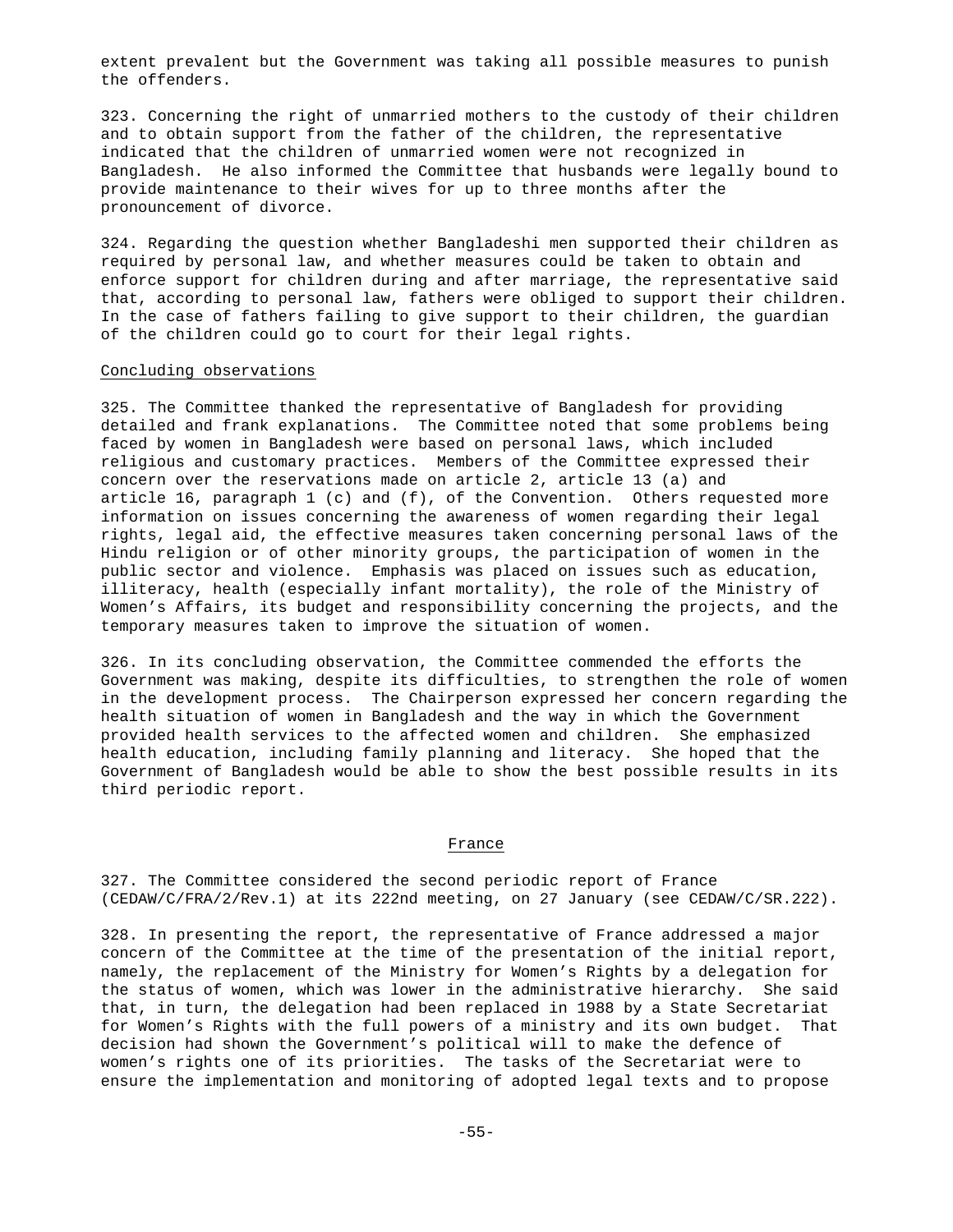new measures. It had a central administration and regional and departmental delegates to promote women's rights, mainly in the fields of employment and professional training in close collaboration with the Ministry of Labour and Professional Training. In order to make the best use of its modest budget, the State Secretariat had chosen as its priorities measures for promoting equality in employment and measures to combat sexual violence, and positive developments had been registered over the past few years; however, the two major areas where failures could be noticed were women in power and women at work.

329. The representative said that French women had not obtained a share of power in 1945 when they had been given the right to vote, but rather in the 1970s when the process of dissociation between sexuality and procreation had been accomplished through the adoption of the contraception and abortion laws. She said that contraception and abortion were the true revolutions of the twentieth century, constituting not a power-sharing between women and men, but a transfer of power from men to women. Women alone could decide on maternity, they could determine whether they chose to live with the child's father, to be married and to recognize the father's rights. They alone currently had the power in the family under the law.

330. The representative said that the French mentality was still influenced by the Napoleonic Code, which had given women an inferior position in society. Considerable strides had been made in general, but women continued to suffer from that heritage. In the twentieth century, women in France had acquired freedom and dignity and had passed from being objects of history to subjects of history. It was to be hoped that women would achieve equality in the twentyfirst century.

### General observations

331. Regarding the concern expressed by members at the maintenance of the reservations to the Convention, the representative said that some of them had been withdrawn. Yet there was no intention of withdrawing the remaining ones under articles 5 (b) and 16, paragraph 1 (d), regarding the exercise of parental authority, nor the ones related to social security provisions under article 14, paragraph 2 (c) and (h), regarding the acquisition of property by rural women, since the legal situation in France was extremely beneficial to women. The reservation to article 16, paragraph 1 (g), regarding the right to choose the family name was also being maintained, although a new law of 1993 gave both parents more flexibility in choosing the first name of their children and made it easier to change one's name. Regarding the reservation to article 29, the representative said that there were mediation bodies in the country and that France did not consider it necessary to refer disputes to the International Court of Justice.

332. Members asked additional questions about the availability of special programmes for immigrant women and their families and about related problems. They recommended that France should play a vanguard role in maintaining human rights and, therefore, also respond strongly to campaigns against migrants.

333. Asked about the attitude of the Government to practices of polygamy and female circumcision among immigrants, the representative said that both were forbidden on French territory and that immigrants had to comply with the relevant French legislation.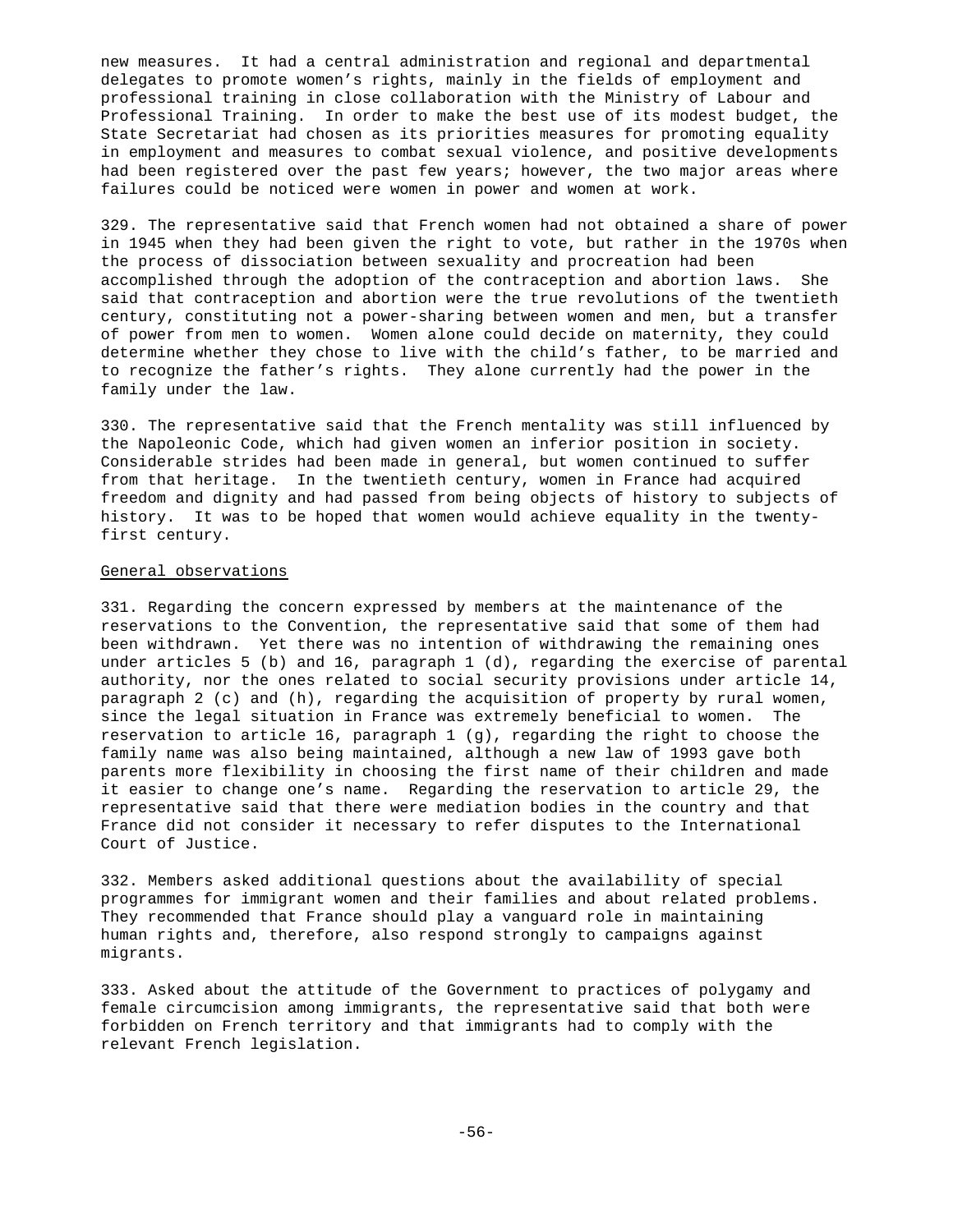## Article 5

334. Regarding the measures taken to combat sexual harassment, the representative said that the Government had enacted a bill in 1992. According to a survey, 21 per cent of the women in France had been victims or witnesses of sexual harassment, representing 19 per cent of all working women. In order to afford women better protection, sanctions for sexual harassment had been provided in the Penal and Labour Codes if the perpetrator was hierarchically superior to the victim.

335. In combating marital violence, the State Secretariat had tripled its subsidies over the last years for assisting shelters and creating new ones. Furthermore, a national awareness-raising campaign had been launched on television to shock the public by the statistics on violence against women, accompanied by a nationwide telephone hot line for listening to the victims, giving them guidance and legal counselling and providing them and their children with accommodation.

336. Asked by members about the Government's position regarding pornography, the representative said that it was sanctioned by imprisonment or monetary fines.

337. Additional questions concerned the number of court cases dealing with sexual harassment, the type of sanctions applied and the occupational groups to which most victims of sexual harassment belonged.

#### Article 6

338. Regarding questions about the number and age of prostitutes, the representative said that no official data were available, but that the number of prostitutes was probably in the range of 10,000 to 15,000. Financial assistance for the reintegration and rehabilitation of former prostitutes was available, and prostitutes had to pay tax. The representative said that prostitution came within the purview of the Ministry of the Interior.

### Article 7

339. The representative said that women in France were still excluded from the political arena. That backlog was a heritage from the past as the French Revolution had not encompassed gender issues, and women had obtained the right to vote very late. In the French Parliament only 5 per cent of the deputies were women. The reason why there were more French women in the European Parliament than in the National Assembly was that voting was done on the basis of lists and the European Parliament was not of such political concern. Women were still excluded from political participation in spite of such dynamic steps as appointing women to 6 out of 45 ministers' posts or a woman as prime minister.

340. Asked whether actions similar to those taken to combat sexual violence would initiate progress, the representative said that the political activity of women depended on the political determination of the parties. Candidates for elections were nominated by the party officials. One way of enabling more women to obtain political power would be to establish positive discrimination procedures; however, such measures were not popular with the French people.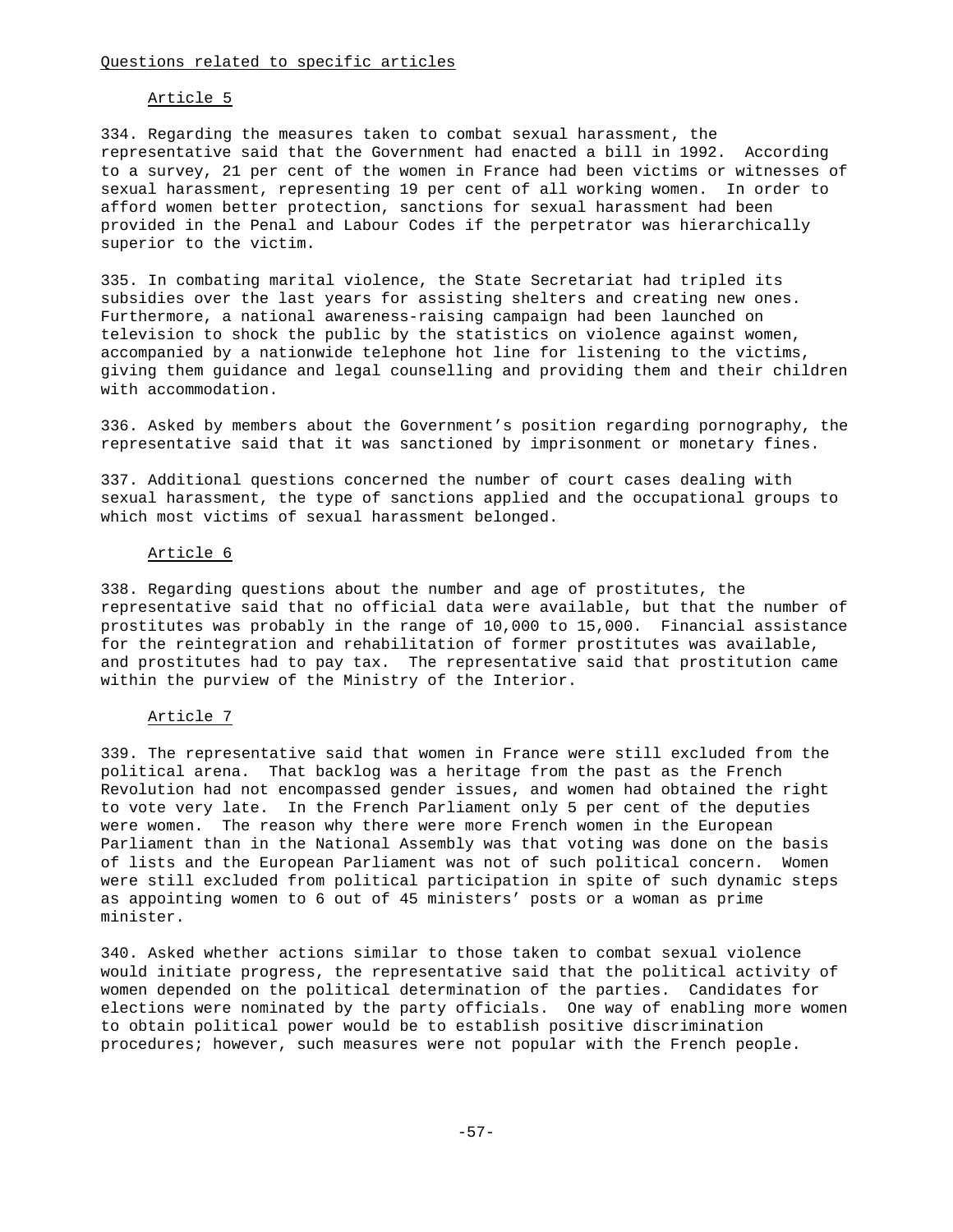341. Asked for further information on the declaration that had been signed by the leaders of the four main political parties in 1989 to modify the modus operandi of the political parties and what effect it had had on the attitude of the parties, the representative said that the declaration was not supported by sufficient political will. Members of political parties were mostly men because political life, as practised, was not compatible with the requirements of family life.

342. Referring to an additional comment by a member that the new definition of power referred to by the representative, meaning power in the family, might overcome the division between the private and the public domain, the representative said that the present young generation of women were admitted to the same curricula as men to prepare themselves for participation in political life. They could, therefore, also take up positions of authority and impose equality. Replying to the question whether women were equally disadvantaged in public office and the civil service, the representative said that civil service jobs were compatible with family life and, since 1980, significant progress had been made in that sector.

343. Further questions posed by members concerned the type of measures that were being undertaken to overcome the obstacles to political power-sharing by women, the attitude of women's associations vis-à-vis the low representation of women in political life, the relationship of the State Secretariat with women leaders of women's organizations, trade unions and other areas of political power, and the support given by the State Secretariat to their initiatives. Members also asked whether political parties had adopted a quota system, whether they encouraged women to participate in politics at the local and national levels and whether the financial support given to women was the same as that given to men.

### Article 10

344. Asked whether the system of scholarships still existed for deserving young girls, the representative replied in the affirmative.

#### Article 11

345. Turning to measures taken to promote gender equality in employment, the representative said that the participation rate of French women aged between 25 and 60 years, who constituted 46 per cent of the active labour force, was 76 per cent, the highest in the European Economic Community (EEC). Even though women did not leave the labour force to have children, France had one of the highest birth rates in Europe. Girls outnumbered boys at secondary school and at university and they also obtained better marks. However, the wage differential between women and men was on average 30 per cent and the rate of unemployment for women was twice as high as that for men. The representative explained that, on the one hand, there was still a generation of women who had never worked, apart from many immigrant women who had no professional qualifications and were often illiterate and, on the other hand, there was the first generation leaving mixed schools who continued to choose traditionally female jobs that earned them lower pay than jobs in more technical sectors. In order to change the behavioural patterns of girls, parents, teachers, trainers and employers, the Secretary of State had initiated in 1992 a major national campaign entitled "This is technical, this is for her". Simultaneously, all heads of universities had to work out a five-year plan under the supervision of the Ministry of National Education for diversifying the orientation and training of girls.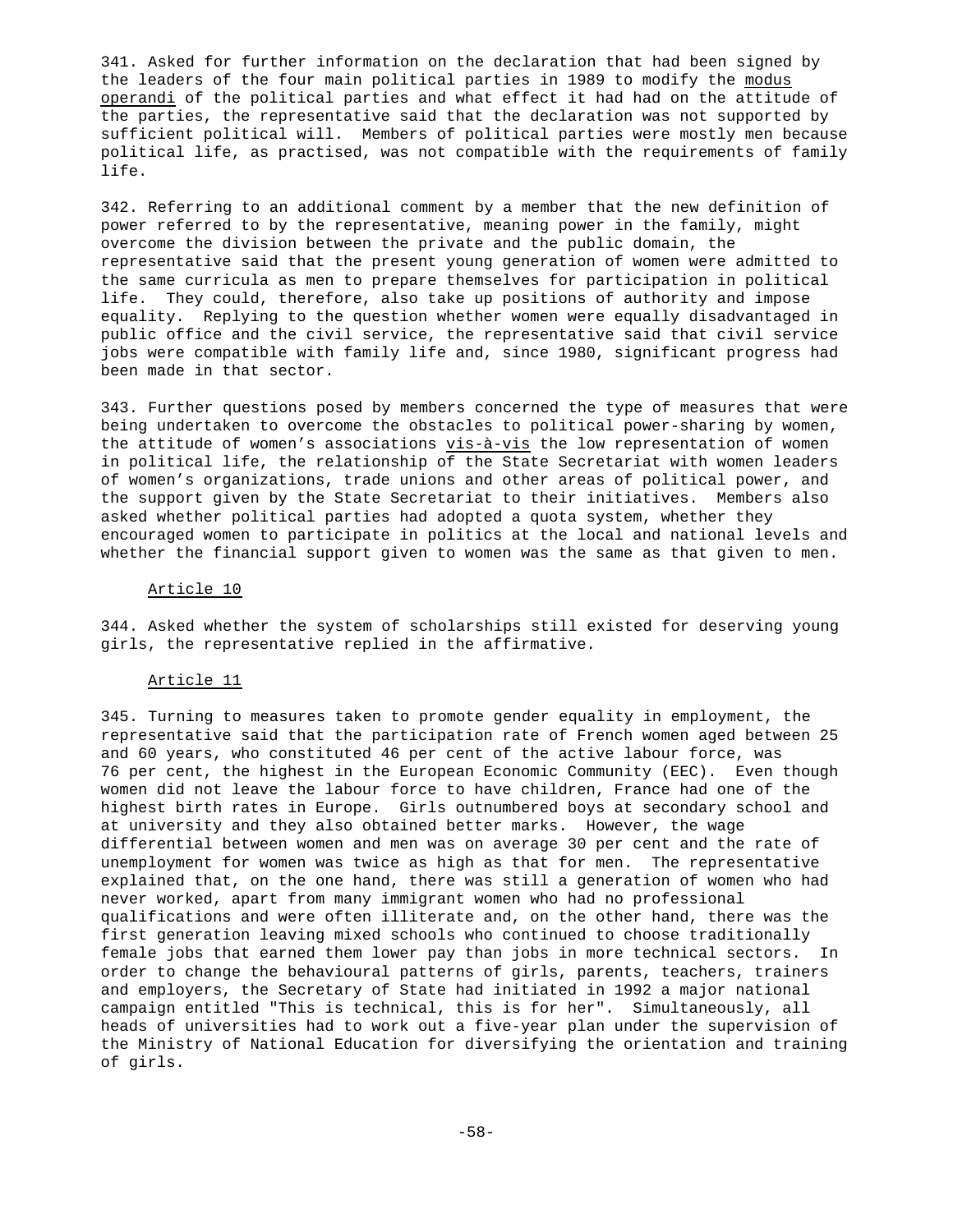346. The representative said further that, during the previous three years, great efforts had been targeted on combating female unemployment by retraining women for technical jobs in various branches of industry, thus responding to the needs of industry, and also on integrating women into the labour market. Under the supervision of the Secretary of State and the Minister of Labour, regional committees had been set up to monitor the employment of women. The State Secretariat had also created a special fund to finance the costs connected with retraining, such as care for children or an aged parent, transport and accommodation. Since it was considered that the law on professional equality had not had the desired impact, a training manual had been developed on equality in employment with the intention of demonstrating to companies the economic advantages of training and employing women.

347. The representative said that equality in the field of education was not matched by equality in employment and in remuneration because girls were still being trained in traditional fields as a result of the persistent image of women's roles on the part of parents, teachers and employers. Trade unions had never taken an active part in promoting women's equality in professions. She said that thought should be given to the image of women that sons received in their education. It was a primary concern of the society to reorient family policy.

348. Asked whether any efforts were being made to introduce job-sharing, about flexible working hours, and whether women were in favour of such arrangements, the representative said that, although a great percentage of women worked in part-time employment, it was not out of choice. She was sceptical about parttime work and said that it had been imposed on women for family reasons. Most women would prefer to work full time so as to earn enough money to be able to pay for child care. Turning to questions about the introduction of shorter working hours for women, she said that the working hours should be shorter for men and women as was already the case in some other countries. Asked about night work, she said that if a ban on industrial night work were to be introduced for women, women would be the first ones to be dismissed when those enterprises experienced difficulties.

349. Members asked the representative whether the principle of equal pay for work of equal value was applied in France and (considering the differential between men and women) which obstacles prevented its strict application and whether the differential was attributable to the fact that many women worked part time. The representative replied that appropriate laws existed and only a few women had chosen part-time employment; lack of implementation was the problem. It was extremely difficult to prove wage discrimination. More women were engaged in work that required special skills than in executive jobs.

350. An additional question was raised as to whether part-time employment affected women's social security benefits.

# Article 12

351. The representative mentioned the measures taken against the so-called "anti-abortion squads" that had demonstrated for the past few years at State hospitals and private clinics to stop the abortion services and to intimidate the women who were seeking assistance and the staff in order to undermine the provisions of the abortion law of 1975. As their activities had been non-violent, they remained unsanctioned because of a gap in the law. A new law had been put into force to put such acts under sanction.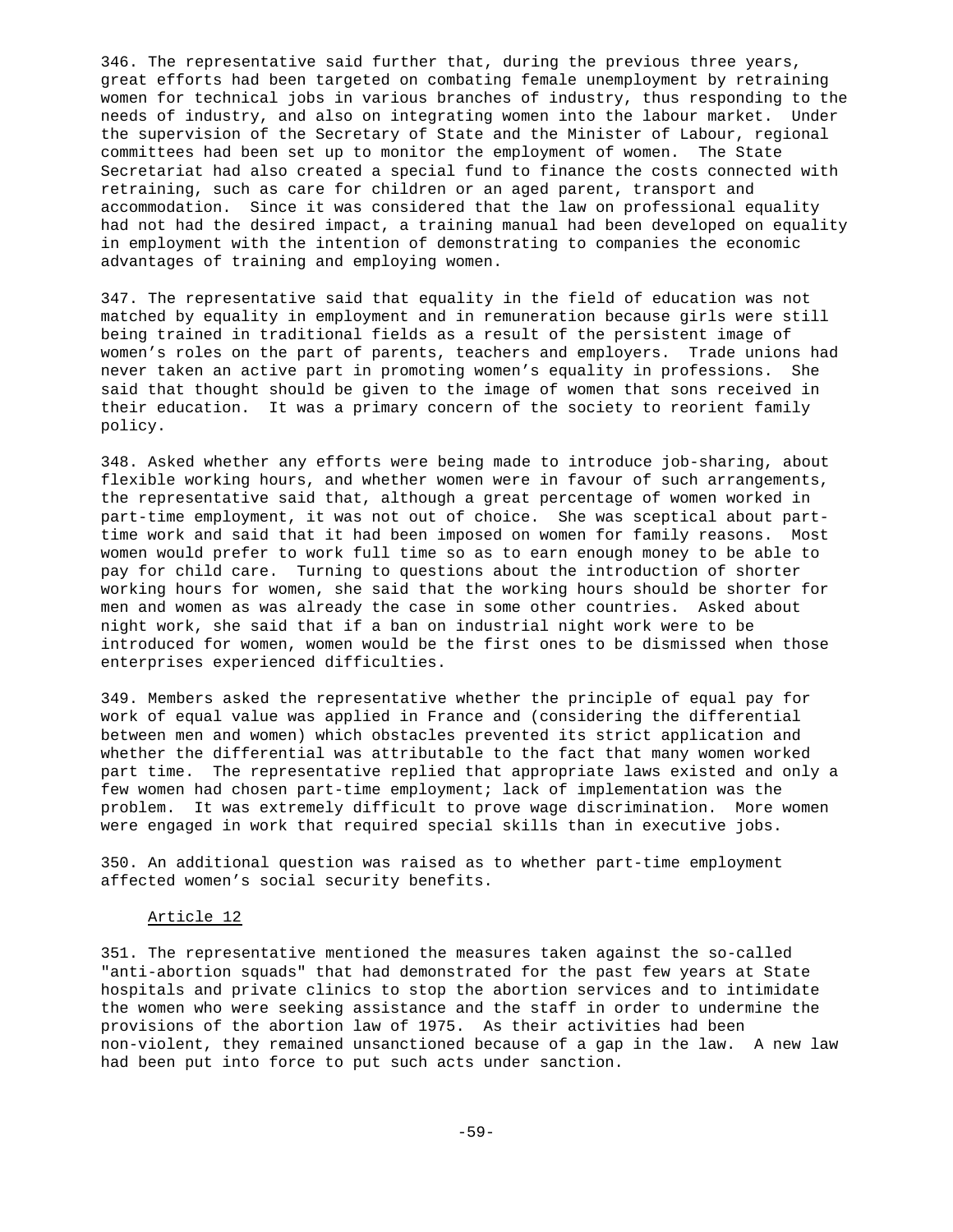352. Asked about more information on the consequences and use of the anti-contraception pill RU 486, the representative said that its use had not resolved the abortion problem. It was freely available to women aged between 25 and 40 years. However, young women did not use it to the same extent, which led to early pregnancies and clandestine abortions. She put the number of abortions per year at 170,000, compared with 600,000 births per year. Contraception campaigns included the use of condoms because of the incidence of HIV infection, and recently it had been decided to distribute them free of charge to highschool students.

# Article 16

353. The representative said that the rate of marriages ending in divorce had been 30 per cent during the past 10 years and the number of one-parent families had doubled, and had been over 1 million in 1990.

354. Concern was expressed by members about the high rate of divorce and they asked what its causes were and whether any measures were envisaged to remedy that situation. Whereas the representative made only the level of independence of women responsible for the phenomenon, members said that in other countries divorce was very common also, but for different reasons. They asked whether any research was being carried out on the incidence of single female-headed families, whether freedom of choice was the only reason, whether it had any effect on the role of the male spouse, whether the Government supported women's preference for one-parent families, whether it was envisaging any measures to combat that phenomenon, whether French women considered it to be an achievement and what the consequences of its increase were for the structure of French society and in what way the phenomenon was being monitored.

355. When members said that the appropriate environment ought to be created in order to make it possible for women to have a career and a family life in the traditional sense, the representative replied that while it was the concern of the State Secretariat to offer women the best possible conditions, it could not decide for women on the private lives they wished to have. Taking into account the fact that France was one of the EEC countries with the highest birth rate without its women feeling the need to be married, the representative said that the Government was neither encouraging nor discouraging that situation and that no links should be established between the promotion of women's rights and the existence of families.

356. Referring to additional comments on the high rate of one-parent families in France, the representative said that the main reasons for the one-parent families were the high divorce rate - emphasizing that 85 per cent of the divorces had been initiated by women after three to four years of marriage widowhood as a result of accidents, and the choice of young women to give preference to their professional career over marriage, and to cohabitation without contracting a marriage. She said that young women were more aware of their identity than their mothers.

357. The additional comments of members referred to the difference in marriageable age for women and men.

## Concluding observations

358. The members commended the report for its clear structure and adherence to the general guidelines regarding the form and content of reports, and praised France for having played a pioneering role in many sectors of human rights and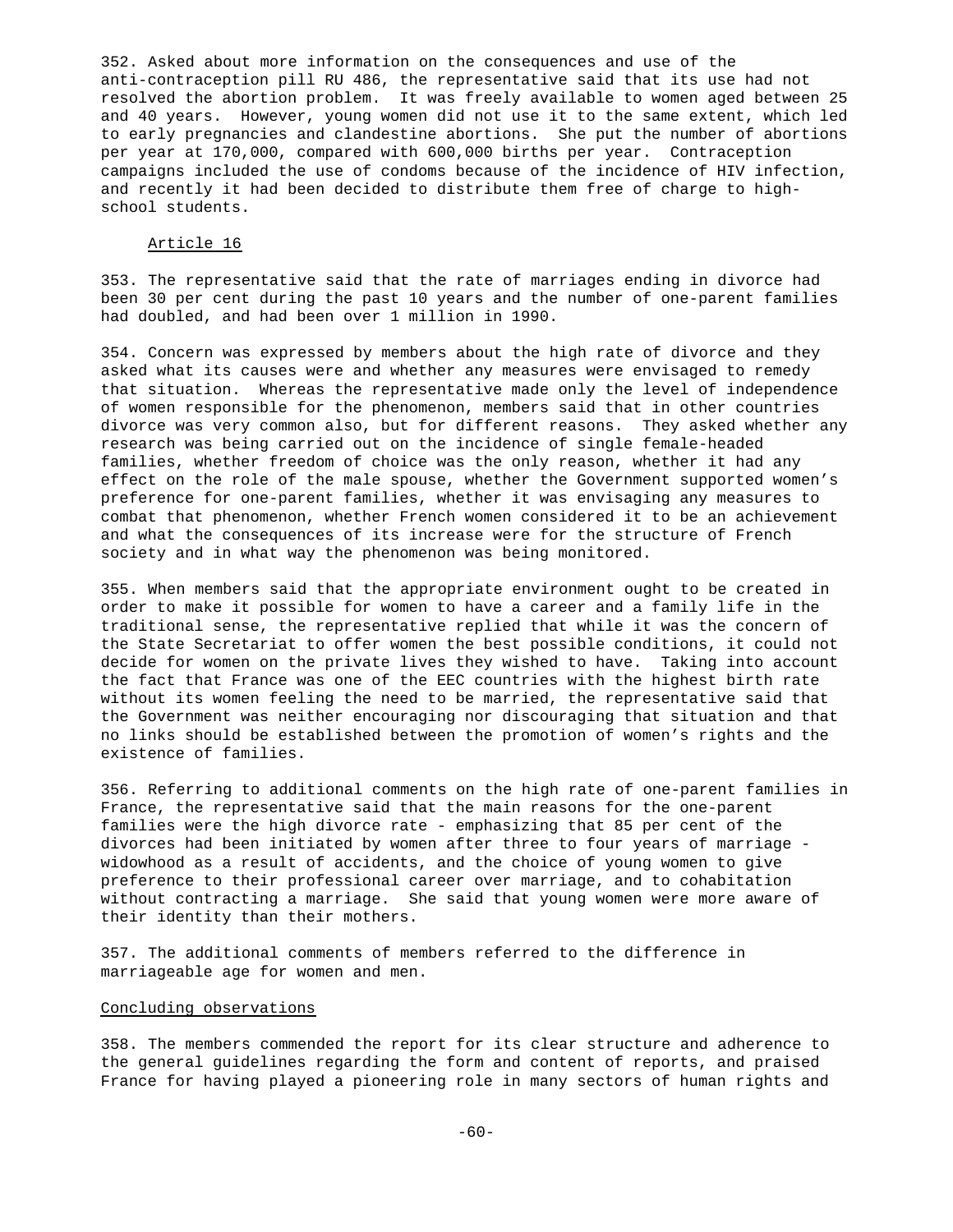in advancing the status of women. They also commended its presentation by the Secretary of State herself and the fruitful and constructive dialogue following the presentation. However, concern was expressed about the late submission of the revised version of the report and the fact that a number of questions prepared by the pre-session working group, that had been transmitted to the Government, had not been responded to in the oral presentation.

### Nicaragua

359. The Committee considered the second and third periodic reports of Nicaragua (CEDAW/C/13/Add.20 and CEDAW/C/NIC/3) at its 219th meeting, on 26 January (see CEDAW/C/SR.219).

360. The Committee noted that the political changes and economic conditions in recent years had affected progress in Nicaragua. It noted that, apart from playing an active role in the tragic and drawn-out conflict, Nicaraguan women had contributed considerably to their country in making important social advances as a result of their awareness of their duties and rights as one of the basic constituents of their society.

361. The Committee observed that the second and third periodic reports submitted by Nicaragua were not as systematically presented as would have been desirable and, in some instances, involved contradictions. It suggested that future reports adhere more closely to the general guidelines regarding the form and content of reports received from States parties under article 18 of the Convention (CEDAW/C/7) and to the general recommendations of the Committee.

362. Before replying to questions, the representative of Nicaragua said that both reports reflected the history of the country, which had involved political events that had had a strong impact on the status of Nicaraguan women. Whereas the second periodic report portrayed the legal situation and the participation of women in all walks of life as a result of the war, the third periodic report presented the actual situation and showed the efforts made and the political will to work on the elimination of the causes that had given rise to discrimination against women.

## Questions related to specific articles

### Articles 1, 2, 3 and 4

363. Asked about the Constitution of Nicaragua that had been promulgated in 1987 and that had been inspired by a new social order, the representative said that it was still in force and had been neither repealed nor amended.

364. Regarding the questions whether the Government Office for Women, established in 1982, still existed and what its functions were, the representative explained that that Office had been reorganized and transformed into the Nicaraguan Institute for Women (INIM) in 1987. Its main functions were to participate actively in defining and revising government policies and to coordinate with all governmental institutions in order to ensure that they took into account the status of women; to disseminate data on the participation of women in economic development so as to make the Government and society aware of the real situation of women; to promote the participation of women in Government-sponsored projects; to obtain external financing for the strengthening of INIM and the promotion of its programmes; to initiate the revision of laws concerning the status of women; to launch and monitor technical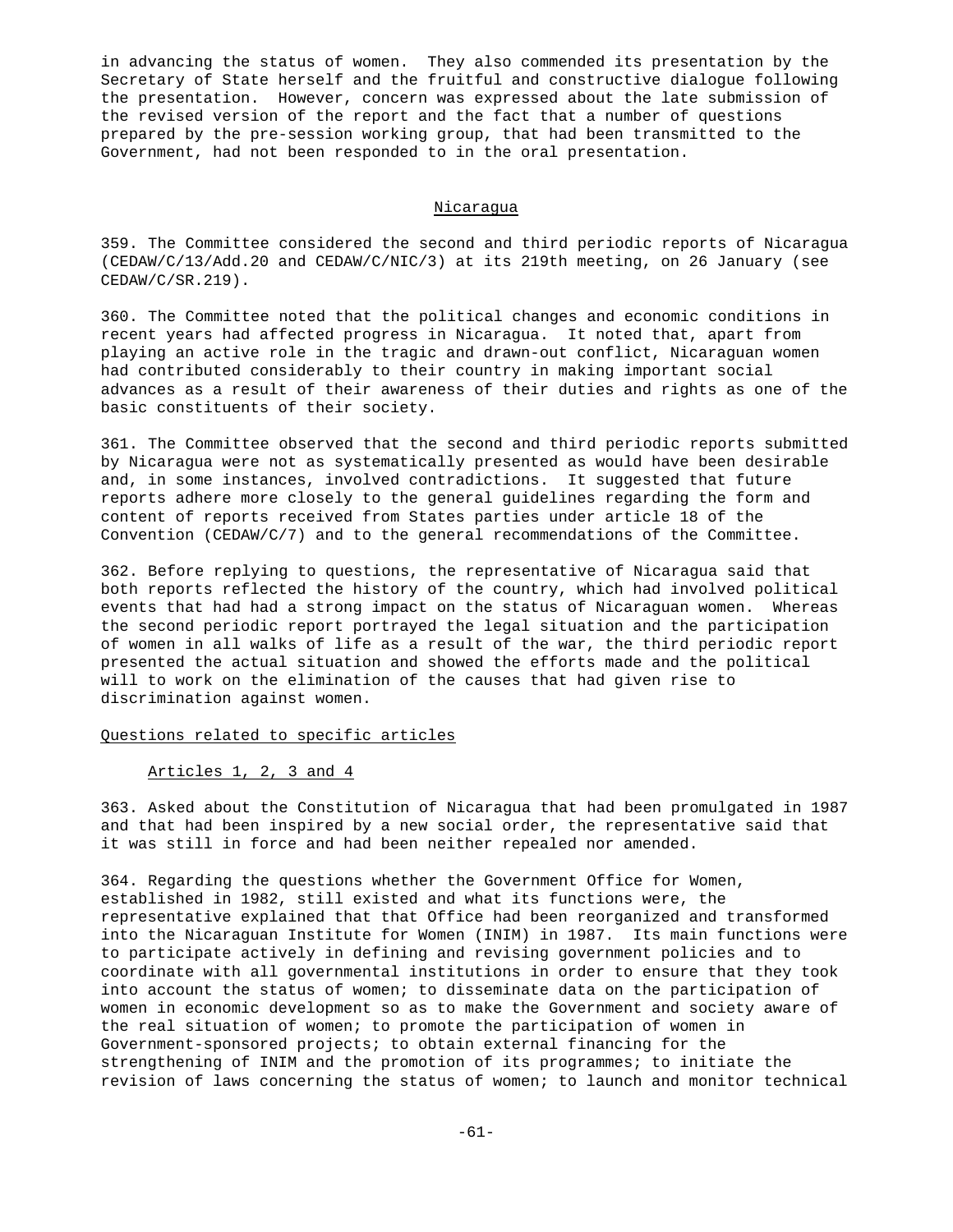training programmes that should take into account gender perspectives; to participate in national and international conferences dealing with women's issues; and to promote sources of income and employment for unemployed women. Currently, INIM received allocations from the national budget and from cooperating agencies.

365. Asked for further information on what had been termed in the third periodic report a "reactivation" of INIM in November 1990, the representative explained that INIM had had to start from scratch because neither the former documentation centre of over 2,500 volumes, research findings about Nicaraguan women, the computer centre, archives and documents about projects and the administration of INIM nor the vehicles could be located. INIM had been brought back to life only through the Government's efforts and the support of neighbouring States.

366. Asked whether the Centre for the Guardianship of Minors was still in existence, the representative said that it had been converted into an institution with additional responsibilities within the Nicaraguan Institute for Social Security and Welfare. It provided legal assistance and care to minors, the family and the community, it dealt with the legal requirements for adoption, marital conflicts, the right of guardianship for children and maintenance payments, and it gave legal advice to women in need.

367. Regarding the former Family Guidance and Protection Office of that Institute, which had been dealing with the legal, social and psychological problems of women, the representative said that its legal functions had been transferred to the Legal Petition Office for Minors and the Family (Dirección de Instancia Legal del Menor y la Familia). Its psycho-social functions had been transferred to the Office for Centres and Zones (Dirección de Centros y Zonales), with the same hierarchical structure as the former Office for Family Orientation and Protection.

368. With regard to the Women's Legal Office, an organ of the Luisa Amanda Espinoza Association of Nicaraguan Women, the representative said that it was a women's organization with the political orientation of the Frente Sandinista. She said that currently, the Government supported mainly development projects in favour of, and at the request of, women.

369. Asked for further information on the planned establishment of a statistical information system disaggregated by gender and age group as well as by other characteristics, the representative stated that INIM was currently working on the establishment of such a nationwide network. Furthermore, a census of households, covering population, housing and farming, disaggregated by gender, was being planned.

370. An additional comment was made by a member to the effect that the Convention on the Elimination of All Forms of Discrimination against Women had not been mentioned among the legal instruments on which the unrestricted respect for human rights was based, and yet the Convention was recognized in the country's Constitution. She asked whether discrimination as specified in the Convention was actually forbidden by the Constitution.

371. Bearing in mind that the adjustment programme had led to a reduction of the deficit from 20 per cent to 7 per cent of GNP, as mentioned in the third periodic report, which had resulted in a decline of the living conditions of women and children, a member asked whether thought had been given earlier to the social dimension of the structural adjustment programmes, in order to reduce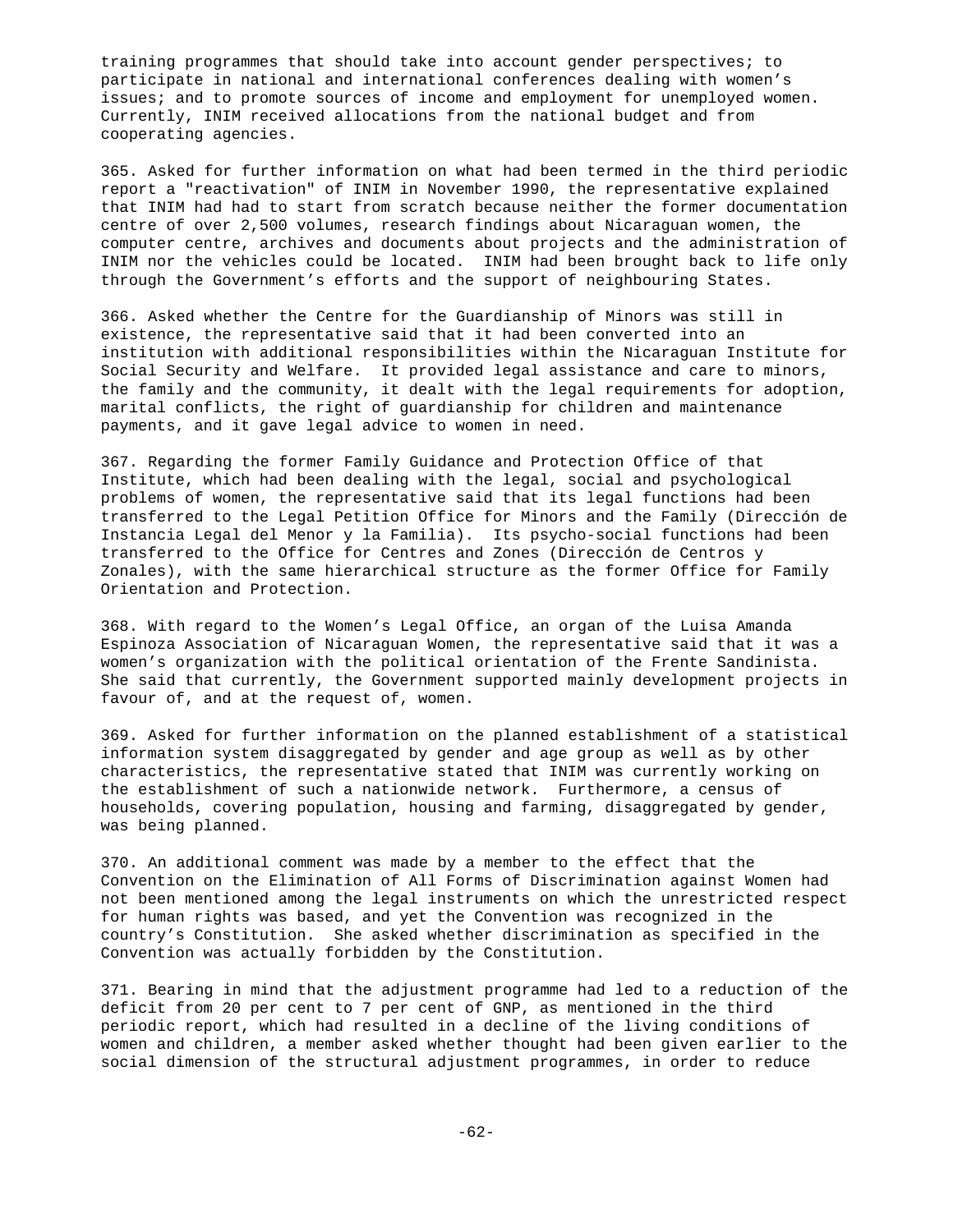their negative effects, and what kind of emergency measures had been adopted to absorb those effects.

### Article 5

372. Regarding the question whether the decree of 1979 prohibiting the publication or use of representations of women as sexual commercial objects still existed, the representative said that the law had been put into force in 1979 and had been abolished in 1990.

373. Regarding the measures taken to overcome all forms of gender-based violence and a request for detailed reports on the nature and extent of the problem of violence against women, the representative stated that the President had established the Commission on Violence against Women in 1992. The Commission coordinated its activities for setting up centres for female victims of violence with the Institute for Social Security and Welfare. A centre offering psychological counselling for young female victims of sexual violence had already been established. The Commission was also organizing, together with the police, seminars for dealing with female victims of violence.

# Article 6

374. In reply to several questions related to prostitution, the representative stated that prostitution was not legal in Nicaragua. Incitement to prostitution was punishable by three to six years' imprisonment and, if the perpetrator was married to, or lived in a de facto union with the victim, by up to 10 years' imprisonment. The incidence of prostitution was increasing as a result of the economic situation in Nicaragua. The State was not taking any specific measures on behalf of prostitutes, but efforts were being made to integrate them into vocational training. They could also undergo monthly gynaecological examinations in a health centre.

375. Asked about the measures taken by the Government to protect prostitutes from HIV/AIDS, the representative said that education campaigns were being carried out through the mass media and other forms of publicity.

### Article 7

376. Although 15 of the 92 representatives in the National Assembly were women, only one woman held a senior position in the legislature. The representative said that the Electoral Law did not call for a specific percentage of women on the election lists. There was only one woman among the seven judges sitting in the Supreme Court of Justice, and only one woman among the five judges who made up the Supreme Electoral Council.

377. Asked about the number of women represented on the Council of Ministers, the representative said that there were two, the Health Minister and the Vice-Minister of Finance. She said that women were represented on many other bodies of administrative authority, such as the Office of the Attorney. Furthermore, the Director of the Culture Institute and the Director and Deputy Director of INIM were also women. The proportion of women in the legal profession was about 20 per cent. In general, women were well represented among the advisers of persons holding political decision-making positions.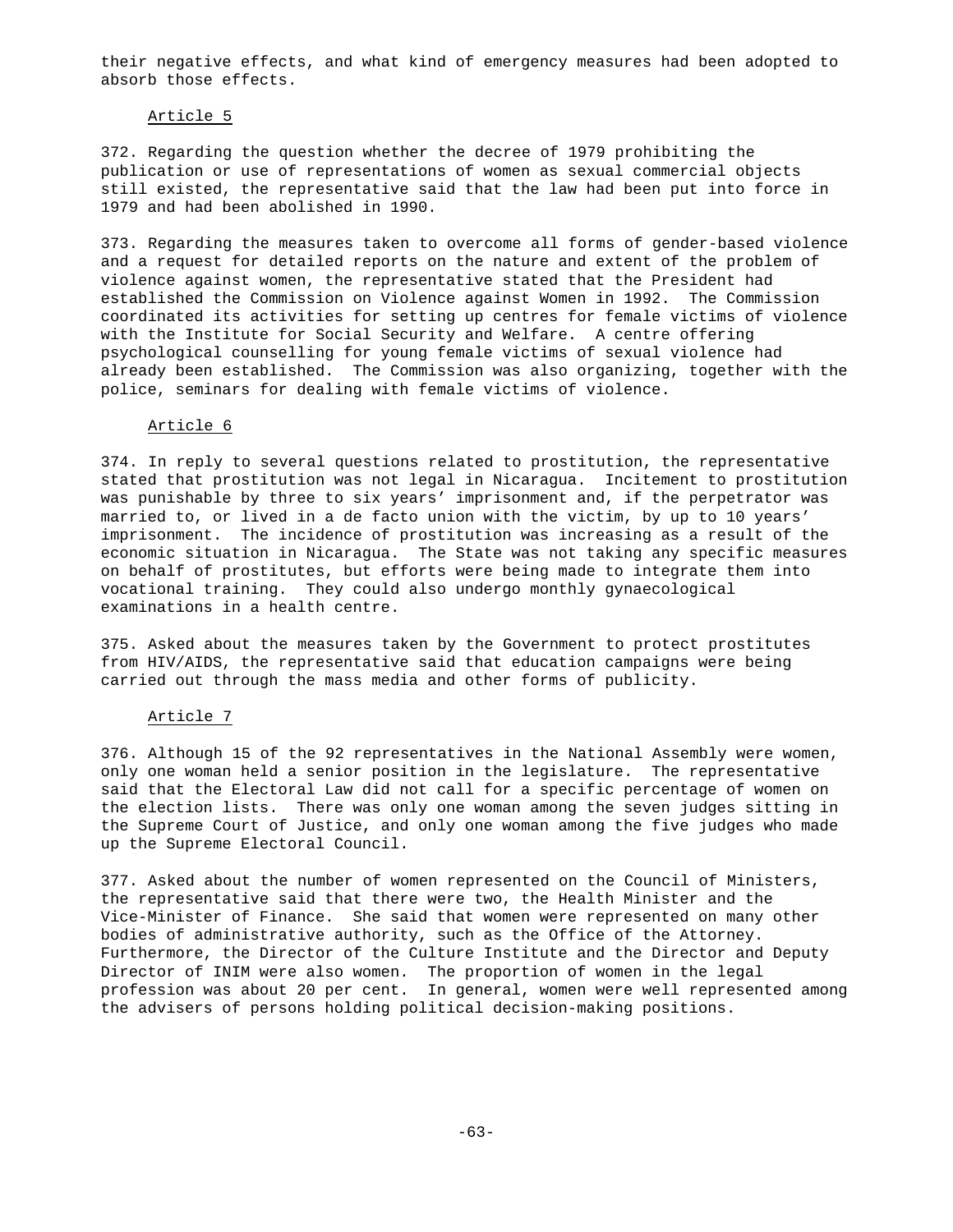# Article 8

378. Asked how many women were representing Nicaragua in other countries and how many were employed in international organizations, and what their proportion in relation to men was, the representative said that there was one woman ambassador who was serving as ambassador in five countries concurrently.

# Article 10

379. Questioned about the fact that women accounted for 51.6 per cent of all illiterate persons in Nicaragua and asked whether any literacy training programmes were targeted on women, the representative said that the adult education programmes were not specifically directed to women.

380. In answer to questions about special programmes to encourage education for women, the methods pursued by the Government to eliminate stereotyped concepts of the roles of men and women, and programmes to steer women in the direction of industrial education courses, in keeping with the requirements of the State, the representative said that the Government carried out training activities in non-traditional sectors through the National Technological Institute. That training had an impact on women because they became interested in seeking alternative employment. More and more women were looking for alternative education patterns, but the impact of those programmes would be felt only in the long term. Use was made of publicity campaigns on the radio to inform women of training opportunities. She said that at the end of 1992 it had been urged that an information centre for the training and employment of women should be created to carry out the vocational training of women through seminars for employers, teachers and people in general, and through publicity. The programme of the National Technological Institute had become part of a regional training programme involving eight Latin American countries.

381. In an additional comment, a member underlined the need for further improvement in the educational and cultural levels of women, saying that, in spite of the Government's efforts, the country's goals had still not been attained.

### Article 11

382. Asked about the effect on women of the changes introduced since 1990 in the approach to the economy, the representative explained that the impact had been greatest on women heads of household. As they were less educated and had insufficient training to qualify them for higher paid jobs, they had access only to low paid jobs, which had led to an increase in the number of persons living in poverty.

383. Concerning questions on the actual rate of unemployment in Nicaragua and the proportion of women that were unemployed, the representative replied that currently 51 per cent of the economically active population was unemployed.

384. Regarding the participation of women in the economically active population, the representative confirmed that the figure of 34 per cent, given in the third periodic report, was correct.

385. Asked for the reasons for the decrease in the economically active female population in the rural sector, the representative said that many of the persons who had made up the rural population had emigrated to urban areas because of almost 10 years of war and because of natural disasters. In urban areas, women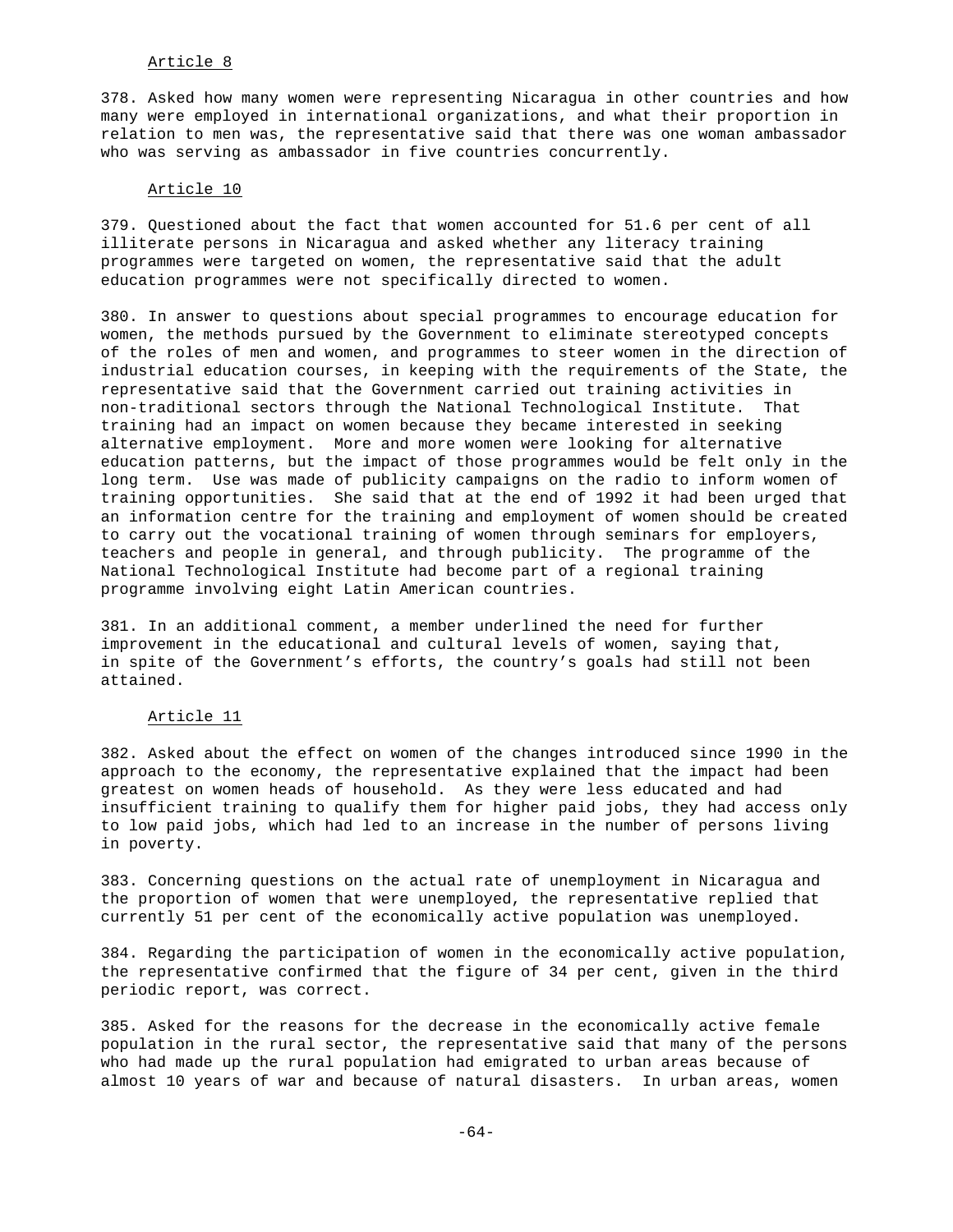mostly tried to find jobs in the informal sector and in domestic employment. No information was given on measures taken to correct the situation.

386. While the representative did not indicate the current percentage of women working in the informal sector, she enumerated various economic assistance programmes for women employed in the informal sector, such as financing programmes for small and medium-sized businesses and programmes of communal banks for financing the productive and commercial activities of women heads of household who had no access to credit and lived in extreme poverty.

387. In response to a question on the outcome of a ruling by the International Court of Justice at The Hague under which Nicaragua should be compensated for the losses that it had suffered as the result of indirect aggression and whether, if it had been, any of the money was being used to improve the situation of women in Nicaragua, the representative said that no such ruling had been made and consequently no indemnity had been paid.

388. Asked about the kind of assistance given to women heads of household, the representative said that the Government was encouraging a promotion and training programme through INIM, in coordination with several ministries and the Institute for Social Security and Welfare, which consisted in literacy campaigns and training activities in traditional and non-traditional jobs in order to facilitate access to income-generating credit. The latter organization was also establishing day-care centres to offer security to children and to facilitate women's integration into the labour force.

389. In additional comments, further information was requested on women in the informal sector, including statistical data and details about their working conditions; job-creation measures for women; and the situation of working mothers, since not enough day-care centres were available and women did not have adequate access to labour-saving technology.

### Article 12

390. Asked about the plans of the Government to adopt a general policy for the protection of maternity, reproductive health, and occupational health and safety, the representative said that the right to health of all citizens was covered by article 59 of the Constitution. Through the Institute for Social Security and Welfare, the Government was trying to decentralize the health services and to provide social assistance to all workers.

391. Regarding the question whether the Government was carrying out any programme of education and assistance to deal with the problem of abortion, which was referred to as the third most common cause of death among mothers, the representative explained that the Government was a member of the regional commission for combating maternal death and it acted through the Ministry of Health and various subcommissions. The reduction of maternal death was one of the priorities of the Ministry of Health within the framework of its programme for mothers covering the time of pregnancy and the first years of infancy.

392. In additional comments, concern was expressed about the high incidence of death related to abortion and the question was reiterated as to what kind of family planning and assistance measures the Government was carrying out. Members also asked whether the Government had approached governmental and non-governmental organizations to assist the country in alleviating its food shortage that affected mostly women and children.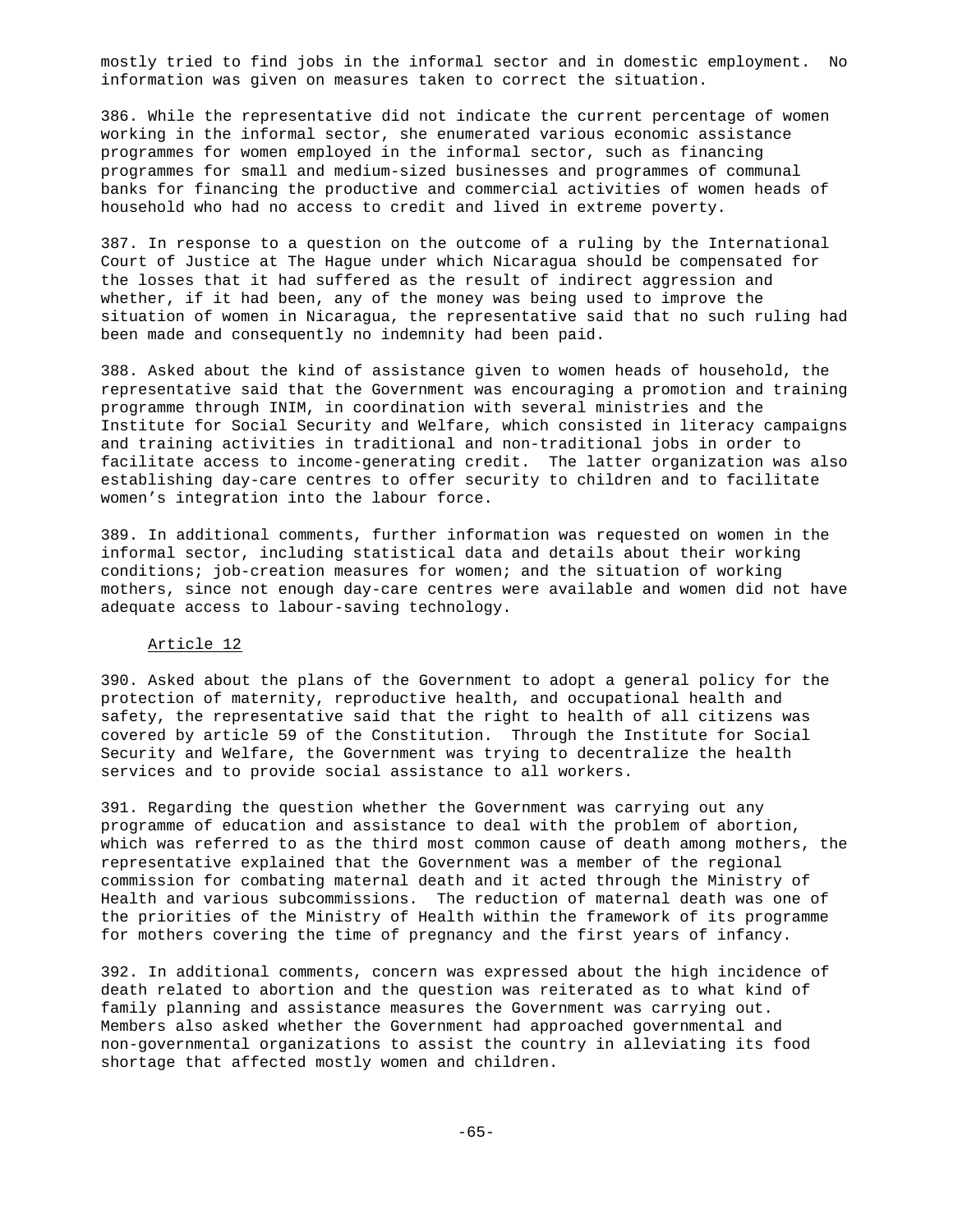# Article 14

393. In response to a question, the representative said that, according to the statistics of 1990, women accounted for 40 per cent of the agricultural wage-earning workforce.

394. Asked about programmes of assistance for rural working women, the representative mentioned the programme "Women, environment and development", which promoted the participation of rural women in the country's development. It was an integral programme that was aimed at the practical and strategical necessities of rural women, including access to credit, self-esteem and legal literacy.

395. Regarding the data in the second periodic report on the proportion of rural women who were heads of households, the representative said that no more contemporary data were available, but it could be assumed that the proportion had increased because many women had become widows or orphans as a result of the war.

396. Referring to assistance programmes for rural women workers, the representative said that the Government was trying to promote the extension of education, health, training and medical services through municipal governments.

#### Article 15

397. Replying to the question whether women still did not have full legal capacity because as stated in the second periodic report, they were equated, in terms of legal capacity, with children and disabled persons and required legal representation in most cases, the representative said that articles 27 and 48 of the Constitution gave women equality before the law with men.

398. In an additional comment, a member pointed to a contradiction between law and practice in Nicaragua. She was concerned that while women participated in the political life of the country, they did not have full legal capacity and could not appear in court on their own behalf. When asked how women reacted to that situation, the representative replied that women were represented in all political institutions and, in the absence of appropriate written laws, women resolved their problems in a pragmatic way.

#### Article 16

399. Referring to observations made on Law No. 38 on the dissolution of marriage at the wish of one of the parties, a practice that gave rise to a series of injustices whose effects would be felt most by women and children, the representative said that the law had been promulgated in 1988. Although the law was still in force, some progress had been made in that it had been analysed; the population, mainly women, had been consulted and more Government support for the payment of maintenance had been required. She said that women had made most use of the law. Simultaneously, other laws had been put into force, such as the law on alimony.

400. Asked to clarify a presumed contradiction between the second and the third periodic reports regarding the treatment of pregnant women prisoners, the representative said that there was no contradiction between the two reports. It was correct to say that no special law protected pregnant women prisoners, and the statement concerning their special treatment referred to administrative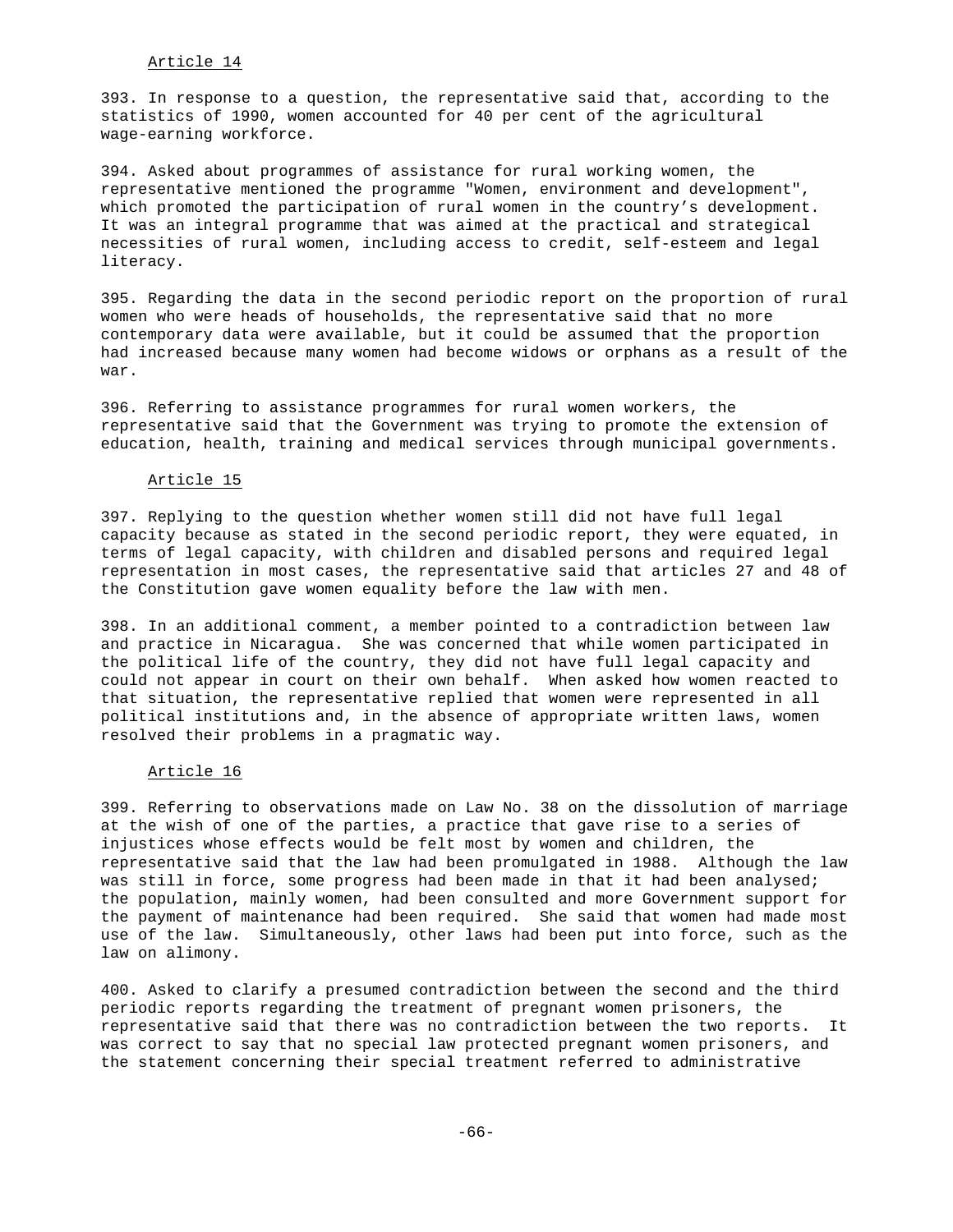measures to protect pregnant women prisoners because of the non-existence of a special law.

401. Regarding the concern expressed by members over the high incidence of early marriages and the high percentage of unregistered marriages, and questioned on the Government's view, the representative said that the Government did not promote early marriages. They were a fact of life on account of the natural conditions of the country with its numerous seismic events, its volcanoes and other natural disasters, and, most important of all, the early maturity gained from participation in the war.

402. An additional comment was made on the number of families where children lived with only their mother, a situation that was harmful for their upbringing. A member asked what the Government's view was.

403. Regarding the high divorce rate and questioned why most divorces were initiated by women, the representative replied that women had never shirked playing many roles. Although men continued to be the political decision makers, women took decisions behind the scenes. She said that women carried a sufficient part of the burden of income-earning and child care, that they were unwilling to support a spouse who did not contribute and accordingly they were willing to ask for a divorce rather than to continue supporting an unnecessarily dependent husband. In the same way as they carried out any kind of activity, they also asked for a divorce if necessary.

#### Concluding observations

404. Members commended Nicaragua for the fact that it had ratified the Convention without entering any reservations, for the timely preparation of its reports and their presentation to the Committee, and for the detailed replies to the questions. It was particularly impressive because the country had undergone so many changes and had suffered from a war, natural disasters and a trade embargo. It demonstrated the political will of the Government and its commitment to the women's cause. Tribute was paid to Nicaraguan women who had taken such an active part in all walks of life. Members commended the country's ratification of several other international conventions relevant to women's rights and they hoped that those international instruments would also be properly implemented. Concern was expressed, however, that neither of the reports had followed the Committee's general guidelines regarding the form and content of reports nor had they taken into account the Committee's general recommendations. Members said that a consideration of the Convention, article by article, would help the Government in overcoming some of its difficulties in promoting the status of women. An effective application of the provisions of the Convention would improve the situation of the entire society.

## Republic of Korea

405. The Committee considered the second periodic report of the Republic of Korea (CEDAW/C/13/Add.28 and Corr.1) at its 224th meeting, on 28 January (see CEDAW/C/SR.224).

406. The Committee considered that the report gave a good overview of legal and administrative developments in the Republic of Korea in terms of women's rights since the submission of the initial report, testifying to the continued commitment of the Government to eliminate discrimination against women. However, the remarkable development of the economy, which had brought an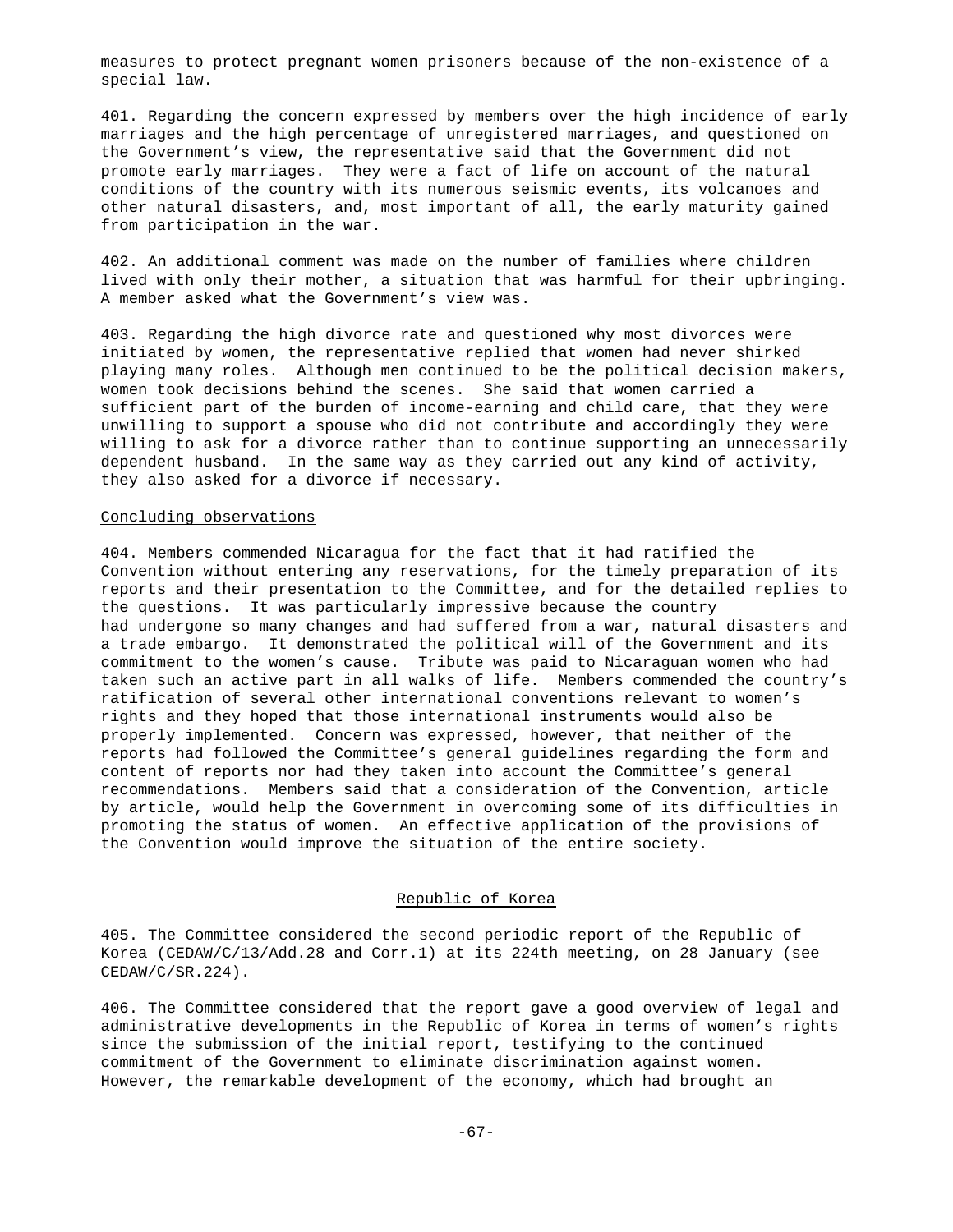increasing number of women into the economically active group, had yet to bring about a corresponding advancement in terms of women's political role and their participation in decision-making.

407. In her introductory statement, the representative briefly described the contents of the second periodic report and the developments that had been achieved or attempted. She informed the Committee that the report had been formulated according to the general guidelines regarding the form and content of reports and the initial report that had been reviewed by the Committee at its sixth session. The second periodic report dealt mainly with the progress of the implementation of the Convention and also with the questions unanswered at the time the initial report was submitted. The second periodic report had been prepared jointly by the ministries and non-governmental organizations concerned with women's affairs.

408. The representative said that the introductory part of the report mentioned the institutional framework, the progress made in achieving de jure and de facto equality, and the policies to abolish the discrimination faced by women in the Republic of Korea.

409. In addressing the status of women in her country, the representative pointed out that as a result of industrialization, women had become actively involved in economic activities and, since the revision in 1989 of the Equal Employment Opportunity Act enacted in 1987, women no longer faced such discrimination as restrictive recruitment, wage differentials and limited opportunities for promotion.

410. She said that since the inauguration of the Republic of Korea in 1945, women had enjoyed the same political rights as men; however, their participation in the national decision-making process was still unsatisfactory. Yet their participation in the civil service, education and the mass media was gradually improving. She explained that women were very active in non-governmental organizations, in accordance with the freedom of association guaranteed by the Constitution. Most importantly, she claimed, the revision of the Family Law in 1989 had been a significant breakthrough in providing the same status to women as men, especially in the area of property rights.

411. The representative said that the main provisions of the Convention had not only been integrated into the Constitution but had also become the legal basis for the advancement of women in the country. The Committee noted that the Government still maintained reservations to the Convention and hoped that, in the future, a sustained effort would be made to withdraw those reservations.

412. In replying to the questions that had been submitted by the pre-session working group, the representative highlighted specific measures aimed at accelerating the process of achieving de facto equality.

413. Those measures included the abolition of the sex-segregated recruitment system for government employees, the establishment of Family Welfare Divisions in cities, provinces and districts; the inclusion of women's studies in courses for the training of civil servants and teachers to enhance social consciousness of equality and end traditional prejudices against women, and the Decree of the Prime Minister intended to increase the proportion of female participants in policy-making committees of the Government to 15 per cent by the year 2000.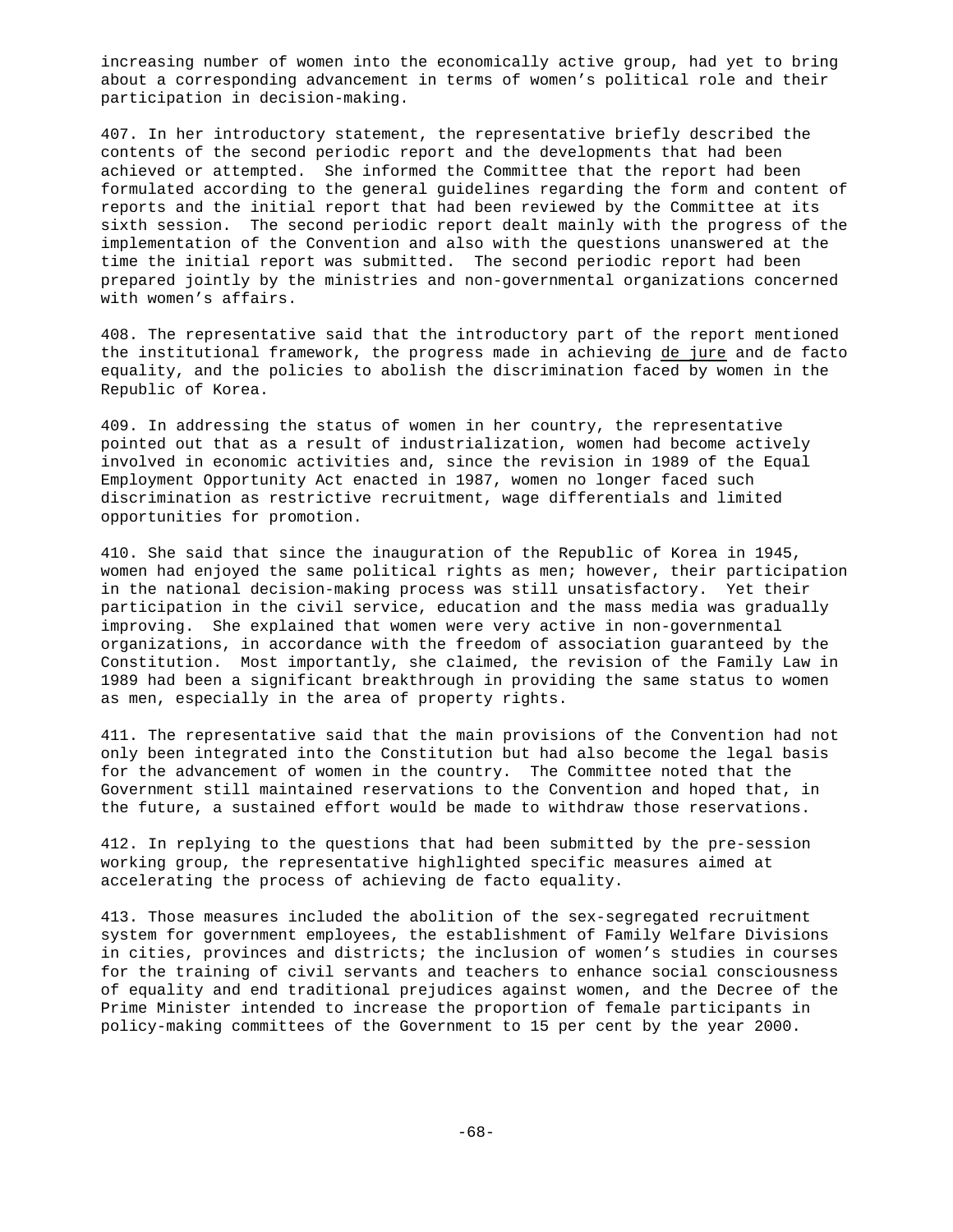#### Articles 2-4

414. In answer to a question, the representative said that the Ministry of Political Affairs II was in charge of women's affairs, particularly those related to women's participation in various social, economic and political activities. It surveyed public opinion and made policy recommendations concerning the status of women. It also liaised with the departments concerned with coordinating and implementing various programmes on women.

415. The Committee praised the Government of the Republic of Korea for the fact that a number of special laws concerning women's interests had been enacted or revised. Such laws included the Equal Employment Opportunity Act of 1987, the revised Family Law of 1989 and the revised Equal Employment Opportunity Act of 1989 to regulate the question of equality between men and women. The Committee noted that the revised Labour Standard Act (art. 56) stipulated: "no female ... shall be authorized to work between the hours of 22.00 and 6.00 or on holidays unless otherwise approved by the Minister of Labour". According to article 57 "an employer shall be forbidden to place any female 18 years or older on overtime work for a period exceeding two hours a day, six hours a week and 150 hours a year, even if provided for in a collective bargaining agreement". The Committee asked what kind of exceptions the Ministry of Labour had decided to authorize with regard to those provisions. In response, the representative said that article 56 (Prohibition of night and holiday work) had been amended, in March 1989, to read "unless otherwise approved by the Minister of Labour with the consent of the employee". She explained that the right of the female employee had been expanded in that the consent of the employee preceded the authorization of the Minister of Labour.

416. In reply to another question concerning the extent to which the Ministry of Labour's advice had been followed that 20 industries with over 1,000 women workers should establish day-care centres at the workplace, the representative said that, in September 1992, the total number of day-care centres in the Republic of Korea was 4,366, of which 27 facilities were in the workplace, and 41 were in the process of being established. Government and non-profit organizations subsidized the establishment of those centres. The percentage of each age group being accommodated was as follows: 24,370 (20.2 per cent) children below three years of age and 95,857 (79.8 per cent) children between three and five years of age.

### Article 5

417. With regard to the measures taken to abolish the traditional stereotype of women in the mass media, education and employment, the representative informed the Committee that, in the field of mass media, the Government was sponsoring a programme entitled "The World of Professions" on the newly established Public Education Broadcasting Station to encourage girl students to acquire a healthy and enlightened attitude towards careers.

418. In the field of education and employment, she said that a long-term strategy to eliminate sexual discrimination was important, providing education at an early age to change traditional attitudes towards women. The Government also operated special programmes for high-school girl students to promote desirable attitudes towards careers. In 1990, the Government had adopted a Model Career Guidance Programme for middle-school girl students, which had been disseminated to the education committees in cities and provinces.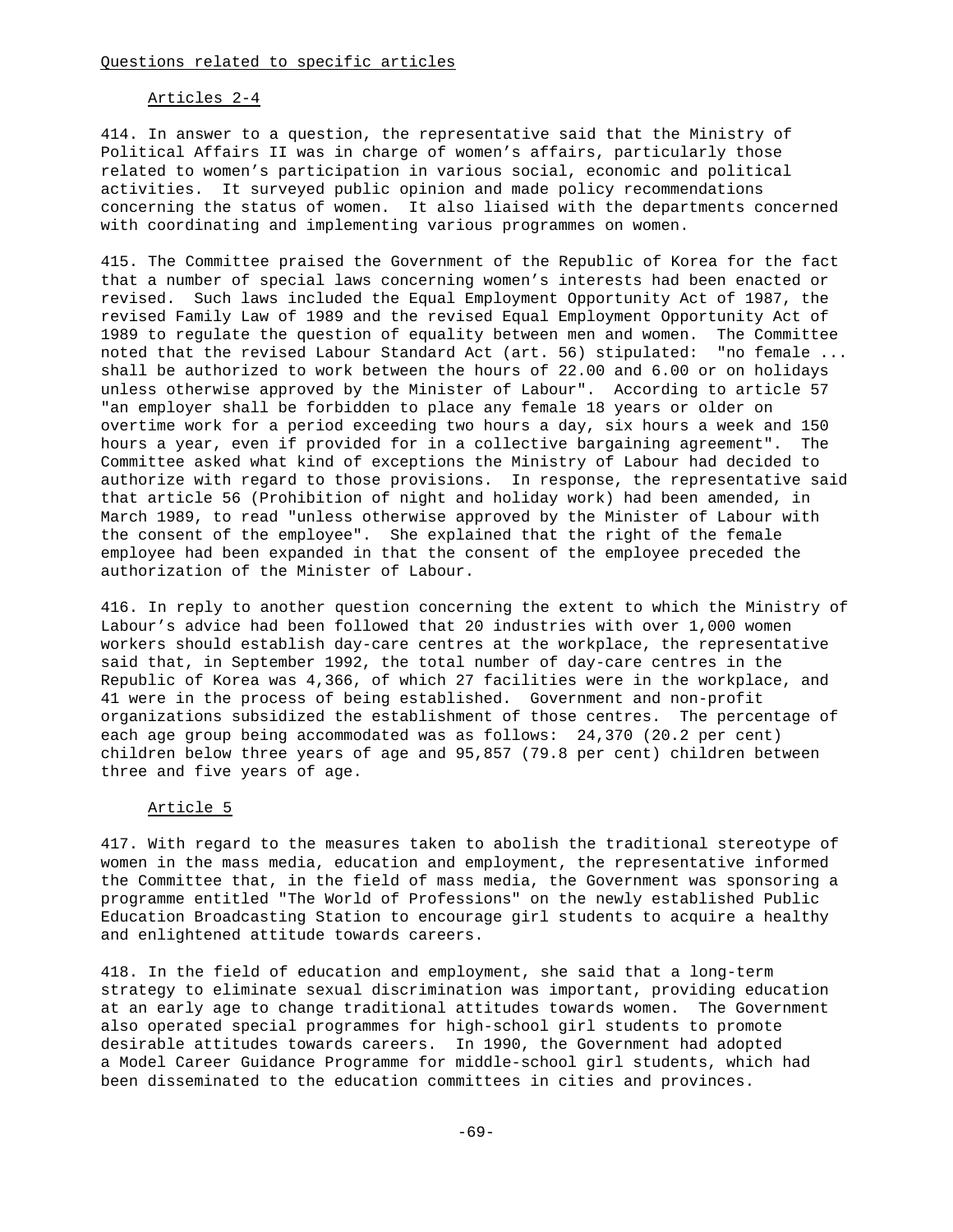419. Since 1990, coeducation was widely practised in all primary schools: 54.3 per cent of all middle schools and 38.7 per cent of all high schools were coeducational.

420. With regard to the nature and extent of the problem of violence against women, the representative said that her Government had been a sponsor of the draft resolution on violence against women in all its forms adopted by the Commission on the Status of Women at its thirty-sixth session and subsequently adopted by the Economic and Social Council as resolution 1992/18. The Government had accordingly adopted various measures, including public awareness programmes; mass media information on the role of education and the community; provision of shelter houses for battered women, counselling centres for the victims of sexual violence in the workplace, guides and a manual for counsellors and hot lines at police stations; and the dissemination of brochures, pamphlets and stickers.

## Article 6

421. In reply to a question on the specific penalties or terms of imprisonment for offenders under the Prostitution Prevention Act and the Enforcement Decree on the Prevention of Prostitution, the representative said that, according to the Act, any person found guilty of prostitution, or of inciting another to commit such an act, could be fined up to 30,000 won (US\$ 40) or be punished by imprisonment. In addition, those who provoked or forced others into prostitution, or a husband who provided his wife for such purposes, could be fined up to 100,000 won (US\$ 133) or be imprisoned for a maximum term of one year.

422. Regarding the operation of the rehabilitation centres for prostitutes, the number of prostitutes who had benefited and whether any follow-up was provided until they found employment, the representative explained that prostitution was prohibited by the Prostitution Prevention Act and three women's vocational guidance centres were in operation to prevent the occurrence of prostitution and to reinstate prostitutes in society through technical and cultural training. She provided statistics.

### Article 7

423. The Committee noted that it was stated in the second periodic report that there were 60 women legislators, but only 26.7 per cent had been elected from electoral districts, while the remaining 73.3 per cent occupied seats in the National Assembly as a result of the national representation system. Clarification of the national representation system and the electoral system was sought. The representative explained that there were two categories of constituency to elect members to the National Assembly, namely, the local electoral districts and the national electoral districts. The allocation of seats to national electoral districts was proportional to each political party that gained five or more seats in the general election for the local constituencies. In cases where there were political parties that had obtained no seat or that had gained five or fewer seats in the general election for local constituencies, but had obtained a number of votes exceeding 0.3 per cent of the total valid votes, then one seat would be allotted preferentially to each of those political parties.

424. The Committee noted that, in the last National Assembly, only 6 out of a total of 299 deputies were women, and in the election of 24 March 1992 the number of female parliamentarians had further dropped to 3. Members asked what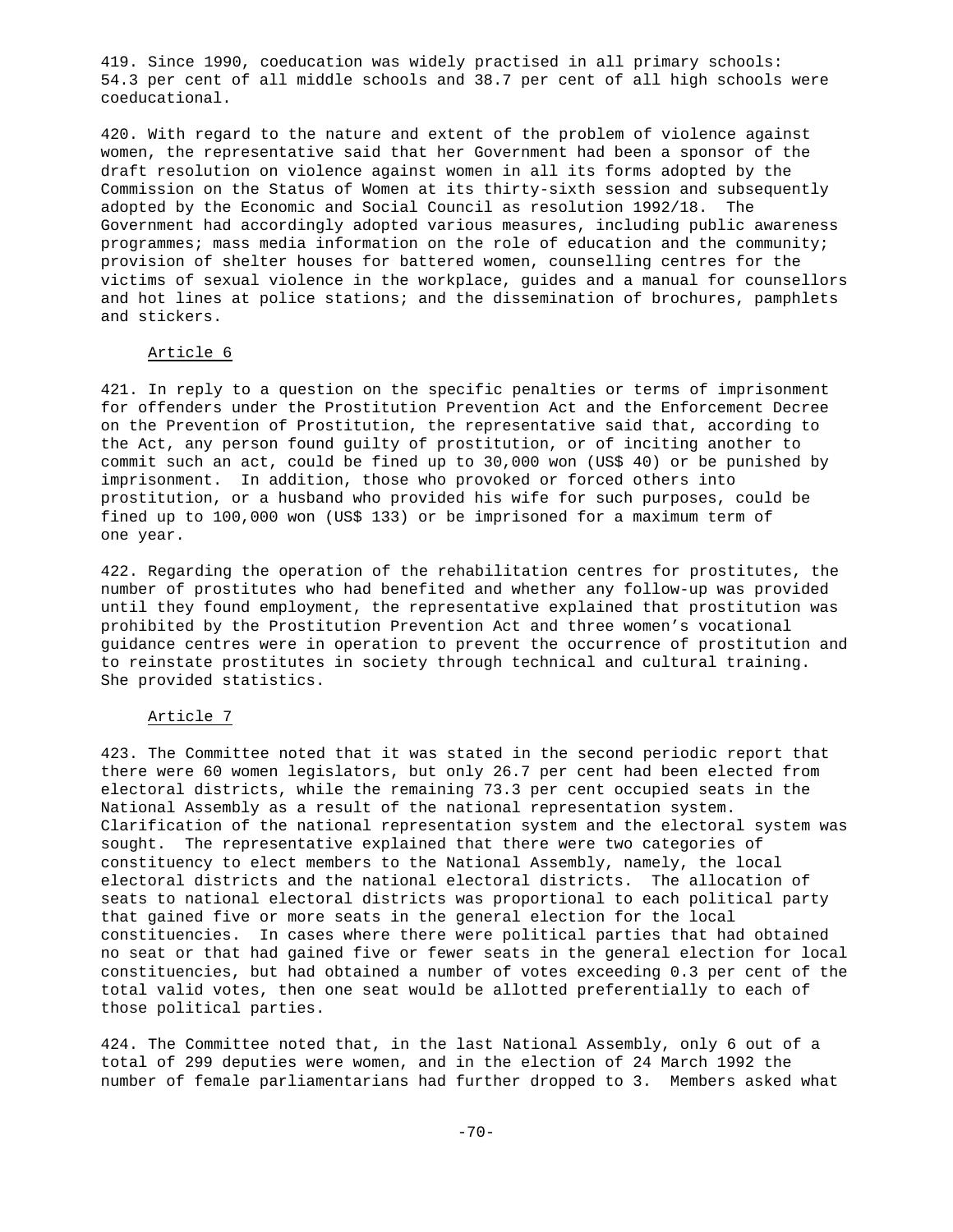was preventing women from attaining high positions and what had been done to ensure their equal representation. The representative said that in the Thirteenth National Assembly, for the term 1988-1991, all the parliamentarians had been elected in the national electoral districts. However, no female candidates in the local electoral districts had been successful. Since the composition of the parliament depended on the political parties and three of the four main parties had merged, the number of female parliamentarians representing the parties in the electoral districts had accordingly decreased.

425. Concerning public affairs, she said that the level of women in politics and in decision-making had not changed significantly. Women were poorly represented in decision-making positions in the Government. In terms of cultural and social activities, the consumers' movement and some women's organizations had been successful, although some women's organizations suffered from financial difficulties.

#### Article 8

426. In answer to a question on the percentage of women in the diplomatic corps and what had been done to increase female participation in higher positions in the international field, the representative stated that there were 58 women in the diplomatic corps, representing 4.9 per cent of the total at the end of 1992. The Government was developing a training programme to expand female participation in the international field.

### Article 9

427. In connection with the withdrawal of the reservation to article 9, the representative said that the public hearing on that matter had been completed and the revision process was under way.

### Article 10

428. Replying to a question concerning an assessment of the Sixth Five-Year National Socio-Economic Development Plan, 1987-1991, with regard to women's issues, the representative outlined the major problems that had been identified by the Committee on the Seventh Plan, such as the lack of equality in education and sex-segregated training. A different educational environment had been created for each sex because of traditional sex roles and prejudices. The differences covered curricula, textbooks, choice of fields of study, educational and vocational guidance, opportunities to study science and technology, training in women's institutions, and teachers' lack of awareness of gender issues.

429. As girl students accounted for only 1.4 per cent of the student body of technical vocational schools, members wished to know whether there were any data on the number of girl students attending vocational high schools, according to the subjects that they specialized in, and whether measures were being taken to encourage more girls to follow technical vocational training or to study technology at universities. They also wished to know how many scholarships and fellowships had been granted to girls to encourage them to follow careers in non-traditional fields. The representative indicated that male students constituted the majority of students specializing in engineering, agriculture and science, while females were highly represented in commercial high schools. She provided statistics on vocational high-school enrolment by gender. She indicated further that the Government had established a girls' high school to encourage more girls to pursue technical vocational training and that the number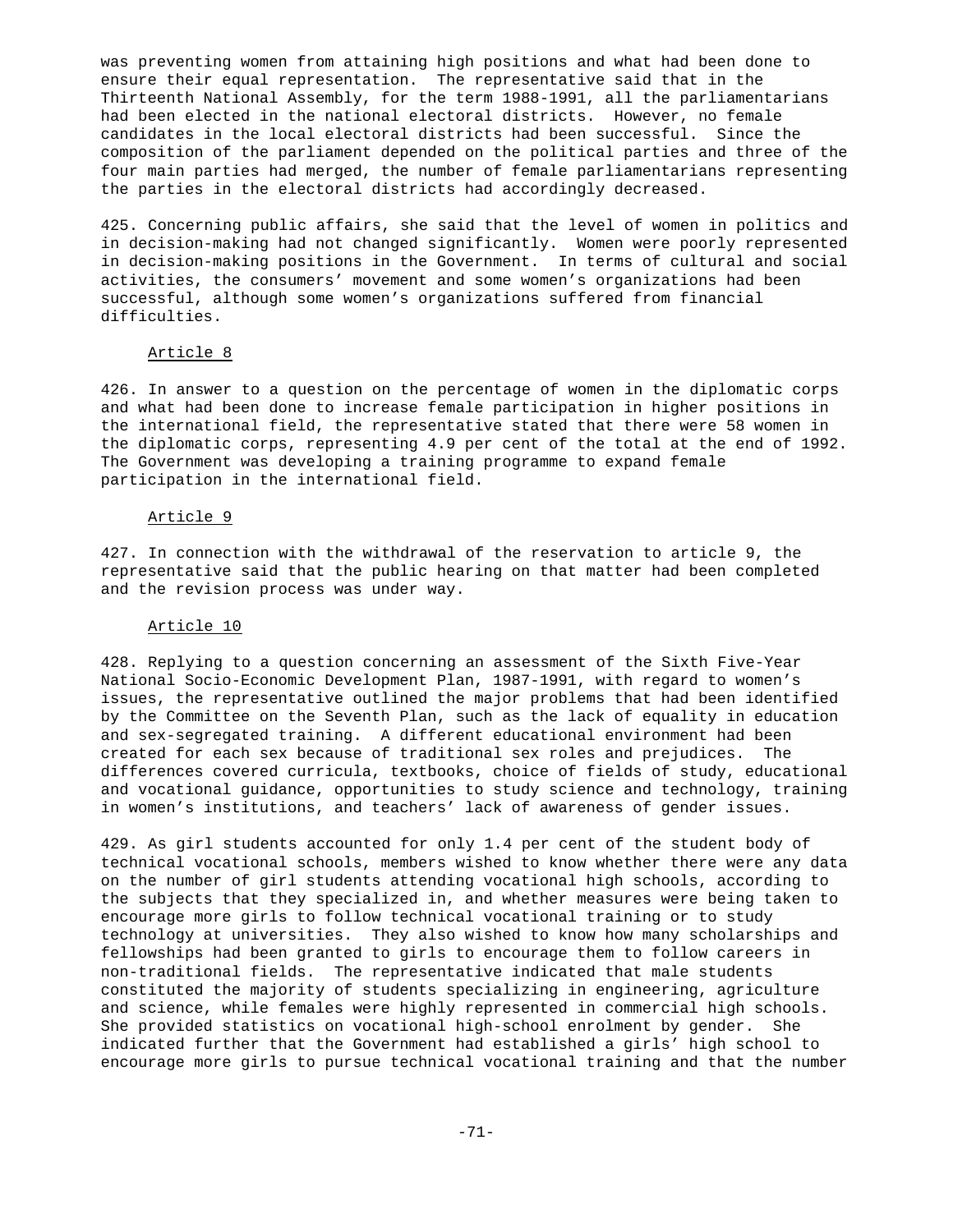of such schools would be increased. One women's university was in the process of establishing a college of engineering.

#### Article 11

430. The Committee noted that the revised Equal Employment Opportunity Act included the principle of equal pay for equal work regardless of the workers' sexual identity. Members asked whether that principle had been put into practice and whether there had been difficulties in applying it. The representative said that, in 1991, the Government had furnished all industries with guidelines for eliminating sexual discrimination in employment in order to help ensure the strict enforcement of the Act; however, employers had not abandoned many discriminatory practices. There were no concrete standards for determining discrimination nor were there concrete guidelines for determining the equal nature of work.

431. Asked about the percentage of divorced and separated women in the labour force, the representative said that, in 1988, the marriage rate was 62.7 per 1,000 persons and the divorce rate was 1.7 per 1,000 persons in the labour force; however, the divorce rate had risen to 1.8 per 1,000 persons in 1990 while the marriage rate had remained unchanged.

432. The question was raised whether efforts had been made to procure employment for women who had lost their jobs in the traditional labour-intensive manufacturing trade, as it was transferred elsewhere. The representative stated that the Government was shifting the emphasis of its vocational training to the professional and technical fields after recognizing the changed structure of the industry, which was expanding the opportunities for retraining female workers who had lost their jobs in the labour-intensive sectors. In 1991, the Government had opened a vocational training school for women, which provided courses on office automation, metal crafts, electronics, machine design and fashion design.

433. She provided statistics in answer to a question on the unemployment rate of women according to industrial sector.

434. Asked whether women workers were being trained to perform in traditional occupations, the representative said that, in order to promote women's advancement into non-traditional fields, the Government had founded the An Sung Vocational Training Centre for Women, which provided training programmes for technicians. The Government and some women's organizations were also concentrating their efforts on developing non-traditional occupations for women.

435. In answer to the question whether the Government encouraged women's education for employment that would give them higher pay and status, the representative referred to the Model Career Guidance Programme. The Government was also trying to increase high-tech vocational training and in-service training.

436. Regarding welfare, the representative said that the Government provided selective welfare programmes for the less privileged, based on the principle that the family was primarily responsible for welfare and that the social security system was secondary to the family. The Government's social welfare was based on selection, while the women's welfare programme was focused on children and the less privileged.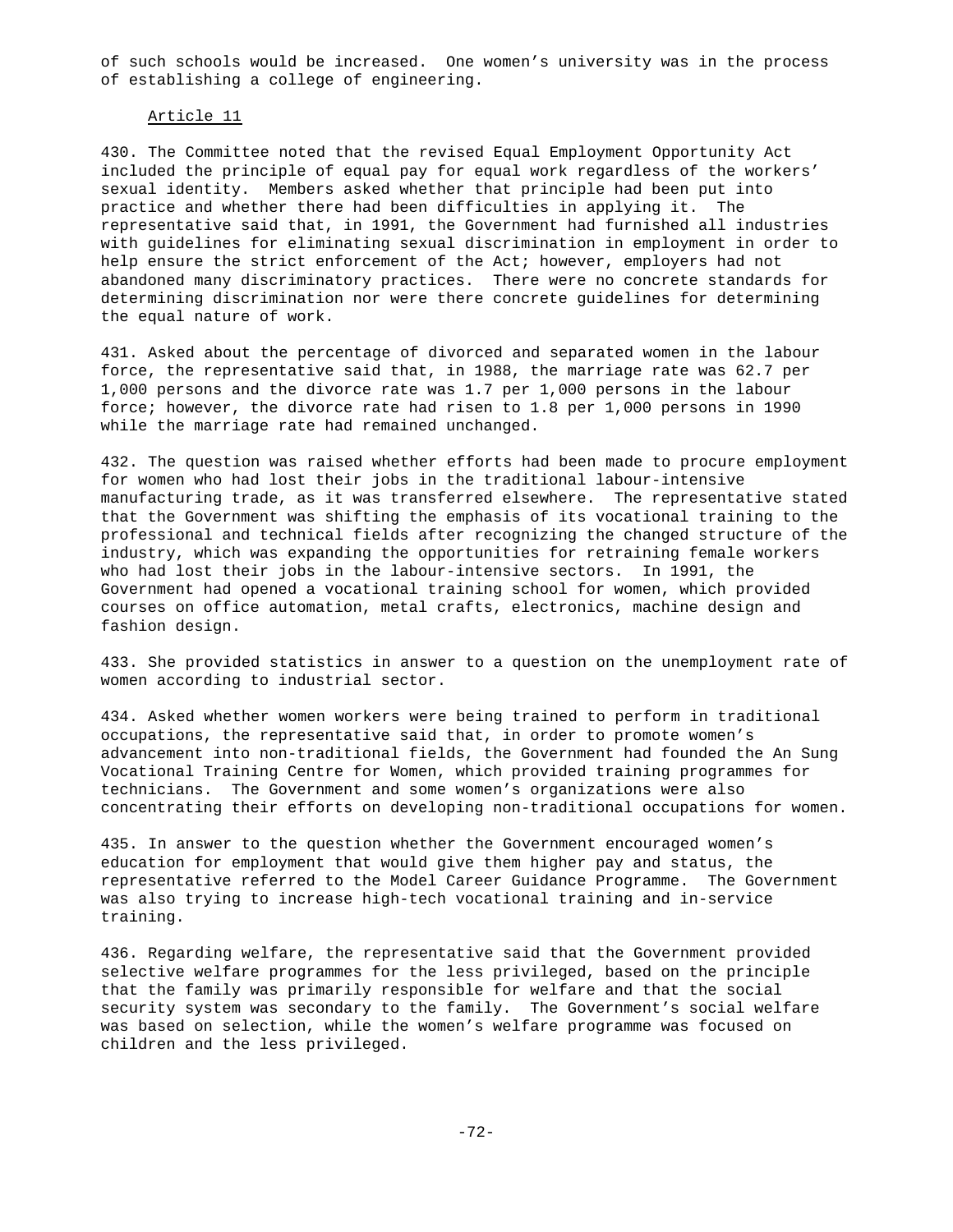### Article 12

437. The representative said that, in April 1989, the Maternal-Child Welfare Act was enacted to support fatherless families and unwed mothers. Under the Act, the Government had constructed 77 maternal and child-health centres to improve the health of mothers and children.

438. Asked whether abortion was legally permitted and, if so, under what circumstances, the representative explained that, according to the Criminal Act, abortion was prohibited. Offenders were fined 10,000 won (US\$ 12) or imprisoned for up to one year. However, abortion was allowed in exceptional cases under the Maternal and Child Health Act.

439. In answer to a question concerning the family planning policy of the Republic of Korea, the representative said that the country had had comparative success in controlling its population by means of family planning. As a result, the rate of population increase had dropped to 0.96 per cent in 1992 from 3 per cent in 1960; while the total fertility rate had dropped to 1.6 per cent from 6 per cent in the same period. Major family planning programmes included social support programmes, government-supplied contraceptive services and sterilization operations. One of the reasons for the country's success was the activities of the women's groups.

440. Replying to a question on the effects of AIDS on the situation of women and on the action taken to cater to the needs of those women who were sero-positive, the representative said that, under the AIDS Prevention Act of December 1987, regular medical check-ups were provided for vulnerable groups of the population, all donated blood was tested, and education and counselling were provided for those who were infected. At 31 December 1992, there were 245 sero-positive persons, including 27 women, of whom 11 were commercial sexual workers, but since 1989 no further cases had been reported. Out of 10 reported cases of AIDS, 8 had been fatal.

#### Article 13

441. Members noted that the Government of Korea "had emphasized the protection of fatherless families" and asked how widespread the problem was and what the main reasons were for the single mothers that had led to the enactment of the Maternal-Child Welfare Act. The representative explained that the main reasons for the single mothers were death of spouse (75 per cent), divorce (12 per cent), abandonment by spouse (3 per cent) unknown whereabouts of spouse (3 per cent) and unmarried mothers (3 per cent). The problems of fatherless families were mainly poverty, child education, and mental insecurity. According to the Maternal-Child Welfare Act, low-income female-headed families with children of 18 years or younger were entitled to protection. She said that the Government had been providing such families with the means to raise and educate their children (including middle and high schools and vocational training). From 1992, such families had priority over others in the allocation of permanent rental apartments.

#### Article 15

442. Asked whether women could obtain a bank loan or conclude contracts without the consent of their husbands, she said that anyone who had an income or who owned property was qualified to obtain a bank loan in the Republic of Korea. The consent of the husband was not necessary in order to conclude a contract.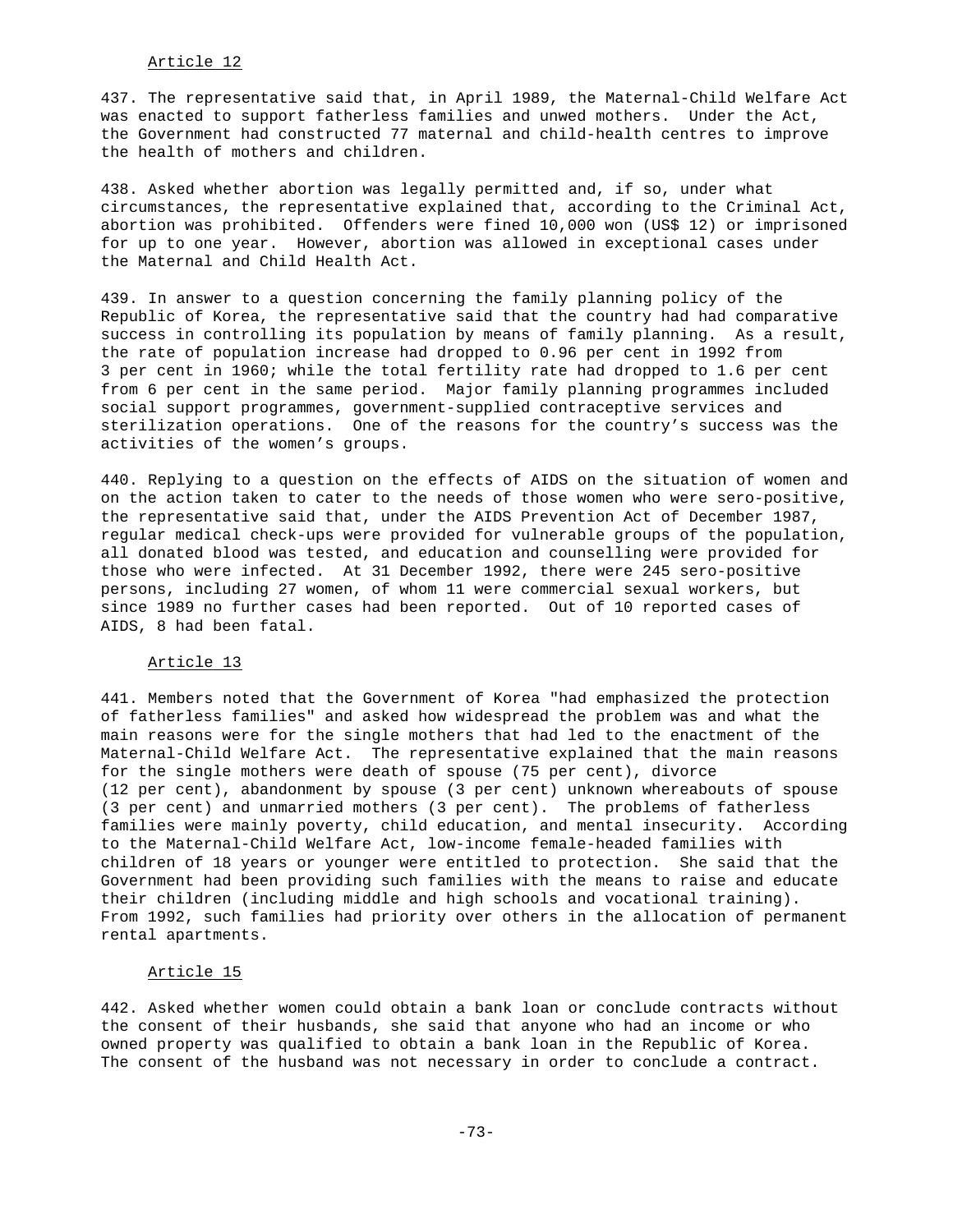443. In answering a question on the prospect of changing the law concerning inheritance so that women farmers could inherit land from their deceased husbands and not be bypassed because of their sex, the representative said that the Family Law provided for the equal status of women in the family, especially regarding property. Both wife and husband had an equal right to property acquired after marriage, and had the right to ask for an equal division of such property. In accordance with the revised Family Law, the Government had revised the inheritance law in 1990 and had increased the inheritance tax allowance for spouses, based on the recognition that an unemployed spouse and especially a housewife also had significant property rights. Accordingly, women farmers could inherit land from their deceased husbands.

# Article 16

444. Regarding the State party's reservation to article 16, paragraph 1 (g), the representative indicated that it was the custom to use the paternal name as the family name and there was rarely any objection to that custom; however, when the revision of the Family Registration Act began, that custom could change.

445. In answer to a question about the equal right of the husband and wife with regard to property based on the extent of their contribution to the accumulated assets, even if the wife had never worked outside the home, the representative explained that, in accordance with the revised Family Law, the Government had revised the provisions on family registration, tax, and domestic litigation to re-establish the relationship between family members.

446. According to the draft of the bill revising the Family Law, the custody of children upon divorce would be decided on by the court. A question was raised as to whether that provision constituted discrimination against mothers. The representative indicated that the custody of the children upon divorce was determined either by the couple's mutual agreement or the court in accordance with the current family code. That meant that if the wife could not achieve her wish on the basis of mutual agreement, she could go to court.

447. Asked whether there was a criterion or jurisprudence on who was to have custody of the children, the representative said that, according to article 837 (divorce and responsibility for fostering and education of the children), in the absence of an agreement on matters concerning fostering and education, the Family Court could decide on matters necessary for such fostering and education by taking into consideration the age of the children, the property status of the father and mother and any other circumstances. The Family Court could also at any time change such provisions or take any other proper disposition.

## Concluding observations

448. Members thanked the representatives for the detailed answers that had been provided to the questions. Additional clarification was sought on a number of points, including the participation of women in political life, the measures envisaged to encourage women to take a more active part in the economic sector, and the provisions on family rights, education and health. Other members expressed their concern that the second periodic report lacked statistics and information on labour laws, especially in view of the country's high rate of economic growth, on the coordination of the different bodies dealing with women's issues and on the practice of sterilization, which seemed to be a widespread phenomenon. The Committee also expressed its concern about the reservations to the Convention made by the Government of the Republic of Korea, and hoped that it would consider withdrawing those reservations.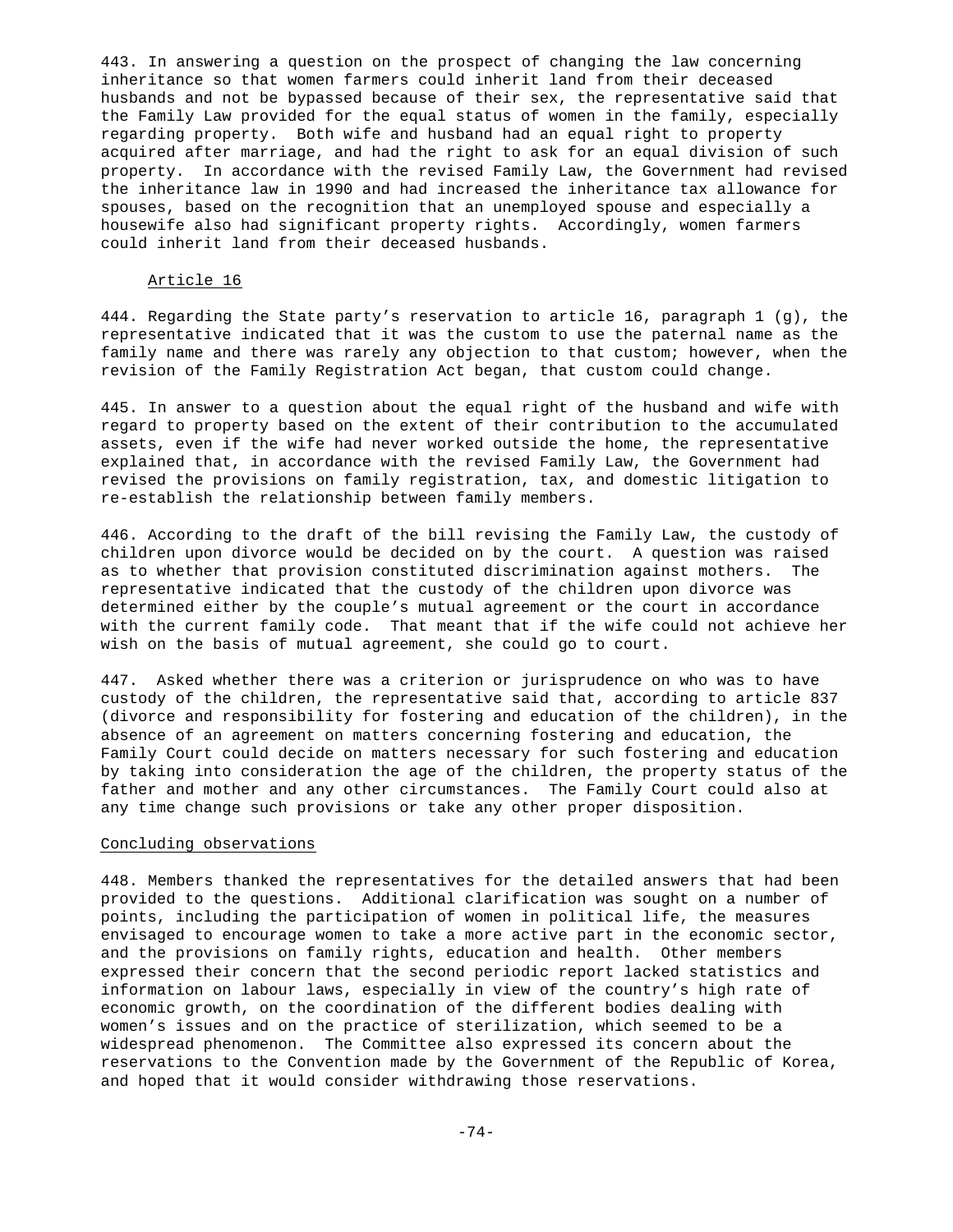449. In expressing her appreciation for the detailed answers, the Chairperson said that there were still some obstacles discriminating against women in the Republic of Korea, such as family laws, traditions and discrimination at the workplace. She hoped that the third periodic report would be better and would include all the necessary information and statistical data that had been requested by the Committee.

450. In her final reply, the representative of the Republic of Korea indicated that her Government would attempt to withdraw the reservations. On the participation of women in decision-making, she assured members that the Republic of Korea would do its utmost to improve the situation of women. Other details were provided on such issues as maternity leave, the functioning of the national machinery and family law.

### Rwanda

451. The Committee considered the third periodic report of Rwanda (CEDAW/C/RWA/3) at its 227th meeting, on 1 February (see CEDAW/C/SR.227).

452. In presenting the third periodic report, the representative apologized for not being able to reply to the questions of the pre-session working group, which had been sent to the Government before the twelfth session. He said that communication problems between the permanent mission and the competent government offices had prevented him from doing so. He referred to the armed conflict that had been going on since October 1990, which had led to destabilization and a deterioration in the quality of life of the population, in particular of women and children. He noted that the establishment of a multiparty system had created uncertainty. He underlined the socio-economic factors that hampered the effective implementation of the Convention and pointed to the emphasis in the report on the situation of rural women, since they constituted the majority of women in Rwanda and carried out the most arduous tasks.

453. With regard to the political aspects of the status of women, the representative said that expenses had been incurred in the course of the war that should have been dedicated to the development of the country, in particular to the well-being of women. However, all political parties had included the advancement of women in their programmes, and a Ministry for the Family and the Advancement of Women had been created to help women become aware of their rights and liberties. Currently, there were three women ministers. Although there was no machinery to press for the recruitment of women in public service, the number of women in political positions had increased considerably. He noted, however, that the legislation referring to the elimination of discrimination against women could still be considerably improved.

454. Regarding socio-cultural aspects, the representative spoke about the Government's education and health policy and stated that women's associations like Urunana rw'Abanyarwandakazi mu Majyambere (URAMA) were currently stagnating because, in the past, URAMA had been attached to what had then been the only political party. Currently, however, URAMA and other non-governmental women's associations were trying to establish their identity and find new ways and methods of carrying out their work. The Government's health policy concentrated on the most vulnerable groups of society, namely, mothers and children.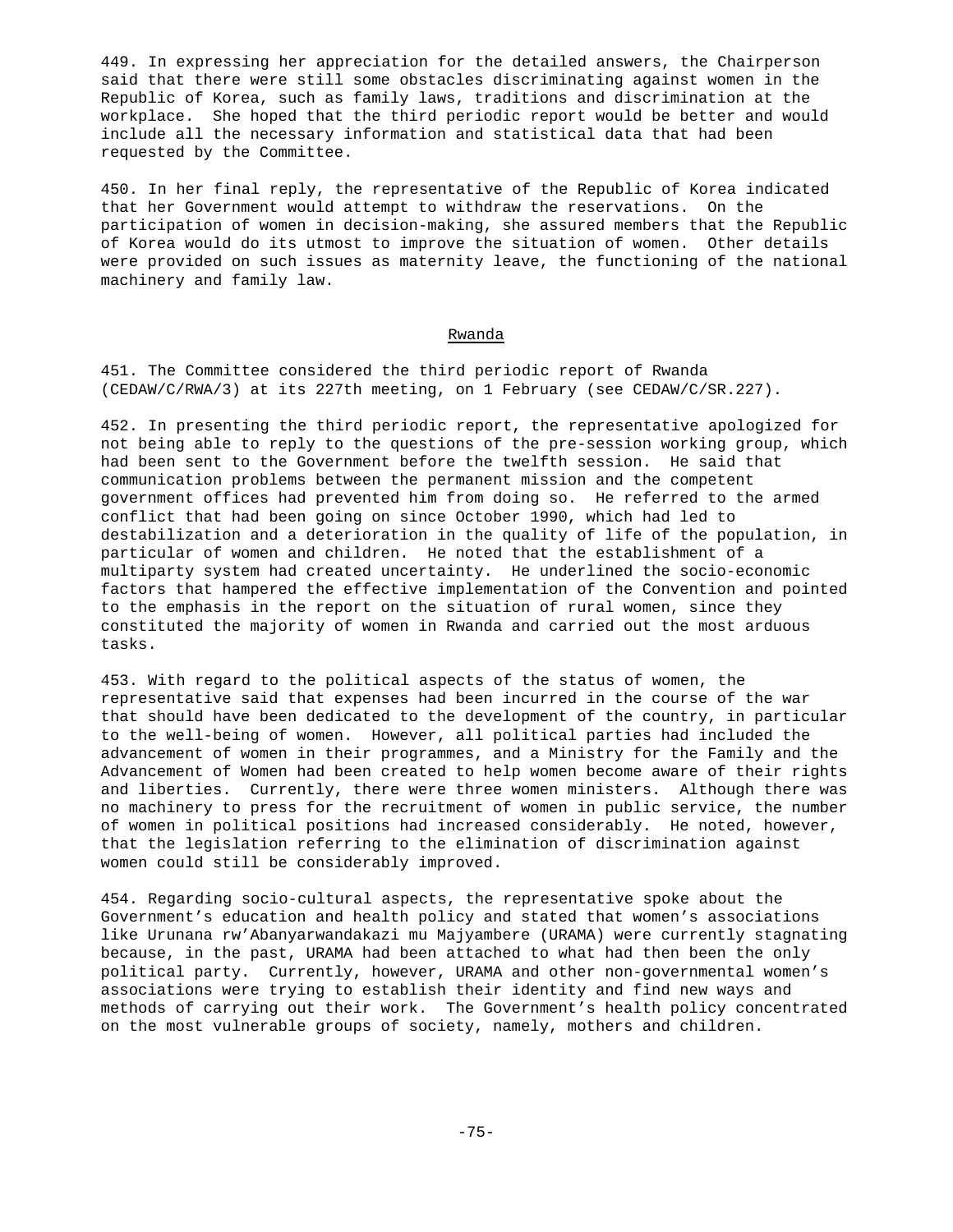## General observations

455. Members pointed out that the Government should be fully aware that marginalization and the increasing impoverishment of women constituted a serious obstacle to society as a whole. Regarding government programmes and awareness-raising campaigns to promote the advancement of women, members wanted to know what those programmes were and what the practical results of those campaigns had been.

456. Asked whether any efforts were being undertaken to remedy the current lack of statistical data disaggregated by gender, the representative stated that the statistical service was not well developed, nor was the need for disaggregating data by gender properly understood in the country.

457. In reply to questions on the number and category of persons that had been affected by the civil war, the representative stated that the number of displaced persons was 320,828, among whom there were 18,828 children under five years of age, 2,832 orphans, 780 widows and 11,000 pregnant or lactating women.

458. Concerning the preparation of the third periodic report, members inquired whether it reflected national consensus and whether women's organizations had also been involved in its preparation.

# Questions related to specific articles

#### Article 2

459. Considering that women were deprived of equal rights in many fields, such as inheritance, property, access to credit, legal capacity (of married women) and political representation, members asked whether there were plans to enact the necessary laws or to amend existing ones. The representative explained that it was difficult to make parents change their traditions and to make them understand that their daughters, even if married, still had the right to inherit from their parents. Traditionally, families assumed the debts of their members and were entities that belonged to men rather than to women. To change people's customary outlook was a very slow process.

460. Members asked why the President of the Republic had not enacted the family code although it had been adopted in 1988.

### Article 3

461. Members asked whether specific programmes were being carried out in Rwanda to advance the status of women and what form they took.

462. When asked for a timetable of URAMA efforts to advance the status of women, for information about the relationship between that association and the national machinery for the advancement of women or other similar institutions, whether it was a legitimate organization and what its administrative structure was, the representative said that, previously, URAMA had had close links with the single existing party in the country. With the establishment of the multiparty system, the association had lost its identity and structure. Currently, there was no further close connection with the Government and subsidies would have to be sought. Only when democracy had taken hold could it be expected that URAMA would draw up a plan of action.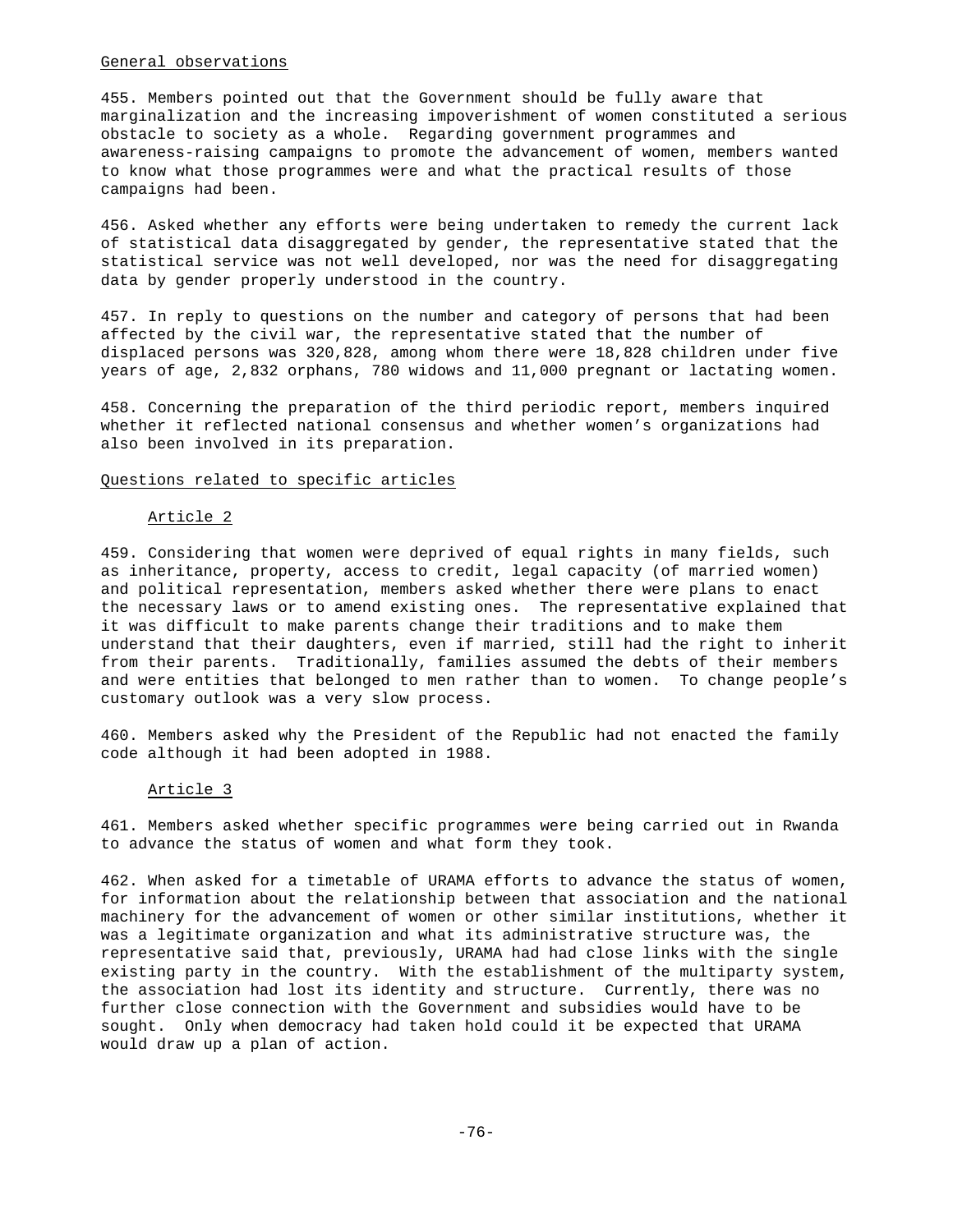463. As it had been stated in the third periodic report that the monitoring of the implementation of the Convention was the responsibility of the Ministry of the Interior, members asked about the nature of the machinery for such monitoring and whether URAMA was also involved in the process.

# Article 5

464. The representative explained that currently no change in traditional practices and customs was foreseen in any programmes.

## Article 9

465. In view of the contradiction between the Law of 28 September 1963 regarding the conditions for transmission, retention, acquisition or change of nationality and the Convention, in that the Law was discriminatory to women, the representative agreed with the Committee's recommendation that the Government should do everything possible to revise the Law and bring it into line with the provisions of the Convention.

# Article 10

466. Considering the low level of literacy in Rwanda, members inquired whether specific machinery existed to pursue the objective of URAMA to eliminate illiteracy among women. The representative replied that there was no special machinery to ensure that girls or boys received schooling, but that awareness-raising was being carried out through local community meetings, particularly as primary education was obligatory and free of charge.

## Article 11

467. When asked about the existence of structural adjustment programmes, analyses of their negative effects and possible measures to secure the employment of women, the representative said that the effects in Rwanda had been devastating. A meeting with URAMA and the donor parties was planned to overcome the negative effects.

# Article 12

468. With regard to a question about family planning services, the representative stated that family planning was dealt with by the National Office for Population. Its most important task was alerting women and men to the dangers that closely spaced pregnancies constituted for the lives of women and their children.

469. Members asked whether the statement in the third periodic report that Rwandese health policy remained "oriented towards mass medicine" and whether offering "priority care to the most vulnerable population groups" meant that contraceptives were easily available in Rwanda. They asked further what the contents of the family planning programmes and their results were, in view of the fact that a woman's fertility had a very important social meaning in African countries. In view of statistical data indicating that the most frequent offences for which women were imprisoned were illegal abortions, members inquired whether women had any access at all to safe and legal abortion.

470. The representative mentioned the recently created National Laboratory for the Fight against AIDS to raise people's awareness of the importance of using condoms. Awareness was being promoted through radio publicity, information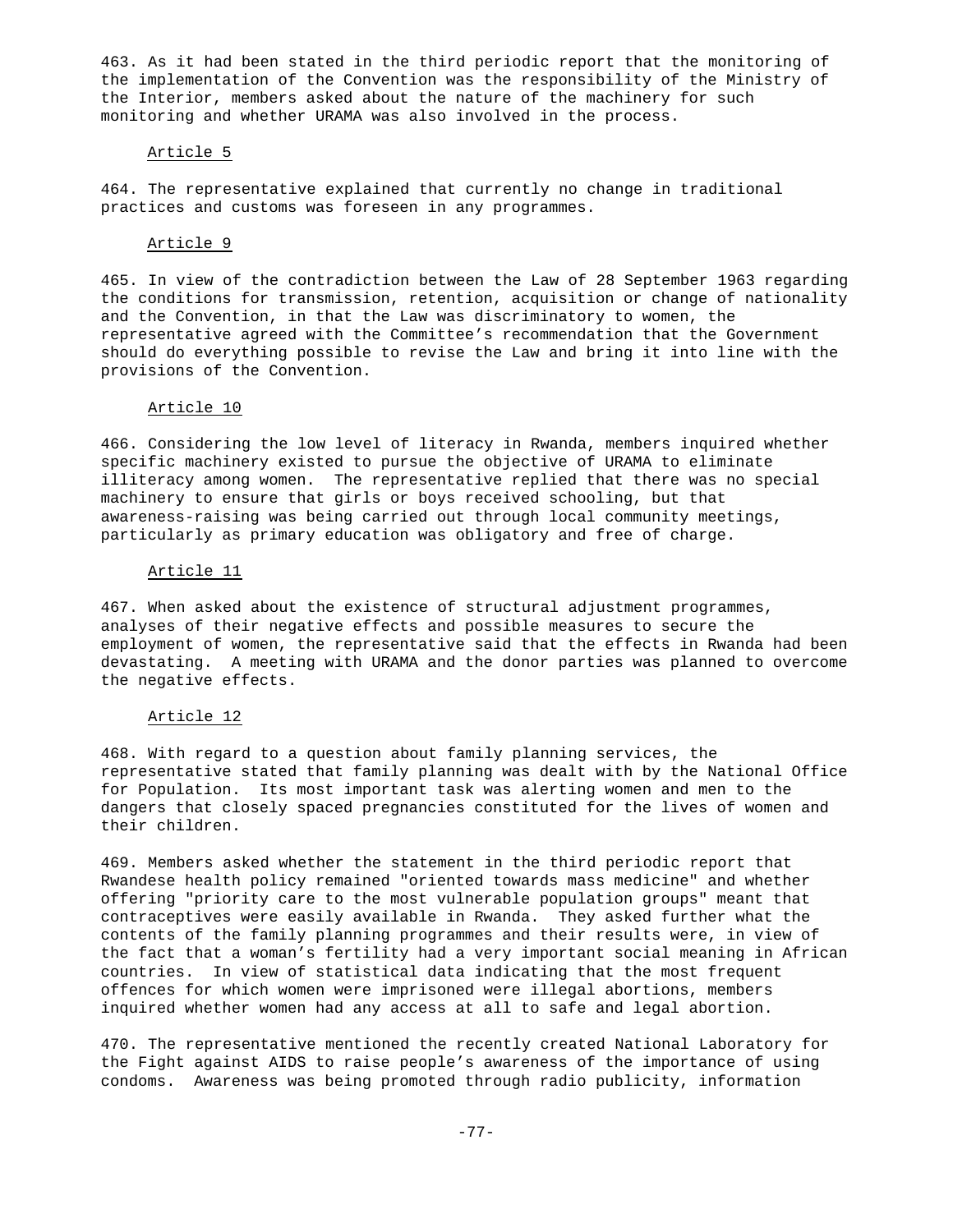distributed by local dispensaries and specific seminars. Members asked whether education programmes for young girls existed.

### Article 14

471. Considering the large percentage of women living in rural regions, members asked whether any specific programmes had been implemented for them and whether there was the intention and means of evaluating, in monetary terms, the economic value of the domestic work undertaken by rural women. The representative stated that, apart from awareness-raising campaigns, there were no specific programmes for rural women. The five-year plans referred to development in general, but were not specifically geared to women.

472. Members asked under which exceptional conditions rural women could own land and obtain access to credit.

### Concluding observations

473. While members of the Committee expressed appreciation for the timely submission of the third periodic report, in spite of the country's dire economic and political situation, and also for the frank presentation, they suggested that the third periodic report did not show the Government's commitment to advancing the status of women since it often referred to legal institutions that had been in force at the time of the previous report. It was not apparent whether the actual situation of women had changed and what measures had been taken to improve their situation. As the representative had not answered most of the questions that had been sent to the Government before the twelfth session, members asked that the answers be provided to the Secretariat in writing within a month and be circulated to them in the working languages. They urged that the Convention be disseminated as broadly as possible and hoped that it would be a useful instrument for Rwandese women to make the Government adhere to its international commitment to improve the status of women.

#### **Sweden**

474. The Committee considered the third periodic report of Sweden (CEDAW/C/18/Add.1) at its 226th meeting, on 1 February (see CEDAW/C/SR.226).

475. In introducing the report, the representative reminded members that active and continuous work was needed to achieve a balance of power and de facto equality between men and women, which meant that the differences in conditions in society had to be made more visible and taken into consideration in all policy fields. Of as much importance as political will was activity by women themselves in demanding changes and improvements. Although Sweden had come further than many other countries, problems still remained and prejudices and traditional views persisted, which prevented women from the full enjoyment of entirely equal opportunities.

476. She described the latest developments in Sweden, pointing out that the Minister of Social Affairs, who was also Deputy Prime Minister, had taken over equality issues in January. As a result of the general election in September 1991, a coalition Government had been formed, which included 8 women in a cabinet of 21 ministers. Among others, the ministers of finance, justice and culture were women. The number of women in Parliament had decreased (from 38 to 34 per cent) mainly because two new political parties, both with a low proportion of women, had obtained seats in Parliament.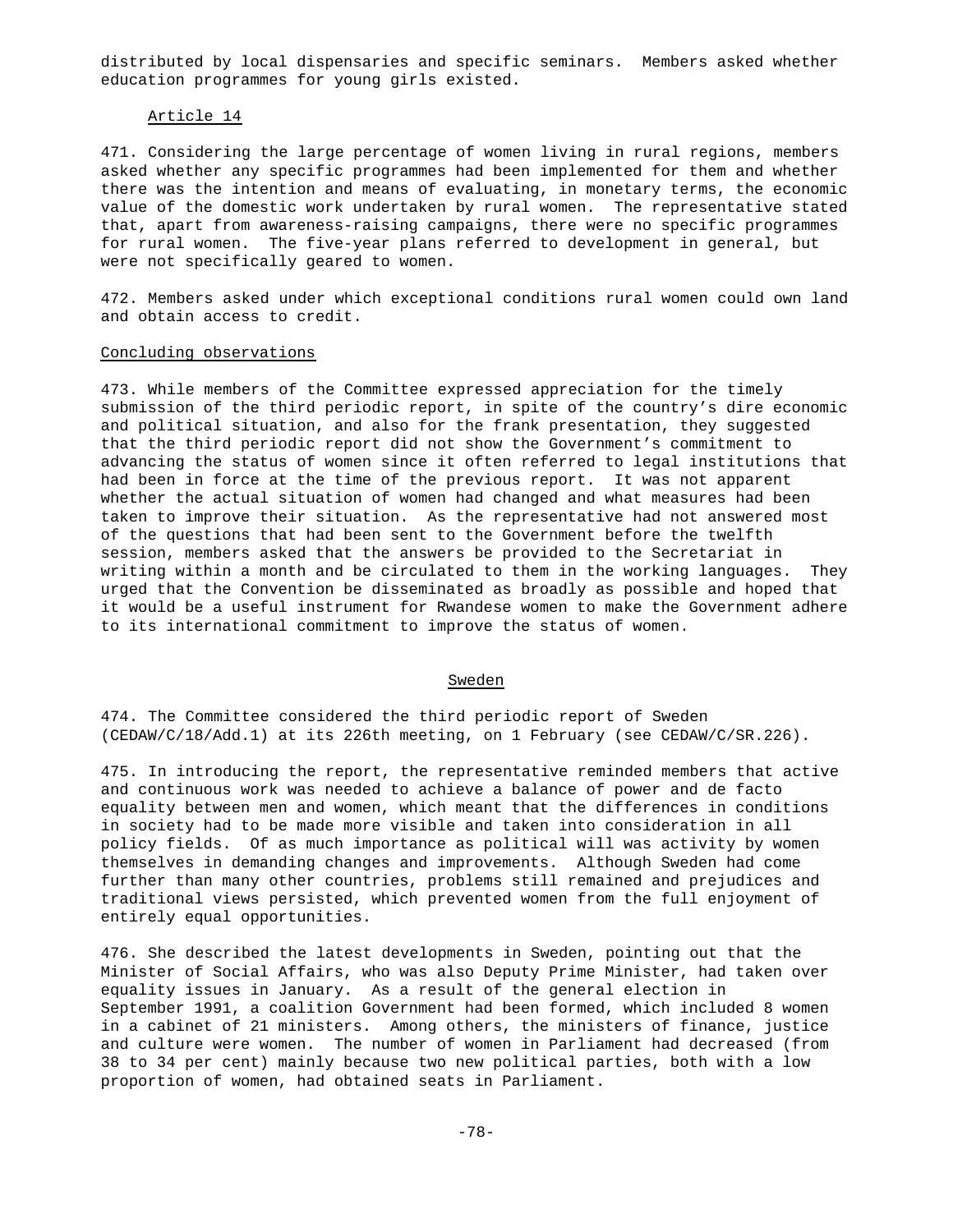477. The new Equal Opportunities Act had entered into force on 1 January 1992. Its purpose was to strengthen the possibilities for men and women to have the same opportunities in working life, and to improve cooperation between employers and employees in order to attain equality and prevent the occurrence of differences in pay and other terms of appointment.

478. Employers were obliged to take active steps to promote equality at the workplace: those with 10 or more employees had to draw up a plan for their work to achieve equality. An account of how the measures had been implemented had to be included in the plan for the following year. In addition, employers had to ensure that no employee was subject to sexual harassment. An employer who did not comply with the obligations would be liable to a fine. The Equal Opportunities Ombudsman and the Equal Opportunities Council oversaw compliance with the Act.

479. The second part of the Act contained several provisions concerning sex discrimination. The rules on pay discrimination had been strengthened so as to enforce the principle of equal pay for equal work and work of equal value. Cases of infringement were tried mainly by the Labour Court on the initiative of the Equal Opportunities Ombudsman or a trade union.

480. Moreover, the Act contained proposals to strengthen the Five-Year Plan of Action for Equality. Violence, battering and other forms of physical abuse against women were considered to be serious expressions of the lack of equality and imbalance of power. Corrective measures included the nationwide training of personnel (police officers, judges, medical doctors and social welfare officers) who came into contact with battered women. The aim was also to achieve better coordination between the authorities at the regional and local levels. The police had been allocated funds to provide technical equipment and bodyguards for women who were subjected to threats of violence. In addition, Parliament was taking action to increase the penalties for crimes of trivial assault from a fine to imprisonment for up to six months. The sentence for aggravated assault was at least one year and at the most 10 years.

481. In accordance with general recommendation 18 (tenth session), 14/ the representative mentioned special provisions concerning the status of disabled persons. She also referred to a bill that would strongly increase the financial support for disabled persons, and the provision of a supplementary pension for those taking care of a disabled child. She noted the project entitled "Women with disabilities", which was intended to create networks, stimulate activities and draw attention to the situation of disabled women.

482. She said that the Swedish educational system was undergoing a change. Municipalities were free to set their own priorities for the use of resources but the general goals were set by Parliament. The national goal, according to the Education Act, was the achievement of equality between men and women. Recently the Government had instructed the National Agency for Education to develop a strategy to attain that goal. Two working groups had been set up to study the promotion of equality in the school system and female participation in higher education.

483. The participation of women in the labour market was very high; 83 per cent of Swedish women were gainfully employed in 1991. However, women's increasing participation had not been matched by a similar increase in men's use of the parental benefit. Currently, only 8.1 per cent of fathers used the benefit to stay at home on almost full salary during the first 12 months after the birth of a child. A new working group, "Fathers, children and working life", had been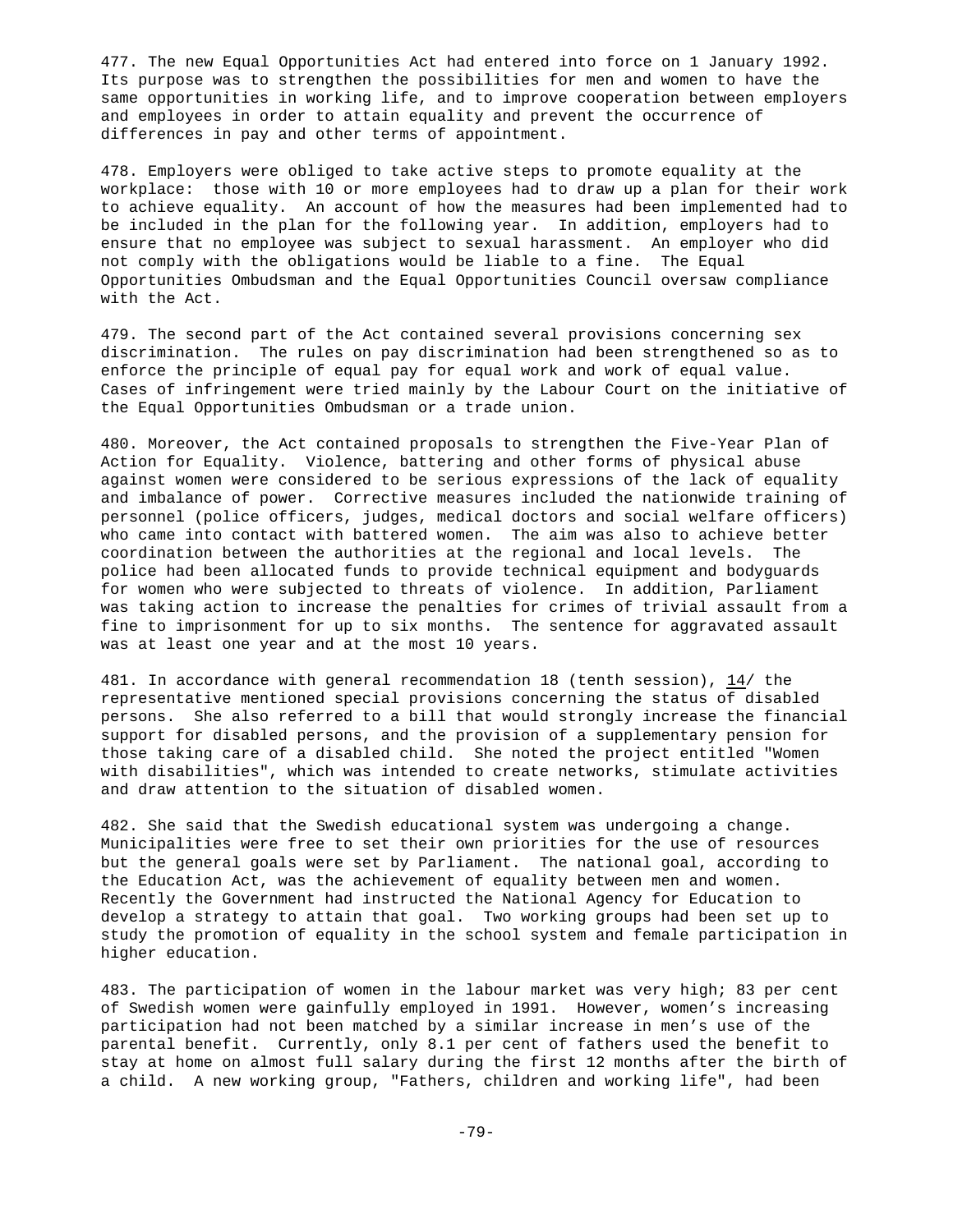appointed to deal with the issue and to study the obstacles in working life that hindered men from taking such a leave of absence.

484. The labour market continued to be sex-segregated to a large extent. Together with other measures, the upgrading of women's traditional work was considered important. The issue of pay differences was high on the agenda in Sweden. A committee had been appointed to look into the matter and it would be presenting its report to the Government shortly.

### General observations

485. Members commended the third periodic report for its comprehensiveness, with regard to both content and form. Members noted that there was not much need for further questioning. Sweden was praised for submitting its reports in a timely, interesting and well-organized fashion. Moreover, the fact that the Government had not made reservations to the Convention was noted with appreciation. The Committee was pleased that the Government recognized the importance of the Convention as a major human rights instrument.

486. The members acclaimed the activeness of Swedish women, which they characterized as a movement, in promoting equal opportunities between men and women for many years. They referred to the research and analysis conducted, the political pressure exerted and their other means of work. Special reference was made to an international meeting (Kvinnor kan) held the previous year at Stockholm, at which thousands of women had gathered to examine the achievements of Swedish women in all fields of society. Many members had had a chance of participating in that extraordinary event. They had recognized how the women's movement in Sweden had attracted an extremely large number of women, who had a strong will and the enthusiasm to make still further progress in their status.

487. The valuable experience of the policies of the Government of Sweden was said to provide a good model for other States parties. The formula for bringing about equality seemed to be a combination of Government action to determine the framework, and a positive individual response, for the removal of all the barriers. Government policy concentrated not only on equality between men and women, but also on the improvement of the living standards of all citizens, which had made Sweden a model of the welfare State. While the policies of the Government were praised, anxiety was at the same time expressed by the Committee about what would happen if the welfare system (if it was the main contributor to the advancement of women) was called in question and policies changed on account of structural economic problems. Members specifically asked whether the new Government of Sweden would continue the policies of the previous Government and maintain the same social services. The Committee expressed its concern about how the Government would adjust its policies to reflect economic reality during the recession. It was hoped that the continued and sufficient exercise of the existing machinery and power of women would ensure that adjustment policies would not be detrimental to Swedish women.

488. The representative replied that the welfare State of Sweden was not over yet, although economic recession had precipitated a serious discussion concerning the necessary adjustments. The Government intended to maintain and further a high level of social services. She noted that economic problems had strengthened the movement of women in their work of defending equal rights.

489. The Committee also applauded the institution of the Equal Opportunities Ombudsman to monitor and implement equal rights legislation. Moreover, a tribute was paid to the work of women's organizations in instituting development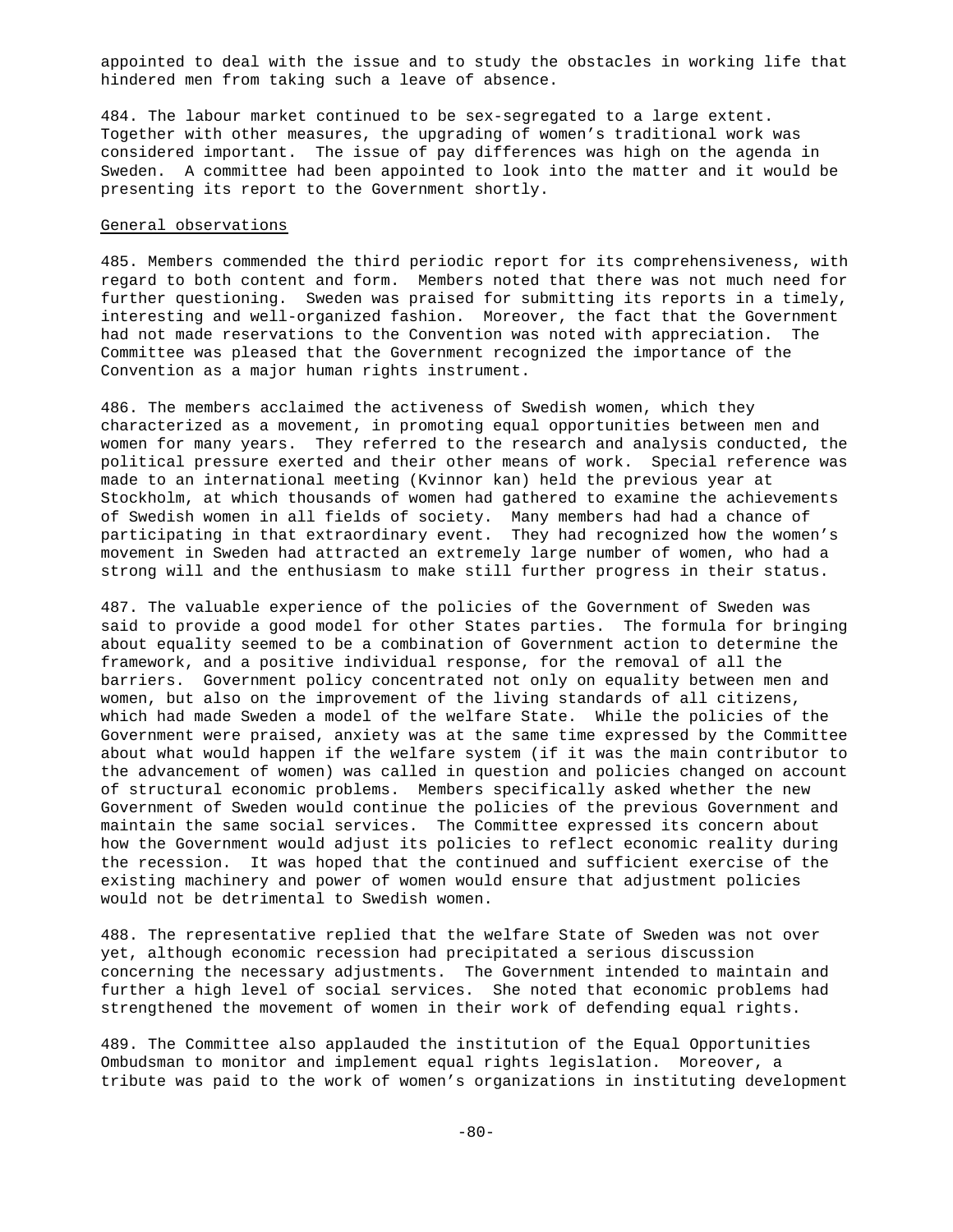programmes in developing countries. Noting that Sweden had been ranked first in an index concerning the status of women,  $15/$  a member pointed out the flawed methodology of using certain indicators, representing mainly social and economic measures. Such a practice had a negative effect on the ranking of poor countries, which might have succeeded better in the human rights area, specifically concerning women's rights. A more realistic and objective system of evaluation was required to conform the methodology of measuring human development to the criteria used by the Committee on the Elimination of Discrimination against Women, giving consideration, among others, to the social role of women, their participation, self-administration and individual mobility.

490. While the high political participation of women was acknowledged, the Committee was concerned about true equality in the labour market. Although women's participation rate in the labour market was one of the highest in the world, women still lacked access to the highest positions, especially in the private sector. Taking into account the high level of education and the encouraging policies of the Government, members regretted that the labour market remained highly sex-segregated. The Committee asked an additional question about a possible new concept of gender neutrality, as reference was made in the Equal Opportunities Act to "the equal rights and opportunities for men and women". Members considered that, in order to promote women's rights in professional life, the law should stipulate more explicitly the goal of improving the status of women. The representative answered that, although the wording of the Act was not biased in favour of either sex, the law in the first instance clearly stated its aim, namely, improving the status of women.

491. An additional question was asked concerning the role of non-governmental organizations in the preparation of the third periodic report and, specifically, how many and what kind of organizations had been involved and what kind of consultations had been held between them and the Government. The representative replied that the Council on Equality Issues, consisting of 29 members from non-governmental organizations, women's organizations, political parties etc. had made valuable comments on the report. The Minister of Equality Affairs held consultations with the Council four to five times a year in order to share information.

# Questions related to specific articles

# Article 2

492. The Committee wanted to know, with a view to extending the protection afforded under the Penal Code, what the most frequent forms of sex discrimination in Sweden were. The representative replied that sex discrimination usually concerned the conditions of women in working life, which was why the Equal Opportunities Act (a part of the labour law) regulated that area. In addition to the Constitution, there were rules in other fields also, most notably in education. Sex discrimination was not treated as a criminal offence, except in cases of violence and molestation. No decision had been made, nor was one likely to be made in the near future, on extending the scope of the Swedish Penal Code to cover sex discrimination.

493. Regarding the punishments for employers who infringed the Equal Opportunities Act, the representative said that employers could be forced to pay compensation to the victims. Compensation was paid for both financial loss and moral injury. Although there had been a tendency towards awarding higher compensation, the level of payment had generally been recognized to be rather low. The highest amount paid so far had been 40,000 kronor (US\$ 5,600).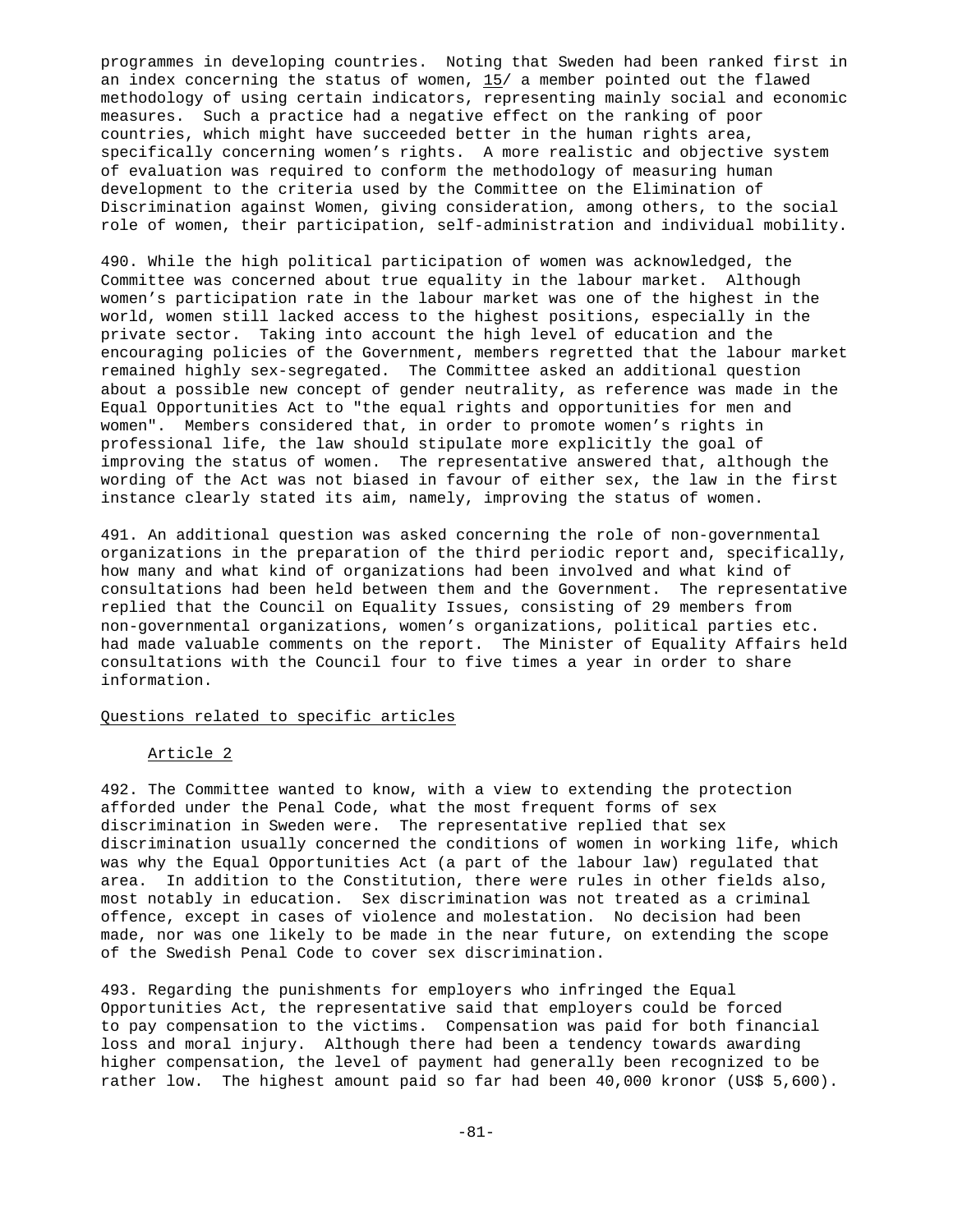494. The representative did not believe that a fear of punishment led to the settlement of discrimination disputes by negotiation. On the contrary, the Equal Opportunities Ombudsman had a duty to attempt to bring about a voluntary settlement first. Only if the ruling would constitute a precedent, or for other special reasons, would the case be presented at the Labour Court. Moreover, many women felt the judicial process to be difficult and embarrassing.

495. Asked about the nature of the majority of the cases that had been brought to court, the representative said that most were related to conditions for work. Usually the problem was about evaluating and comparing qualifications for the job concerned. The hearing of a case thus centred more on the merit of the candidate than on the issue of discrimination. Section 17 of the new Act was intended to deal with cases where the employer had a direct discriminatory purpose.

496. Clarification was requested on the national machinery, especially in view of the recent transfer of responsibility for equality issues from the Ministry of Culture to the Ministry of Social Affairs. It was noted that proper coordination and integrated problem-solving were essential for efficient work. The representative stated that there was no ministry dealing solely with equality issues; the issues had been incorporated into various ministries, depending on which minister was responsible for equality affairs, which, in turn, depended on the political situation and who wanted to assume responsibility for the task. The Equality Affairs Division was a coordinating body monitoring and influencing other ministries to take gender perspectives into account in their proposals, recommendations and legislative work. It functioned as a watchdog for other bodies.

# Article 3

497. Referring to a bill that would strongly increase the level of financial support for disabled people, the Committee requested that a copy of the bill be made available, as well as information on how it affected disabled persons. Members asked whether disabled women had their own non-governmental organizations or whether they acted inside the existing women's organizations.

# Article 4

498. Replying to a question on the award of parental benefit until a child was eight years old, the representative said that the duration of parental benefit totalled 15 months, which could be deferred and spread over an eight-year period. Parents could decide between them how they divided the time taken off from work; however, both parents could not receive such a benefit simultaneously. Fathers were entitled to 10 days of leave with parental benefit in connection with childbirth.

## Article 5

499. With regard to the funding of the Ethical Council, the funds were received solely from the advertising associations and the Council did not receive any funds from the Government.

500. Asked about the incidence of violence, statistics on the subject and recent trends, as well as the most frequent forms of violence, the representative said that assault was the most frequent form; 14,285 cases had been reported in 1991. In comparison with 1990, there had been a slight decrease. The trends concerning reported rape had been more or less constant since 1989; however, the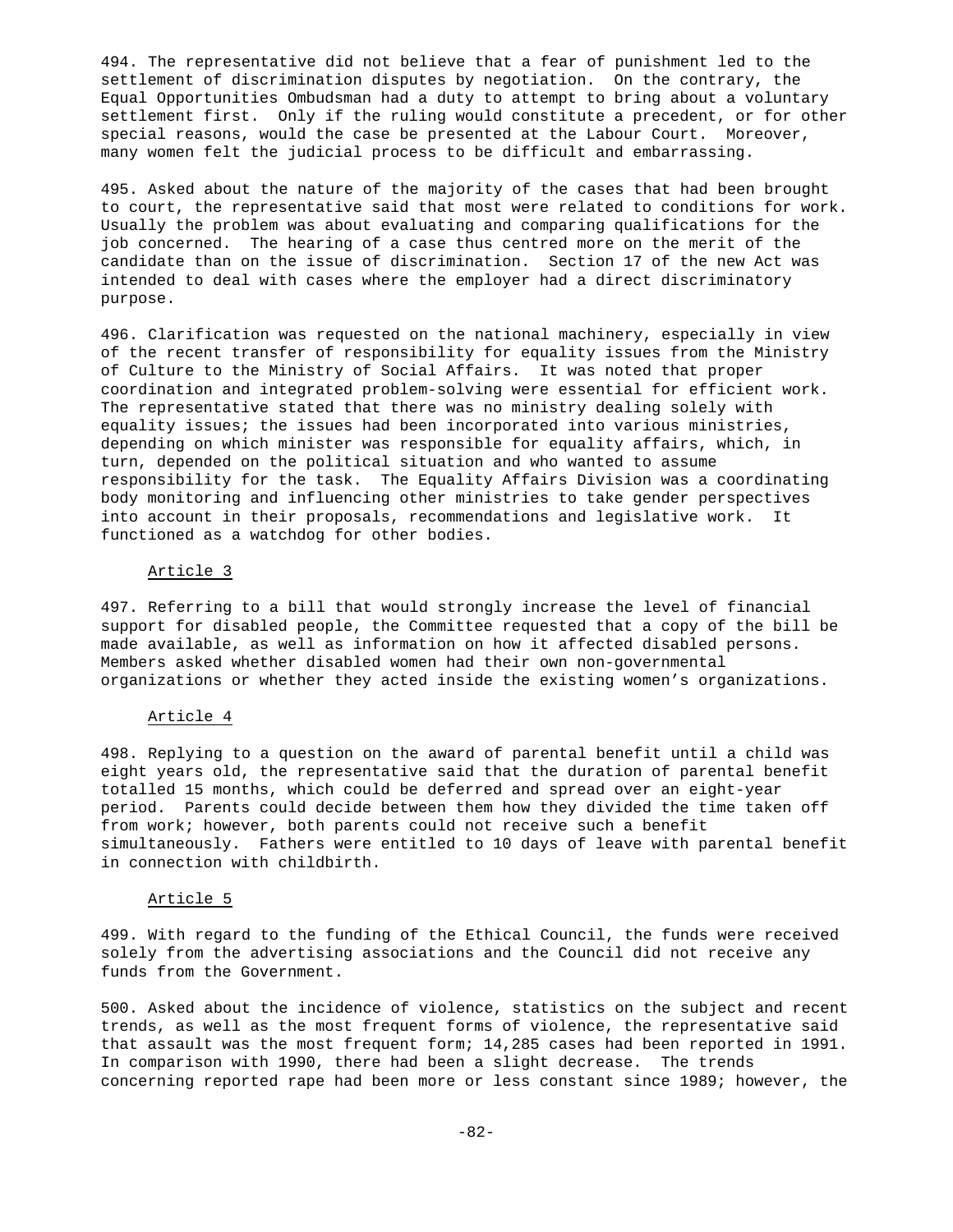statistics did not provide an accurate picture, since many women did not report such crimes. There had been limited, inconclusive research on the reasons for male aggression, but there was a consensus that the overall explanation lay in the lack of equality and imbalance of power between men and women.

501. In general observations, the Committee, referring to training given to persons dealing with battered women, wished for more information on the effects of that training in the next periodic report. In a time of changing social patterns, the key questions were how to change the violent pattern of male behaviour and how to reach suffering women. It was suggested that a survey should be conducted among the battered women themselves.

502. Referring to the achievements of the Government of Sweden in other fields, members noted with concern that the trend of violence was constant. They pointed out that the issue had appeared on the agenda of the Government quite recently, which was a reason for them to request that a closer relationship be forged between the Government and the grass-roots levels, especially women's groups. The Government was asked to consider taking a different approach to the treatment of domestic violence, because the problem seemed to be hidden, as reflected in the underreporting. If the cases were treated as other criminal offences were, with the police being obliged to arrest and prosecute the perpetrators regardless of whether the women wished to prosecute or not, with therapy provided for the perpetrator, the positive outcome would be a changed social attitude towards domestic violence.

503. The representative responded that the subject of violence had not recently been taken up by the Government and it had definitely not been forgotten, as legislation had been quite severe and public procedures provided. Domestic violence was an extremely difficult area with particular characteristics that could not be compared with those of other acts of violence. The policy of the Government in addressing the problem was to take into account all aspects of the equal opportunities policy in order to bring about changed patterns of behaviour in all fields.

504. With regard to men's response to the "Daddy come home" campaign, the representative said that no statistics were available on the impact of the campaign. The campaign was continuing, taking different forms each year. Its aim was to achieve changed behavioural patterns in the long run.

505. In an additional question, members asked whether statistics were available that would show differences between urban and rural areas with regard to men's use of the parental benefit. The representative regretted that no such information was available but hoped that some statistics could be included in the next periodic report.

506. Asked about the role of men within families, she referred to a recent study, which had shown the amount of time that women and men spent on work. The amount of time was approximately the same, the difference being that only half of the working time of women was paid. Members asked for more information on single-parent households and on the sharing of household tasks.

# Article 6

507. Asked about public opinion, as well as that of women's organizations, on prostitution, whether prostitution was increasing or decreasing, and whether mainly Swedish women or also immigrants were involved, the representative said that the latest survey concerning prostitution was 10 years old. Currently the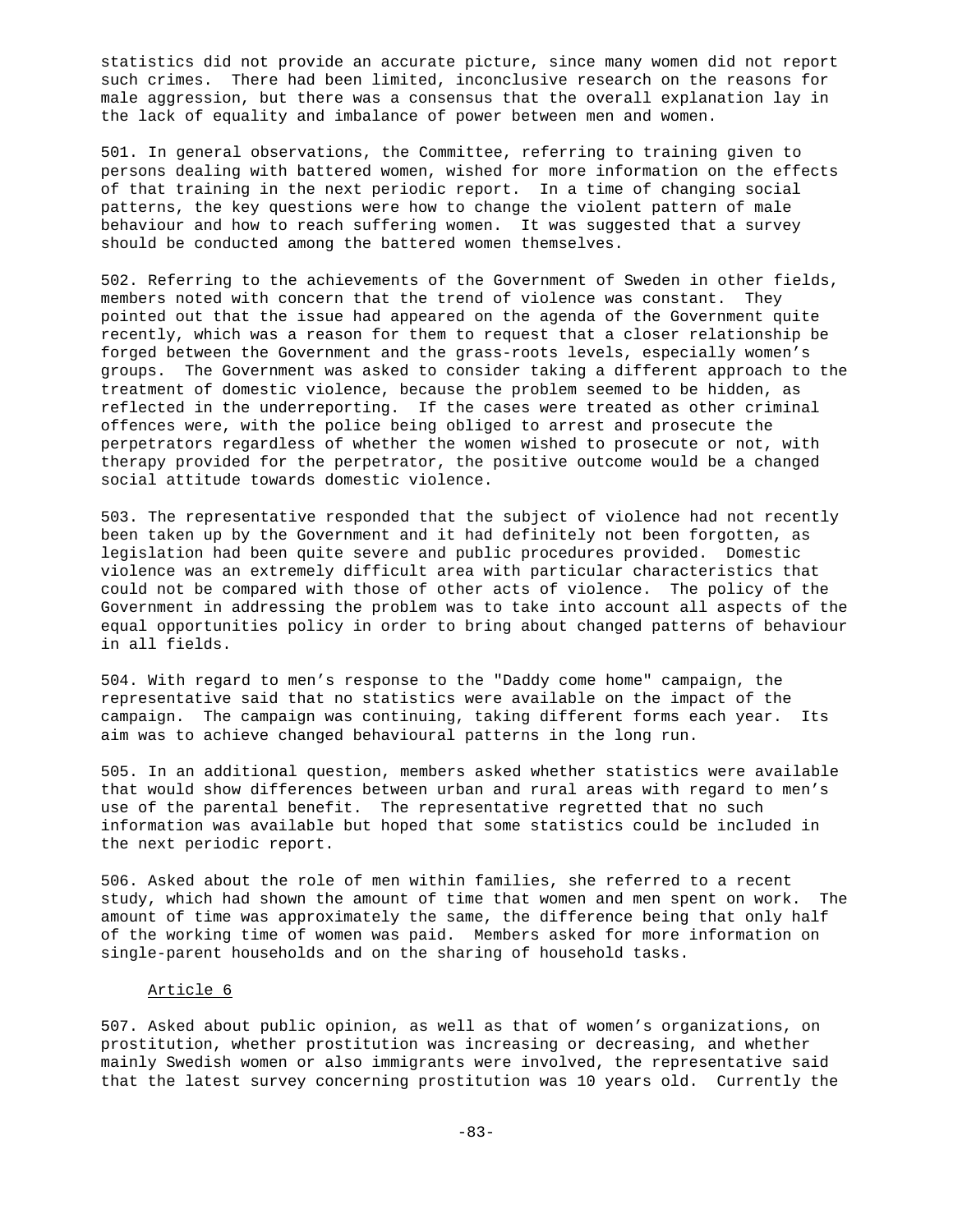issue of whether the act of purchasing the services of a prostitute should be criminalized was being debated intensively and a committee had been appointed to study the matter.

### Article 7

508. Regarding legislation that would ensure a certain proportion of women in the lists of candidates for popular election, the representative stated that such legislation did not exist. However, many political parties had internal rules or practices on the nomination of women.

509. Asked whether Sweden still promoted the "Fifty-Fifty" campaign as seen in some international forums, the representative stated that the goal remained the same, although the Government could not impose a certain behaviour on political parties. The Government was only responsible for certain areas (boards of public bodies, committees, working groups etc.). To affect the political parties, public opinion needed to be created. Generally, women remained active in political life; all political parties had their own women's organizations.

510. The representative gave a positive answer to a question concerning the current target of attaining 30 per cent of women on public bodies. On committees and at the regional level, the number was slightly under 30. The next goal was 40 per cent by 1995. An evaluation of measures taken in recent years would be presented to the Government shortly. In an additional question, an explanation by the Government was requested concerning the obvious obstacles women experienced.

511. Asked about the efforts of employers' and employees' organizations to increase the number of women in decision-making bodies, the representative said that general activity had risen in that field. She referred to training and projects, which were aimed at both encouraging women to seek higher positions and bringing about a change in attitude. Special reference was made to the Swedish Trade Union Confederation, which had created a large network and acted successfully as a pressure group contributing to an increased visibility of the problem.

# Article 11

512. Regarding the current level of female unemployment, the representative said that it had increased to 3.6 per cent, as against 5.5 per cent for men. The unemployment rate for young women was as high as 9.1 per cent (11.6 per cent for young men).

513. In an additional question, the Committee indicated its serious concern about the high unemployment rate among young girls, as the first work experience of a person was crucial to her or his attitude towards employment generally. Members asked whether the Government intended to improve the situation. The representative replied that the Government had not given up its goal to maintain full employment in the country. The unemployment rate was, however, likely to increase in the future, because of the restructuring of the public sector, especially at the local level. The Government planned support programmes for young unemployed persons.

514. Asked about the criterion on which the decision to phase out gradually the widow's pension had been based, the representative noted that the main reason was to strengthen the financial support provided for children and to have the same rules for men and women.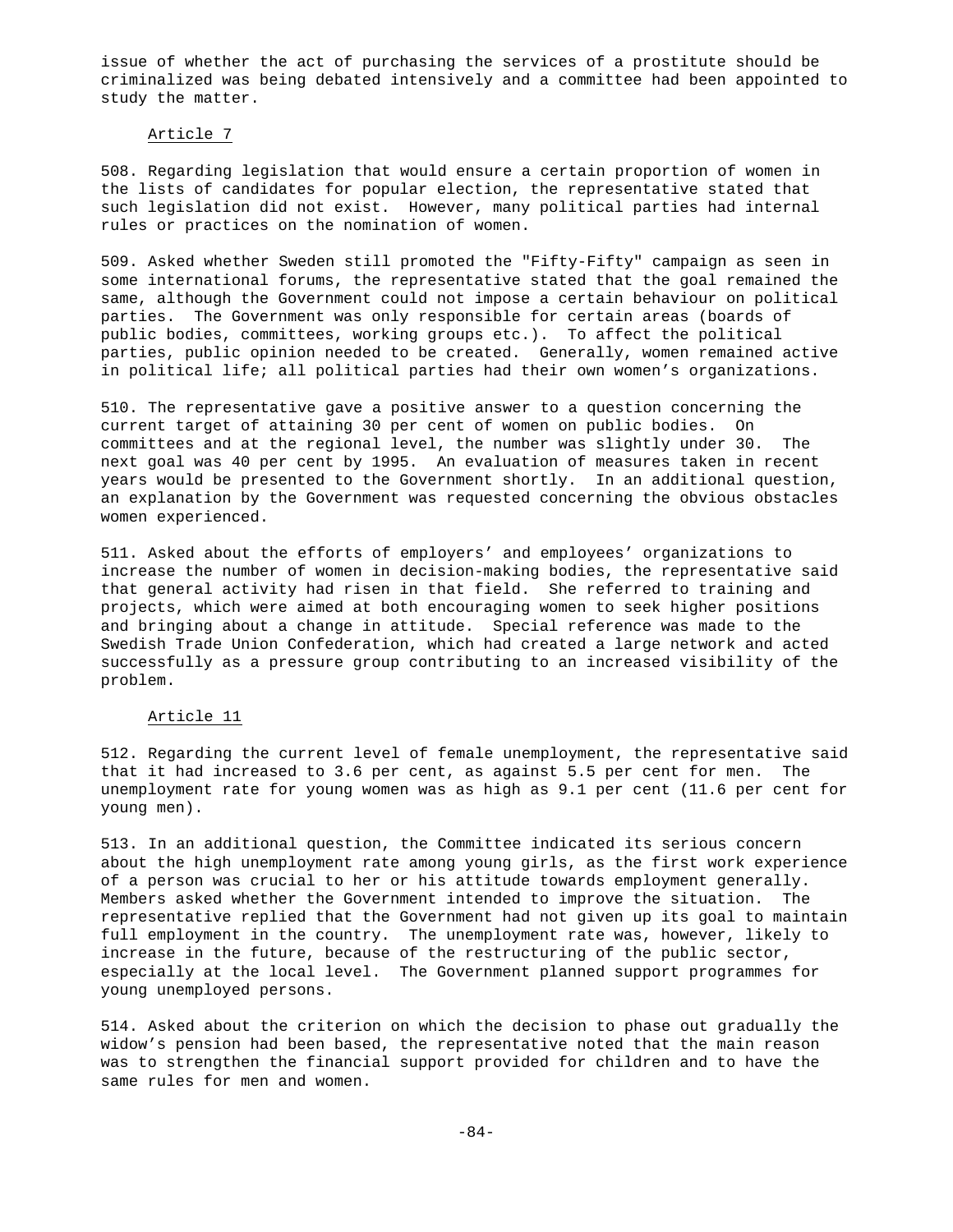515. Concerning the minimum wage, she explained that it was not covered by legislation; wages were set by collective bargaining. Collective agreements might contain minimum wage provisions for certain categories of worker.

516. The Committee asked whether the goal that all children under six years of age should be entitled to State child-care facilities had been reached. The representative replied that some municipalities had reached the goal, while others still lacked a sufficient number of child-care facilities. The issue was currently being discussed within the Government.

517. Asked about the sex-segregated labour market, the representative noted that the same problem prevailed in the school system. In reply to a question about the effects of the Equal Opportunities Act, she said that an evaluation of the Five-Year Plan of Action for Equality would begin in 1993 and its results would affect the implementation of the new Act. Members pointed to the low percentage of women in higher positions, especially in trade unions and private enterprises. They asked whether private companies had internal plans of action to promote the progress of women in the workplace. The representative referred to a strong women's movement in trade unions, and was hopeful that the situation would improve in the near future. A study had revealed that, although the very top-level echelons lacked women, many women were employed at the level immediately below. The Government tried to encourage companies or offices to promote women to higher positions. She remarked that it was very important to have statistics to make the problem more visible. She affirmed that the provisions of the new Equal Opportunities Act applied similarly to public and private employers.

518. Asked about the disadvantages experienced by disabled women in entering the labour market, she said that she presumed that double disadvantages for them existed, although there were no studies on the matter. In reply to a question concerning male dominance and promotion differences in the Foreign Ministry, the representative said that a network had been created recently among the women working in the foreign service aimed at improving the situation within the Ministry.

519. Additional questions were asked about women working part time, since the number in Sweden was extraordinarily high. Members also asked what the results had been of the Government effort to reduce involuntary part-time work and what was the attitude of labour unions. The representative referred to the previous Government's declaration to consider other measures if the situation remained unchanged. Although the previous Government had had no success on that issue, she hoped that changes would occur under the new Government. Since the unemployment rate had increased, however, part-time employment had become a minor problem.

## Article 12

520. A member of the Committee requested information on the incidence of AIDS/HIV among women.

#### Article 16

521. An additional question was asked about the trend concerning single-parent households, what the divorce rate was, and how many children were born out of wedlock. The Committee also wanted to know about public opinion on single-headed households, and what women especially thought about the matter.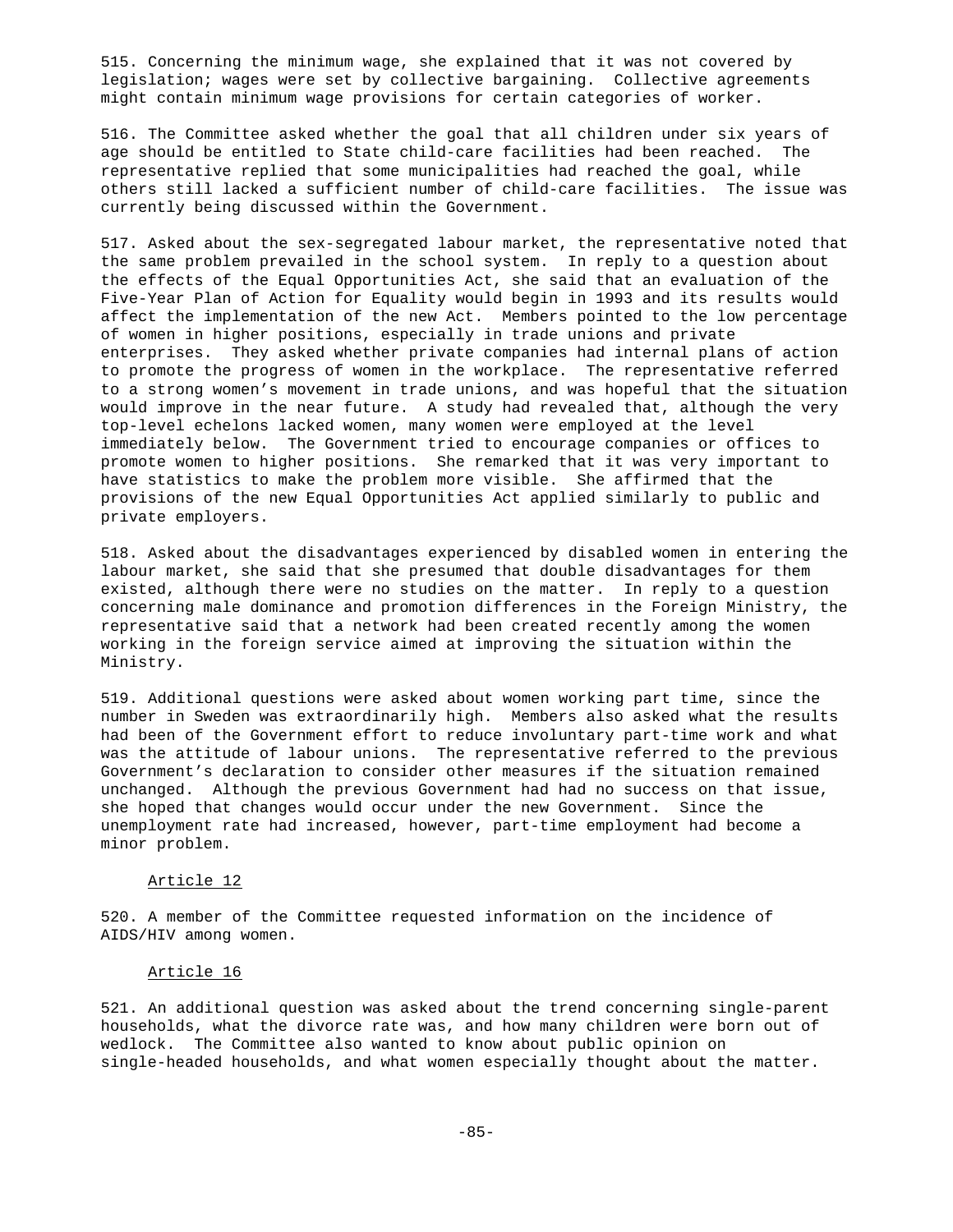No statistics were immediately available, but the Government promised to include them in the next periodic report.

### Concluding observations

522. The experience of Sweden could be viewed with both admiration and anxiety. Sweden was at the vanguard of the movement for women's rights, but the experience also showed how long the process took and the problems that remained. On account of economic crisis and technological progress, many Western European countries were facing new challenges, not least a welfare State like Sweden, which in former years had guaranteed full employment for its citizens. All the changes would have an effect on the status of women also. The Committee observed that it was therefore essential that Swedish women, among others, doubled their efforts in pushing women's rights further forward. The Committee expressed its hope that women would, after their efforts, stand even stronger, together with the welfare State itself.

#### United Kingdom of Great Britain and Northern Ireland

523. The Committee considered the second periodic report (CEDAW/C/UK/2 and Amend.1) of the United Kingdom of Great Britain and Northern Ireland at its 223rd meeting, on 28 January (see CEDAW/C/SR.223).

524. In the opinion of the Committee, the second periodic report of the United Kingdom contained a wealth of valuable information, but it could have been more analytical and could have included the most up-to-date information. It would be desirable if future reports would follow the general guidelines regarding the form and content of reports (CEDAW/C/7) and comment in particular on all the general recommendations that had been made by the Committee.

525. In introducing the report, the representative outlined the reformed national machinery and brought the members up to date on the main areas of progress in women's issues. She said that the Secretary of State for Employment coordinated policy issues of special concern to women in a new Cabinet Subcommittee for Women's Issues, consisting of ministers from all the key government departments. The Subcommittee reviewed and developed policy and strategy for women and, most importantly, oversaw the implementation of work in that area. A policy framework had been agreed to ensure that women's issues were considered as an integral part of government policy development. The Subcommittee reported regularly to the Ministerial Committee on Home and Social Affairs and to the Prime Minister.

526. The Equal Opportunities Commission, established under the Sex Discrimination Act of 1975, worked towards the elimination of discrimination, promoted equality of opportunity between men and women, kept legislation under review and drew up and submitted proposals for amendment. The Commission was a non-departmental public body, funded by the Government. Its main function was advising and assisting individuals in taking action under the law on sex discrimination or on equal pay. It published guidance and research promoting its objectives. In addition, the Women's National Commission, consisting of members of voluntary organizations, political parties and trade unions as well as religious and professional groups, functioned as an advisory committee to the Government. It represented the views of women's organizations and its reports were sent to government departments in order to raise current issues and, possibly, to review policies. The representative paid a tribute to the active role of women's organizations in the consultative process.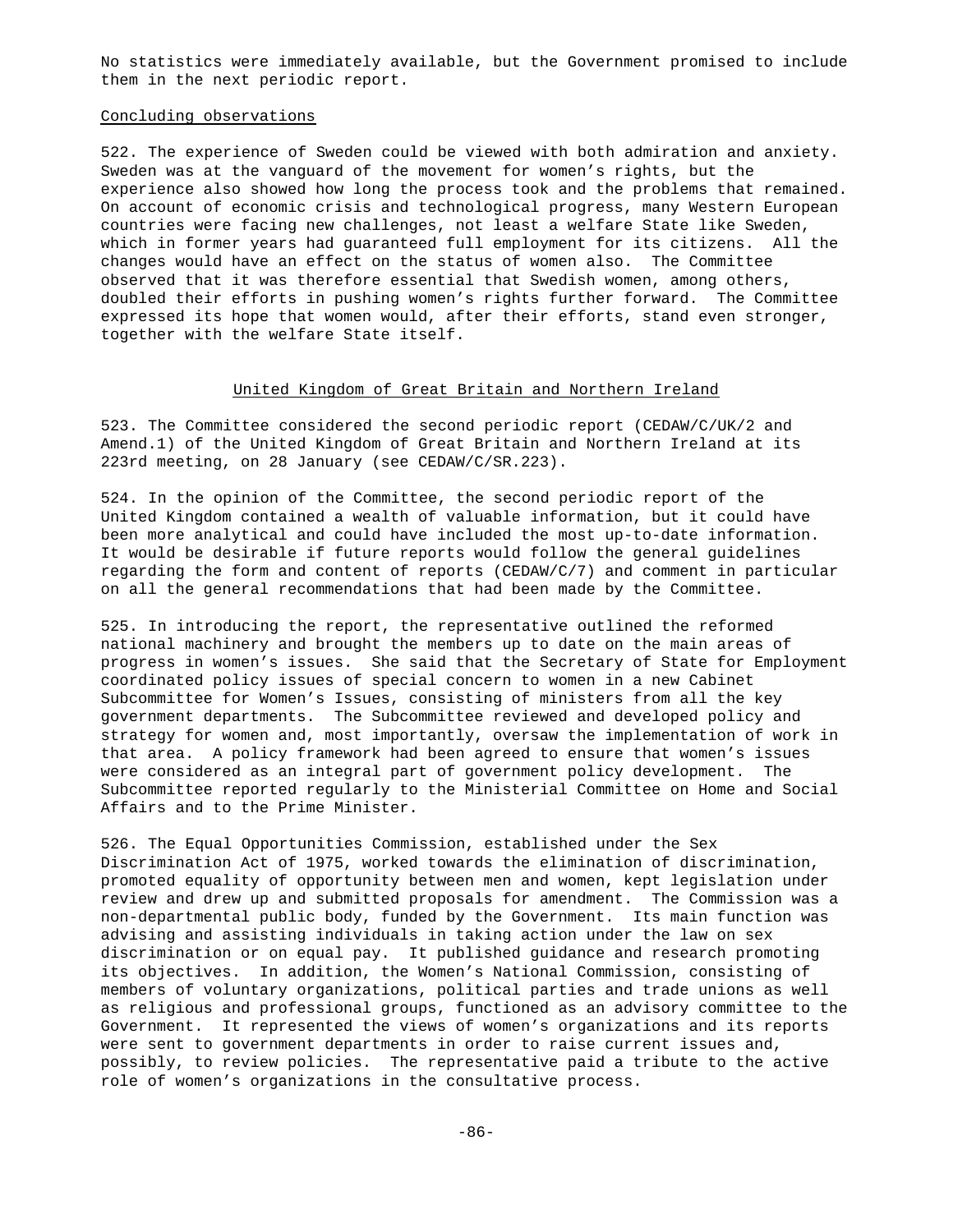527. Highlighting recent achievements, the representative mentioned the increased number of women elected to Parliament in 1992 (60 had been elected, which was 9.2 per cent of the total), and the progress made in higher positions in the civil service, as well as a government initiative to increase the public appointments of women and members of ethnic minorities. With regard to employment issues, the representative said that women continued to play an everincreasing role in the workplace; over 70 per cent of women of working age had been economically active in 1991. The wage differential between men and women had narrowed for five successive years and was currently 21 per cent. A new grant scheme to develop an additional 50,000 places for out-of-school child care would begin, and child care for pre-school children would expand further under the Children Act of 1989, so as to enable parents to return to work and have a wider choice of hours in which to work.

528. On women's status and participation, she noted that the aim was not only to get women to the top, but also to extend opportunities for women across a broad spectrum and help them to make progress, as well as to gain a first foothold at all levels of private, public and community life. The Government had recently made publications widely available to promote women in the workplace. Their topics included equal opportunities, flexible working practices, sexual harassment and positive action measures under the law.

529. On women's health, screening for breast and cervical cancer was accorded a high priority; the objective was to reduce the death rates by at least 25 per cent and 20 per cent, respectively, by the year 2000. On social security, the representative stated that the Government was committed to the equalization of the state pension age for men and women. In relation to occupational pension schemes, equalization was already in place. The Child Support Act of 1991 would have a substantial impact on single parents, 90 per cent of whom were women. The aim of the Act was to ensure that parents made fair and consistent financial provision for their children. The Child Support Agency, which would start its work in April 1993, would be responsible for implementing and enforcing the Act.

530. With regard to education the representative stated that, under the national curriculum, girls studied the same range of subjects as boys. Girls were gaining better examination results in nearly all subjects at the age of 16 than boys. She said that women were enrolling in further and higher education as much as men. It was asked whether girls were commended for their achievements. No direct answer was provided.

531. The representative concluded by saying that, although the United Kingdom still had a long way to go, the recent positive developments that had extended women's opportunities were appreciable.

# General observations

532. The Committee thanked the representative for the up-to-date information as well as for the detailed and exhaustive answers to the questions raised by the Committee.

533. Noting that the second periodic report covered the dependent territories of the British Virgin Islands, the Falkland Islands (Malvinas) and the Turks and Caicos Islands, a member asked whether Anguilla and Montserrat had been excluded because of their constitutional status or because it was expected that they would submit their own reports. Furthermore, concerning the dependent territories, it was asked whether they had had a chance to participate in the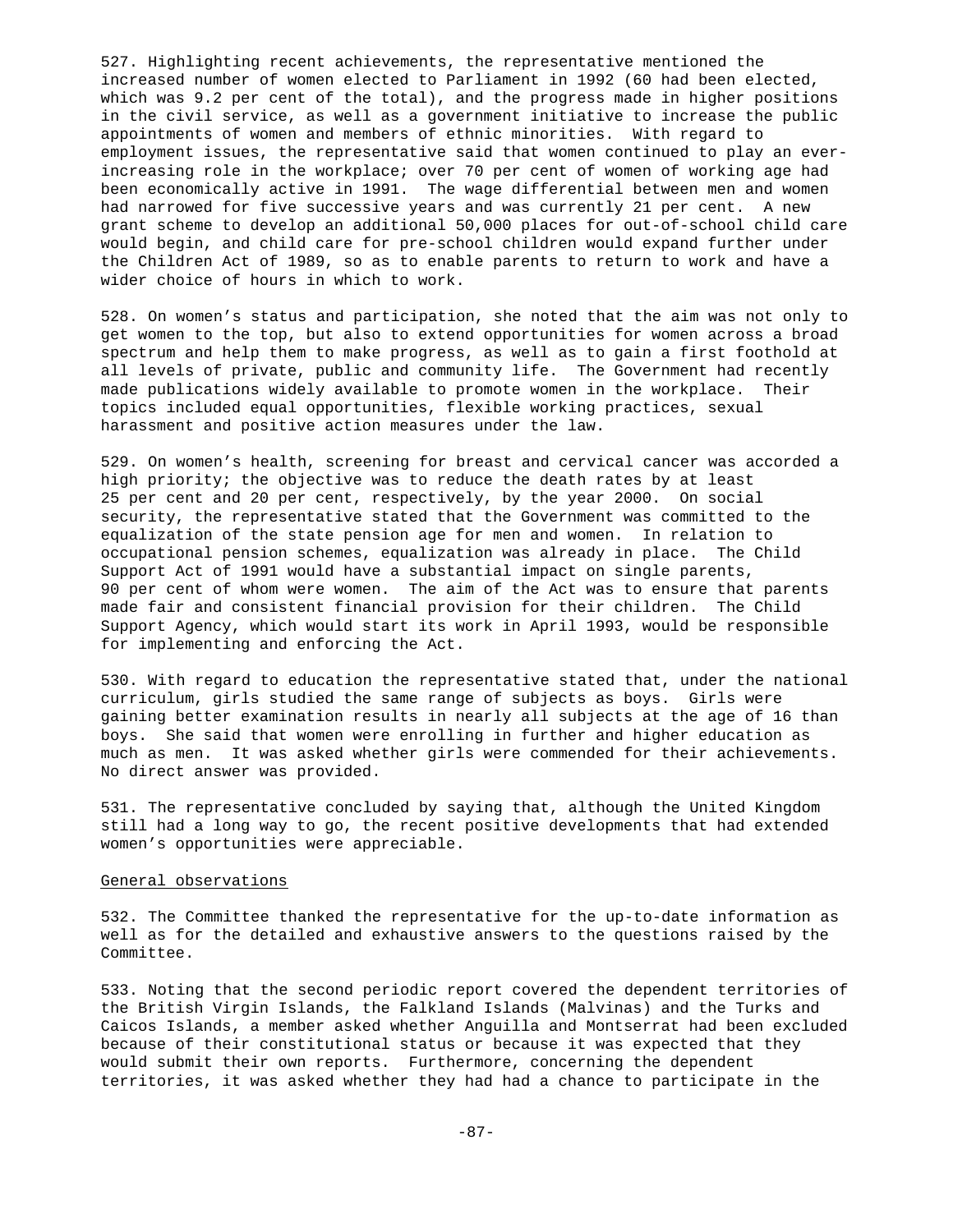preparation of the second periodic report or to review it afterwards. One member questioned the assumption regarding sovereignty over the Falkland Islands (Malvinas) given the existence of a dispute concerning it.

534. A member asked whether women in Hong Kong were covered by the Convention, in view of the fact that China would resume authority over Hong Kong on 1 July 1997 and that both China and the United Kingdom had ratified the Convention. Another member informed the Committee of the proper procedures in the event of any intention to extend the Convention to Hong Kong during the transitional period before 30 June 1997 or thereafter.

535. The Committee expressed its appreciation for the fact that non-governmental organizations had been consulted both after the initial report had been presented, and before the second periodic report had been prepared, which provided a model for other States parties to follow.

#### Questions of a general nature

536. Concerning a question on the lower living standards of women in the United Kingdom, which was included in the statement received by the Committee from non-governmental women's organizations, the representative replied that most people lived in families and that their living standards were thus family living standards. She referred to the narrowing gap in earnings, to the lower unemployment rate of women and to the fact that most women worked part time by choice.

537. Asked about the effect of recently adopted laws and programmes and about areas in which progress had been achieved, the representative first referred to the developments that had provided significant role models encouraging women to aspire to leadership in all fields. She mentioned the first woman Speaker of the House of Commons, the first woman Director of Public Prosecutions, the first woman Director of the Security Services and the first British woman in space. She then turned to women's involvement in the workforce, which was increasing steadily. She noted that employers both in the public and the private sectors were introducing family-friendly policies, including flexible working patterns, to ensure that they would be able to attract and retain women workers. Moreover, the Children Act of 1989 provided a framework for local authorities to review and plan child-care provisions, enabling more women to work.

538. She then referred to the increasing role of women in public life. There had been an increase in the number of women appointed to tribunals, the bodies that heard complaints made under the Sex Discrimination Act and the Equal Pay Act. The Prime Minister had launched an employer-led campaign in October 1991 to increase the quality and quantity of women's participation in the workforce. A number of major employers were involved in setting goals for increasing opportunities for women and in monitoring and reporting on the progress made.

539. Concerning specific goals in the national plan of action, the representative stated that plans were made by organizations, including government departments. Those plans set targets for women's participation, especially at the decision-making level, such as doubling the number of women in senior posts in the civil service by 2000 and increasing the amount of women in all public appointments to a level of 25-50 per cent by 1996. The progress in achieving the targets had been increasingly made public.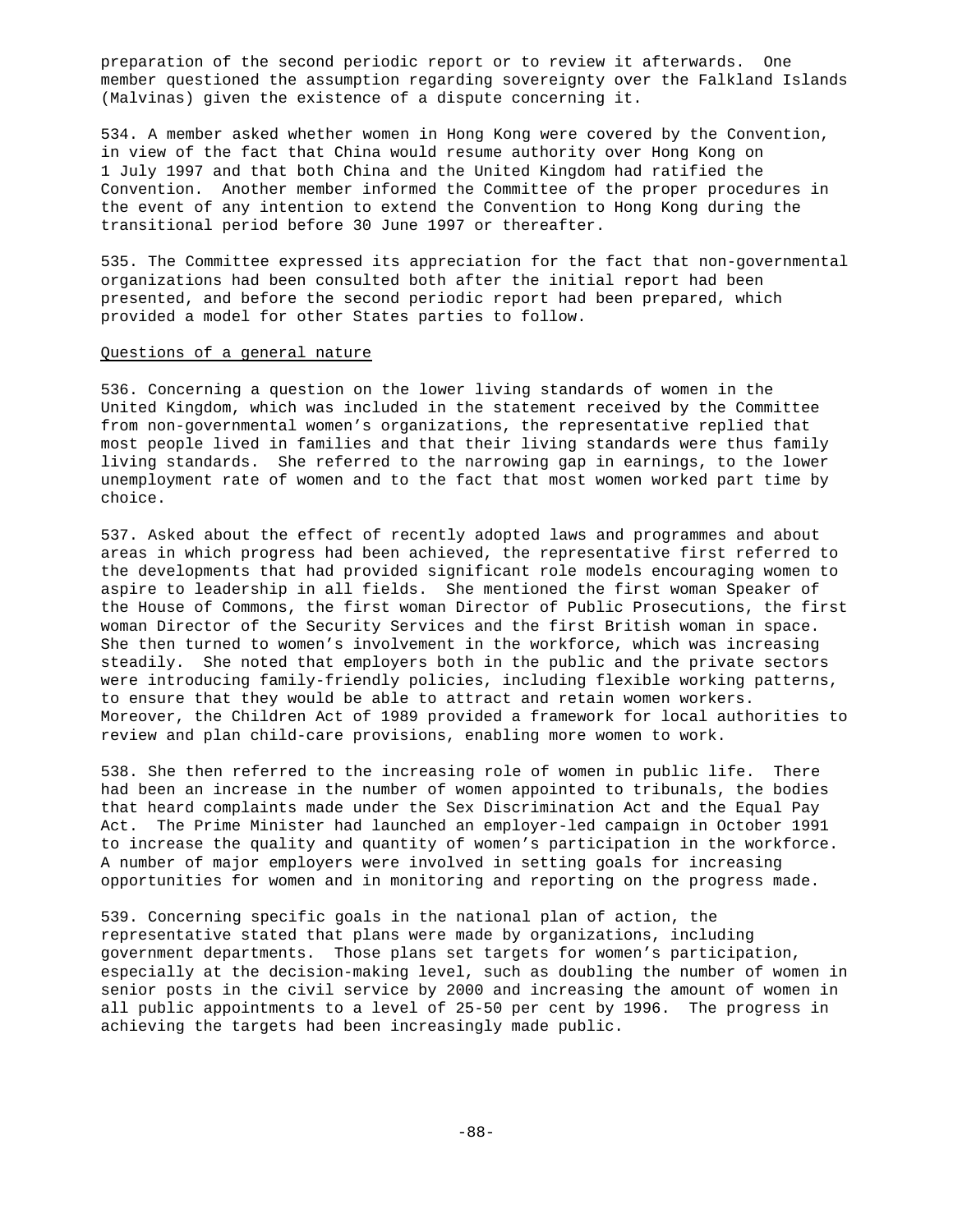540. Asked about the Government's intentions to withdraw its reservations, which was a matter of priority, the representative announced that the United Kingdom would remove parts of its reservations to articles 11 and 13. With respect to article 11, the United Kingdom could withdraw the section concerning employment in underground work in mines. With respect to article 13, the section that referred to married men's tax allowances could be withdrawn. Other reservations might be amended in the light of changes to domestic legislation. She stressed that the remaining reservations either preserved greater rights for women or left scope for individual choice; however, all reservations were kept under review and there might be scope for their removal in the coming years.

541. The Committee expressed its satisfaction that parts of the State party's reservations were to be withdrawn. At the same time, it noted with grave concern that the remaining reservations, which were not only numerous but also substantially important, did not provide a good model for other States parties. It hoped that the improvements made in that respect would be included in the third periodic report. It asked whether the Government had made similar reservations to other human rights treaties that it had signed.

# Questions related to specific articles

#### Article 2

542. Replying to the questions which social groups of women committed the most common crimes, such as theft, fraud and forgery, and whether there was a programme curbing such crimes, the representative regretted that no data were collected routinely on the social class of female offenders. The Government was required, under the Criminal Justice Act of 1991, to publish information annually about women, crime and criminal justice. Fraud and forgery constituted only 7 per cent, and theft 69 per cent, of women's offences. The programmes for all offenders included attendance centres, supervision or probation and community service orders.

543. Asked about the conditions under which women with infants were held in prisons, the representative noted that there were three mother-and-baby units, whose facilities were said to be of the highest standard. The Social Services Inspectorate had carried out inspections in 1990 and 1992 and its practical advice had contributed to the development of those units. The improved conditions included more spacious accommodation, with access to outside exercise and recreation areas. In another prison, the staff included nursery nurses, and a nutrition policy following professional advice had been adopted. New guidance had been issued and, for mothers whose children were not with them, all-day children's visiting hours and family open days were offered.

544. Regarding new legislation, and de facto changes since the submission of the initial report, the representative listed recent measures, which included independent taxation for husbands and wives, and clarification of the law that rape in marriage was an offence. Furthermore, the Church of England General Synod had voted to allow women to become priests, which, subject to approval by both Houses of Parliament, would become law; discrimination in occupational pensions had been made illegal; discrimination against women serving in the armed forces had been made illegal, and the anonymous complaints procedure had been expanded in cases of rape or sexual assault.

545. In an additional question, members requested information on the increase in the budget of the Equal Opportunities Commission, on its personnel and its main objectives. The representative announced that its budget had increased, also in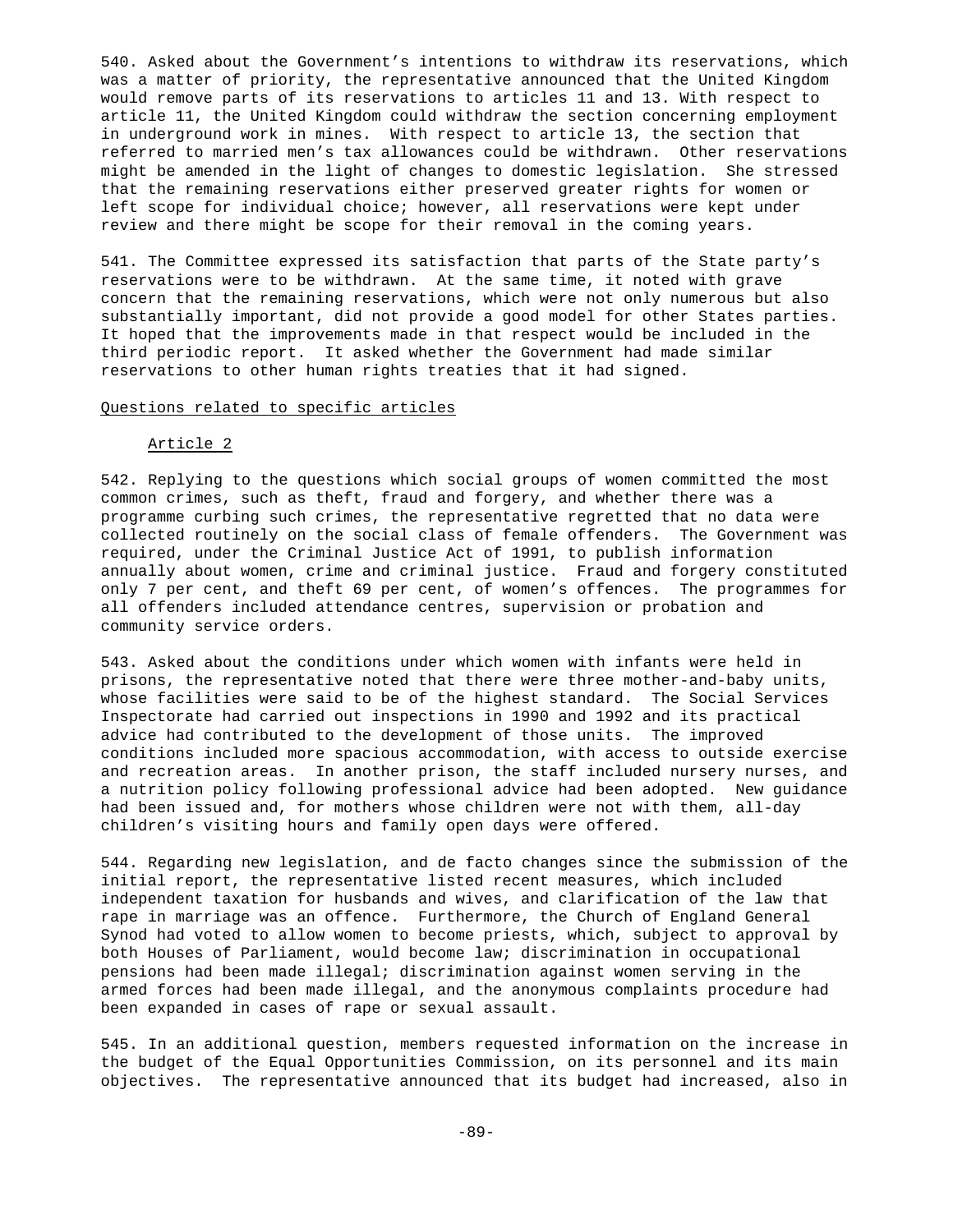real terms, recently. Its personnel numbered approximately 160, located at Manchester. With regard to the objectives of the Commission, she referred to her presentation.

### Article 3

546. Referring to general recommendation 18 (tenth session), 14/ members requested statistics on disabled women. Furthermore, they asked whether disabled women had equal opportunities in the labour market, in education and in public life. The representative said that legislation and all positive programmes were equally applicable to disabled women. In addition, there was a quota system, requiring employers of 20 or more persons to employ at least 3 per cent of registered disabled people. It was generally recognized that the quota scheme was not operating as intended as not all eligible employees registered as disabled. However, after a consultation exercise on the employment and training of disabled people in 1990, ministers had decided to retain the quota system for the time being.

547. Members asked whether the Government should rethink its position on the additional protocol on social policy to the Treaty on European Union (Treaty of Maastricht), since those social issues had a considerable impact on women's issues as well. Europe could be more effective in advancing all women in Europe if the European Community worked together. The representative answered that that was not appropriate as the issues surrounding the protocol on social policy to the Treaty of Maastricht went much farther than those related to women and concerned the principle of subsidiarity and institutional matters. The Government was, however, committed to the recently adopted European Directives, which helped women in such matters as maternity rights.

#### Article 4

548. The Committee said that temporary special measures under article 4 remained a live issue. Referring to an additional question about the possibility of introducing a so-called flexible or "soft" quota system for women, the representative said that in the United Kingdom the word "target" was used instead of the word "quota". It meant setting numerical targets to improve the representation of women, but the Government did not favour fixed quotas for women, which could lead to tokenism.

#### Article 5

549. When asked if the Government believed that the provisions of section 38 of the Sex Discrimination Act were effective in preventing advertising of a discriminatory nature, the representative said that both newspapers and job centres refused to accept discriminatory job advertisements and reported anyone doing so to the Equal Opportunities Commission. Asked about the number of cases that had been brought to court and the number that had been ruled as unlawful, the representative noted that, in 1991, the Commission had received 4,650 inquiries, including 191 complaints.

550. To the questions why there was so little media coverage on the problems of women, why women were not employed at senior positions in the broadcasting industry and why no training was arranged to enable women to occupy those positions, the representative replied that the responsibility for the content and scheduling of programmes rested with the broadcasters, who were independent of the Government. Under the Broadcasting Act of 1990, the independent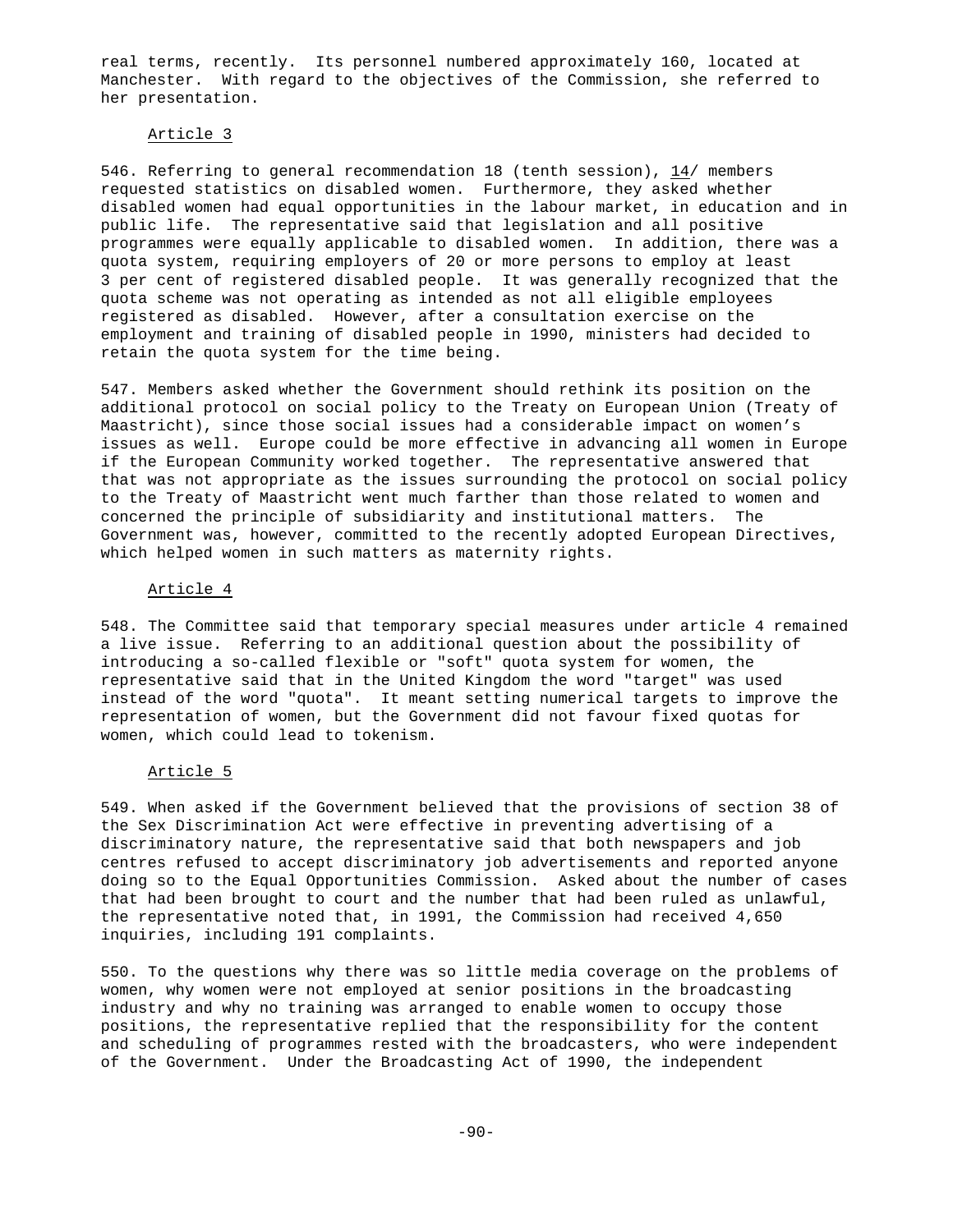broadcasting regulatory bodies were charged to make conditions in granting broadcasting licences, requiring their holders to promote equal opportunity policies.

551. Regarding the incidence of violence against women, the implementation of the recommendations to deal with it and the prosecution level for offences of violence, the representative noted that more than half of all cases of assault against women involved domestic violence. She referred to local victim support services, to the Safer Cities programme and to the policies of all police forces to deal with cases of domestic violence. She mentioned that the civil law to provide remedies and safeguards for women was under review. Additionally, she mentioned the alleged disparity in the law's reaction to women and men who killed, which had recently received considerable publicity. There had been successful appeals on the basis of diminished responsibility as a consequence of domestic violence. The clarification of the law that rape in marriage was an offence was mentioned, as was the strengthened protection of the anonymity of rape victims.

552. In an additional question, praising the judicial clarification of rape in marriage, a member asked whether victims of rape increasingly asked for help and contacted the police. In her answer, the representative noted an increasing and encouraging trend of victims turning to the police. She said that many sympathetic counselling practices were used by the police to handle cases of violence. In addition, the number of women in the police force had been increased. Asked about rapists among boys under 14, the representative referred to the pending bill on kerb-crawling, which would have removed the presumption that boys could not commit rape.

553. Members asked whether the Government considered the current law adequate with regard to rape and pornography in the light of the continued pictures of women. In the reply, the legislation was said to be adequate; however, the continued exploitation of women in the media by means of sexually explicit pictures was a grave concern and needed to be remedied. One member, being a citizen of a country in which decisions of United Kingdom courts carried some weight, welcomed the ruling whereby rape in marriage was considered a crime. Reference was made to a study that had reviewed the relationship between pornography and crimes of violence and that had found the evidence of such a link to be inconclusive. The Government was committed to enforcing laws in a manner that excluded improper publications, controlled proper standards and upheld decency.

### Article 6

554. In reply to the question why Parliament had not passed a bill that would have made kerb-crawling an offence, the representative said that the passage of the bill had been obstructed, but the Government was looking for a suitable opportunity to introduce such a measure. In answer to the question how many men had been convicted for accosting women on the street and what their sentences were, the representative cited the number 1,132.

555. Concerning the question of eliminating prostitution, the representative mentioned laws aimed at discouraging women from becoming prostitutes as well as at penalizing those who made financial gain from it. Recent figures showed that the number of women convicted for prostitution was still considerably higher than the number of persons convicted for brothel-keeping and procuration offences. The representative said that the prevention policies of the Government concentrated on the most vulnerable, including the very young.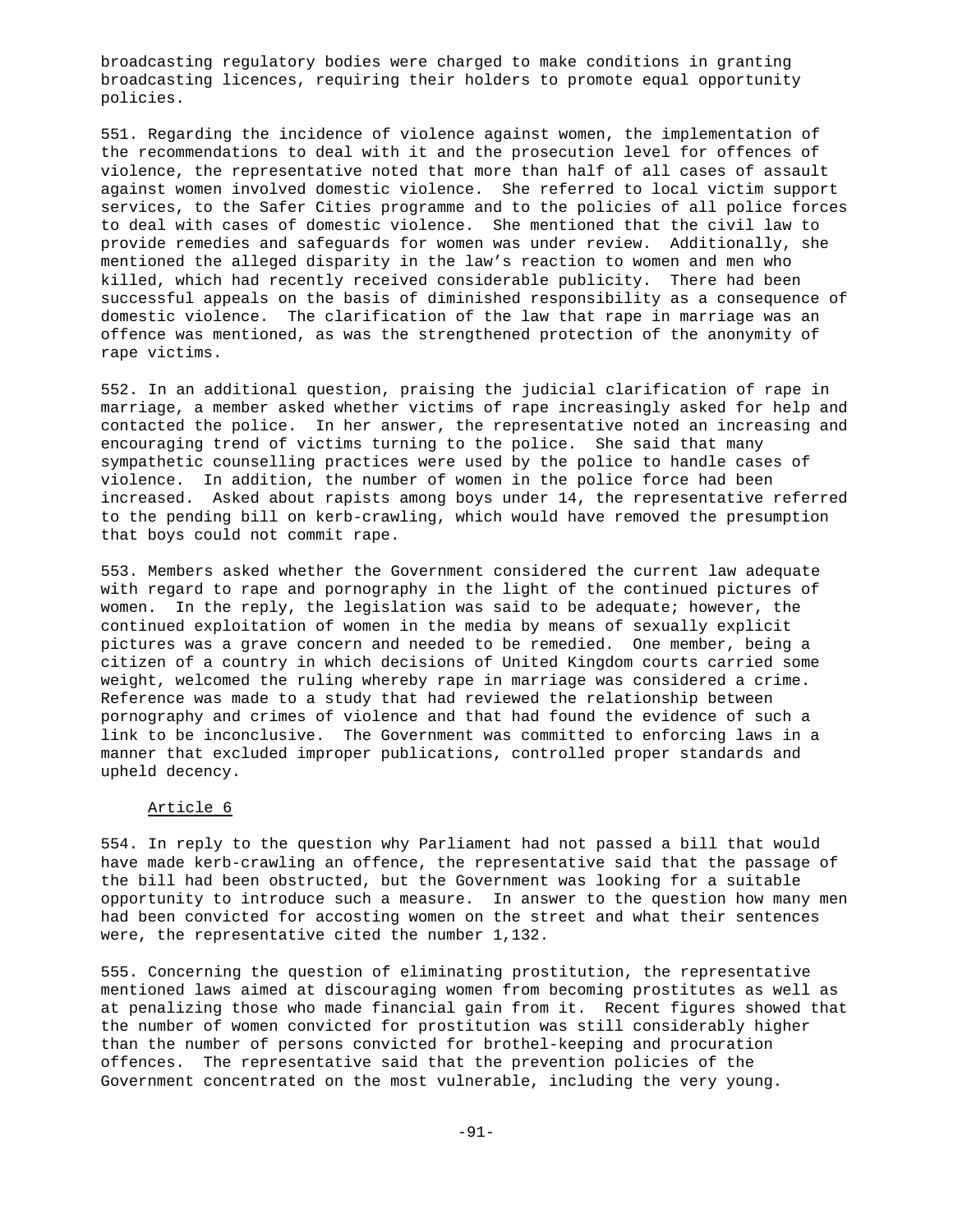556. In an additional question, clarification was requested concerning prostitution in the Falkland Islands (Malvinas) as the report was felt to be contradictory. The representative said that the information concerning the dependent territories was not immediately available and would be provided later.

# Article 7

557. The representative explained the cause of the disproportionately low number of women at the managerial level by saying that it would take time for changes to be felt and that a fair appointments policy meant filling posts only with those with the appropriate ability and experience. The Committee's concern was that the increase in the proportion of women in the civil service was so slight that it could not be regarded as noticeable progress. The representative replied that a target of 15 per cent in the top three grades by the year 2000 had been set. The representative stressed the importance of the infrastructure - training possibilities, flexible working patterns and child-care facilities - in achieving sustained improvement. She added that traditional attitudes had not been eliminated entirely.

558. With regard to changes in the number of women members of Parliament, she noted that a record number of 60 women had been elected in the general election in 1992. Asked about female candidates and electors appearing on television, she replied that that was a matter for parties and broadcasting authorities. Regarding the position that the United Kingdom occupied within EEC in terms of the percentage ratio of women and men in Parliament, she said the United Kingdom ranked seventh among the 12 member States.

559. Replying to a question on women gaining access to public appointments and on relevant affirmative action plans, she referred to a new programme of action that had been launched by the Prime Minister. The legislation of the United Kingdom did not allow quotas and the emphasis was on ensuring fair procedures and open opportunities for qualified women. In reply to a question about the recruitment of women graduates in government service, she said that women were recruited at the professional and administrative levels.

560. Concerning equal opportunities for women in the police force and in the probation service, the representative acknowledged that the police service was still largely male, even though real improvements had been made. The proportion of women in the police force was 12.1 per cent in 1991 and the recruitment level of women was over 25 per cent of the total. In the chief officer ranks, the number of women had doubled in two years. The Equal Opportunities Commission was assisting the forces to develop policies and practices, and all forces had published equal opportunities policies. Development was linked to servicing the community representatively and, consequently, successfully. Furthermore, all probation services were required to have equal opportunities policies; 45 per cent of the probation officers were women.

561. Information was requested on cooperation between women's organizations and political parties, especially with a view to ensuring that women's interests were represented in politics. The representative replied that women's organizations were active in pressuring the political parties into including women in their activities. An additional question was asked about the distribution of the 60 women in Parliament among the political parties, as well as on any specific plans the parties might have to attract more women to participate. No information was provided immediately to the first question; as to the latter one, the representative said that she understood that they all had plans.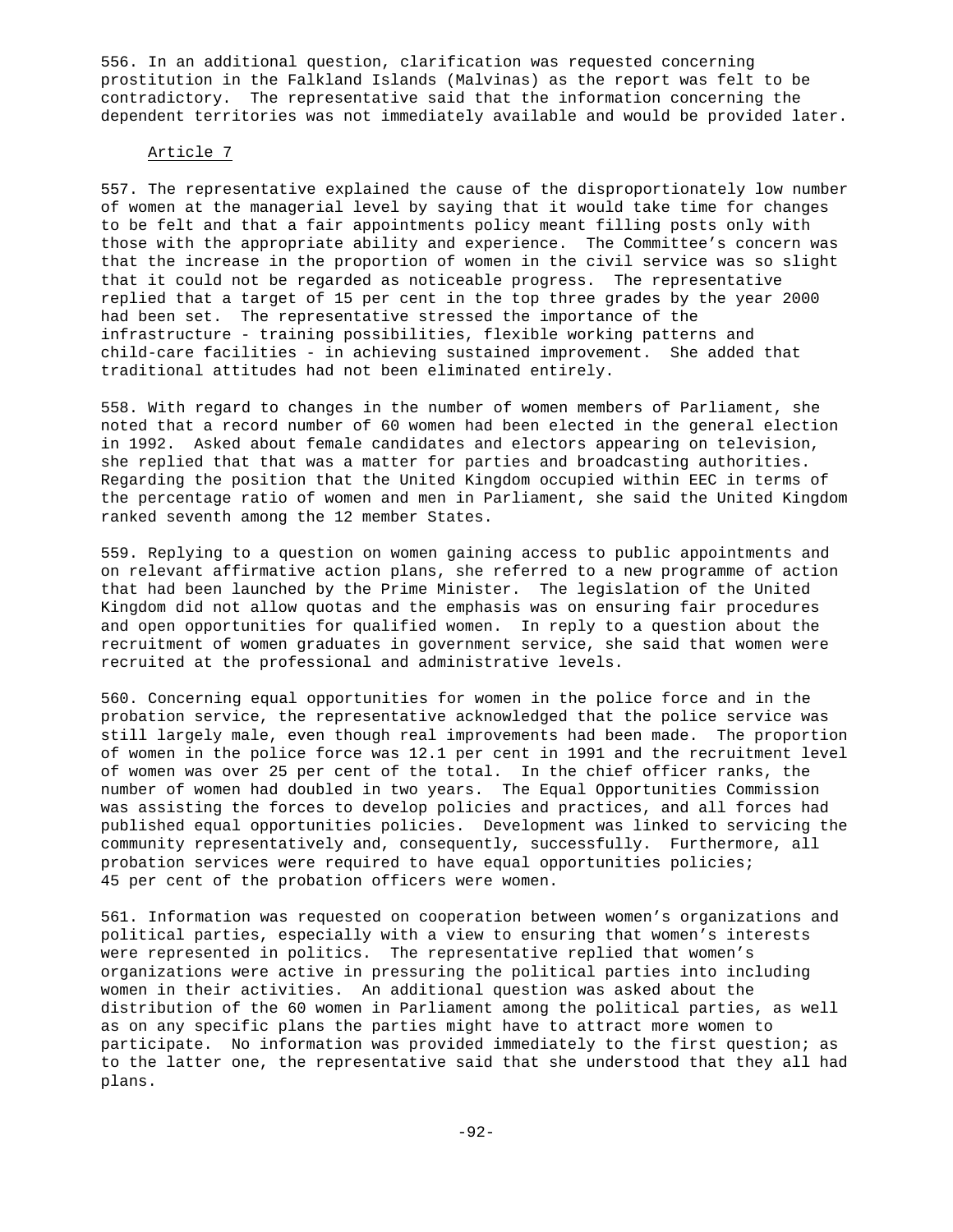# Article 9

562. Members asked about the new Immigration Act and its purposes and whether it represented progressive legislation that would improve the situation of women. The representative replied that the new legislation had been introduced to simplify and accelerate decision-making in view of the increasing volume of applications for asylum. Around 20 per cent of the applicants were female and were covered by equal opportunities legislation.

563. The members thought that the problem of migrant women had not been addressed adequately in the second periodic report and thought that the subject should be given more attention in the next one.

#### Article 10

564. When asked about elementary-school curricula and whether they took into account the equal rights of both sexes, the representative noted that the introduction of a national curriculum in schools ensured women equal access to all subjects. The national curriculum was also taken into account in independent schools. Whether children attended single-sex or coeducational schools was, according to the representative, a matter of parental choice.

565. Regarding the question whether sufficient information was provided in schools on family planning and on the prevention of AIDS, the representative said that the national curriculum included certain health issues, including aspects of sex education and the HIV virus.

566. When asked about the Government's response to the low percentage of women in higher education, the representative said that the proportion of women students had increased in most of the subjects studied and that there was now parity between the numbers of men and women entering higher education. Women accounted for 40 per cent of all postgraduate students in 1990, and for about three quarters of the increase in the numbers enrolling in further education courses between 1980-1990. Among the full-time academic staff at universities, the proportion of women was 21 per cent.

#### Article 11

567. Referring to a continuous rise in the proportion of women in the country's workforce, members asked whether the encouragement given by the Government reflected a radical policy change towards the role of women in society. The representative answered that Government policy did address changes in society and that employers were increasingly attracting and retaining female staff so as to achieve maximum economic efficiency. Women were also choosing self-employment to a greater extent. Improved and more affordable child care would further contribute to the number of women entering and advancing in the labour market.

568. Regarding the social consequences of converting military manufacturing facilities into civilian production facilities, the representative said that women were generally underrepresented in those industries, and that the decline in employment would therefore affect men more than women.

569. Answering a question on the effective implementation of the Equal Pay Act, the representative referred to a continuously narrowing pay gap between men and women. She noted that, during the period 1986-1991, almost 3,300 equal pay claims had been lodged, 80 per cent of which had been settled in favour of the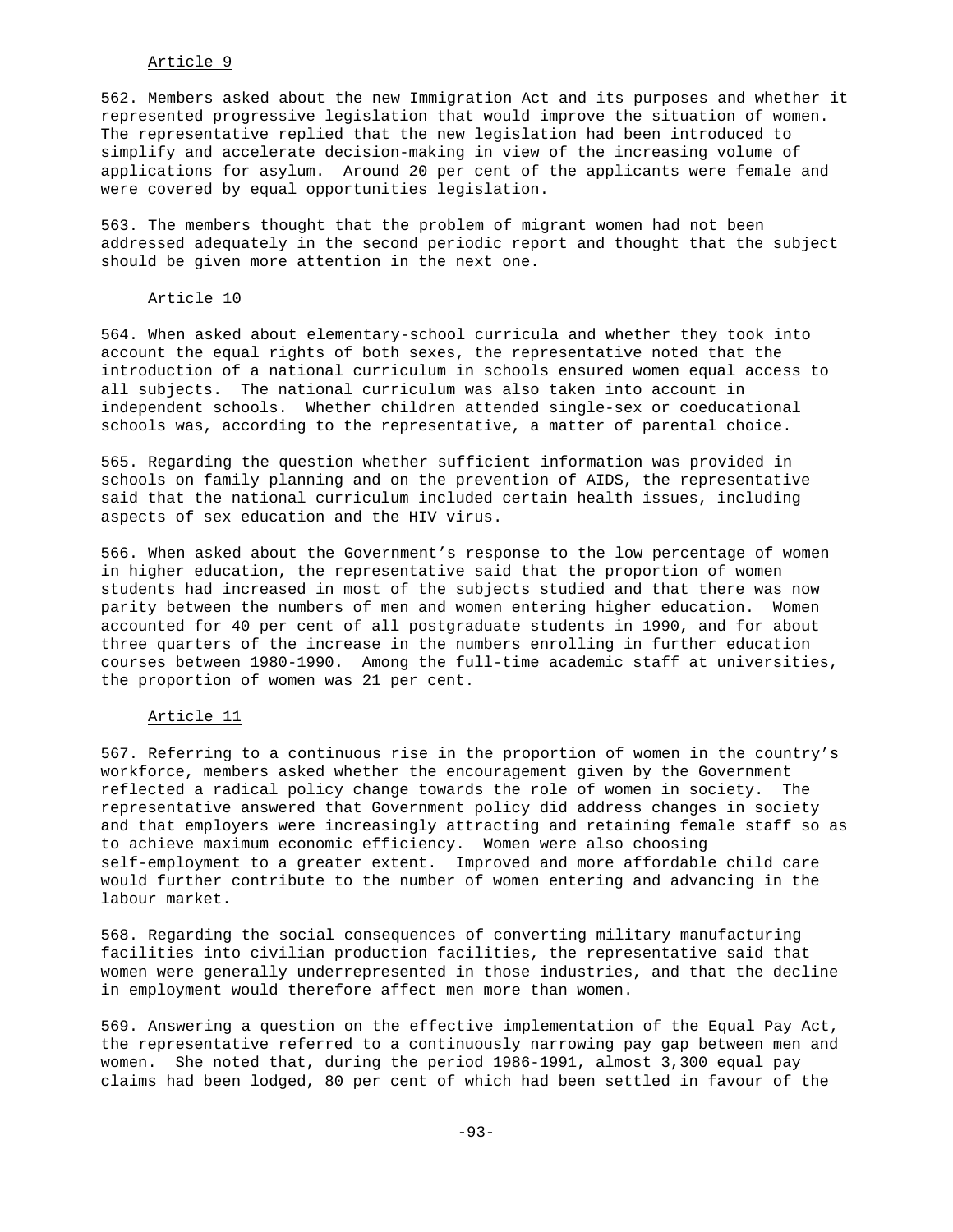complainant. With regard to the work evaluation system, she noted that the law was complex - indeed the law needed to be complex - and that the procedures required reports from independent experts. It could take time to compare jobs properly on the basis of skill, effort and other criteria. Asked for information on the income of both sexes in various occupations, she said that figures for relative pay by broad occupation were only available on a comparable basis up to 1990. From 1984-1990, the pay of women in comparison to that of men had risen in the majority of occupations.

570. Commenting on the narrowing wage differential between men and women, members asked whether the Government intended to expand its legislation, as the principle of equal pay for equal work was so far implemented only at the same-employer level and not on the basis of a comparison with other employers or other industries, which was the actual source of the discrimination. The representative replied that a comparison was made not only between exactly equal work, but also between work of equal value for the same employer; however, because wage rates were negotiated with individual employers, a full comparison of wage rates across all job levels between different companies was not possible. The Committee stated that such a comparison would be desirable.

571. Concerning the reasons for women choosing part-time work, the representative replied that the burden of domestic responsibilities was only one of the reasons, although it was evident that women undertook a far greater share of household tasks. Only 22 per cent of couples shared tasks equally, but it was a matter to be discussed by couples themselves and not for government intervention. Women might choose part-time work in order to participate in other activities. With regard to the regulation of part-time work, she said that significant employment rights, including equal pay, legislation on sex and race discrimination, regulations on health and safety and the provision of time off for antenatal care were available to all employees.

572. An additional question was asked concerning working mothers, especially those working part time. The Committee wanted to obtain, possibly in the third periodic report, more information on the sharing of work and family responsibilities; why women tended to work part time; how many men worked part time; the amount of time that men and women devoted to household tasks and child care; and how the responsibility was shared of taking care of elderly and disabled adults who could not manage for themselves. The representative replied that opinion polls had revealed that, although men felt that household duties should be shared equally, in practice they were not shared. She said that if those duties were shared more equally women would have a fairer chance of working full time. She said that many family-friendly policies, introduced by the Government, had further increased the numbers of women working part time. The policies were not limited to the taking care of children but of other population groups as well. Moreover, the demands of the labour market had contributed to the part-time work phenomenon.

573. When asked whether the State provided allowances for periods of vocational retraining, the representative said that there were a number of schemes supporting such training. Government-funded training concentrated on school-leavers and the long-term unemployed. Special rules enabled those who had been out of the labour force for some years to join training schemes; 95 per cent of the returnees were women and they received allowances during the free training. Women might also qualify for means-tested mandatory grants and loans to attend full-time higher education courses with a vocational element.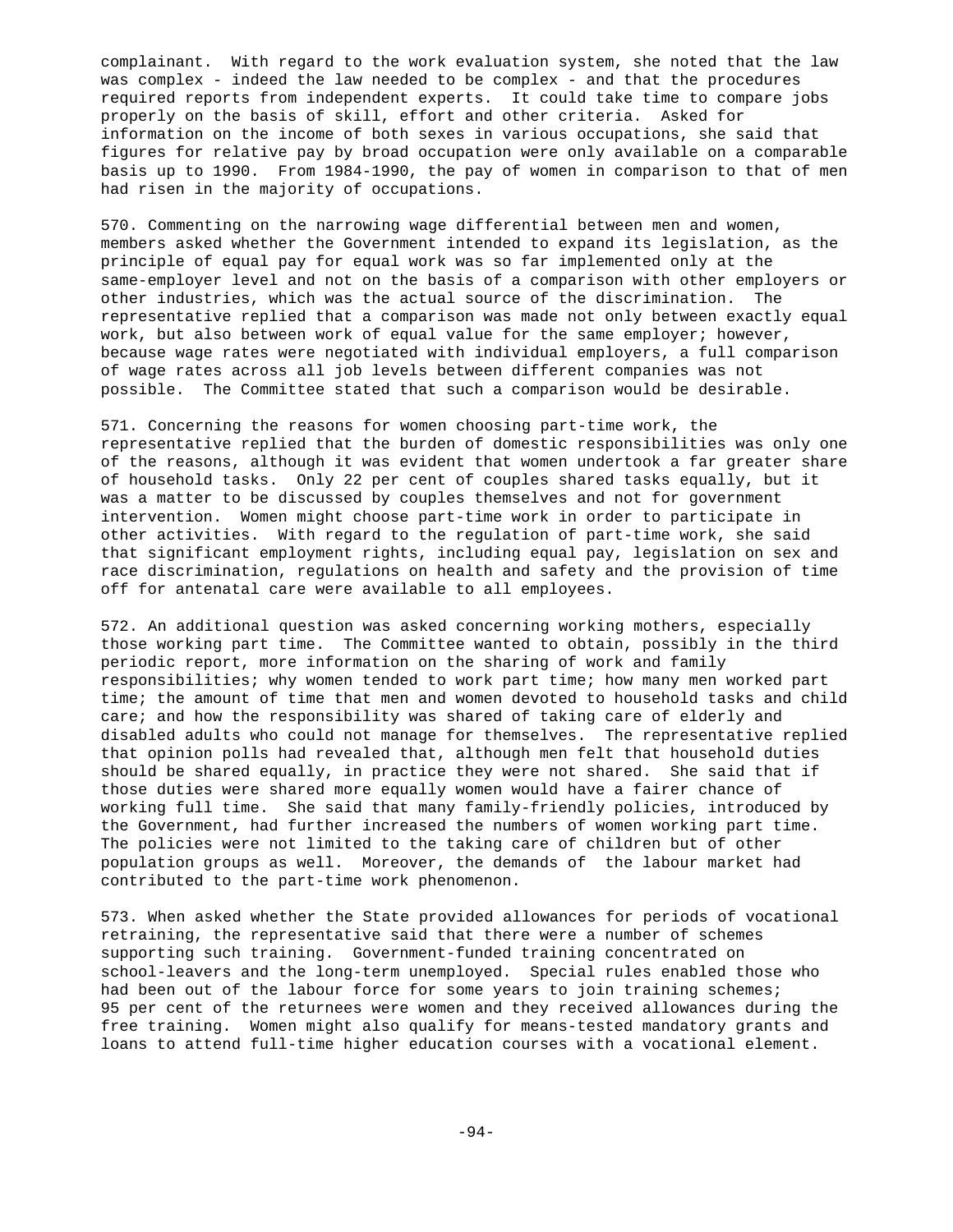574. In answer to the Committee's request for statistics on the women employed on an unremunerated basis in family businesses, the representative said that it was difficult to measure that phenomenon reliably. In the regular Labour Force Survey (1992), there were 126,000 female unpaid workers, representing about 70 per cent of all unpaid family workers. When asked if that work was included in the gross national product, she replied that the United Kingdom followed international conventions and definitions and recognized the difficulties of valuing unpaid work.

575. Concerning sexual harassment, members asked about government measures to protect women's dignity. The representative said that sexual harassment might constitute sexual discrimination under the Sex Discrimination Act. The Government had issued a booklet on the law, the steps to be taken to prevent harassment and the handling of complaints.

576. Asked what percentage of working mothers and of those wishing to work were able to use child-care facilities, the representative answered that no data had been collected in the form requested. Child care facilities were provided on the basis of need, in the interests of the welfare of the child. About 70 per cent of children under five years of age were affected by some form of child care. The Children Act should encourage expansion to meet local needs. Moreover, the number of private and voluntary day nurseries had been increasing fast. A clear majority of the women who were not working had a positive commitment to looking after their children at home.

577. Asked about exceptions to the principle of equal treatment in some social security matters, the representative said that legislation usually discriminated in favour of women and those measures were to be retained. In line with its EEC treaty obligations, the United Kingdom had implemented equality in relation to occupational pension schemes. In relation to the age of entitlement to a State pension, the Government was considering the matter.

578. In response to an additional question about hidden unemployment and the unrealistically low unemployment rate of women, the representative said that it was clear that some women who wanted to work did not register themselves as unemployed. The number was, however, very hard to calculate. With regard to whether allowances were too low for survival, she said that in addition to unemployment benefits, which were a pure income-replacement device, there were other income-related benefits, which were sufficient when they were combined.

579. Members asked whether the Equal Opportunities Commission had special provisions regarding immigrants, who were usually more vulnerable and had less access to the labour market than others. The representative from the Home Office stated that the Government was very much aware of the problem and of the cultural barriers those people faced. There were special programmes for immigrants, who often experienced double disadvantages. In addition to the Equal Opportunities Commission, there was the Commission for Racial Equality, which was responsible for enforcing the Race Relations Act and further promoting equal rights. In addition, activities at the local level, grants for training and education, English teaching, and urban programmes such as Safer Cities were directed to immigrants.

580. With regard to women's participation, members asked whether the Government intended to translate various affirmative action programmes into legislation. The representative replied that the results of programmes were being carefully monitored, and that much depended on the goodwill of employers and their ability to recognize the benefits of fully utilizing the talents of women. Cooperation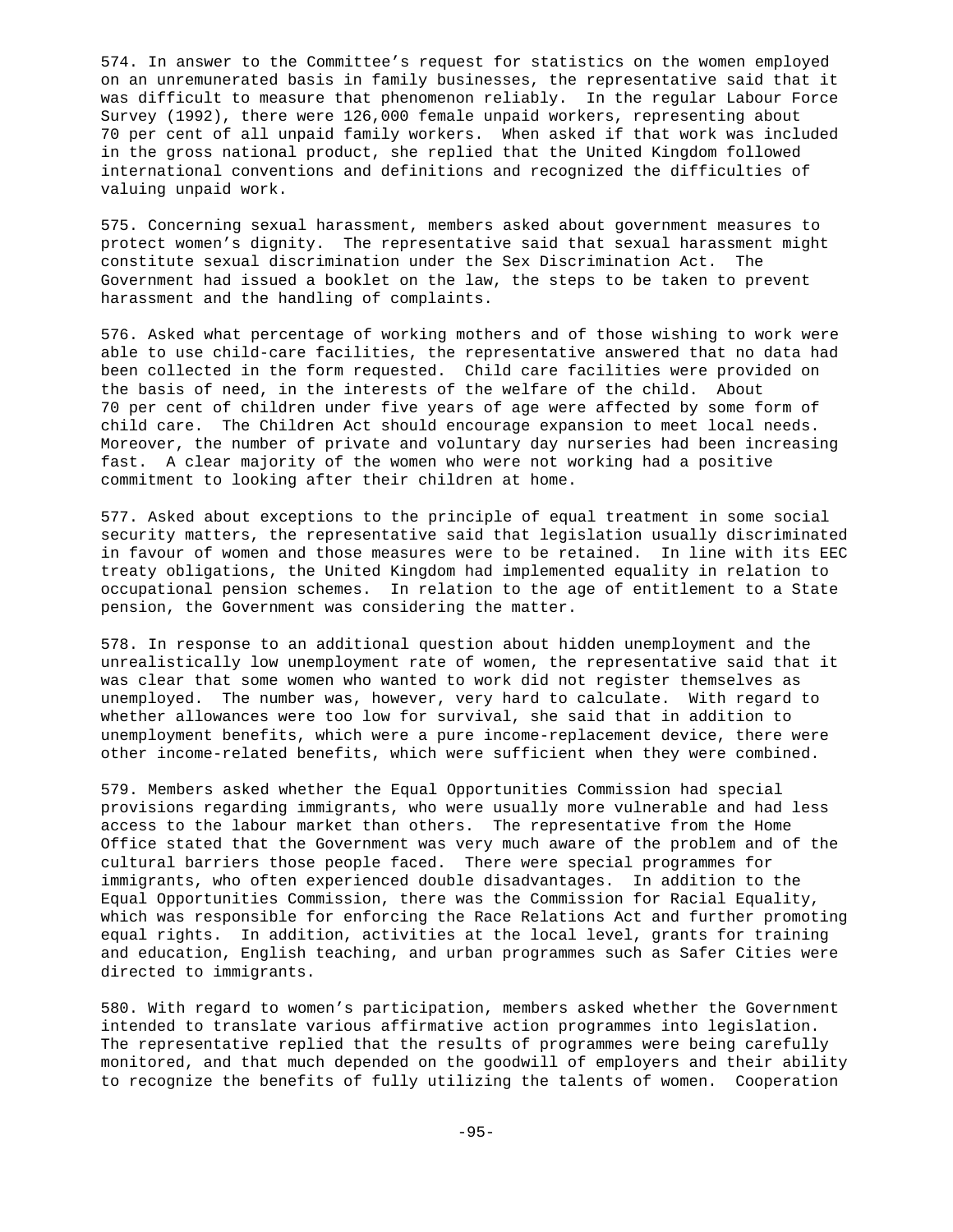was the primary goal, and legislative measures were seen to be useful only if no positive results were otherwise achieved.

581. Asked whether discrimination against those who had HIV/AIDS was prohibited, the representative replied that the mandate of the Equal Opportunities Commission allowed it to pay attention only to discrimination based on sex, although the Government was very conscious of such serious impediments to entering the labour market.

#### Article 12

582. Asked about the social considerations in setting a 24-week limit in the new Abortion Act, the representative replied that the limit was medical and not social. A clinical judgement of two registered medical practitioners was required to terminate a pregnancy. Members asked about the reaction of women's organizations to health-care reform. The representative said that the reforms in the National Health Service had clarified each local authority's responsibility to provide appropriate health care for those within its jurisdiction. The reaction had been both favourable and less favourable. The Government had, moreover, adopted a strategy, consisting of five key areas for preventive action on improving the health of the country. No answer was provided to the question whether treatment institutions were maintained in the same way as formerly. Instead, information was given on family planning.

583. Concerning a question on the effects of HIV/AIDS on women and on the action taken, the representative said that, according to the latest figures from September 1992, there were 2,174 (12 per cent) reported cases of women with the HIV virus, as against 15,887 reported cases of men, and 579 (5 per cent) reported cases of women with AIDS, as against 9,940 reported cases of men. Although the proportion of women was lower, the situation was alarming as the rate of increase for women for both HIV and AIDS was higher than for men over the previous years. An amount of £200 million had been provided in 1992/93 for both preventive and treatment services. Preventive work included a booklet for those working with HIV/AIDS and research on drug-using prostitutes. A suggestion had been made that health authorities should offer antibody testing to all women receiving antenatal care. HIV/AIDS was one of the five priority areas for action in the health promotion programme of the Government.

# Article 14

584. In answer to a question on the problem of unpaid labour in family businesses in rural areas, the representative stated that the proportion of paid women employees in agriculture had been increasing. Training for women in agriculture recognized the role of unpaid family members in the administrative and financial aspects of farm management. In Northern Ireland, a programme was being funded to assist women in developing rural businesses.

585. Concerning the findings of the research financed by the Rural Development Commission on women's employment in rural areas, the representative said that the study highlighted problems - low pay, lack of services, poor transportation and housing - and suggested innovative local solutions to them. Transportation had been deregulated and subsidies provided for services that were socially necessary. Training for work in rural areas was supported by the Commission with locally based Training and Enterprise Councils and community councils.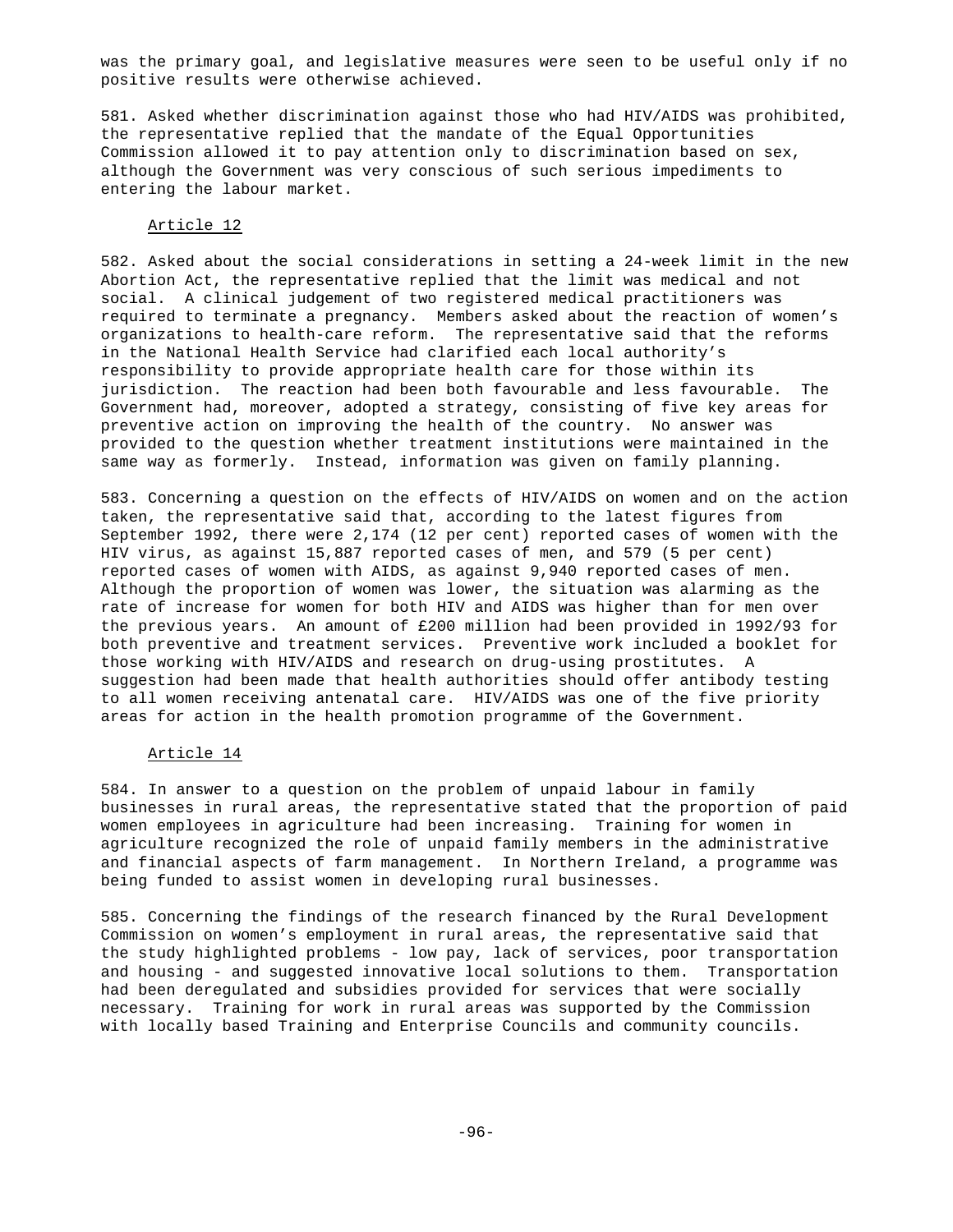# Article 16

586. Asked about Government measures to ensure that family responsibilities were carried out, considering the high number of single-parent families, the Committee was informed that 17 per cent of families with dependent children were single-parent families. The Child Support Act of 1991, and equivalent legislation in Northern Ireland, was intended to provide a consistent and fair approach to child maintenance through administrative procedures rather than the courts. The Act would provide an income to single parents.

587. Regarding the impact on children of the high incidence of free unions and separation, the representative said that consideration was being given to reforming the divorce law to require conciliation before granting divorce. The smooth transition of and assurance of continuity for responsibilities for children were the main purposes of conciliation, and it might also lead to reconciliation. In addition, the Government supported the work of marriage guidance councils.

588. The Committee pointed to the trend of family dissolution and wanted to know if it was a deliberate trend, if there had been any surveys about it and what was the position of the Government. In her reply, the representative said that there seemed to be a trend towards an increase in the number of single-person households and that it reflected a person's free choice. Additional information on that matter could be provided in the next periodic report if the Committee so requested.

# Concluding observations

589. The Committee remarked that, irrespective of the development status of a country, women seemed to encounter obstacles to the full enjoyment of their rights. Members stated that women in developed countries faced new types of problems, related to entry to the labour market, professional skills, part-time work and violence, which was a most serious concern. Therefore, although a great deal had been accomplished in the United Kingdom, there was still room for improvement.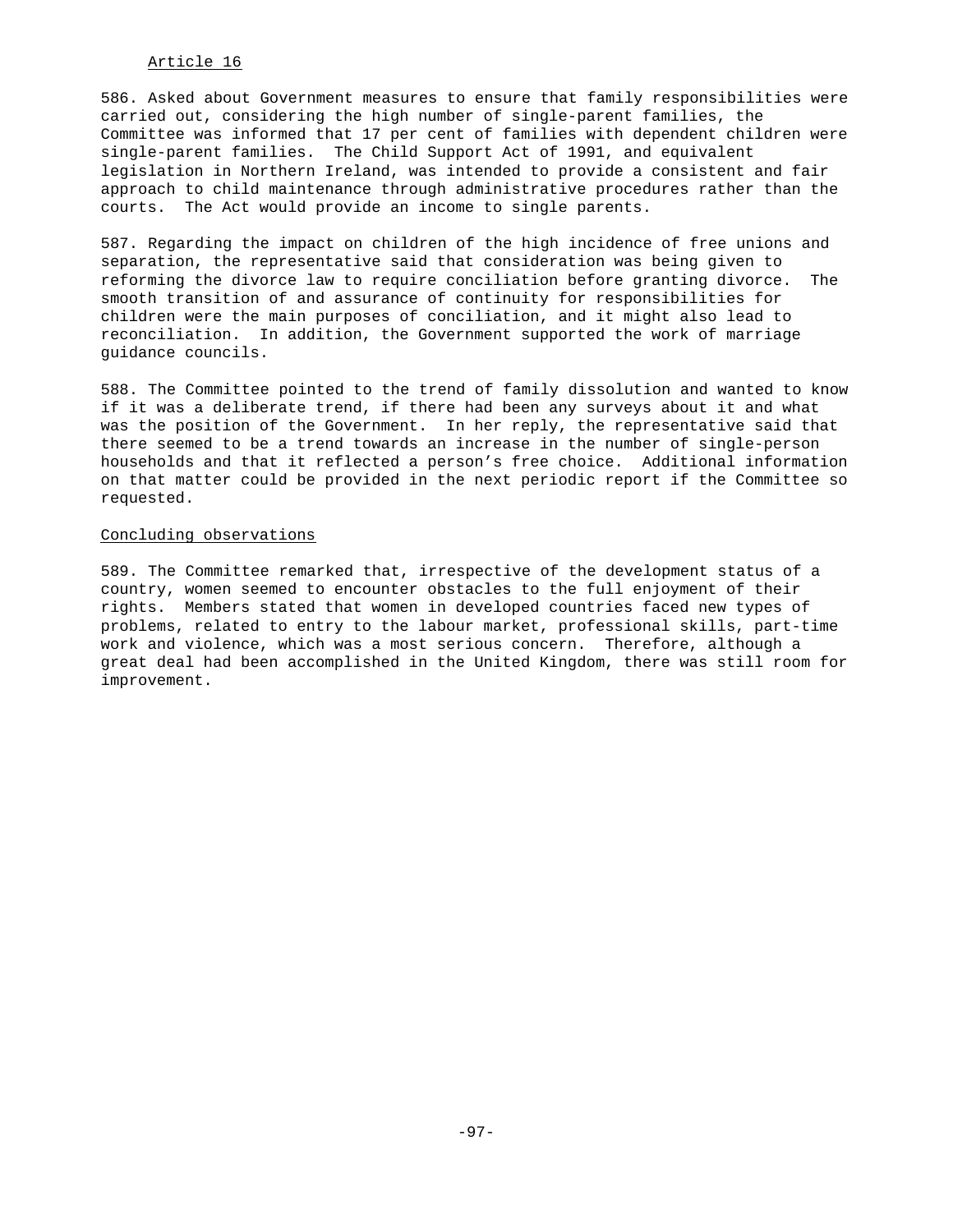### IV. CONTRIBUTIONS OF THE COMMITTEE TO INTERNATIONAL CONFERENCES

590. The Committee considered the question of its contributions to international conferences (agenda item 9) at its 211th, 213th and 214th meetings, on 19, 20 and 21 January.

# A. International Year of the Family

591. The Director of the Social Development Division, who was also the Coordinator for the International Year of the Family, described the activities being carried out in preparation for the Year (1994), had been proclaimed by the General Assembly in its resolution 44/82. The main problem was to find the resources to finance those activities. With regard to national-level preparations, some 90 countries had contributed information on their national coordination efforts. At the regional level, he said that there were plans to hold four preparatory meetings; namely, at Tunis (29 March-2 April 1993) for Arab and African States; at Valletta (26-30 April 1993) for European and North American States; in Beijing (24-28 May 1993) for the region covering Asia and the Pacific; and at Cartagena (9-14 August 1993) for the Latin American and Caribbean region. There would also be a world non-governmental organization forum at Valletta from 28 November to 2 December 1993.

592. He indicated that, especially at the start of the preparatory process, concern had been expressed about the Year, including whether it would reinforce traditional distinctions in sex roles; whether it might lead to a single normative model for the family; and whether there would be more emphasis on the rights of families than on their responsibilities. He added that the Committee could contribute a great deal to the Year by making a general recommendation to the States parties concerning the Year. He believed that such a general recommendation would be proper and effective, especially if States parties were asked to include in their reports how they had incorporated the objectives and principles of the Year in their implementation of the Convention. He stated that, in relation to articles 9, 15 and 16 of the Convention, the secretariat for the Year was ready to publicize the work of the Committee, either by supporting a small meeting of experts or by preparing a publication.

593. The Committee noted with appreciation the level and quality of the preparations for the Year. In the ensuing discussion, concern was expressed that, in many societies, the family was facing pressure on account of economic and social problems, including drugs and crime. It was noted that, in some countries, focus was placed on the elimination of discrimination within the family between boys and girls and on the role of women in educating the children. Violence in the family was a priority issue, as well as the role of the State in protecting abused children.

594. On the recommendation of working group I, the Committee decided that its contribution to the International Year of the Family would be a general recommendation on article 16 and related articles 9 and 15, as agreed at the eleventh session. 16/

# B. Fourth World Conference on Women

595. The representative of the Secretary-General informed the Committee of the work of the Commission on the Status of Women and its contribution to the Fourth World Conference on Women: Action for Equality, Development and Peace, to be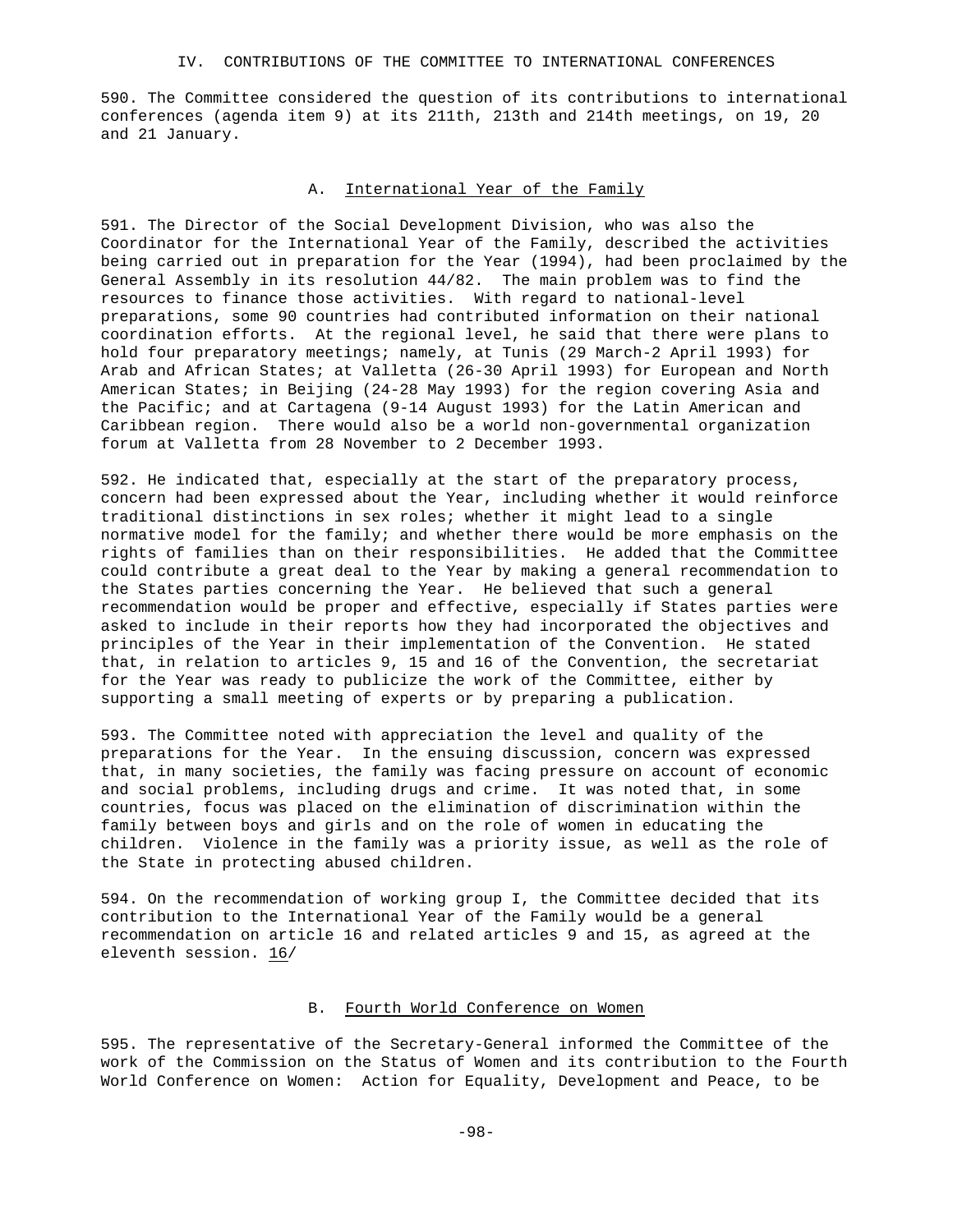held in Beijing from 4 to 15 September 1995. He stated that, at its thirty-sixth session, the Commission had already defined the organizational elements of the Conference, and had decided that the members of the Committee would be invited to attend the Conference. He also mentioned the preparation of the compendium on the implementation of the Convention, a document first prepared for the World Conference to Review and Appraise the Achievements of the United Nations Decade for Women: Equality, Development and Peace, held at Nairobi from 15 to 26 July 1985, which would analyse the history of women's rights since the founding of the United Nations as well as specific articles of the Convention. 17/ He said that the draft would be prepared by the Secretariat and could be available for comments by the Committee in 1995. The Committee requested the Secretariat to provide it, for its review at its thirteenth session, with an outline of the draft of the updated compendium on the implementation of the Convention on the Elimination of All Forms of Discrimination against Women; it further requested that the draft compendium should be submitted to it at its fourteenth session, so that its comments could be included in the final version.

# C. International Conference on Population and Development

596. A member of the Secretariat informed the Committee about preparations for the International Conference on Population and Development, to be held at Cairo from 5 to 13 September 1994. He stressed that it had been the trend in the last two years to pay considerable attention to women's issues. He described the objectives of the Conference and also the efforts of the six expert group meetings to be held prior to the Conference. In addition, he informed the Committee that papers would emerge from each regional meeting, stressing women's dimensions as well as gender dimensions, to enable the Conference to deal with issues related to health, environment, demography, economic development, family planning, migration and poverty that had been overlooked in the past.

597. On the recommendation of Working Group I, the Committee decided to prepare a special recommendation at its thirteenth session as a contribution to the International Conference on Population and Development and that the Secretariat should provide members of the Committee with information about the preparations for that Conference, if possible in advance.

# D. World Conference on Human Rights

598. The Committee considered its contribution to the World Conference on Human Rights, to be held at Vienna from 14 to 25 June 1993, and, at its 230th meeting, on 4 February 1993, adopted a suggestion concerning the Conference (suggestion 4). For the text, see chapter I, section A.

# E. World Summit for Social Development

599. On the recommendation of Working Group I, the Committee decided to request the Secretariat to provide it, at its thirteenth session, with information on preparations for the World Summit for Social Development, which the General Assembly had decided to convene in 1995 (resolution 47/92) and to consider preparing an appropriate contribution to the Summit at its thirteenth session, in 1994, or its fourteenth session, in 1995.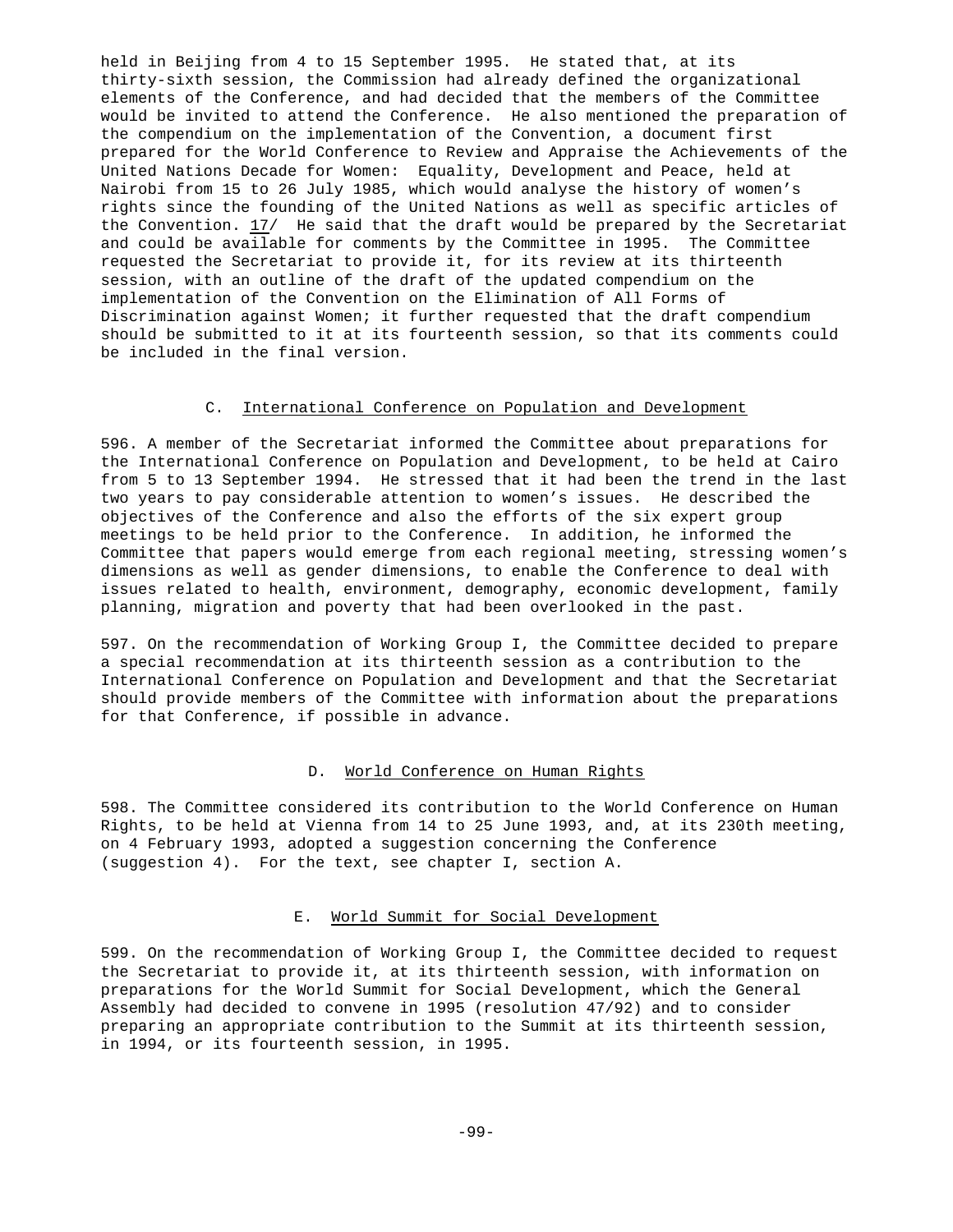# V. CONSIDERATION OF THE REPORT OF THE FOURTH MEETING OF PERSONS CHAIRING THE HUMAN RIGHTS TREATY BODIES AND ACTION TAKEN BY THE GENERAL ASSEMBLY CONCERNING TREATY BODIES

600. At its 211th meeting, on 19 January, the Committee considered the report of the fourth meeting of persons chairing the human rights treaty bodies convened pursuant to General Assembly resolution 46/111 of 17 December 1991 (A/47/628) and the action taken by the General Assembly in its resolution 47/111 (agenda item 8).

601. The Chairperson of the tenth and eleventh sessions, Mervat Tallawy, who had represented the Committee at the fourth meeting, and who had been elected to chair that meeting, said that two important items had been discussed, namely, a review of recent developments relating to the work of the treaty bodies and the follow-up to the conclusions and recommendations adopted at the third meeting. Matters requiring special consideration included the general situation of overdue reports; the identification of possible technical assistance projects; the question of reservations to human rights instruments; the comments and recommendations forwarded to the Preparatory Committee for the World Conference on Human Rights; and developments relating to the Centre for Human Rights, including support for the work of the treaty bodies. She described the conclusions and recommendations that had been included in the report transmitted to the General Assembly, including those related to moving the organizational location of servicing for the Committee on the Elimination of Discrimination against Women to the Centre for Human Rights.

602. Responding to a question, Ms. Tallawy stated that the provisional agenda for the World Conference on Human Rights, adopted by the General Assembly in its resolution 47/122, covered the human rights of both men and women. In the ensuing discussion, a member suggested that the extensive work undertaken by the Committee, particularly relating to violence against women, should be incorporated into the Committee's recommendation to be submitted to the Conference.

603. With regard to reservations to the Convention, one member noted that other treaty bodies also had the same problem concerning the number of reservations but she was concerned about the large number of reservations that had been made to the Convention on the Elimination of All Forms of Discrimination against Women. She wanted to know whether the Committee could take the matter of reservations to the Convention to the International Court of Justice. In reply, Ms. Tallawy noted that the matter of the reservations would have to be taken to the Court through the General Assembly. However, she observed that it would be unwise to take the matter to the Court separately and the Assembly would be more likely to refer it to the Court if the question of reservations had been raised by all the human rights treaty bodies jointly.

604. After examining the report of the fourth meeting of persons chairing human rights treaty bodies, the Committee considered a recommendation made at that meeting. After some discussion, and bearing in mind the lack of communication between the various treaty bodies, the Committee decided, at its 230th meeting, on 4 February, that immediately following each session a summary of that session should be prepared by the Chairperson of the Committee. That summary should be sent to the persons chairing other treaty bodies. General recommendations and suggestions adopted by the Committee should be annexed to the summary.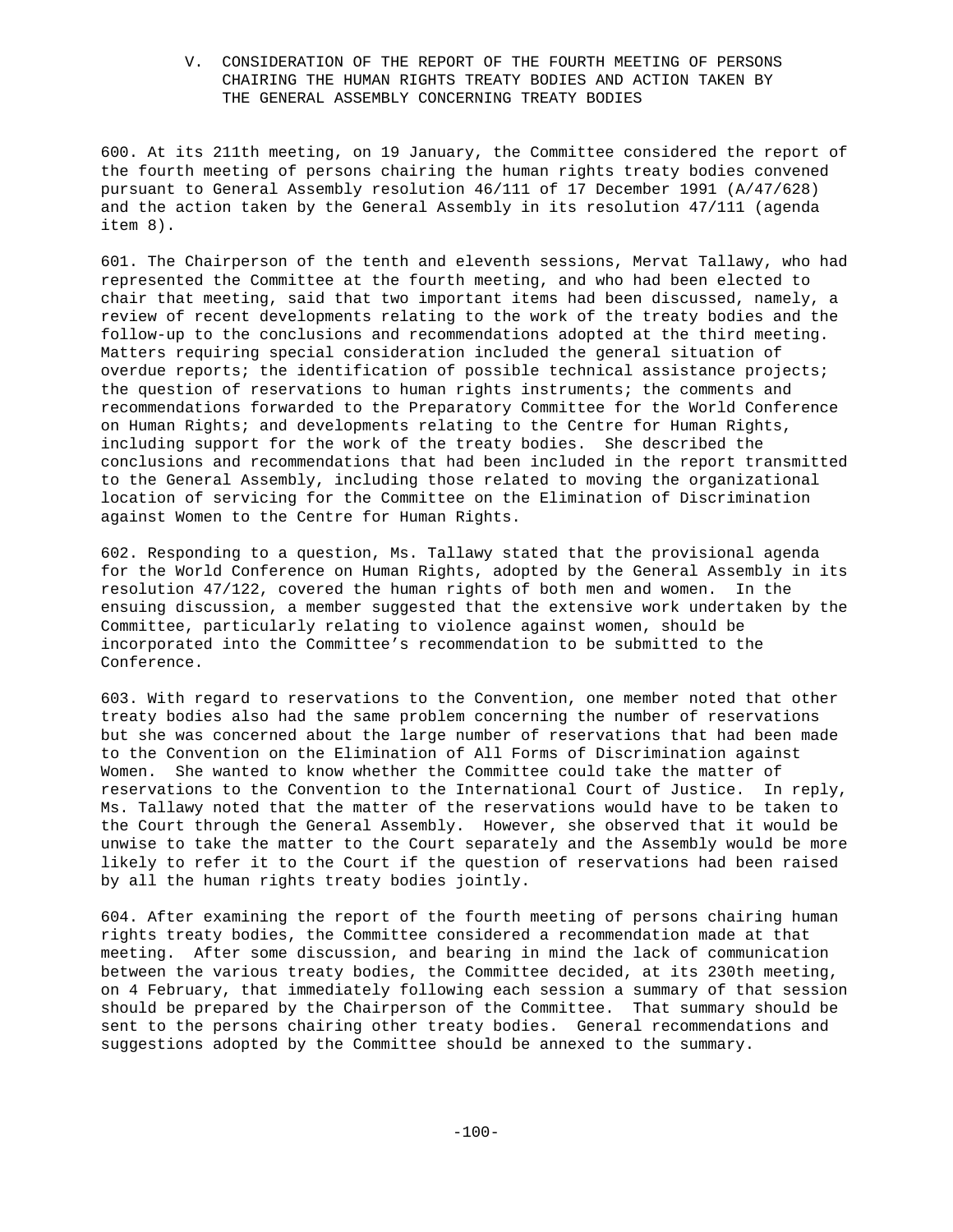605. In addition, the report on each session should be sent, as soon as possible, to the persons chairing other treaty bodies, for their information.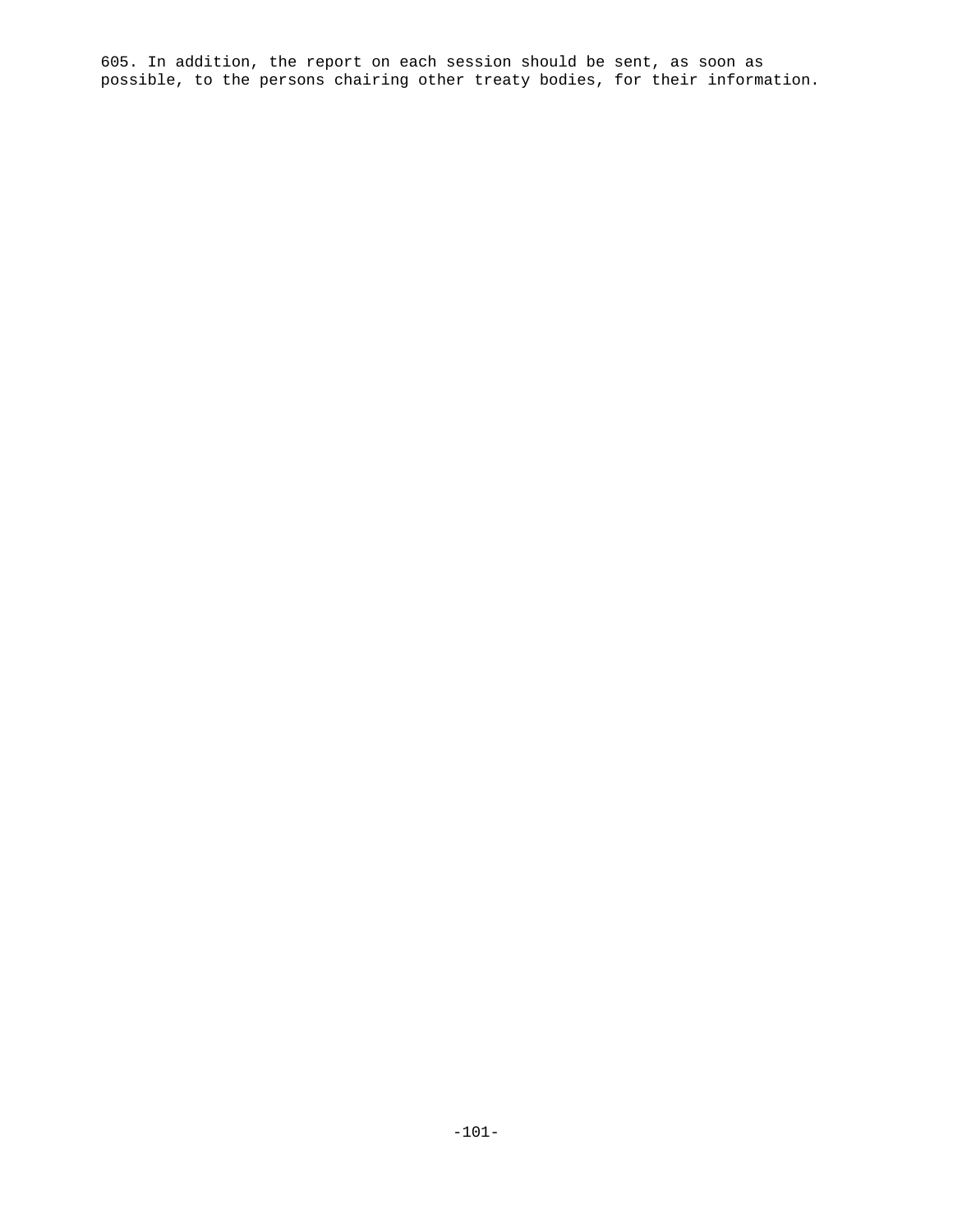606. The Committee considered ways and means of expediting its work (agenda item 7) at its 210th and 211th meetings, on 19 January.

607. A representative of the Centre for Human Rights informed the Committee that the Centre serviced six out of seven major human rights treaty and monitoring bodies, namely, the Committee on the Elimination of Racial Discrimination, which was responsible for monitoring the International Convention on the Elimination of All Forms of Racial Discrimination (General Assembly resolution 2106 A (XX), annex); the Committee on Economic, Social and Cultural Rights, which was responsible for monitoring the International Covenant on Economic, Social and Cultural Rights (resolution 2200 A (XXI), annex); the Human Rights Committee, which was responsible for monitoring the International Covenant on Civil and Political Rights (resolution 2200 A (XXI), annex); the so-called Group of Three, which was responsible for monitoring the International Convention on the Suppression and Punishment of the Crime of Apartheid (resolution 3068 (XXVIII), annex); the Committee against Torture, which was responsible for monitoring the Convention against Torture and Other Cruel, Inhuman or Degrading Treatment or Punishment (resolution 39/46, annex) and the Committee on the Rights of the Child, which was responsible for monitoring the Convention on the Rights of the Child (resolution 44/25, annex).

608. Although the International Convention on the Protection of the Rights of All Migrant Workers and Members of Their Families (General Assembly resolution 45/158, annex) had been adopted, no committee had yet been established to monitor its implementation.

609. She informed the Committee that those conventions had been ratified by between 70 and 132 States parties. With the increase in the number of States parties, the work of the treaty bodies and the Secretariat had increased.

610. The number of members of the monitoring bodies of those treaties ranged from 10 to 18. The Committee on Economic, Social and Cultural Rights and the Human Rights Committee had more members while the Committee against Torture and the Committee on the Rights of the Child had fewer members.

611. With regard to the mandates of the treaty bodies, she explained that the major principle was the periodic examination of States parties' reports. However, the Committee on the Elimination of Racial Discrimination, the Human Rights Committee and the Committee against Torture had an additional mandate in that it was possible for individuals to make complaints, if States parties had acceded to an optional protocol or had made a declaration under a specific article of the convention concerned. In the case of the International Covenant on Civil and Political Rights, for example, 67 of the 115 ratifying States had accepted that procedure. In the Committee on Economic, Social and Cultural Rights, where the individual complaints procedure did not exist, consideration had been given to formulating an optional protocol on some of the rights under the Covenant. The Group of Three met every two years as a body designated by the Chairman of the Commission on Human Rights from among States that were at the same time both members of that Commission and parties to the International Convention on the Suppression and Punishment of the Crime of Apartheid.

612. The Committee against Torture was empowered to send one or more of its members to countries where incidences of torture were alleged to be taking place to investigate and report back to that Committee.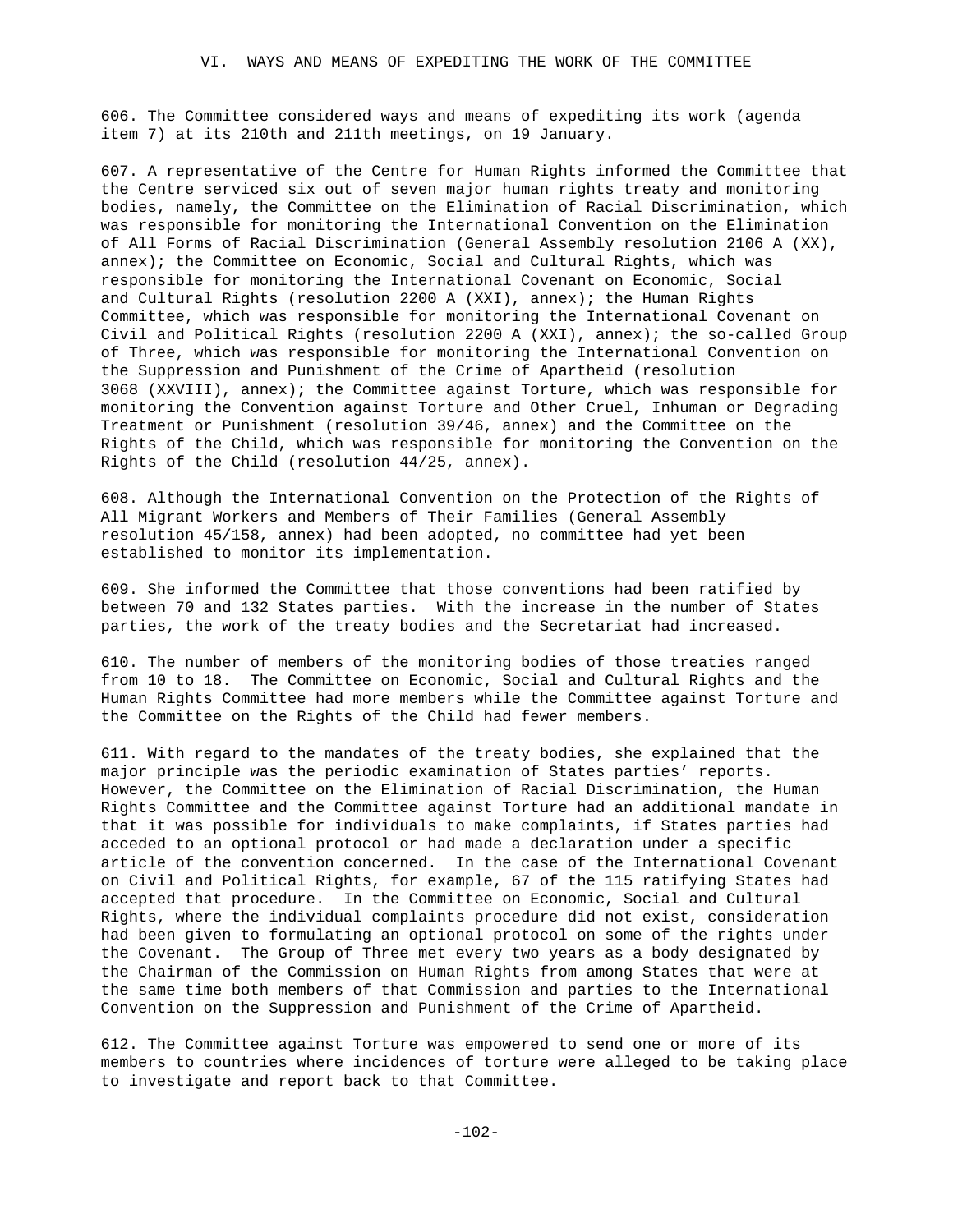613. She informed the Committee that one proposal, made by the Centre for Human Rights, for making the work of the reporting States easier was to establish consolidated guidelines for the initial part of periodic reports. In that way, a reporting State would be required to submit general information on its land and people and its constitutional and legislative provisions in regard to the subject in question only once. That would constitute the so-called core document, which would be circulated whenever the country submitted a specific report so that the information would not have to be repeated each time.

614. With regard to the problem of the non-compliance of States parties with their reporting obligations, she said that various solutions were being considered. One procedure was for the Secretary-General to send a formal reminder to the State party concerned, inviting it to submit a report; another procedure was to designate one or more members of the Committee to contact the permanent representative of the State party concerned in order to find out the reasons for the delay. The practice of the Committee on Economic, Social and Cultural Rights was to mention the defaulting States at the beginning of its reports, so that their names would be known in the Economic and Social Council.

615. With regard to information from non-governmental organizations, a number of treaty bodies had initially hesitated to include material from those organizations in their reports, but the present trend was to solicit their input and the fourth meeting of persons chairing the human rights treaty bodies had found that the information from non-governmental organizations was very useful.

616. The Chairperson said that the information provided on the procedures of other treaty bodies would be very useful for the Committee on the Elimination of Discrimination against Women, particularly in terms of the importance attached to information provided by non-governmental organizations. She asked whether other treaty bodies were able to inform Governments officially that they had received such information on specific matters. The representative of the Centre for Human Rights said that the information from non-governmental organizations was usually received in written form.

617. Another member observed that certain countries had made reservations when ratifying the Convention on the Elimination of All Forms of Discrimination against Women but had ratified the Covenant on Civil and Political Rights without any reservations. She asked how the Human Rights Committee dealt with that situation and whether the Secretariat brought the matter to the attention of its members. In reply to the question on reservations, the representative of the Centre for Human Rights said that the Human Rights Committee usually restricted its questioning to reservations to the Covenant on Civil and Political Rights. It asked searching questions about the reasons for the reservations and their exact content and whether the State party intended to withdraw them at a later stage. She explained that nearly all the treaty bodies prepared lists of questions to which the representatives of States parties replied.

618. In response to a question on the role of women in other human rights treaty bodies, the representative of the Centre for Human Rights informed the Committee that women were not highly represented. However, 3 of the 18 members of the Human Rights Committee, 6 of the 18 members of the Committee on Economic, Social and Cultural Rights and 4 of the 10 members of the Committee on the Rights of the Child were women.

619. In expressing her wish for the improvement of the Committee on the Elimination of Discrimination against Women, one member wanted it to be placed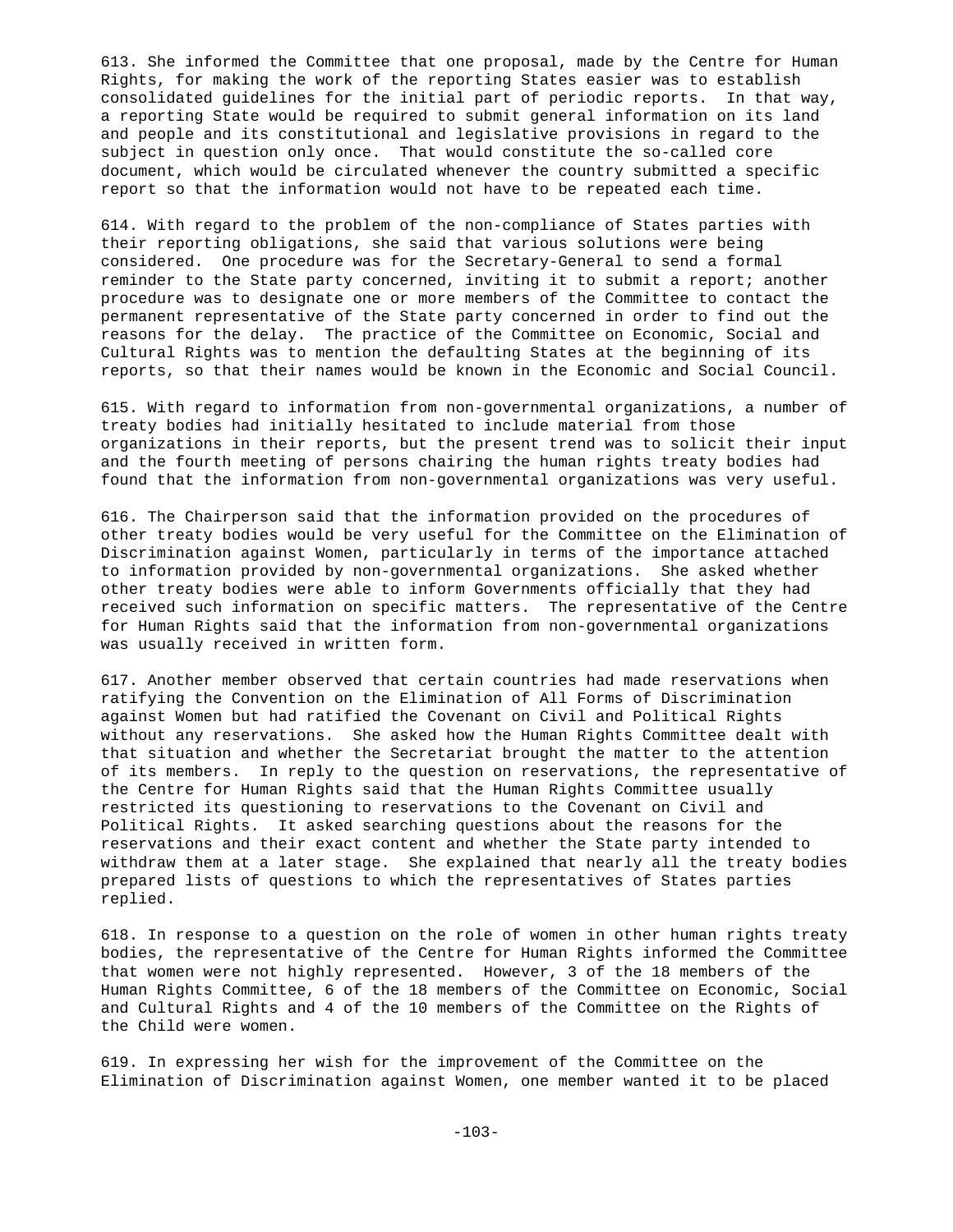on record that she understood that the United Nations was facing financial constraints and, at the same time, wished to know what languages the other committees were using. She stressed that the Committee on the Elimination of Discrimination against Women was treated differently from other committees. Furthermore, she was concerned because the Committee on the Rights of the Child held two sessions a year, each of two weeks' duration, whereas the Committee on the Elimination of Discrimination against Women met only once a year, usually for two weeks, with the exception of the present and the following sessions.

### Action taken by the Committee on the report of Working Group I

620. At its 229th and 230th meetings, on 4 February, the Committee considered the report of Working Group I.

# 1. Matters relating to the organization of the thirteenth session and subsequent sessions of the Committee

# Date and duration of the thirteenth session

621. Bearing in mind that the General Assembly, in its resolution 47/94, supported the Committee's request for additional meeting time and requested that the Committee's twelfth and thirteenth sessions should be of three weeks' duration, the Committee decided, on the recommendation of the Working Group, to hold its thirteenth session in New York from 17 January to 4 February 1994, preceded by one week of meetings of a pre-session working group.

622. In view of the continuing backlog in the consideration of reports, the Committee requested that its fourteenth and fifteenth sessions should also be of three weeks' duration, preceded by one week of meetings of a pre-session working group. As the General Assembly had supported the request of the Committee for additional meeting time, the Secretariat explained that the renewed request for a session of three weeks' duration would have no extra programme budget implications.

#### Pre-session working group

623. After consultations among experts belonging to the regional groups concerned, the Committee decided that the pre-session working group for the thirteenth session should consist of the following members and alternates:

| Member                                     | Alternate                               |
|--------------------------------------------|-----------------------------------------|
| Carlota Bustelo García del Real<br>(Spain) | Pirkko Anneli Mäkinen (Finland)         |
| Norma Monica Forde (Barbados)              | Dora Bravo Nuñez de Ramsey<br>(Ecuador) |
| Salma Khan (Bangladesh)                    | Lin Shangzhen (China)                   |
| Tatiana Nikolaeva (Russian Federation)     | Zagorka Ilic (Yugoslavia)               |
| Ahoua Ouedraogo (Burkina Faso)             | Emna Aouij (Tunisia)                    |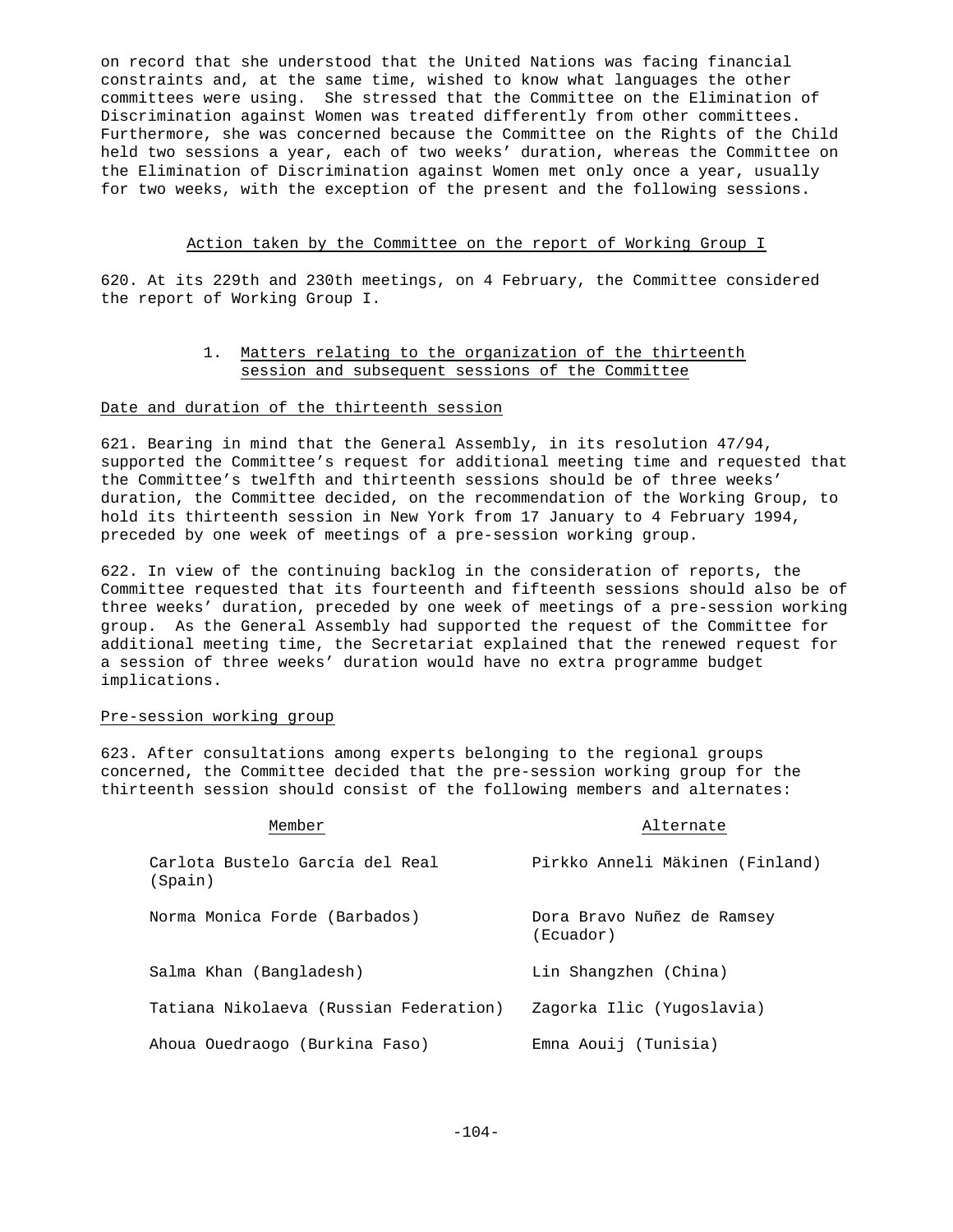### Reports to be considered at the thirteenth session

624. The Committee decided to consider at its thirteenth session a total of six initial reports, six second periodic reports and two third periodic reports, based on the criteria of order of receipt, geographical representation at a given session, and interest expressed by Governments. The reserve list of countries that were to present reports, in the event that any of those selected decided not to present their reports, should consist of all other States parties whose reports were pending, in order of their receipt. Countries on the reserve list should also be notified by the Secretariat immediately after the completion of the twelfth session of the possible request that they present their reports at the thirteenth session, indicating their order on the reserve list. Although the Secretariat had received the report of Australia earlier, one member considered that the report of New Zealand ought to be selected for consideration at the thirteenth session because of the particular impact the consideration would have in that country in view of the celebration of a national event dealing with women.

625. Accordingly, the following list of States parties whose initial, second or third periodic reports were selected for consideration was drawn up:

| Initial report         | Second periodic report | Third periodic report |
|------------------------|------------------------|-----------------------|
| Guatemala              | Barbados               | Ecuador*              |
| Guyana                 | Colombia               | Norway                |
| Libyan Arab Jamahiriya | Ecuador*               |                       |
| Madaqascar             | Japan                  |                       |
| Netherlands            | New Zealand            |                       |
| Zambia                 | Senegal                |                       |

\* The initial and second periodic reports of Ecuador would be considered together.

626. The following list of States parties whose initial, second or third periodic reports were selected for inclusion in the reserve list was drawn up:

| Initial report                      | Second periodic report | Third periodic report |
|-------------------------------------|------------------------|-----------------------|
| Bolivia                             | Argentina              | Canada                |
| Chile                               | Australia              | Hungary               |
| Mauritius                           | Cuba                   | Philippines           |
| Paraquay                            | Peru                   | Ukraine               |
| Saint Vincent and<br>the Grenadines |                        |                       |

Uganda

\_\_\_\_\_\_\_\_\_\_\_\_\_\_\_\_\_\_\_\_\_\_\_\_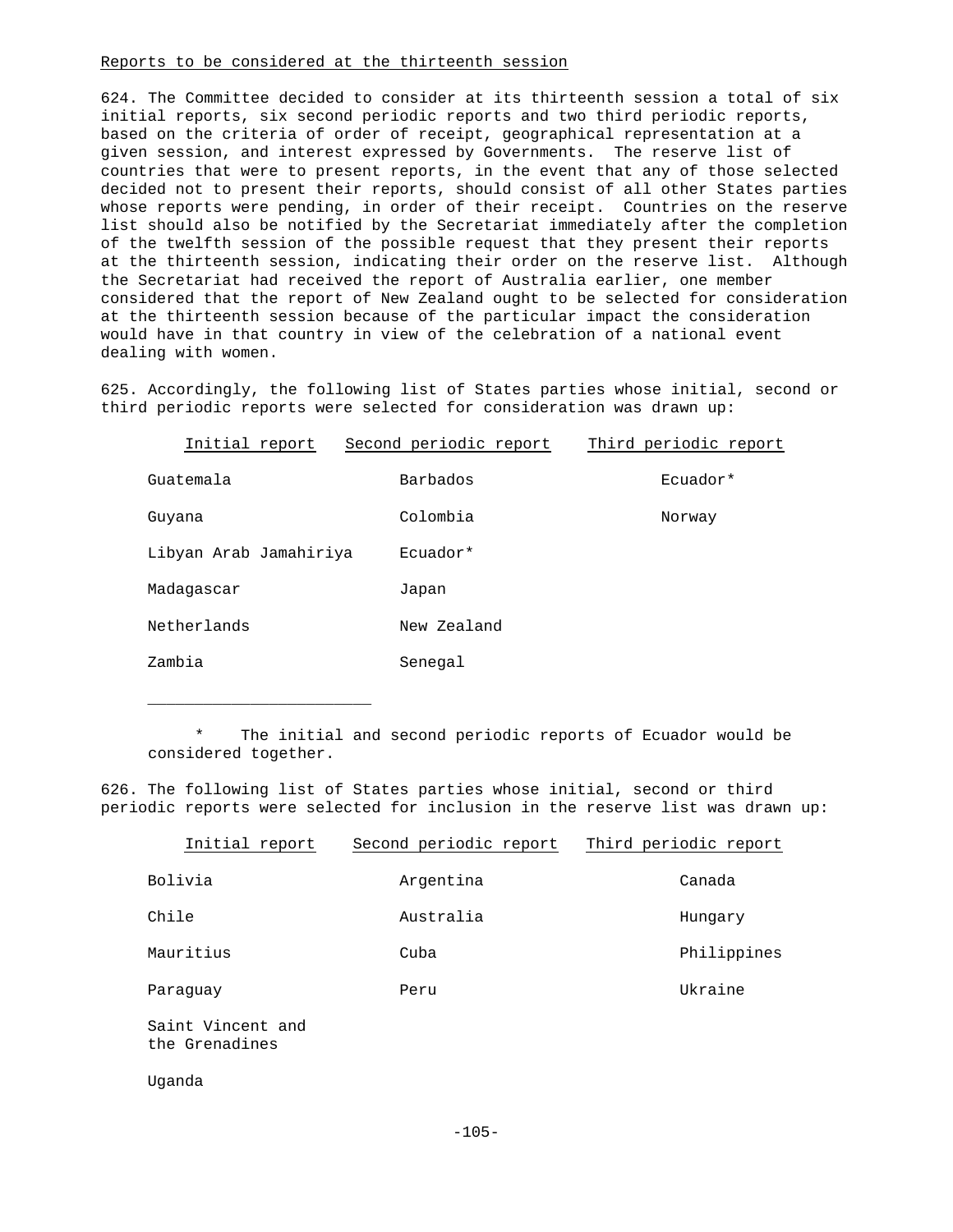## 2. Ways and means of improving the effectiveness of the Committee in considering reports of States parties

627. The Committee adopted the decisions set out below in order to improve the efficiency of its work within available resources and the provisions of the Convention.

## Procedures for ensuring that States parties present their reports

628. It was decided to set 1 September of the year preceding the session as a formal deadline by which date a State party that had been selected by the Committee to present its report should give its agreement in writing, preferably by fax. Any additional written information to be given to the Committee should also be provided by 1 September. If no written confirmation had been received by 1 September, it was to be assumed that the State party did not wish to present its report at the following session and a State party on the reserve list, in order of receipt of reports, should then be requested to present its report instead. The State party on the reserve list should be requested to provide its agreement in writing by 15 September, also by fax.

629. Letters inviting States parties to present their reports and indicating the deadlines should be issued by the Secretariat immediately after the Committee's session. Letters to States parties on the reserve list should also be issued immediately after the session and should indicate the procedures to be followed and the State's position on the reserve list.

## Substitution of outdated reports

630. The Committee decided that States parties should be offered the opportunity of providing a revised or new report for the report(s) already submitted, if the national situation had changed sufficiently to warrant the substitution. In that case, members would review only the revised or new report and would disregard the report(s) thus qualified by the State party as being outdated. Considering that, at the twelfth session, reports had reached the Secretariat at a very late date, it was decided that the deadline of 1 September would apply to the receipt of any new material, and that any new information received after that date would not be processed.

#### Improving the circulation of relevant material

631. In view of the general six-week rule governing the distribution of pre-session documents for any United Nations meeting, by which time all documents had to be ready for issuance to all the participants, it was decided that all pre-session documentation for a session should reach the members no later than four weeks before the date that the session was due to begin. It was also decided that the Secretariat should take steps to ensure that core reports and other human rights documents of general interest were sent to the members directly by the Centre for Human Rights, as soon as they had been issued.

-106-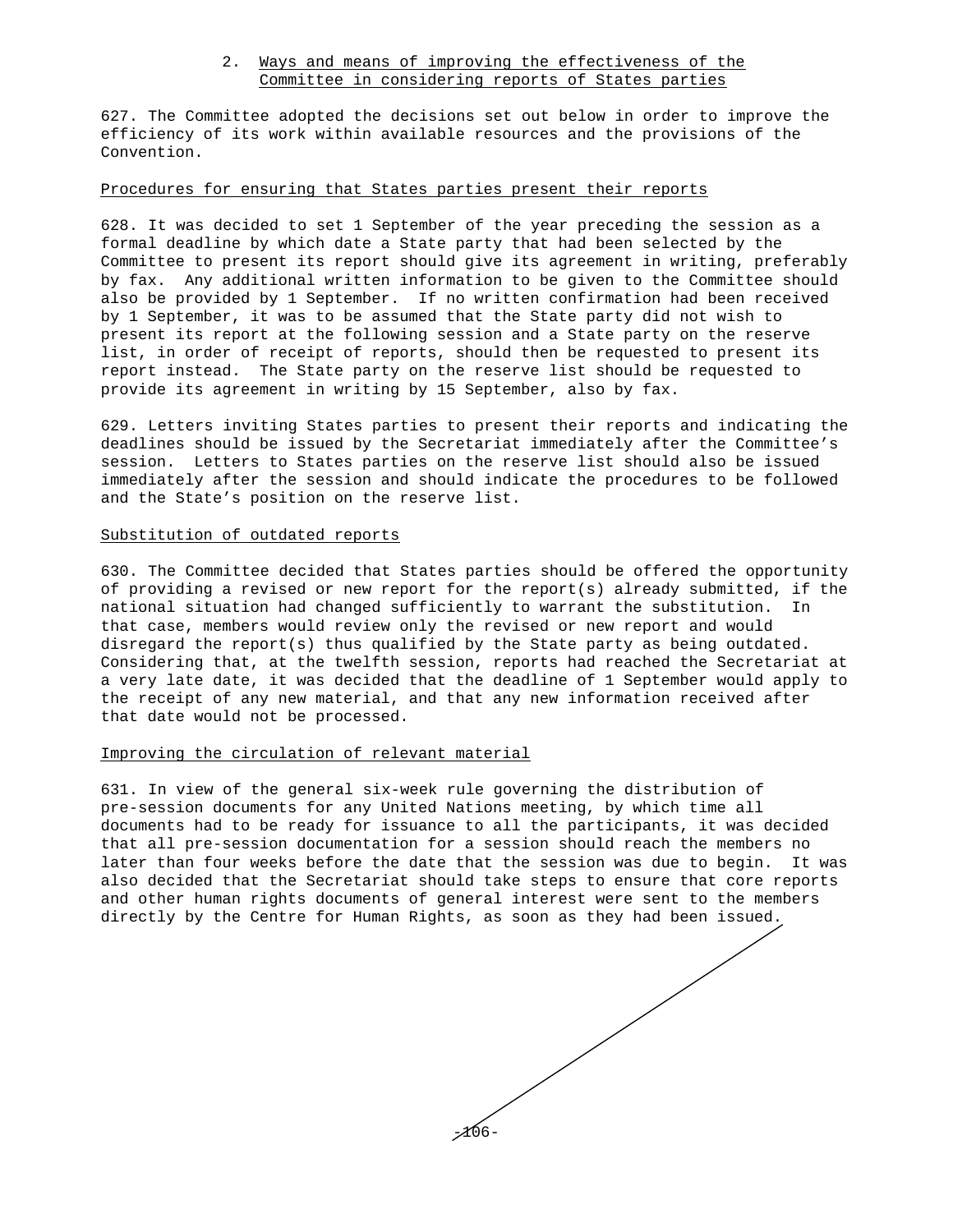## Secretariat report on ways and means of improving the effectiveness of the Committee in considering the reports of States parties

632. The Committee decided that the Secretariat should prepare every year, as a pre-session document, a report on ways and means of improving the work of the Committee, containing all the information that the Secretariat believed was necessary for the consideration of the item, arising from the Secretariat's experience from the previous year, the comments made by members to the Secretariat, or developments elsewhere in the human rights regime. It should also contain a list of States parties whose reports could be considered at the subsequent session according to geographical representation and order of receipt.

## Review of the rules of procedure

633. Taking into account the fact that the Committee's rules of procedure had been drafted in 1981, that over the years its workload had increased and certain working methods had been adopted to expedite its work, the Committee decided to review its rules of procedure.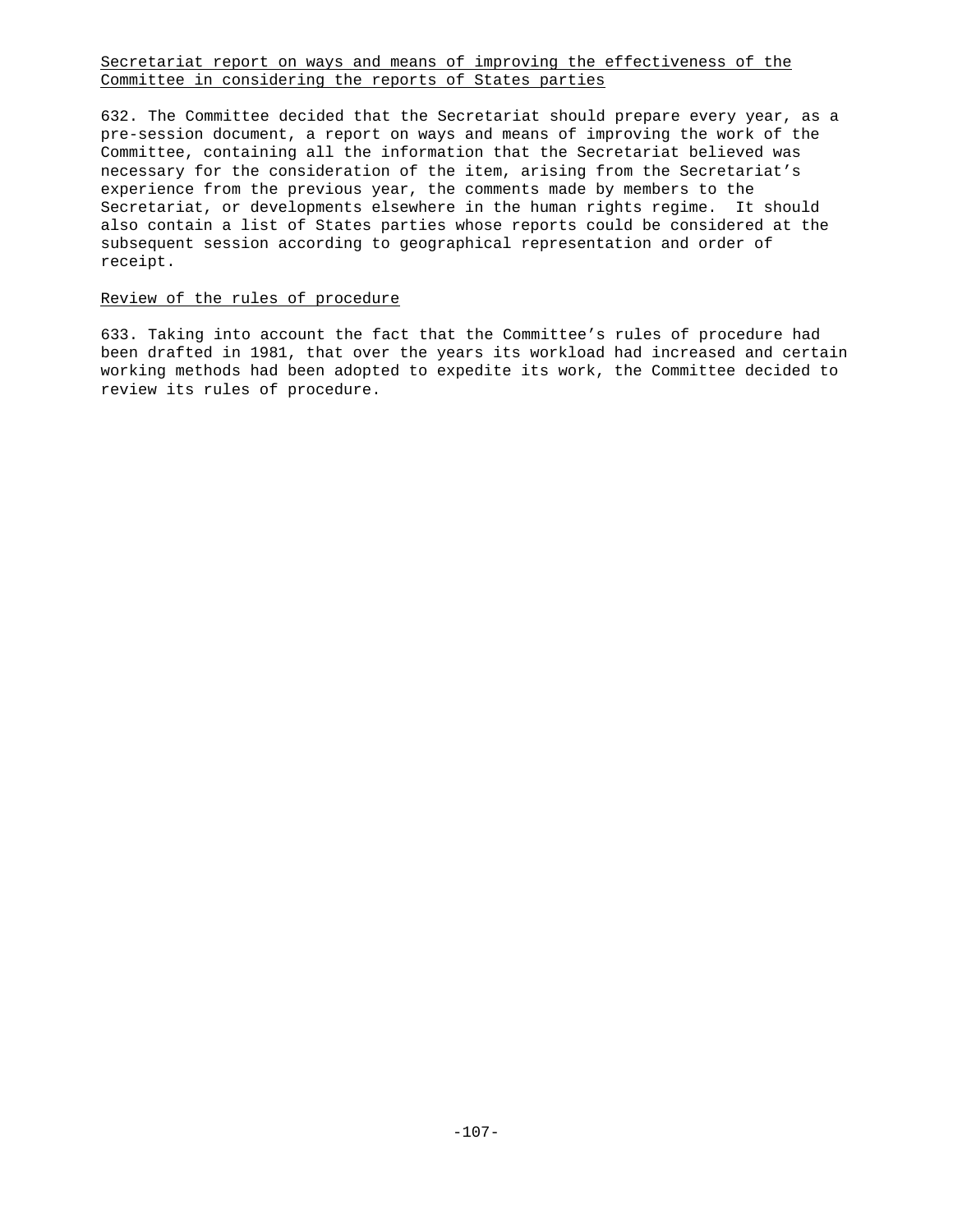634. The Committee considered the implementation of article 21 of the Convention (agenda item 6) at its 210th and 213th meetings, on 19 and 20 January.

635. In order to improve and facilitate its preparation of general recommendations based on the consideration of reports submitted by States parties under article 18 of the Convention, the Committee had agreed at its eleventh session that it would prepare draft general comments on individual articles of the Convention for consideration at its twelfth session. 18/ The Secretariat had been asked to prepare and coordinate additional material on articles of the Convention, including material from other United Nations bodies and non-governmental organizations, and to submit it to members of the Committee early enough to be considered by them in drafting general comments.

636. The Secretary of the Committee introduced the background report of the Secretariat for the Committee's analysis of article 16 and other articles of the Convention related to the family (CEDAW/C/1993/4 and Corr.1), and noted that article 16 was closely related to articles 2, 3, 5, 9, 12, 13 and 15 of the Convention. The report reviewed compliance with articles 9, 15 and 16 of the Convention on the basis of information received from 62 States parties. The report concentrated on the constitutional, legislative and administrative provisions and other measures in force, restrictions or limitations by law or practice on the enjoyment of equal rights and the developments that had taken place since the first reports had been prepared. It took into account the standards set in international instruments and the recommendations contained in the Nairobi Forward-looking Strategies for the Advancement of Women 19/ in so far as they could help the Committee to comment on specific rights. She noted that some problems reported by Governments and reflected in the report might have been overcome in the intervening period. She observed that (a) States parties had not always been consistent in their use of terminology, especially in clarifying what they meant by equality; (b) reporting by States parties had been uneven, possibly owing to different cultural development and priorities; and (c) specific indicators on which all Governments should report might make it possible to obtain more comparable information. One member of the Committee suggested that the Secretariat should determine from all the important variables those specific indicators that were the most important for States parties to consider in their reporting.

#### Action taken by the Committee on the report of Working Group II

637. At its 230th meeting, on 4 February, the Committee considered the item on the basis of the report of Working Group II.

## 1. Preparation of draft general comments and a draft general recommendation on articles 9, 15 and 16 of the Convention

638. With regard to the preparation of the draft general comments and draft general recommendation on articles 9, 15 and 16 of the Convention, the Working Group had before it the report of the Secretariat (CEDAW/C/1993/4 and Corr.1); a note by the Secretary-General on declarations, reservations, objections and notifications of withdrawal of reservations relating to the Convention (CEDAW/SP/1992/2); a report of the Secretary-General on the state of preparations for the International Year of the Family (E/CN.5/1993/3); the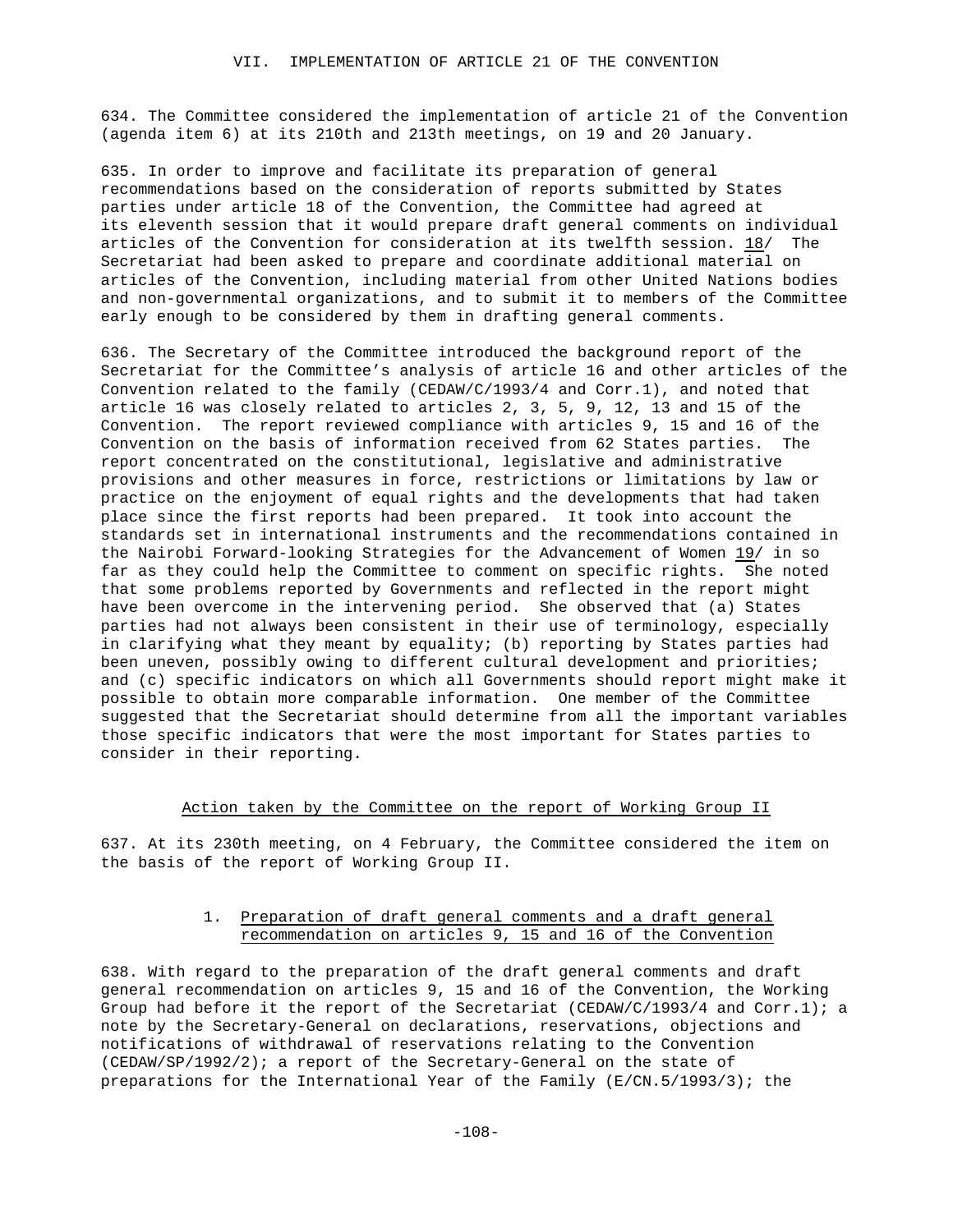Committee's general recommendation 19 (eleventh session) on violence against women; comments on article 9 prepared by Ms. Aouij and comments on article 16 prepared by Ms. Forde and Ms. Quintos-Deles; general comment 19 (39) of the Human Rights Committee relating to article 23 (the family) of the International Covenant on Civil and Political Rights; 20/ a compilation of general comments and general recommendations adopted by human rights treaty bodies (HRI/GEN/1); recommendations on family planning of the Expert Group Meeting on Family Planning, Health and Family Well-being, prepared for submission to the Preparatory Committee for the International Conference on Population and Development (see E/CONF.84/PC/7, sect. II); issues and recommendations for implementation relating to human rights in the family, submitted by the International Women's Rights Action Watch; and a document submitted by the Women in the Law Project of the International Human Rights Law Group.

639. The draft general recommendation on articles 9, 15 and 16 that was prepared had been coordinated and revised by Silvia Rose Cartwright, the Rapporteur of Working Group II, on the basis of the Group's discussions.

640. After some discussion in plenary meeting, the Committee adopted the substance of the draft general recommendation, with the agreement that three additions would be included in the final edited draft. Those additions referred to the unequal power held by men and women within the family; the impact of the non-recognition of women's unpaid work at home; and the status of a minority of infertile women, who, in many African countries, had no inheritance rights after the death of their husbands. The Committee asked the members concerned to send the additions to the Secretariat without delay. The three parts to be incorporated should be put in brackets. It was also agreed that the draft general recommendation would be included in the provisional agenda for the thirteenth session of the Committee for its final approval without further discussion.

641. One member sought clarification with regard to the concept of the family, as the draft general recommendation referred to various forms of the family. The Rapporteur of Working Group II explained that, in view of the International Year of the Family, 1994, the group had wanted to ensure that the concept of the family would not be limited to the traditional model of husband and wife with children. Neither should it constrain the rights of women in whatever form of family they lived.

642. The Committee agreed that the Secretariat could make the draft general recommendation available for the information of the Commission on the Status of Women, at its thirty-seventh session, and, if possible, for the information of the Commission for Social Development, at its thirty-third session, on the understanding that it was a draft and that it would be accompanied by an indication of the three points still to be incorporated.

## 2. Preparation of draft general comments and draft general recommendations on other articles of the Convention

643. The Committee had decided at its tenth session that it should prepare comments on particular articles of the Convention, which would assist in the formulation of the Committee's recommendations relating to those articles. 21/

644. At the eleventh session, members of the Committee had volunteered to prepare draft general comments on specific articles of the Convention for the consideration of the Committee at its twelfth session. 22/ The Working Group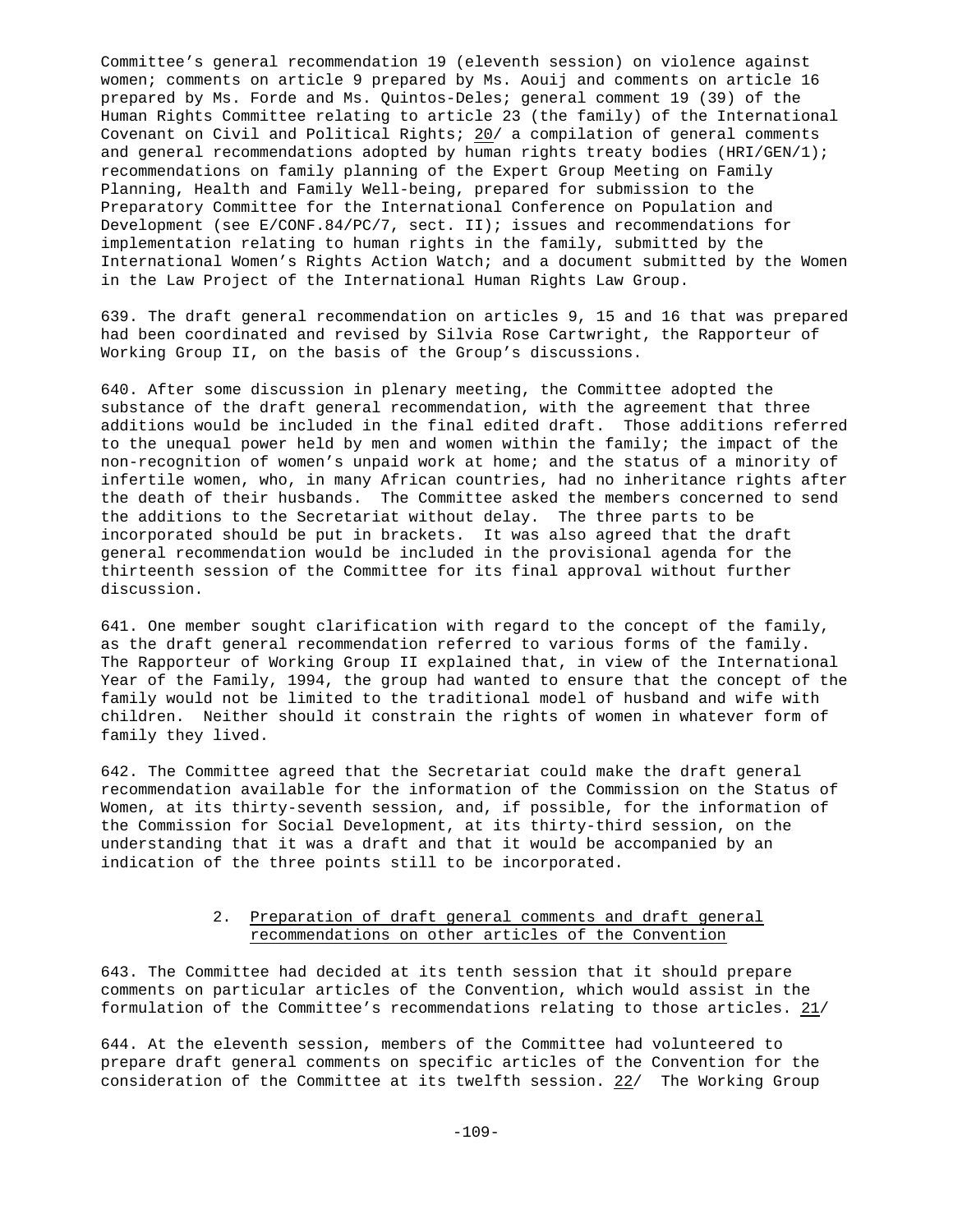recommended that that work should be continued and accordingly invited the new members of the Committee to join in that effort.

645. Members of the Committee volunteered to prepare general comments and recommendations as follows:

Ms. García-Prince and Ms. Ukeje (article 2) Ms. Schöpp-Schilling and Ms. Ukeje (article 4) Ms. Aouij and Ms. García-Prince (article 5) Ms. Aouij and Ms. Bustelo García del Real (article 6) Ms. Bravo Nuñez de Ramsey, Ms. Corti, Ms. García-Prince, Ms. Gurdulich de Correa and Ms. Khan (article 7) Ms. García-Prince (article 8) Ms. Abaka, Ms. Bustelo García del Real and Ms. Nikolaeva (article 11) Ms. Abaka (article 12)

646. For the thirteenth session of the Committee, Ms. García-Prince would be the Coordinator for the preparation of draft general comments and a draft general recommendation on articles 7 and 8 of the Convention. The Committee agreed further to begin with the preparation of a general recommendation on article 4 for which Ms. Schöpp-Schilling would be the Coordinator. The draft general comments and draft general recommendations should reach the Secretariat by 1 September 1993 so that they could be translated and circulated to the other members of the Committee well in advance of the thirteenth session of the Committee.

647. The Committee agreed further to the Working Group's proposal that an analysis be made of article 2 of the Convention, and the reservations that had been made to it, for the consideration of the Committee at its fourteenth session, in 1995.

## 3. Response to resolution 1992/3 of the Sub-Commission on Prevention of Discrimination and Protection of Minorities

648. The action taken by the Committee in response to resolution 1992/3 of the Sub-Commission on Prevention of Discrimination and Protection of Minorities of the Commission on Human Rights, by which the Secretary-General was requested to seek the views of the Committee on the Elimination of Discrimination against Women and the Commission on the Status of Women on the desirability of obtaining an advisory opinion on the validity and legal effect of reservations to the Convention on the Elimination of All Forms of Discrimination against Women, is reported in chapter I, section C, of the present report.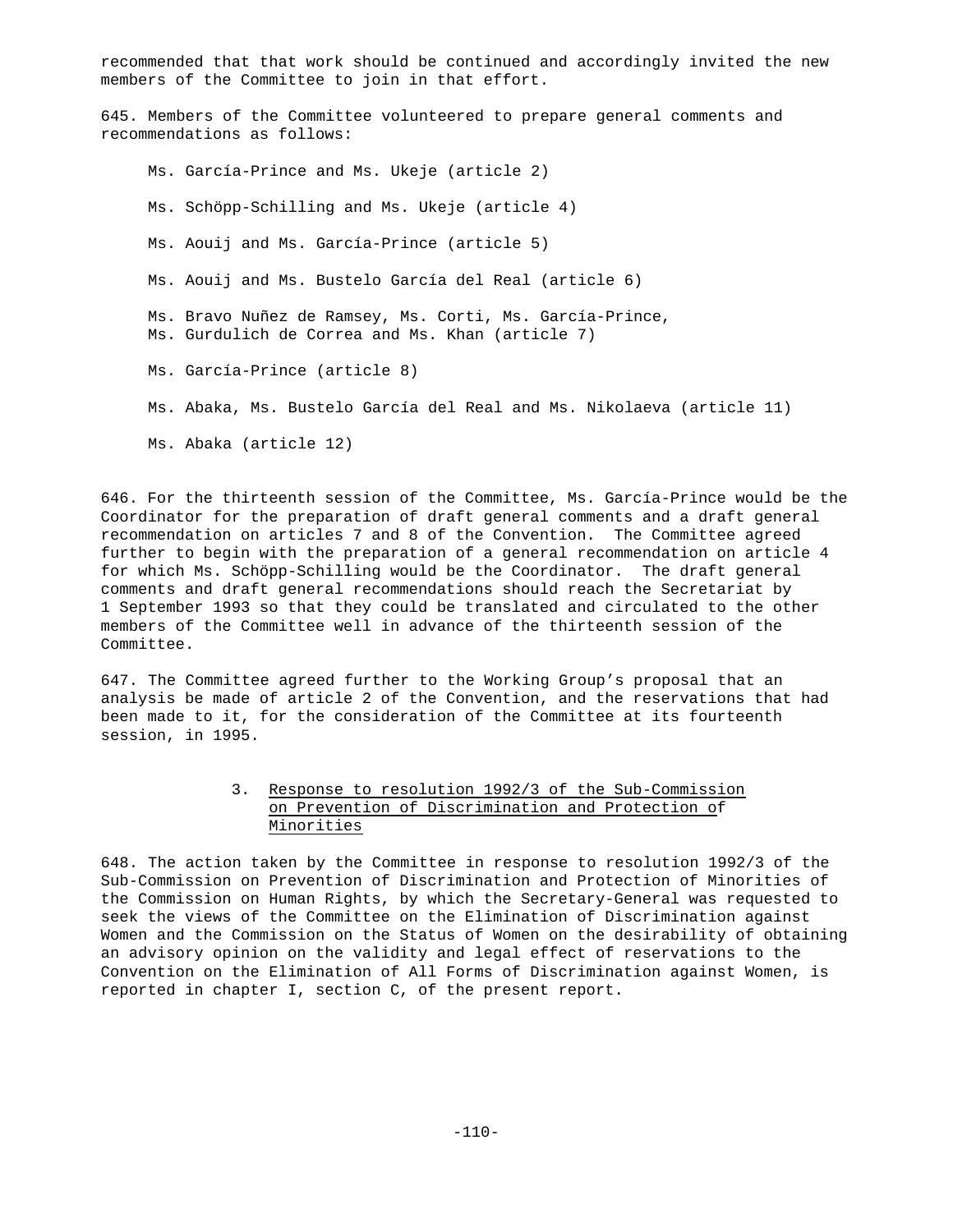## VIII. PROVISIONAL AGENDA FOR THE THIRTEENTH SESSION OF THE COMMITTEE

649. Some discussion was held on the need for the Chairperson to brief the Committee on activities and events that had a bearing on the Committee's work. In particular, members asked to be informed about the results of investigations of alleged human rights violations in the territory of the former Yugoslavia, especially violations of human rights referring to women.

650. At its 230th meeting, on 4 February, the Committee adopted the following provisional agenda for its thirteenth session:

- 1. Adoption of the agenda and organization of work.
- 2. Background report of the Chairperson on the activities undertaken during the year.
- 3. Consideration of reports submitted by States parties under article 18 of the Convention on the Elimination of All Forms of Discrimination against Women.

#### **Documentation**

Reports of States parties to be considered at the thirteenth session

4. Implementation of article 21 of the Convention on the Elimination of All Forms of Discrimination against Women.

#### **Documentation**

Background report of the Secretariat on the analysis of articles 7 and 8

Report of the Secretariat on the implications for the work of the Committee of the priority themes of the Commission on the Status of Women

5. Ways and means of expediting the work of the Committee on the Elimination of Discrimination against Women.

#### Documentation

Report of the Secretariat on ways and means of expediting the work of the Committee on the Elimination of Discrimination against Women

6. Contributions of the Committee on the Elimination of Discrimination against Women to international conferences.

#### **Documentation**

Report of the Secretariat on the outline of the updated compendium on the implementation of the Convention on the Elimination of All Forms of Discrimination against Women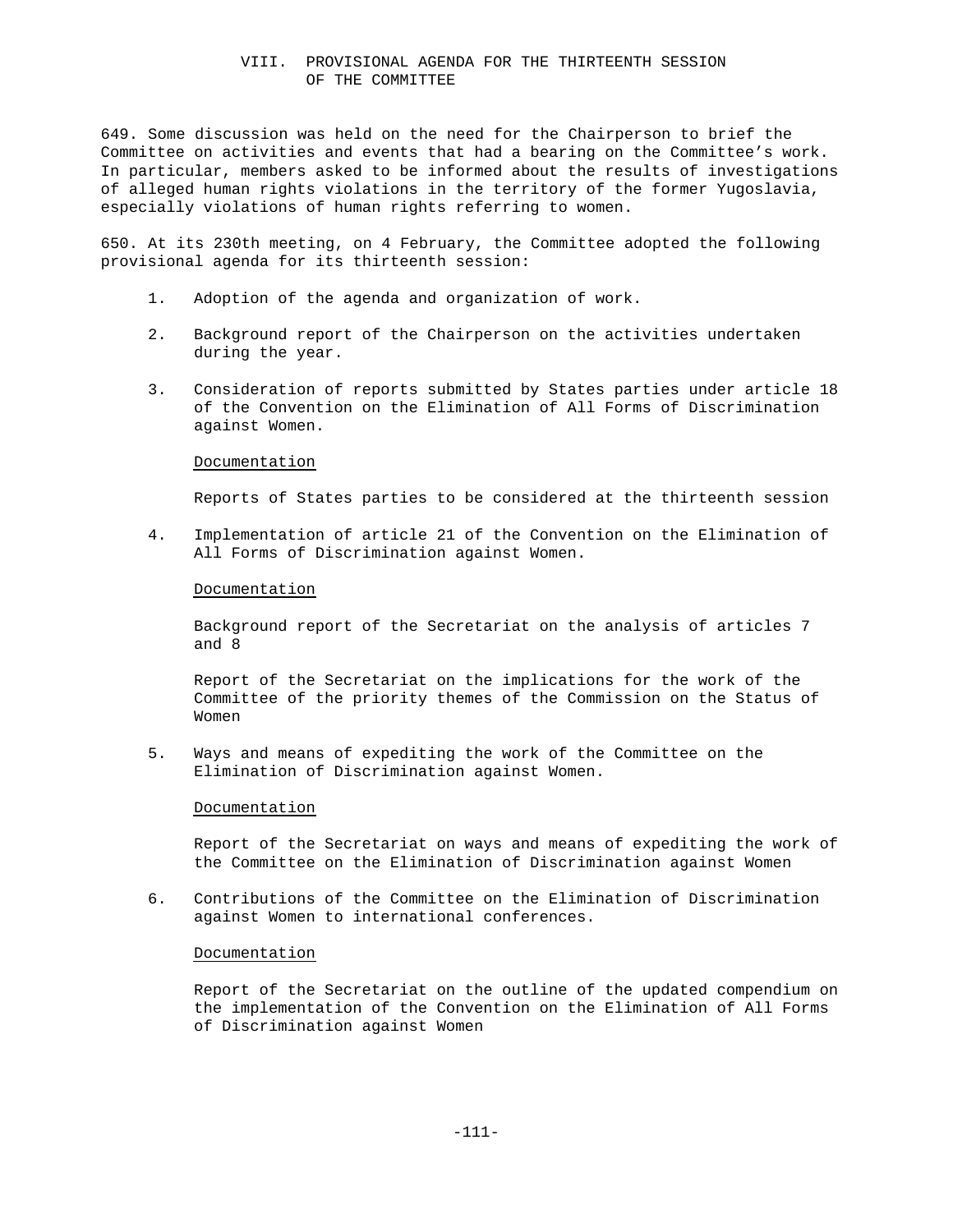- 7. Provisional agenda for the fourteenth session.
- 8. Adoption of the report of the Committee on the Elimination of Discrimination against Women on its thirteenth session.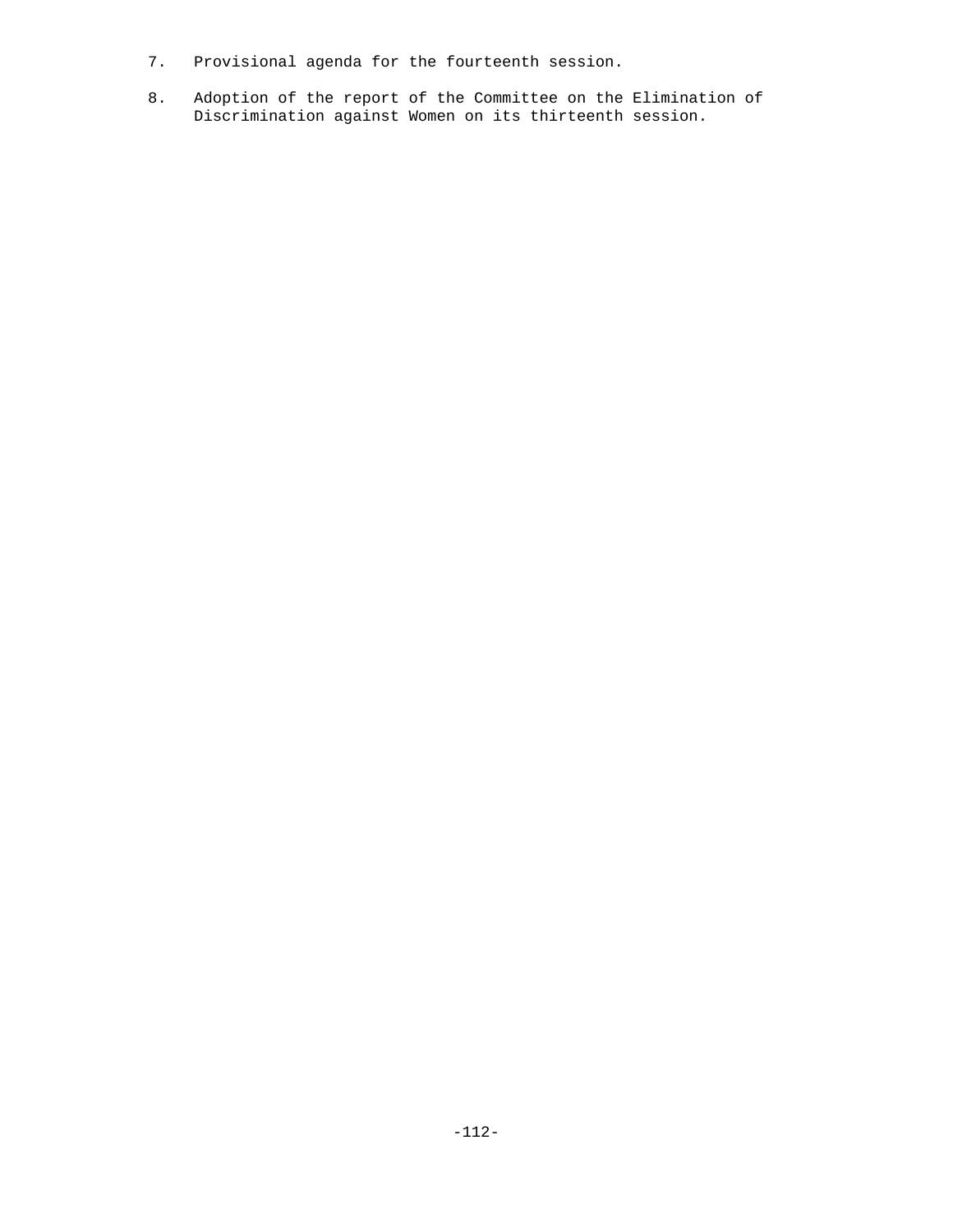651. At its 232nd meeting, on 5 February 1993, the Committee adopted the report on its twelfth session (CEDAW/C/1993/L.1 and Add.1-14), as orally amended.

```
Notes
```
1/ General Assembly resolution 217 A (III).

2/ General Assembly resolution 2200 A (XXI), annex.

3/ General Assembly resolution 39/46, annex.

4/ General Assembly resolution 2106 A (XX), annex.

5/ General Assembly resolution 44/25, annex.

6/ General Assembly resolution 34/180, annex.

7/ Final Act of the International Conference on Human Rights, Tehran, 22 April to 13 May 1968 (United Nations publication, Sales No. E.68.XIV.2), chap. II.

8/ See Official Records of the General Assembly, Forty-seventh Session, Supplement No. 38 (A/47/38), chap. I.

9/ See Official Records of the Economic and Social Council, 1992, Supplement No. 2A (E/1992/22/Add.1/Rev.1), chap. II.

10/ See E/CN.4/1993/2, chap. II, sect. A.

11/ Official Records of the General Assembly, Forty-fifth Session, Supplement No. 38 and corrigendum (A/45/38 and Corr.1), paras. 28-31.

12/ At its tenth session, the Committee had decided that, if States parties whose reports were overdue by the conclusion of that session so wished, they could submit a combined report to the Committee and that such reports should be numbered by the Secretariat in a way that facilitated their identification (Official Records of the General Assembly, Forty-sixth Session, Supplement No. 38 (A/46/38), para. 370).

13/ See Official Records of the General Assembly, Forty-third Session, Supplement No. 38 (A/43/38), chap. V.

14/ Ibid., Forty-sixth Session, Supplement No. 38 (A/46/38), chap. I.

15/ Population Crisis Committee, Population Briefing Paper No. 20, June 1988.

16/ Official Records of the General Assembly, Forty-seventh Session, Supplement No. 38 (A/47/38), para. 462.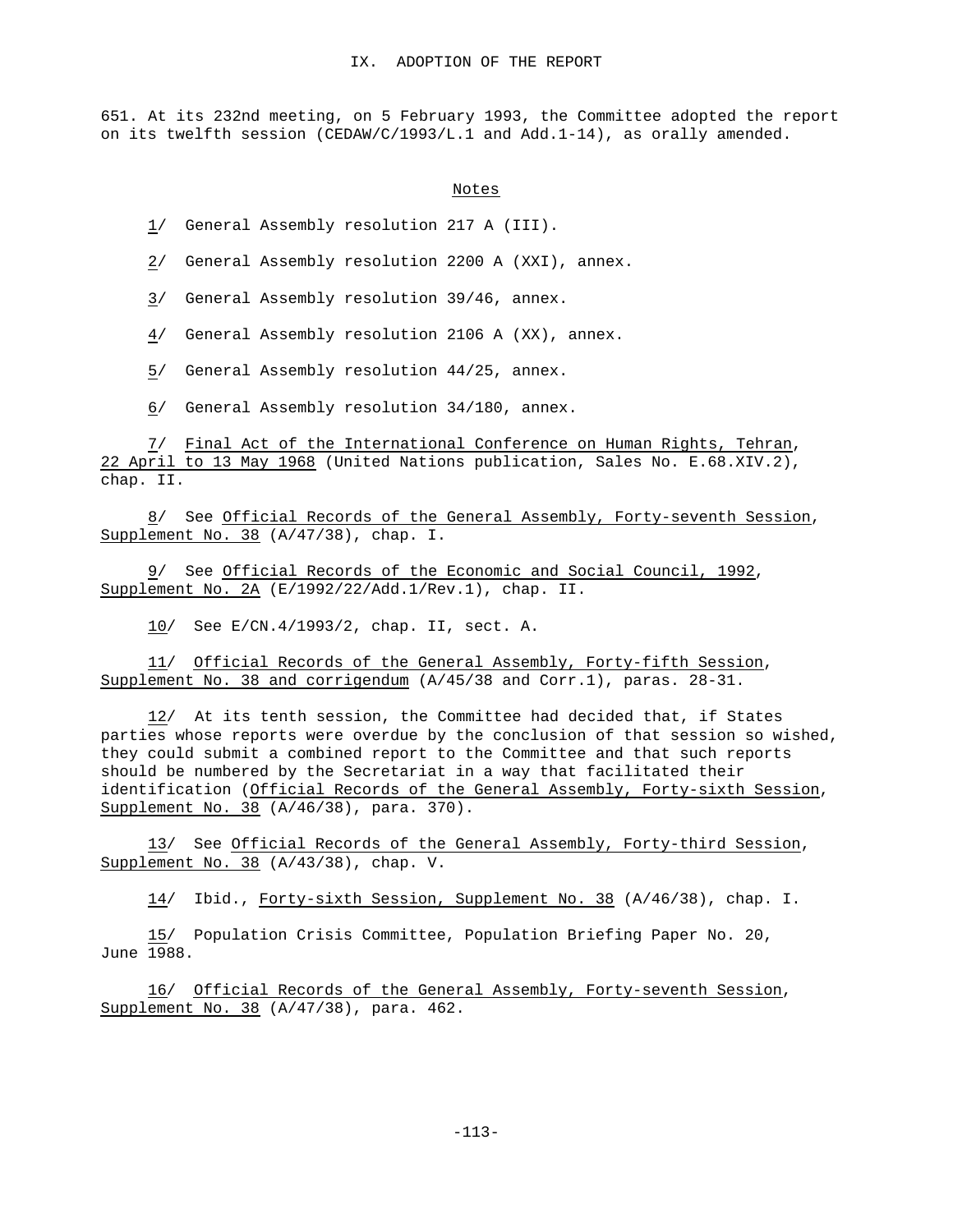17/ The first compendium (A/CONF.116/13) was prepared by the Secretariat as the report of the Committee on the achievements of and obstacles encountered by States parties in the implementation of the Convention submitted to the World Conference to Review and Appraise the Achievements of the United Nations Decade for Women (Nairobi, 1985).

18/ See Official Records of the General Assembly, Forty-seventh Session, Supplement No. 38 (A/47/38), para. 456.

19/ Report of the World Conference to Review and Appraise the Achievements of the United Nations Decade for Women: Equality, Development and Peace, Mairobi, 15-26 July 1985 (United Nations publication, Sales No. E.85.IV.10), chap. I, sect. A.

20/ See Official Records of the General Assembly, Forty-fifth Session, Supplement No. 40 (A/45/40), vol. I, annex VI.B.

21/ Ibid., Forty-sixth Session, Supplement No. 38 (A/46/38), para. 380.

22/ Ibid., Forty-seventh Session, Supplement No. 38 (A/47/38), para. 458.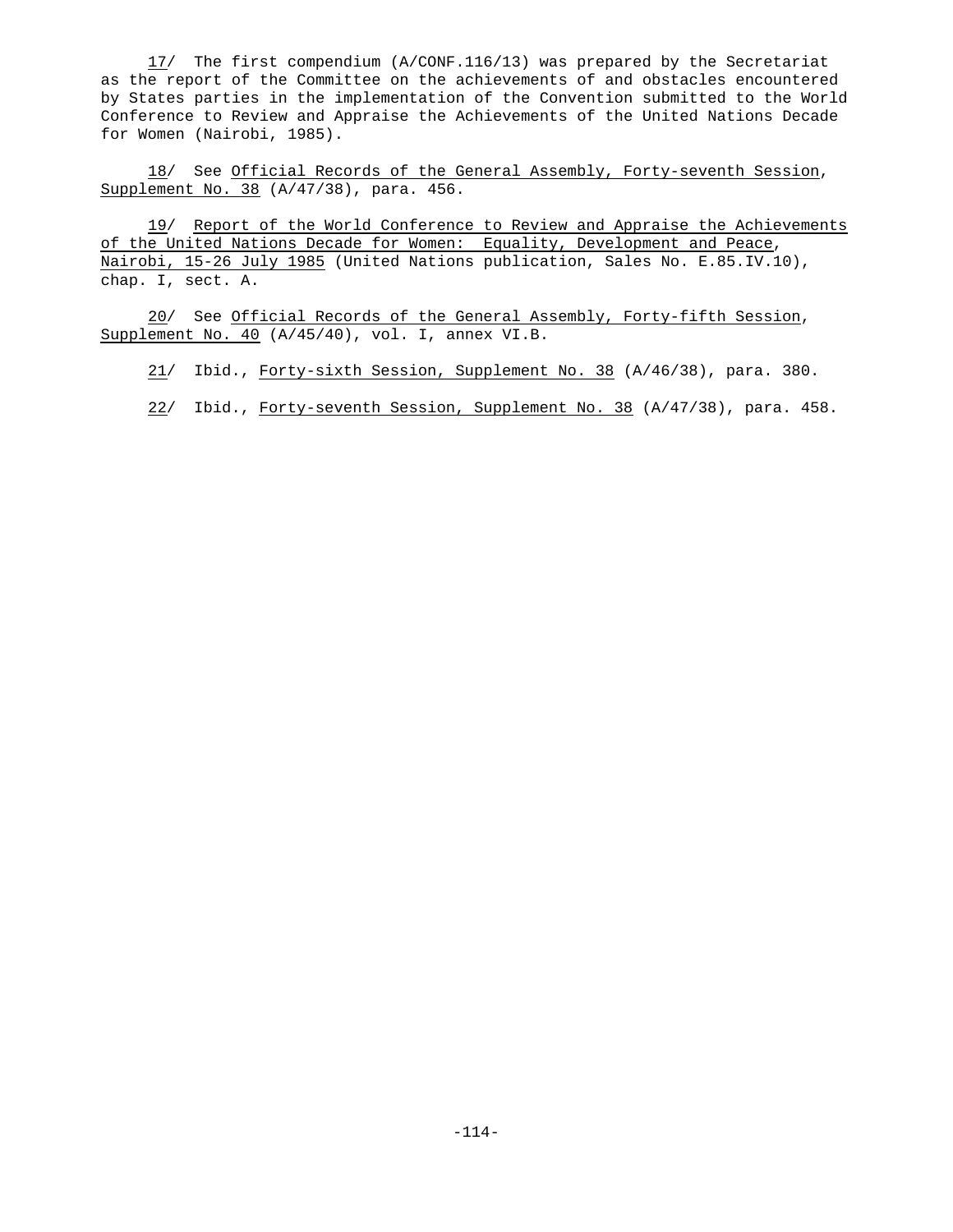### Annex I

LETTER DATED 22 JANUARY 1993 FROM THE CHAIRPERSON OF THE COMMITTEE ON THE ELIMINATION OF DISCRIMINATION AGAINST WOMEN TO THE SPECIAL RAPPORTEUR OF THE COMMISSION ON HUMAN RIGHTS ON THE SITUATION OF HUMAN RIGHTS IN THE TERRITORY OF THE FORMER YUGOSLAVIA

The Committee on the Elimination of Discrimination against Women, at its twelfth session (214th meeting), expressed its deep concern about the situation of women in former Yugoslavia, namely in Bosnia and Herzegovina.

The Committee was established for the purpose of monitoring, inter alia, respect for the human rights of women. It has noted with regret the prevalence of mass violence against women and the violation of their fundamental human rights in different parts of the world, especially during civil strife and armed conflict.

The Committee emphasized that rape and other attacks on women's physical and mental integrity and security of person violate international human rights guarantees, including the norms stated in the Convention on the Elimination of All Forms of Discrimination against Women. In its general recommendation 19, on violence against women, the Committee stated that violence against women is a form of discrimination prohibited by the Convention and that such violence breaches the duty to ensure equal protection according to humanitarian norms in time of international or internal armed conflict.

Rape, other violent acts or attacks on women's dignity constitute grave breaches of the Fourth Geneva Convention and of customary humanitarian law. Measures taken to bring to justice those responsible for grave breaches of humanitarian law must therefore include prosecution of rape, other violent acts or attacks on the dignity of women.

Various sources of information on the human rights situation in the former Yugoslavia suggest that abuses have been targeted particularly against women, as a means of furthering political objectives in the conflict. Reports indicate that women, regardless of their religious or ethnic origin, have been subjected to systematic rapes, resulting in some instances in death, and to forced pregnancies.

Therefore, the Committee has decided to invite you, in your capacity as Special Rapporteur of the Commission on Human Rights on the situation of human rights in the territory of the former Yugoslavia, to investigate all allegations concerning sexual and other violations, as well as measures to bring to justice those responsible for these abuses.

The Committee would appreciate being informed of your findings.

On behalf of the Committee, I should like to thank you for your esteemed cooperation.

> (Signed) Ivanka CORTI Chairperson Committee on the Elimination of Discrimination against Women

-115-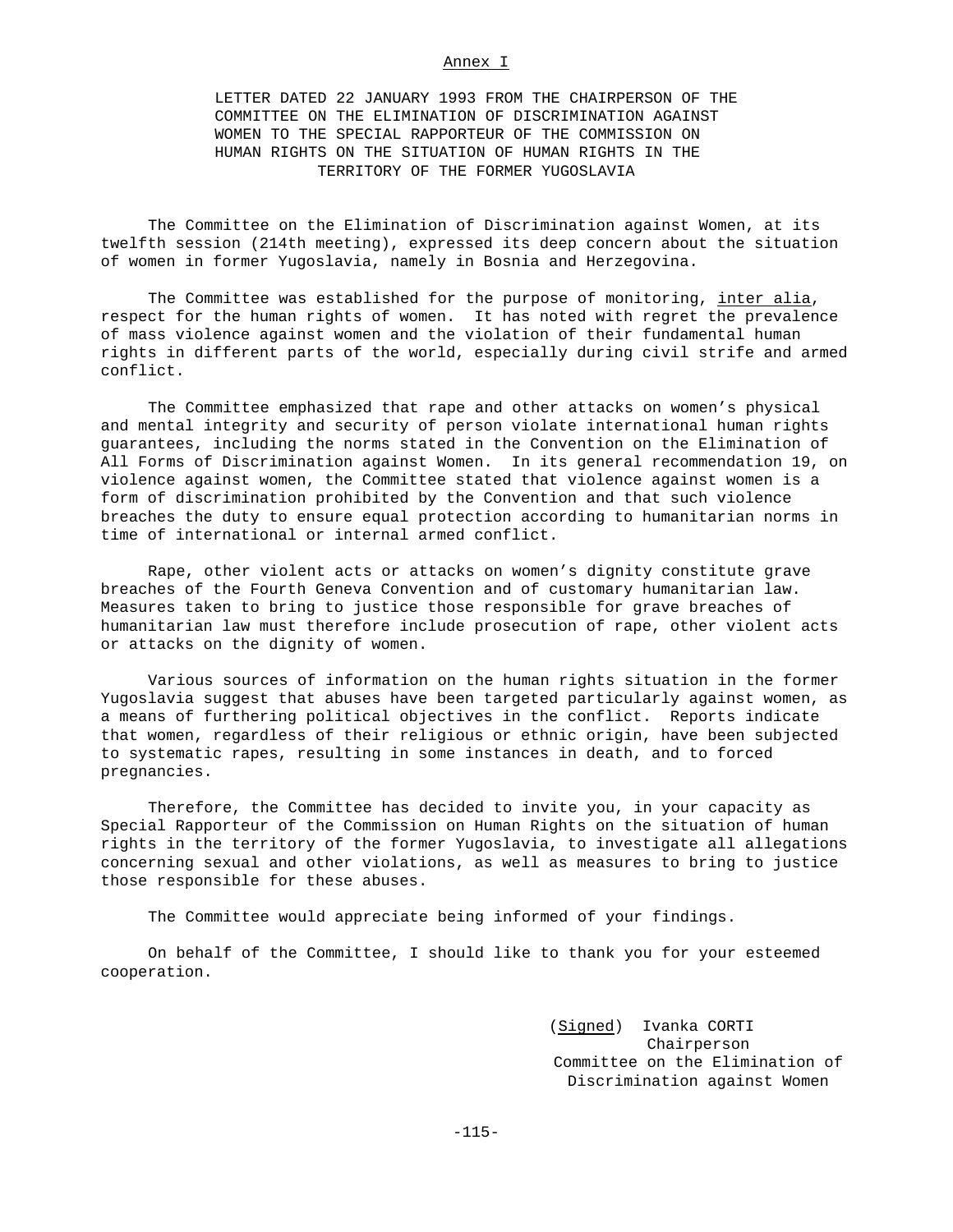#### Annex II

LETTER DATED 1 FEBRUARY 1993 FROM THE SPECIAL RAPPORTEUR OF THE COMMISSION ON HUMAN RIGHTS ON THE SITUATION OF HUMAN RIGHTS IN THE TERRITORY OF THE FORMER YUGOSLAVIA TO THE CHAIRPERSON OF THE COMMITTEE ON THE ELIMINATION OF DISCRIMINATION AGAINST WOMEN

I should like to thank you for your letter of 22 January 1993 in which you expressed the deep concern of the Committee on the Elimination of Discrimination against Women about the situation of women in former Yugoslavia.

I wish to assure you that I share the Committee's preoccupation over the reported occurrence of massive rape and other attacks on the physical and mental integrity of women in the conflict prevailing in part of the territory of the former Yugoslavia, in particular Bosnia and Herzegovina.

Since it was very difficult to obtain credible and sufficiently concrete information, I have dispatched on 12 January 1993 to the area, a special mission, composed of four medical experts and accompanied by experienced female staff from the Centre for Human Rights as well as the Director of the Division for the Advancement of Women, to investigate allegations into rape and other abuses of women. On the basis of the data collected and analysed by the medical experts, there is strong evidence that rape has been committed on a large scale during this conflict. The crime of rape has been committed by combatants on all sides of the conflict in the former Yugoslavia. Solid evidence was found that Croatian, Muslim and Serbian women have been detained for extended periods of time and repeatedly raped. However, the majority of the rapes documented have been committed against Muslim women of Bosnia and Herzegovina. In Bosnia and Herzegovina, rape has been used as an instrument of ethnic cleansing.

I shall include the findings of the experts in more detail in my own report to the Commission on Human Rights at its forty-ninth session, which has started today. I shall not fail to make available to the Committee on the Elimination of Discrimination against Women a copy of my report.

> (Signed) Tadeusz MAZOWIECKI Special Rapporteur Commission on Human Rights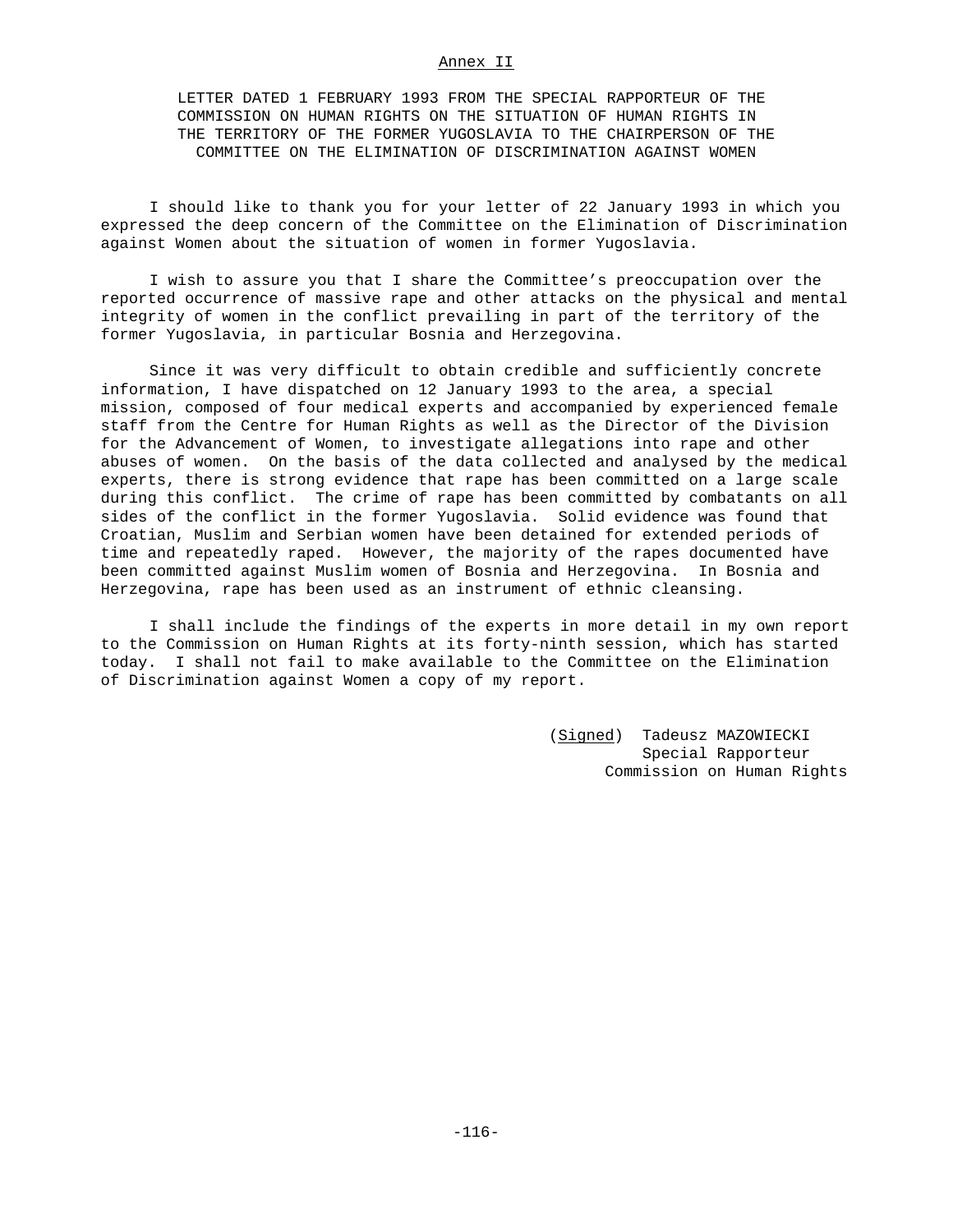# Annex III

# STATES PARTIES TO THE CONVENTION ON THE ELIMINATION OF ALL FORMS OF DISCRIMINATION AGAINST WOMEN AS AT 1 MARCH 1993

|                          | Date of receipt of the     |                   |
|--------------------------|----------------------------|-------------------|
|                          | instrument of              | Date of           |
| States parties           | ratification or accession  | entry into force  |
|                          |                            |                   |
| Angola                   | 17 September 1986 a/       | 17 October 1986   |
| Antigua and Barbuda      | 1 August 1989 a/           | 31 August 1989    |
| Argentina                | 15 July 1985 b/            | 14 August 1985    |
| Australia                | 28 July 1983 b/            | 27 August 1983    |
| Austria                  | 31 March 1982 b/           | 30 April 1982     |
| Bangladesh               | 6 November 1984 a/ b/      | 6 December 1984   |
| Barbados                 | 16 October 1980            | 3 September 1981  |
| Belarus                  | 4 February 1981 c/         | 3 September 1981  |
| Belgium                  | 10 July 1985 b/            | 9 August 1985     |
| Belize                   | 16 May 1990                | 15 June 1990      |
| Benin                    | 12 March 1992              | 11 April 1992     |
| Bhutan                   | 31 August 1981             | 30 September 1981 |
| Bolivia                  | 8 June 1990                | 8 July 1990       |
| Brazil                   | 1 February 1984 b/         | 2 March 1984      |
| Bulgaria                 | 8 February 1982 b/         | 10 March 1982     |
| Burkina Faso             | 14 October 1987 a/         | 13 November 1987  |
| Burundi                  | 8 January 1992             | 7 February 1992   |
| Cambodia                 | 15 October 1992 a/         | 14 November 1992  |
| Canada                   | 10 December 1981 b/        |                   |
|                          |                            | 9 January 1982    |
| Cape Verde               | 5 December 1980 a/         | 3 September 1981  |
| Central African Republic | 21 June 1991 a/            | 21 July 1991      |
| Chile                    | 7 December 1989            | 6 January 1990    |
| China                    | 4 November 1980 <u>b</u> / | 3 September 1981  |
| Colombia                 | 19 January 1982            | 18 February 1982  |
| Congo                    | 26 July 1982               | 25 August 1982    |
| Costa Rica               | 4 April 1986               | 4 May 1986        |
| Croatia                  | 9 September 1992 d/        | 9 October 1992    |
| Cuba                     | 17 July 1980 b/            | 3 September 1981  |
| Cyprus                   | 23 July 1985 <u>a</u> / b/ | 22 August 1985    |
| Czech Republic e/        | 22 February 1993 c/ d/     | 24 March 1993     |
| Denmark                  | 21 April 1983              | 21 May 1983       |
| Dominica                 | 15 September 1980          | 3 September 1981  |
| Dominican Republic       | 2 September 1982           | 2 October 1982    |
| Ecuador                  | 9 November 1981            | 9 December 1981   |
| Egypt                    | 18 September 1981 b/       | 18 October 1981   |
| El Salvador              | 19 August 1981 b/          | 18 September 1981 |
| Equatorial Guinea        | 23 October 1984 a/         | 22 November 1984  |
| Estonia                  | 21 October 1991 a/         | 20 November 1991  |
| Ethiopia                 | 10 September 1981 b/       | 10 October 1981   |
| Finland                  | 4 September 1986           | 4 October 1986    |
| France                   | 14 December 1983 b/ c/     | 13 January 1984   |
| Gabon                    | 21 January 1983            | 20 February 1983  |
| Germany $f/$             | 10 July 1985 b/            | 9 August 1985     |
| Ghana                    | 2 January 1986             | 1 February 1986   |
| Greece                   | 7 June 1983                | 7 July 1983       |
| Grenada                  | 30 August 1990             | 29 September 1990 |
| Guatemala                | 12 August 1982             | 11 September 1982 |
|                          |                            |                   |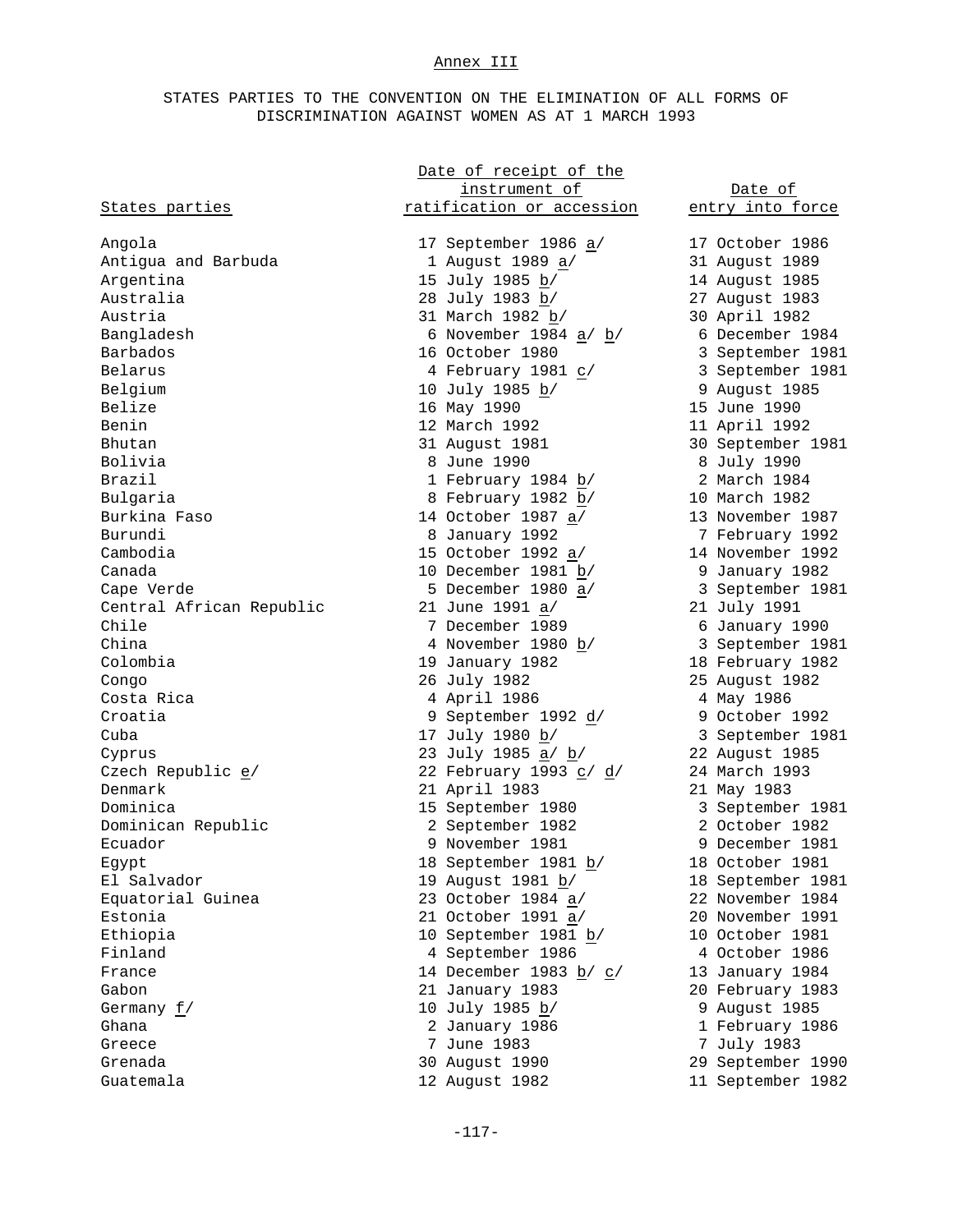States parties **ratification** or accession entry into force Guinea 9 August 1982 8 September 1982 Guinea-Bissau 23 August 1985 22 September 1985 Guyana 17 July 1980 3 September 1981 Haiti 20 July 1981 3 September 1981 Honduras 3 March 1983 2 April 1983 Hungary  $\frac{b}{22}$  December 1980  $\frac{b}{2}$ Iceland 18 June 1985 18 July 1985 Indonesia 13 September 1984 b/ 13 October 1984 Iraq 13 August 1986 a/ b/ 12 September 1986 Ireland 23 December 1985 <u>a</u>/  $\underline{b}$ /  $\underline{c}$ / 22 January 1986  $I = \frac{1}{2}$  Israel 3 October 1991  $\frac{b}{2}$   $\frac{c}{3}$  2 November 1991 Italy 10 June 1985 b/ 10 July 1985 Jamaica 1984 19 October 1984 b/ 18 November 1984 1985 Japan 25 June 1985 25 July 1985 25 July 1985<br>Jordan 2011 2012 292 292 293 July 1992 Jordan 1 July 1992 b/ 31 July 1992 Kenya 9 March 1984 <u>a</u>/ 8 April 1984 Lao People's Democratic Republic 14 August 1981 Latvia  $14$  April 1992 <u>a</u>/ Example 1981<br>
Lao People's Democratic Republic 14 August 1981<br>
Latvia 14 April 1992 <u>a</u>/ 14 May 1992<br>
Liberia 17 July 1984 a/ 16 August 1984<br>
17 July 1984 a/ 16 August 1984<br>
17 July 1984 a/ 15 June 1989 Libyan Arab Jamahiriya 16 May 1989 a/ b/ 15 June 1989 Luxembourg  $\frac{1}{2}$  February 1989 b/  $\frac{1}{2}$  4 March 1989 Madagascar 17 March 1989 - 16 April 1989 Malawi 12 March 1987 <u>a</u>/ <u>b</u>/ Malawi 10 March 1989<br>
Malawi 12 March 1987 <u>a</u>/ <u>b</u>/ 11 April 1987<br>
10 September 1985 10 October 1985 Malta 8 March 1991 <u>a</u>/ <u>b</u>/ Mauritius 9 July 1984  $\underline{a}/\underline{b}/$ <br>Mexico 23 March 1981  $\underline{b}/$ Mexico 23 March 1981 b/ 3 September 1981 Mongolia 20 July 1981 b/ 3 September 1981 Namibia 23 November 1992 <u>a</u>/ Nongolia<br>
Namibia 23 November 1992 <u>a</u>/<br>
22 April 1991 22 May 1991<br>
23 July 1991 22 May 1991<br>
23 July 1991 22 May 1991<br>
22 May 1991<br>
22 May 1991<br>
22 May 1991<br>
22 May 1991<br>
22 May 1991<br>
22 May 1991<br>
22 May 1991<br>
22 May 199 Netherlands 23 July 1991  $b$ / New Zealand  $\frac{10}{2}$  New Zealand  $\frac{10}{2}$  January 1985 <u>b</u>/ c Nicaragua 27 October 1981 26 November 1981 Nigeria 13 June 1985 Norway 21 May 1981 3 September 1981 Panama 29 October 1981 28 November 1981<br>
Paraguay 6 April 1987 20<br>
Peru 13 September 1982 13 October 1982<br>
Peru 13 September 1982 13 October 1982 Paraguay 6 April 1987  $\frac{1}{2}$ Peru 13 September 1982 Philippines 5 August 1981 4 September 1981<br>Poland 30 July 1980 <u>b</u>/ 3 September 1981<br>Portugal 30 July 1980 3 September 1981 Poland  $30$  July  $1980$   $\underline{b}/$   $3$  September 1981 Portugal 30 July 1980 3 September 1981 Republic of Korea 27 December 1984 <u>b</u>/ c/ 26 January 1985<br>Romania 27 January 1982 <u>b</u>/ 6 February 1982 Romania  $\frac{b}{r}$   $\frac{b}{r}$ Russian Federation  $23$  January 1981  $\underline{c}$  /  $3$  September 1981 Rwanda 2 March 1981 3 September 1981 Saint Kitts and Nevis<br>
Saint Lucia<br>
Saint Lucia<br>
Saint Vincent and the Grenadines and the Grenadines and the Grenadines and August 1981 a/ 3 September 1981 Saint Lucia  $\frac{8 \text{ October } 1982 \text{ a}}{7}$ Saint Vincent and the Grenadines  $\frac{4 \text{ August}}{1981 \frac{a}{\frac{a}{}}\frac{1}{\frac{a}{}}\frac{a}{}}$  3 September 1992<br>Samoa  $\frac{25 \text{ September}}{1992 \frac{a}{}}$  25 October 1992 Samoa 25 September 1992 <u>a</u>/ 25 October 1992<br>
September 1992 a<sup>/</sup> 25 October 1993<br>
Seychelles 5 May 1992 <u>a</u><sup>/</sup> 4 June 1992 Senegal 5 February 1985 Seychelles 5 May 1992 a/ 4 June 1992 sierra Leone 11 November 1988 Slovenia 6 July 1992 d/ 5 August 1992

Date of receipt of the instrument of Date of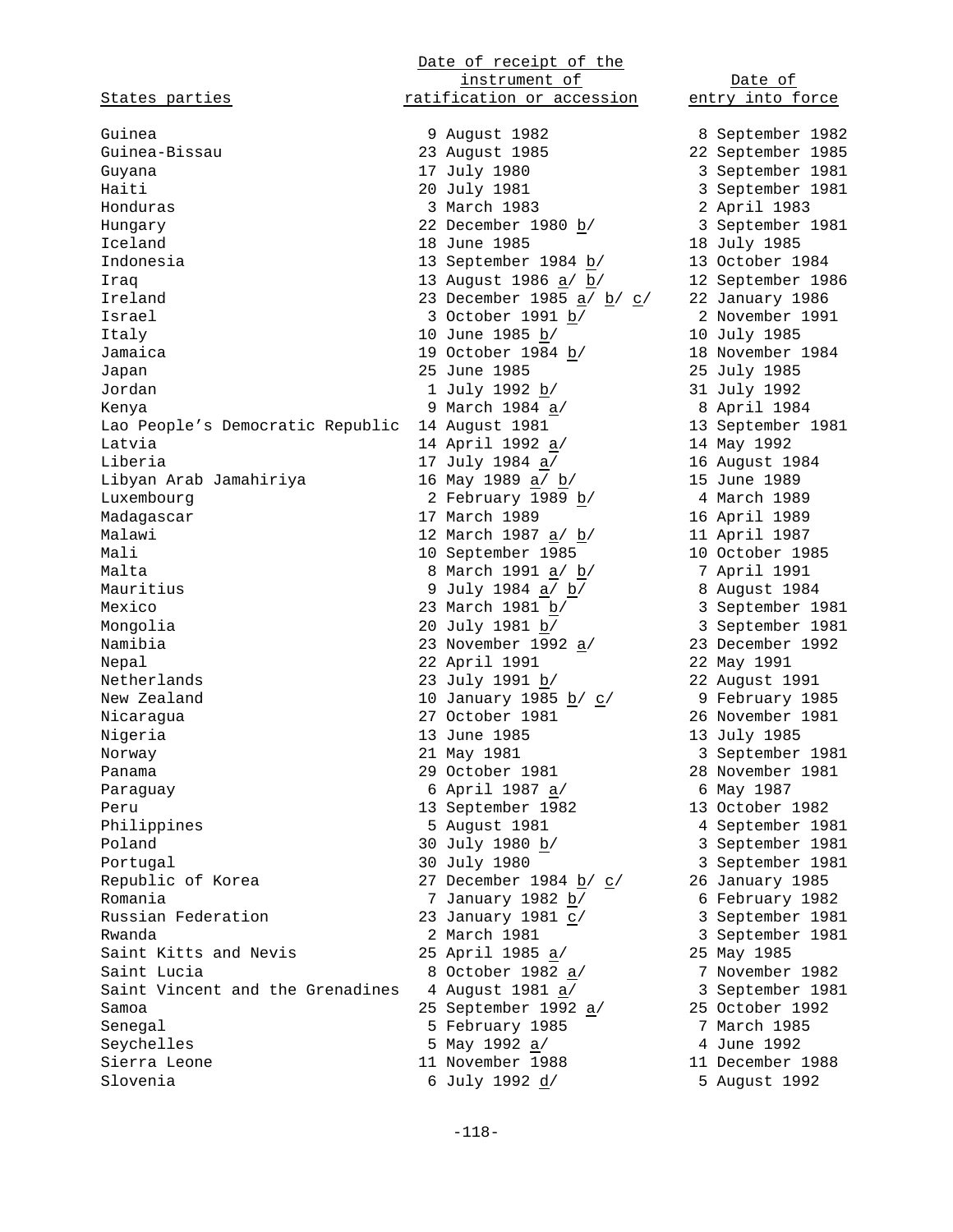| States parties               | Date of receipt of the<br>instrument of<br>ratification or accession | Date of<br>entry into force |
|------------------------------|----------------------------------------------------------------------|-----------------------------|
| Spain                        | 5 January 1984 b/                                                    | 4 February 1984             |
| Sri Lanka                    | 5 October 1981                                                       | 4 November 1981             |
| Suriname                     | 1 March 1993 a/                                                      | 31 March 1993               |
| Sweden                       | 2 July 1980                                                          | 3 September 1981            |
| Thailand                     | 9 August 1985 <u>a</u> / <u>b</u> / c/                               | 8 September 1985            |
| Togo                         | 26 September 1983 a/                                                 | 26 October 1983             |
| Trinidad and Tobago          | 12 January 1990 b/                                                   | 11 February 1990            |
| Tunisia                      | 20 September 1985 b/                                                 | 20 October 1985             |
| Turkey                       | 20 December 1985 <u>a/ b</u> /                                       | 19 January 1986             |
| Uganda                       | 22 July 1985                                                         | 21 August 1985              |
| Ukraine                      | 12 March 1981 c/                                                     | 3 September 1981            |
| United Kingdom of Great      |                                                                      |                             |
| Britain and Northern Ireland | 7 April 1986 b/                                                      | 7 May 1986                  |
| United Republic of Tanzania  | 20 August 1985                                                       | 19 September 1985           |
| Uruquay                      | 9 October 1981                                                       | 8 November 1981             |
| Venezuela                    | 2 May 1983 b/                                                        | 1 June 1983                 |
| Viet Nam                     | 17 February 1982 b/                                                  | 19 March 1982               |
| Yemen $g/$                   | 30 May 1984 a/ b/                                                    | 29 June 1984                |
| Yugoslavia                   | 26 February 1982                                                     | 28 March 1982               |
| Zaire                        | 17 October 1986                                                      | 16 November 1986            |
| Zambia                       | 21 June 1985                                                         | 21 July 1985                |
| Zimbabwe                     | 13 May 1991 a/                                                       | 12 June 1991                |

a/ Accession.

\_\_\_\_\_\_\_\_\_\_\_\_\_\_\_\_\_\_\_\_\_\_\_\_

b/ Declarations and reservations.

c/ Reservation subsequently withdrawn.

d/ Succession.

e/ Before becoming a separate State on 1 January 1993, the Czech Republic formed part of Czechoslovakia, which State had ratified the Convention on 16 February 1982.

f/ With effect from 3 October 1990, the German Democratic Republic (which ratified the Convention on 9 July 1980) and the Federal Republic of Germany (which ratified the Convention on 10 July 1985) united to form one sovereign State, which acts in the United Nations under the designation "Germany".

g/ On 22 May 1990 Democratic Yemen and Yemen merged to form a single State, which acts in the United Nations under the designation "Yemen".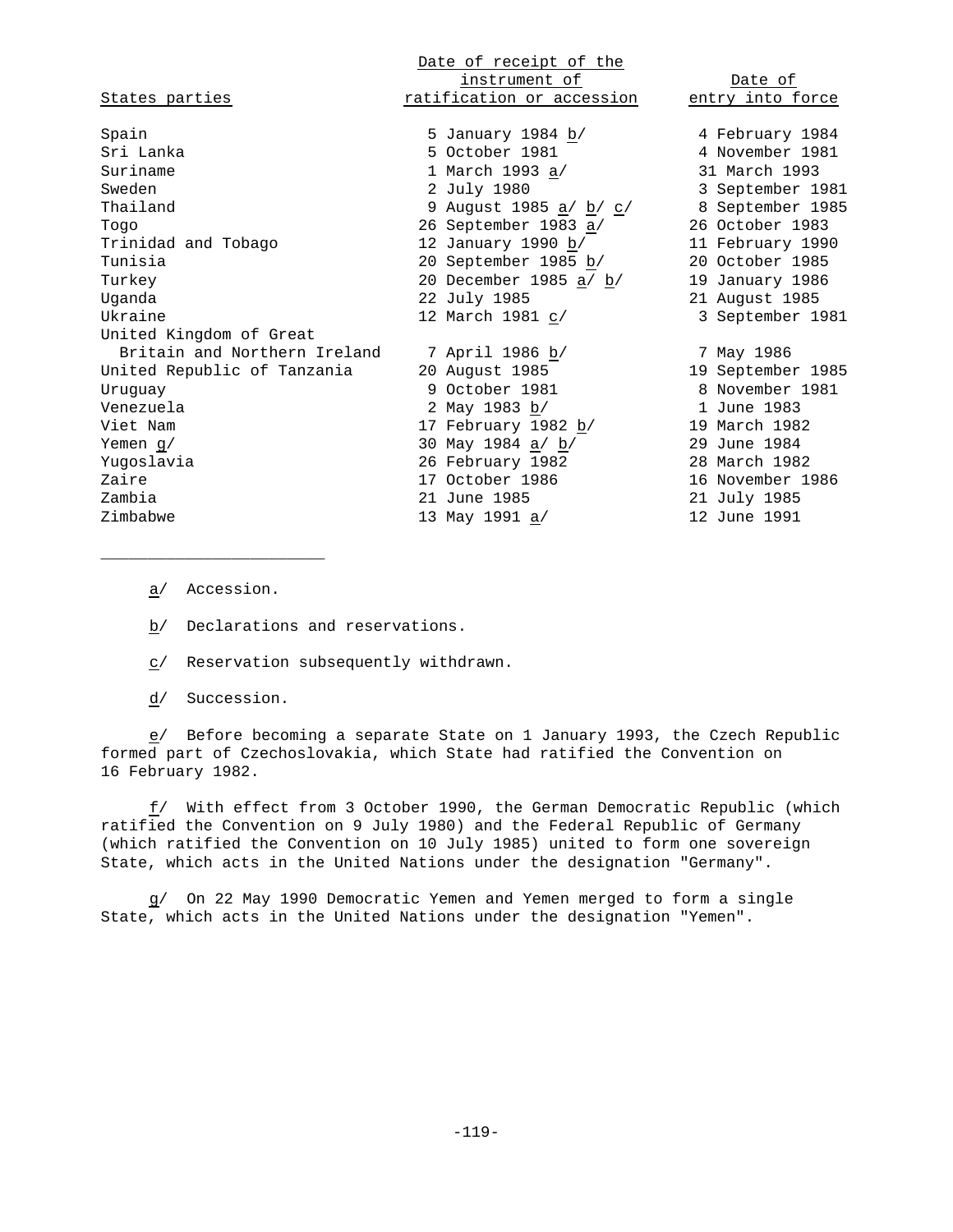## Annex IV

## MEMBERSHIP OF THE COMMITTEE ON THE ELIMINATION OF DISCRIMINATION AGAINST WOMEN

## Name of member  $\sim$  Country of nationality

Charlotte Abaka\* Ghana Ghana Ghana Ghana Ghana Ghana Ghana Ghana Ghana Ghana Ghana Ghana Ghana Ghana Ghana Ghana Ryoko Akamatsu\* Japan Emna Aouij\* Tunisia Gül Aykor\*\* Turkey Dora Bravo Nuñez de Ramsey\* Ecuador Carlota Bustelo García del Real\*\* Spain Silvia Rose Cartwright\*\* New Zealand Ivanka Corti $^*$ Norma Monica Forde\* Barbados Evangelina García-Prince\*\* Venezuela Liliana Gurdulich de Correa\*\* Argentina Zagorka Ilic\* Yugoslavia Salma Khan\*\* Bangladesh Lin Shangzhen\* China Pirkko Anneli Mäkinen\*\* Finland Elsa Victoria Muñoz-Gómez\*\* Colombia Tatiana Nikolaeva\* Russian Federation Ahoua Ouedraogo\*\* Burkina Faso Teresita Quintos-Deles\* Philippines Hanna Beate Schöpp-Schilling\*\* The Control of the Germany Kongit Sinegiorgis\*\* Ethiopia Mervat Tallawy\* Egypt Rose N. Ukeje\* Nigeria Nigeria Nigeria Nigeria Nigeria Nigeria Nigeria Nigeria Nigeria Nigeria Nigeria Nigeria

\_\_\_\_\_\_\_\_\_\_\_\_\_\_\_\_\_\_\_\_\_\_\_\_

- \* Term of office expires in 1994.
- \*\* Term of office expires in 1996.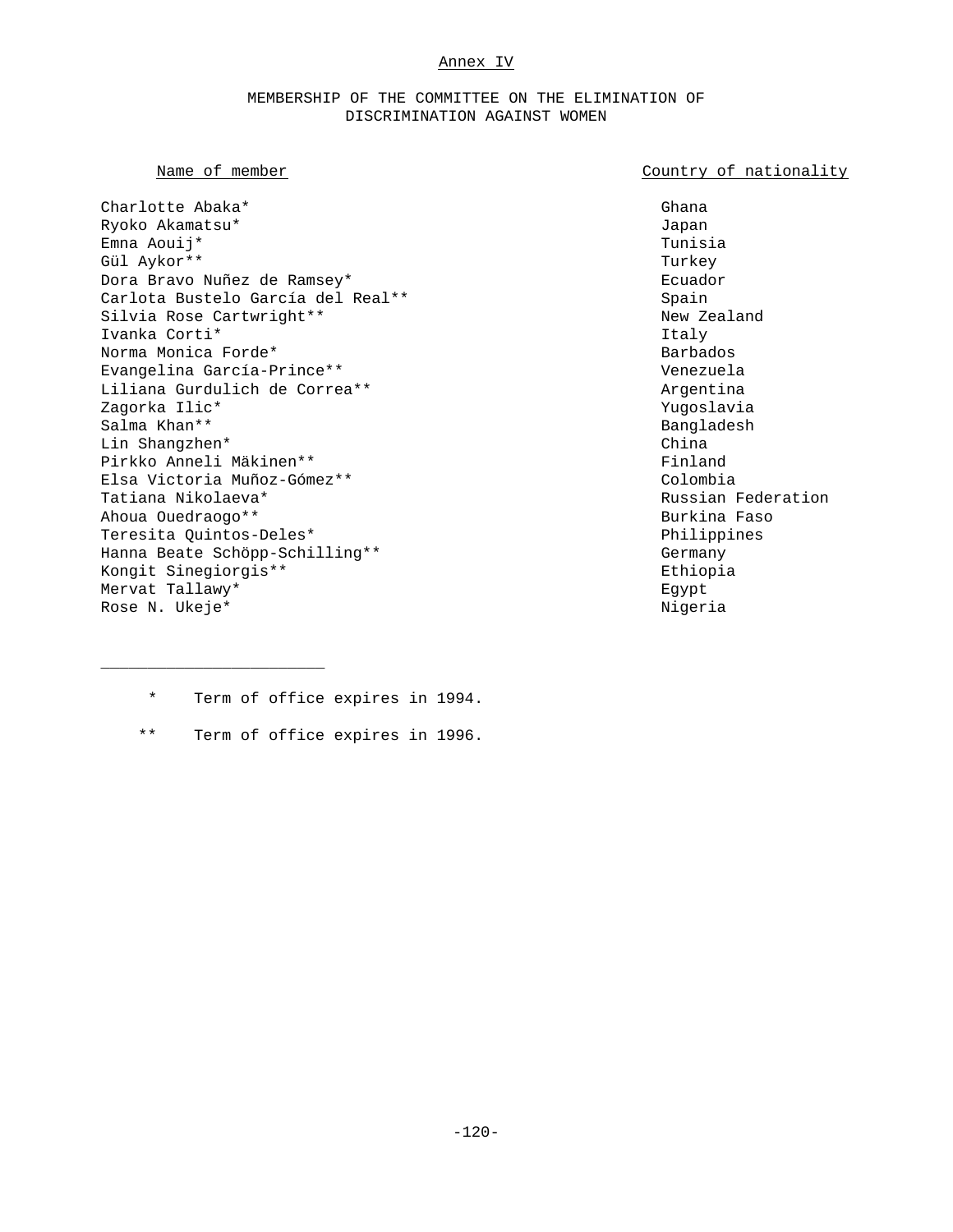# Annex V

# DOCUMENTS BEFORE THE COMMITTEE AT ITS TWELFTH SESSION

| Document number                        | Title or description                                                                                                                                                       |
|----------------------------------------|----------------------------------------------------------------------------------------------------------------------------------------------------------------------------|
| A/47/38                                | Report of the Committee on the<br>Elimination of Discrimination against<br>Women on its eleventh session                                                                   |
| A/47/628                               | Report of the fourth meeting of<br>persons chairing the human rights<br>treaty bodies                                                                                      |
| $CEDAW/C/1993/1$ and $Corr.1$          | Provisional agenda and annotations                                                                                                                                         |
| CEDAW/C/1993/2                         | Report of the Secretary-General on the<br>status of submission of reports by<br>States parties under article 18 of the<br>Convention                                       |
| CEDAW/C/1993/3                         | Note by the Secretary-General on<br>reports of specialized agencies on the<br>implementation of the Convention in<br>areas falling within the scope of<br>their activities |
| CEDAW/C/1993/3/Add.1                   | Report of the International Labour<br>Organization                                                                                                                         |
| $CEDAW/C/1993/4$ and $Corr.1$          | Report of the Secretariat on the<br>analysis of article 16 and other<br>articles of the Convention related to<br>the family                                                |
| CEDAW/C/1993/5                         | Report of the Secretariat on the<br>implications for the work of the<br>Committee of the priority themes of<br>the Commission on the Status of Women                       |
| $CEDAW/C/1993/CRP.1$ and $Rev.1$ and 2 | Proposed organization of work of the<br>Committee                                                                                                                          |
| CEDAW/C/1993/CRP.2                     | Report of the pre-session working<br>group                                                                                                                                 |
| CEDAW/C/1993/INF/2/Rev.2               | List of participants                                                                                                                                                       |
| CEDAW/C/1993/L.1 and Add.1-14          | Draft report of the Committee                                                                                                                                              |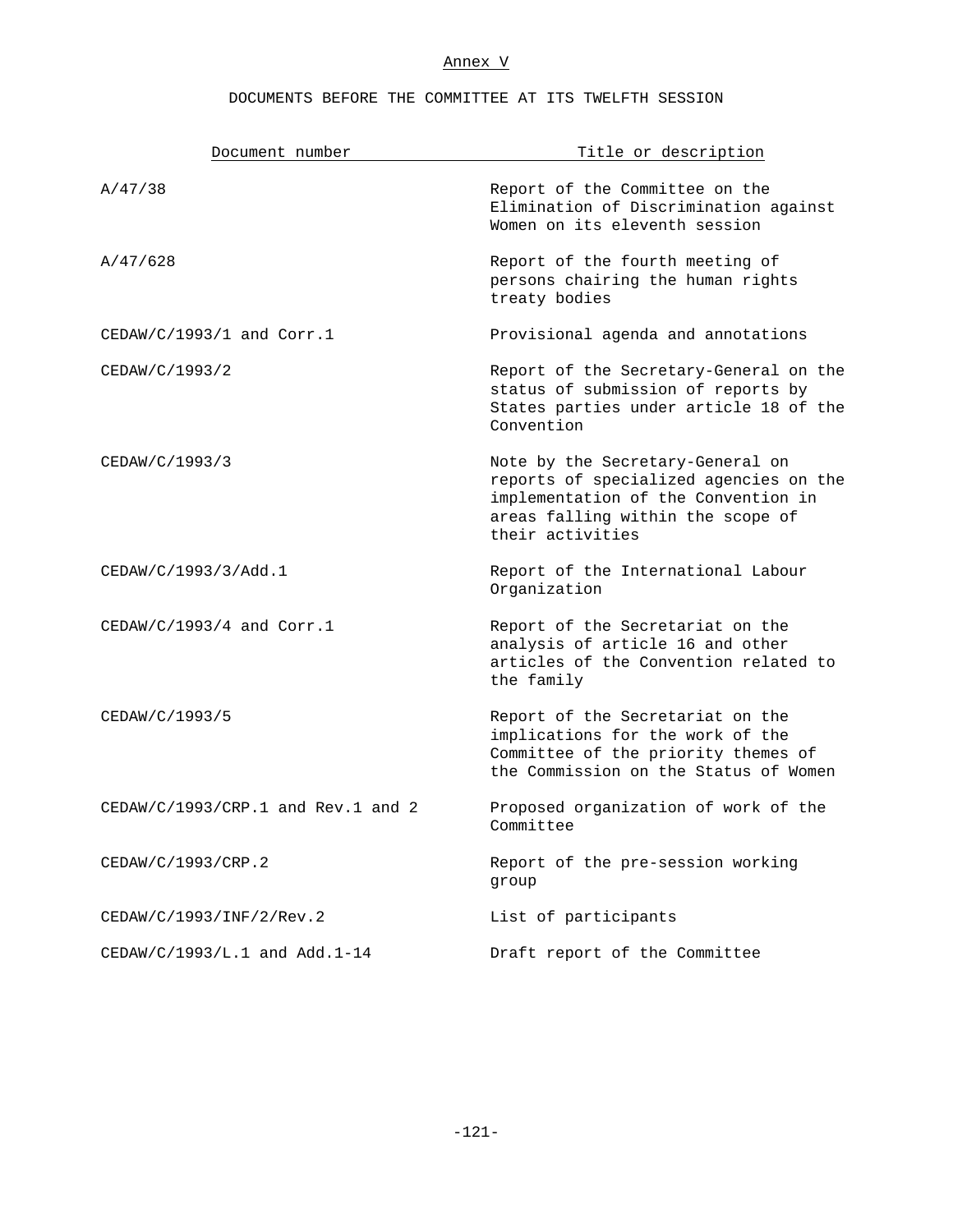# Reports of States parties

| CEDAW/C/13/Add.30               | Second periodic report of Bangladesh                                                     |
|---------------------------------|------------------------------------------------------------------------------------------|
| CEDAW/C/FRA/2/Rev.1             | Second periodic report of France                                                         |
| CEDAW/C/5/Add.66/Rev.1          | Initial report of Iraq                                                                   |
| $CEDAW/C/KEN/1-2$               | Combined initial and second periodic<br>reports of Kenya                                 |
| CEDAW/C/13/Add.20               | Second periodic report of Nicaragua                                                      |
| CEDAW/C/NIC/3                   | Third periodic report of Nicaragua                                                       |
| CEDAW/C/13/Add.28 and Corr.1    | Second periodic report of the Republic<br>of Korea                                       |
| CEDAW/C/5/Add.45                | Initial report of Romania                                                                |
| $CEDAW/C/ROM/2-3$               | Combined second and third periodic<br>reports of Romania                                 |
| CEDAW/C/RWA/3                   | Third periodic report of Rwanda                                                          |
| CEDAW/C/18/Add.1                | Third periodic report of Sweden                                                          |
| $CEDAW/C/UK/2$ and Amend.1      | Second periodic report of the United<br>Kingdom of Great Britain and Northern<br>Ireland |
| CEDAW/C/5/Add.61                | Initial report of Yemen                                                                  |
| $CEDAW/C/13/Add.24$ and Amend.1 | Second periodic report of Yemen                                                          |
| CEDAW/C/YEM/3                   | Third periodic report of Yemen                                                           |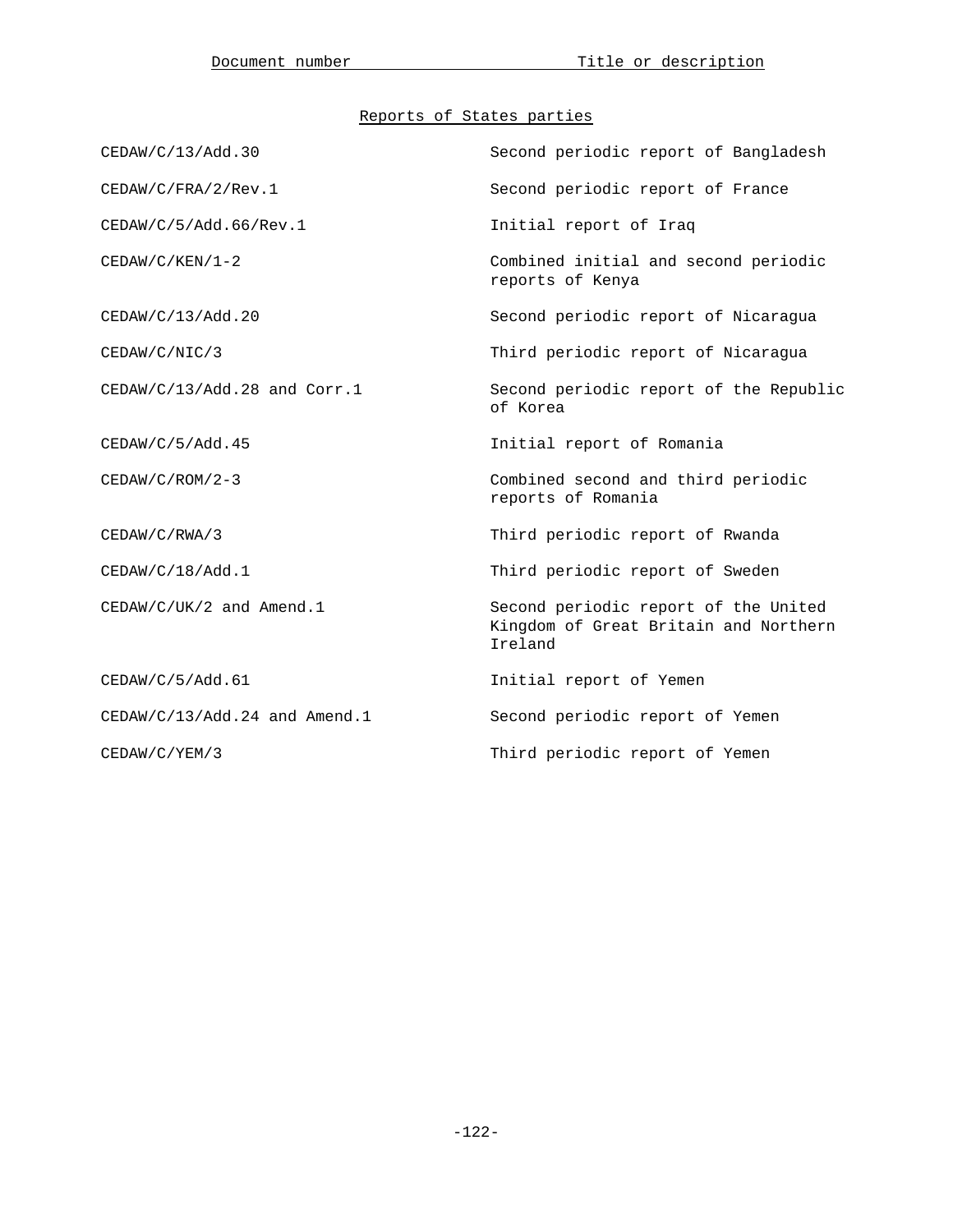## Annex VI

STATUS OF SUBMISSION AND CONSIDERATION OF REPORTS SUBMITTED BY STATES PARTIES UNDER ARTICLE 18 OF THE CONVENTION ON THE ELIMINATION OF ALL FORMS OF DISCRIMINATION AGAINST WOMEN AS AT 1 MARCH 1993

|                     |    |                   |                                                      | Considered<br>by<br>Committee |
|---------------------|----|-------------------|------------------------------------------------------|-------------------------------|
| States parties*     |    | Date due**        | Date of submission                                   | (session/<br>year)            |
|                     | Α. |                   | Initial reports due and submitted as at 1 March 1993 |                               |
| Angola              |    | 17 October 1987   |                                                      |                               |
| Antigua and Barbuda |    | 31 August 1990    |                                                      |                               |
| Argentina           |    | 14 August 1986    | 6 October 1986<br>(CEDAW/C/5/Add.39)                 | Seventh<br>(1988)             |
| Australia           |    | 27 August 1984    | 3 October 1986<br>(CEDAW/C/5/Add.40)                 | Seventh<br>(1988)             |
| Austria             |    | 30 April 1983     | 20 October 1983<br>(CEDAW/C/5/Add.17)                | Fourth<br>(1985)              |
| Bangladesh          |    | 6 December 1985   | 12 March 1986<br>(CEDAW/C/5/Add.34)                  | Sixth<br>(1987)               |
| Barbados            |    | 3 September 1982  | 11 April 1990<br>(CEDAW/C/5/Add.64)                  | Eleventh<br>(1992)            |
| Belgium             |    | 9 August 1986     | 20 July 1987<br>(CEDAW/C/5/Add.53)                   | Eighth<br>(1989)              |
| Belize              |    | 15 June 1991      |                                                      |                               |
| Bhutan              |    | 30 September 1982 |                                                      |                               |
| Bolivia             |    | 8 July 1991       | 8 July 1991<br>(CEDAW/C/BOL/1)                       |                               |
| Brazil              |    | 2 March 1985      |                                                      |                               |

\* In the present annex, certain country names and designations are those that were in use when the reports were due or submitted.

\*\* One year prior to the due date, the Secretary-General invites the State party to submit its report.

\_\_\_\_\_\_\_\_\_\_\_\_\_\_\_\_\_\_\_\_\_\_\_\_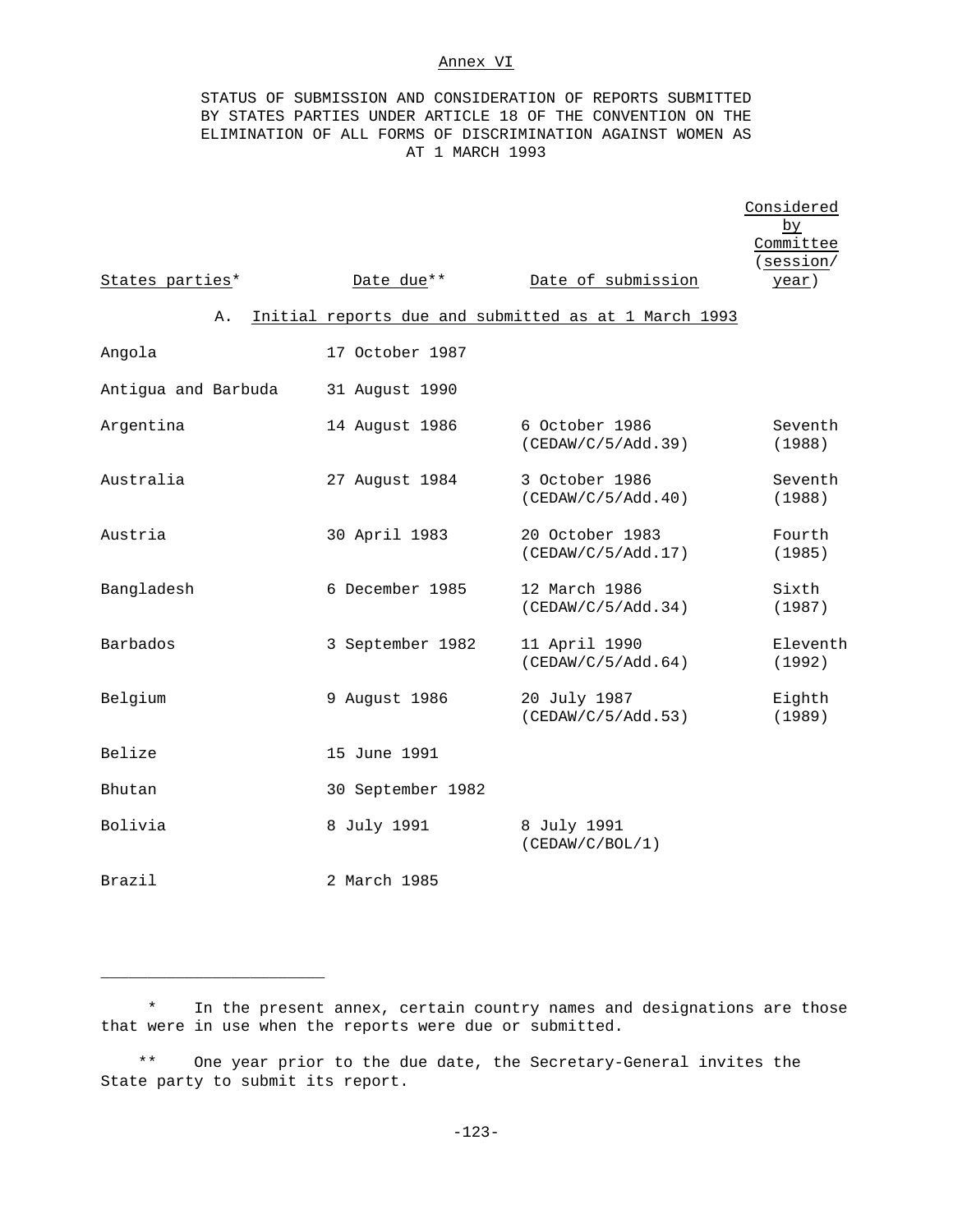|                                              |                  |                                        | Considered<br><u>by</u><br>Committee<br>(session/ |
|----------------------------------------------|------------------|----------------------------------------|---------------------------------------------------|
| States parties*                              | Date due**       | Date of submission                     | <u>year</u> )                                     |
| Bulgaria                                     | 10 March 1983    | 13 June 1983<br>(CEDAW/C/5/Add.15)     | Fourth<br>(1985)                                  |
| Burkina Faso                                 | 13 November 1988 | 24 May 1990<br>(CEDAW/C/5/Add.67)      | Tenth<br>(1991)                                   |
| Byelorussian<br>Soviet Socialist<br>Republic | 3 September 1982 | 4 October 1982<br>(CEDAW/C/5/Add.5)    | Second<br>(1983)                                  |
| Canada                                       | 9 January 1983   | 15 July 1983<br>(CEDAW/C/5/Add.16)     | Fourth<br>(1985)                                  |
| Cape Verde                                   | 3 September 1982 |                                        |                                                   |
| Central African<br>Republic                  | 21 July 1992     |                                        |                                                   |
| Chile                                        | 6 January 1991   | 3 September 1991<br>(CEDAW/C/CHI/1)    |                                                   |
| China                                        | 3 September 1982 | 25 May 1983<br>(CEDAW/C/5/Add.14)      | Third<br>(1984)                                   |
| Colombia                                     | 18 February 1983 | 16 January 1986<br>(CEDAW/C/5/Add.32)  | Sixth<br>(1987)                                   |
| Congo                                        | 25 August 1983   |                                        |                                                   |
| Costa Rica                                   | 4 May 1987       |                                        |                                                   |
| Cuba                                         | 3 September 1982 | 27 September 1982<br>(CEDAW/C/5/Add.4) | Second<br>(1983)                                  |
| Cyprus                                       | 22 August 1986   |                                        |                                                   |
| Czechoslovakia                               | 18 March 1983    | 4 October 1984<br>(CEDAW/C/5/Add.26)   | Fifth<br>(1986)                                   |
| Denmark                                      | 21 May 1984      | 30 July 1984<br>(CEDAW/C/5/Add.22)     | Fifth<br>(1986)                                   |
| Dominica                                     | 3 September 1982 |                                        |                                                   |
| Dominican Republic                           | 2 October 1983   | 2 May 1986<br>(CEDAW/C/5/Add.37)       | Seventh<br>(1988)                                 |
| Ecuador                                      | 9 December 1982  | 14 August 1984<br>(CEDAW/C/5/Add.23)   | Fifth<br>(1986)                                   |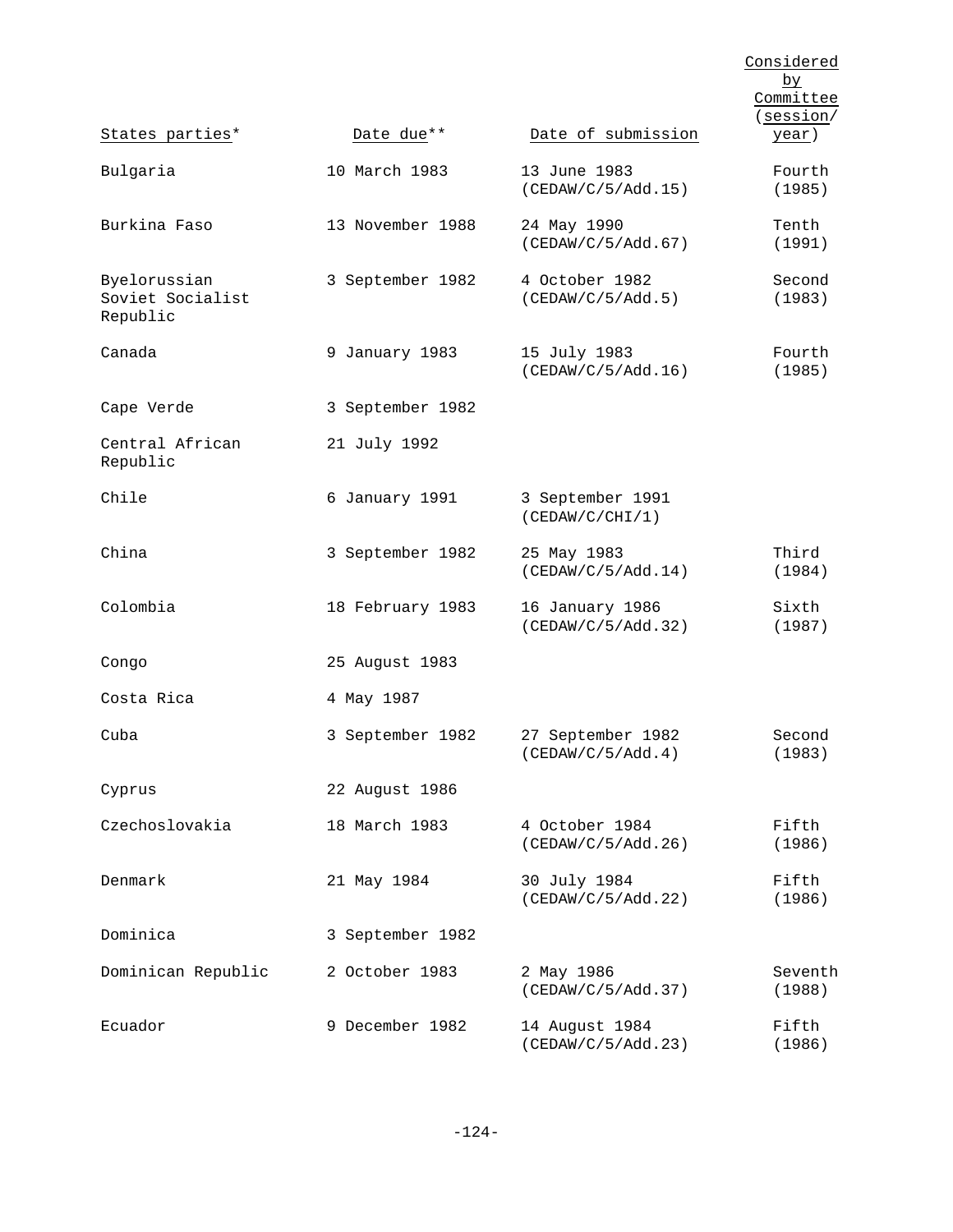|                                 |                   |                                                 | Considered<br><u>by</u><br>Committee<br>(session/ |
|---------------------------------|-------------------|-------------------------------------------------|---------------------------------------------------|
| States parties*                 | Date due**        | Date of submission                              | <u>year</u> )                                     |
| Egypt                           | 18 October 1982   | 2 February 1983<br>(CEDAW/C/5/Add.10)           | Third<br>(1984)                                   |
| El Salvador                     | 18 September 1982 | 3 November 1983<br>(CEDAW/C/5/Add.19)           | Fifth<br>(1986)                                   |
| Equatorial Guinea               | 22 November 1985  | 16 March 1987<br>(CEDAW/C/5/Add.50)             | Eighth<br>(1989)                                  |
| Estonia                         | 20 November 1992  |                                                 |                                                   |
| Ethiopia                        | 10 October 1982   |                                                 |                                                   |
| Finland                         | 4 October 1987    | 16 February 1988<br>(CEDAW/C/5/Add.56)          | Eighth<br>(1989)                                  |
| France                          | 13 January 1985   | 13 February 1986<br>(CEDAW/C/5/Add.33)          | Sixth<br>(1987)                                   |
| Gabon                           | 20 February 1984  | 19 June 1987<br>(CEDAW/C/5/Add.54)              | Eighth<br>(1989)                                  |
| German Democratic<br>Republic   | 3 September 1982  | 30 August 1982<br>(CEDAW/C/5/Add.1)             | Second<br>(1983)                                  |
| Germany, Federal<br>Republic of | 9 August 1986     | 15 September 1988<br>(CEDAW/C/5/Add.59)         | Ninth<br>(1990)                                   |
| Ghana                           | 1 February 1987   | 29 January 1991<br>$(CEDAW/C/GHA/1-2)$          | Eleventh<br>(1992)                                |
| Greece                          | 7 July 1984       | 5 April 1985<br>(CEDAW/C/5/Add.28)              | Sixth<br>(1987)                                   |
| Grenada                         | 29 September 1991 |                                                 |                                                   |
| Guatemala                       | 11 September 1983 | 2 April 1991<br>(CEDAW/C/GUA/1-2 and<br>Corr.1) |                                                   |
| Guinea                          | 8 September 1983  |                                                 |                                                   |
| Guinea-Bissau                   | 22 September 1986 |                                                 |                                                   |
| Guyana                          | 3 September 1982  | 23 January 1990<br>(CEDAW/C/5/Add.63)           |                                                   |
| Haiti                           | 3 September 1982  |                                                 |                                                   |
| Honduras                        | 2 April 1984      | 3 December 1986<br>(CEDAW/C/5/Add.44)           | Eleventh<br>(1992)                                |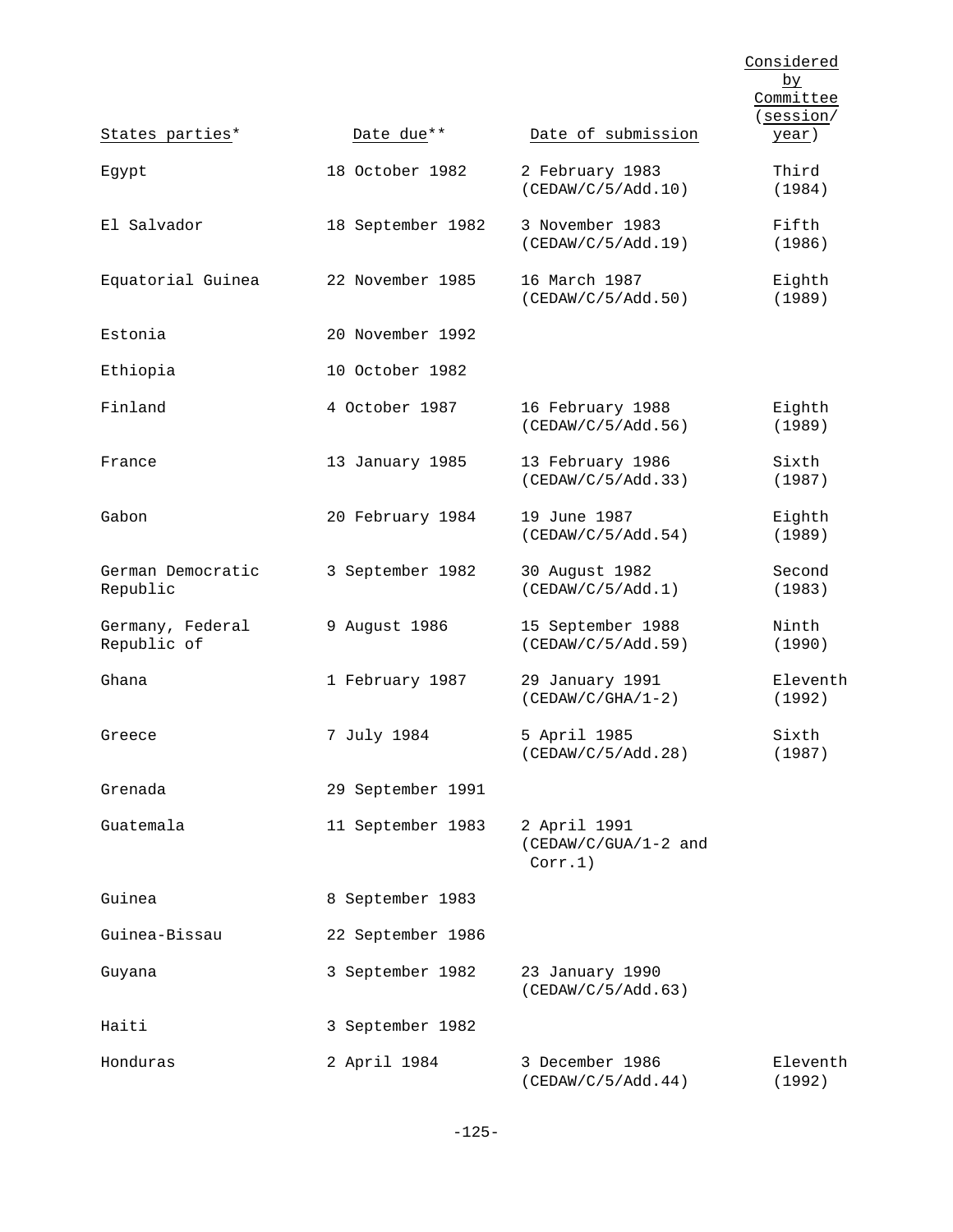|                                     |                   |                                                | Considered<br>$b$ y        |
|-------------------------------------|-------------------|------------------------------------------------|----------------------------|
|                                     |                   |                                                | Committee                  |
| States parties*                     | Date due**        | Date of submission                             | (session/<br><u>year</u> ) |
| Hungary                             | 3 September 1982  | 20 September 1982<br>(CEDAW/C/5/Add.3)         | Third<br>(1984)            |
| Iceland                             | 18 July 1986      |                                                |                            |
| Indonesia                           | 13 October 1985   | 17 March 1986<br>(CEDAW/C/5/Add.36)            | Seventh<br>(1988)          |
| Iraq                                | 12 September 1987 | 16 May 1990<br>(CEDAW/C/5/Add.66/Rev.1)        | Twelfth<br>(1993)          |
| Ireland                             | 22 January 1987   | 18 February 1987<br>(CEDAW/C/5/Add.47)         | Eighth<br>(1989)           |
| Israel                              | 2 November 1992   |                                                |                            |
| Italy                               | 10 July 1986      | 20 October 1989<br>(CEDAW/C/5/Add.62)          | Tenth<br>(1991)            |
| Jamaica                             | 18 November 1985  | 12 September 1986<br>(CEDAW/C/5/Add.38)        | Seventh<br>(1988)          |
| Japan                               | 25 July 1986      | 13 March 1987<br>(CEDAW/C/5/Add.48)            | Seventh<br>(1988)          |
| Kenya                               | 8 April 1985      | 4 December 1990<br>$(CEDAW/C/KEN/1-2)$         | Twelfth<br>(1993)          |
| Lao People's<br>Democratic Republic | 13 September 1982 |                                                |                            |
| Liberia                             | 16 August 1985    |                                                |                            |
| Libyan Arab<br>Jamahiriya           | 15 June 1990      | 18 February 1991<br>(CEDAW/C/LIB/1)            |                            |
| Luxembourg                          | 4 March 1990      |                                                |                            |
| Madagascar                          | 16 April 1990     | 21 May 1990<br>(CEDAW/C/5/Add.65 and<br>Rev.1) |                            |
| Malawi                              | 11 April 1988     | 15 July 1988<br>(CEDAW/C/5/Add.58)             | Ninth<br>(1990)            |
| Mali                                | 10 October 1986   | 13 November 1986<br>(CEDAW/C/5/Add.43)         | Seventh<br>(1988)          |
| Malta                               | 7 April 1992      |                                                |                            |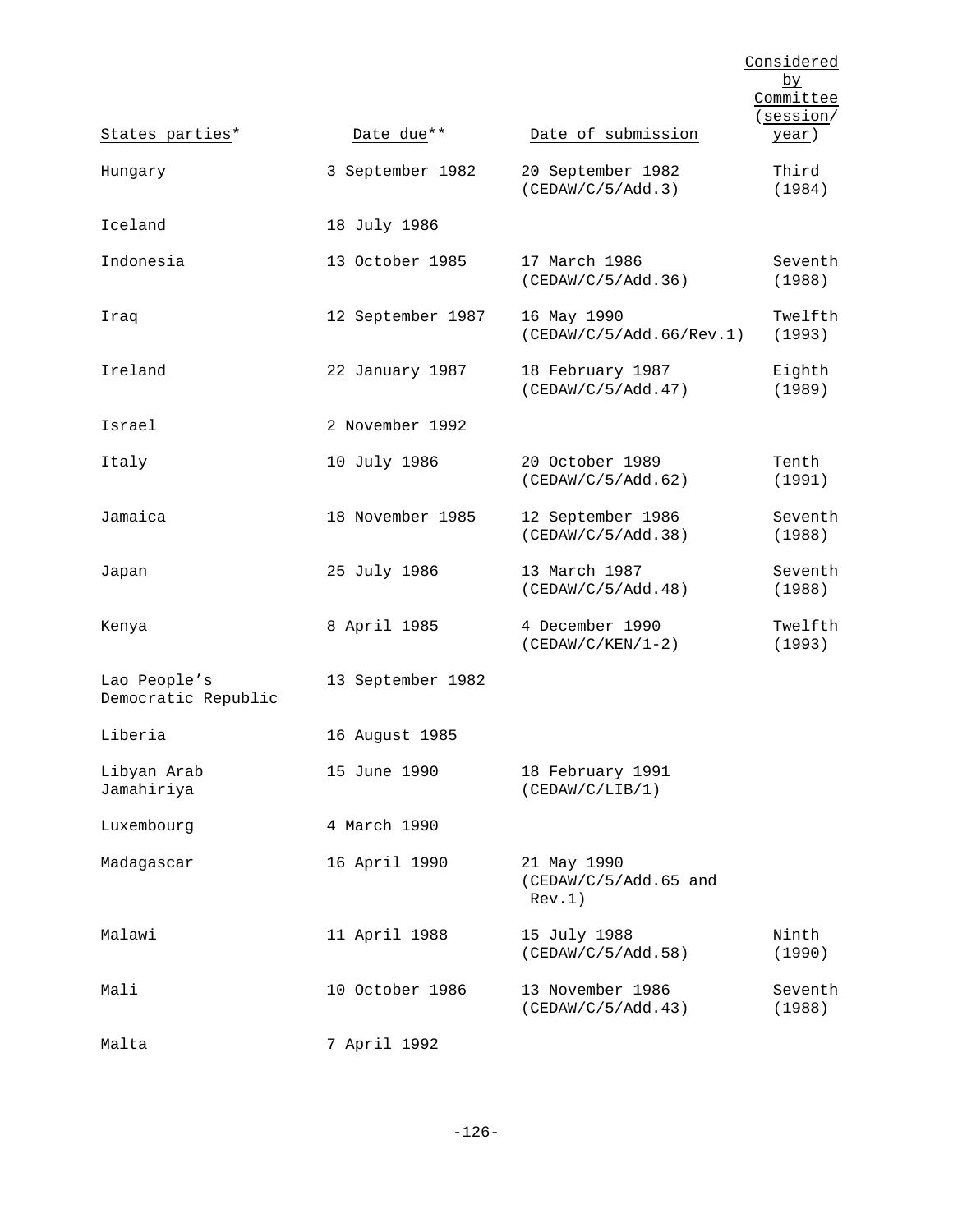| States parties*   | Date due**       | Date of submission                      | Considered<br>$\overline{\mathsf{p}}$<br>Committee<br>(session/<br><u>year</u> ) |
|-------------------|------------------|-----------------------------------------|----------------------------------------------------------------------------------|
| Mauritius         | 8 August 1985    | 23 February 1992<br>$(CEDAW/C/MAR/1-2)$ |                                                                                  |
| Mexico            | 3 September 1982 | 14 September 1982<br>(CEDAW/C/5/Add.2)  | Second<br>(1983)                                                                 |
| Mongolia          | 3 September 1982 | 18 November 1983<br>(CEDAW/C/5/Add.20)  | Fifth<br>(1986)                                                                  |
| Nepal             | 22 May 1992      |                                         |                                                                                  |
| Netherlands       | 28 August 1992   | 19 November 1992<br>(CEDAW/C/NET/1)     |                                                                                  |
| New Zealand       | 9 February 1986  | 3 October 1986<br>(CEDAW/C/5/Add.41)    | Seventh<br>(1988)                                                                |
| Nicaragua         | 26 November 1982 | 22 September 1987<br>(CEDAW/C/5/Add.55) | Eighth<br>(1989)                                                                 |
| Nigeria           | 13 July 1986     | 1 April 1987<br>(CEDAW/C/5/Add.49)      | Seventh<br>(1987)                                                                |
| Norway            | 3 September 1982 | 18 November 1982<br>(CEDAW/C/5/Add.7)   | Third<br>(1984)                                                                  |
| Panama            | 28 November 1982 | 12 December 1982<br>(CEDAW/C/5/Add.9)   | Fourth<br>(1985)                                                                 |
| Paraguay          | 6 May 1988       | 4 June 1992<br>$(CEDAW/C/PAR/1-2)$      |                                                                                  |
| Peru              | 13 October 1983  | 14 September 1988<br>(CEDAW/C/5/Add.60) | Ninth<br>(1990)                                                                  |
| Philippines       | 4 September 1982 | 22 October 1982<br>(CEDAW/C/5/Add.6)    | Third<br>(1984)                                                                  |
| Poland            | 3 September 1982 | 10 October 1985<br>(CEDAW/C/5/Add.31)   | Sixth<br>(1987)                                                                  |
| Portugal          | 3 September 1982 | 19 July 1983<br>(CEDAW/C/5/Add.21)      | Fifth<br>(1986)                                                                  |
| Republic of Korea | 26 January 1986  | 13 March 1986<br>(CEDAW/C/5/Add.35)     | Sixth<br>(1987)                                                                  |
| Romania           | 6 February 1983  | 14 January 1987<br>(CEDAW/C/5/Add.45)   | Twelfth<br>(1993)                                                                |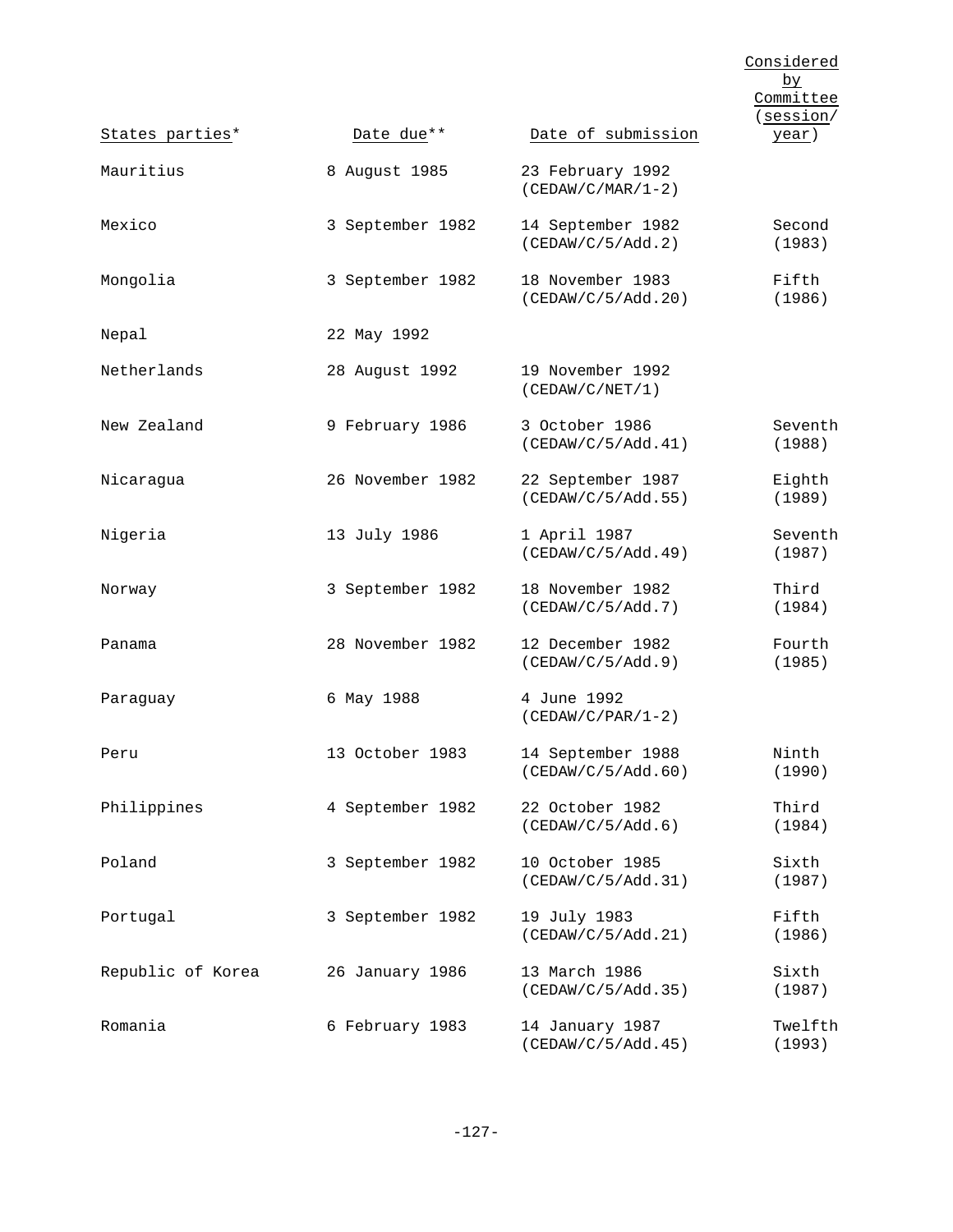|                                                            |                  |                                          | Considered<br>by<br>Committee<br>(session/ |
|------------------------------------------------------------|------------------|------------------------------------------|--------------------------------------------|
| States parties*                                            | Date due**       | Date of submission                       | <u>year</u> )                              |
| Rwanda                                                     | 3 September 1982 | 24 May 1983<br>(CEDAW/C/5/Add.13)        | Third<br>(1984)                            |
| Saint Kitts and Nevis                                      | 25 May 1986      |                                          |                                            |
| Saint Lucia                                                | 7 November 1983  |                                          |                                            |
| Saint Vincent and<br>the Grenadines                        | 3 September 1982 | 27 September 1991<br>$(CEDAW/C/STV/1-3)$ |                                            |
| Senegal                                                    | 7 March 1986     | 5 November 1986<br>(CEDAW/C/5/Add.42)    | Seventh<br>(1988)                          |
| Sierra Leone                                               | 11 December 1989 |                                          |                                            |
| Spain                                                      | 4 February 1985  | 20 August 1985<br>(CEDAW/C/5/Add.30)     | Sixth<br>(1987)                            |
| Sri Lanka                                                  | 4 November 1982  | 7 July 1985<br>(CEDAW/C/5/Add.29)        | Sixth<br>(1987)                            |
| Sweden                                                     | 3 September 1982 | 22 October 1982<br>(CEDAW/C/5/Add.8)     | Second<br>(1983)                           |
| Thailand                                                   | 8 September 1986 | 1 June 1987<br>(CEDAW/C/5/Add.51)        | Ninth<br>(1990)                            |
| Togo                                                       | 26 October 1984  |                                          |                                            |
| Trinidad and Tobago                                        | 11 February 1991 |                                          |                                            |
| Tunisia                                                    | 20 October 1986  |                                          |                                            |
| Turkey                                                     | 19 January 1987  | 27 January 1987<br>(CEDAW/C/5/Add.46)    | Ninth<br>(1990)                            |
| Uganda                                                     | 21 August 1986   | 1 June 1992<br>$(CEDAW/C/UGA/1-2)$       |                                            |
| Ukrainian Soviet<br>Socialist Republic                     | 3 September 1982 | 2 March 1983<br>(CEDAW/C/5/Add.11)       | Second<br>(1983)                           |
| Union of Soviet<br>Socialist Republics                     | 3 September 1982 | 2 March 1983<br>(CEDAW/C/5/Add.12)       | Second<br>(1983)                           |
| United Kingdom of<br>Great Britain and<br>Northern Ireland | 7 May 1987       | 25 June 1987<br>(CEDAW/C/5/Add.52)       | Ninth<br>(1990)                            |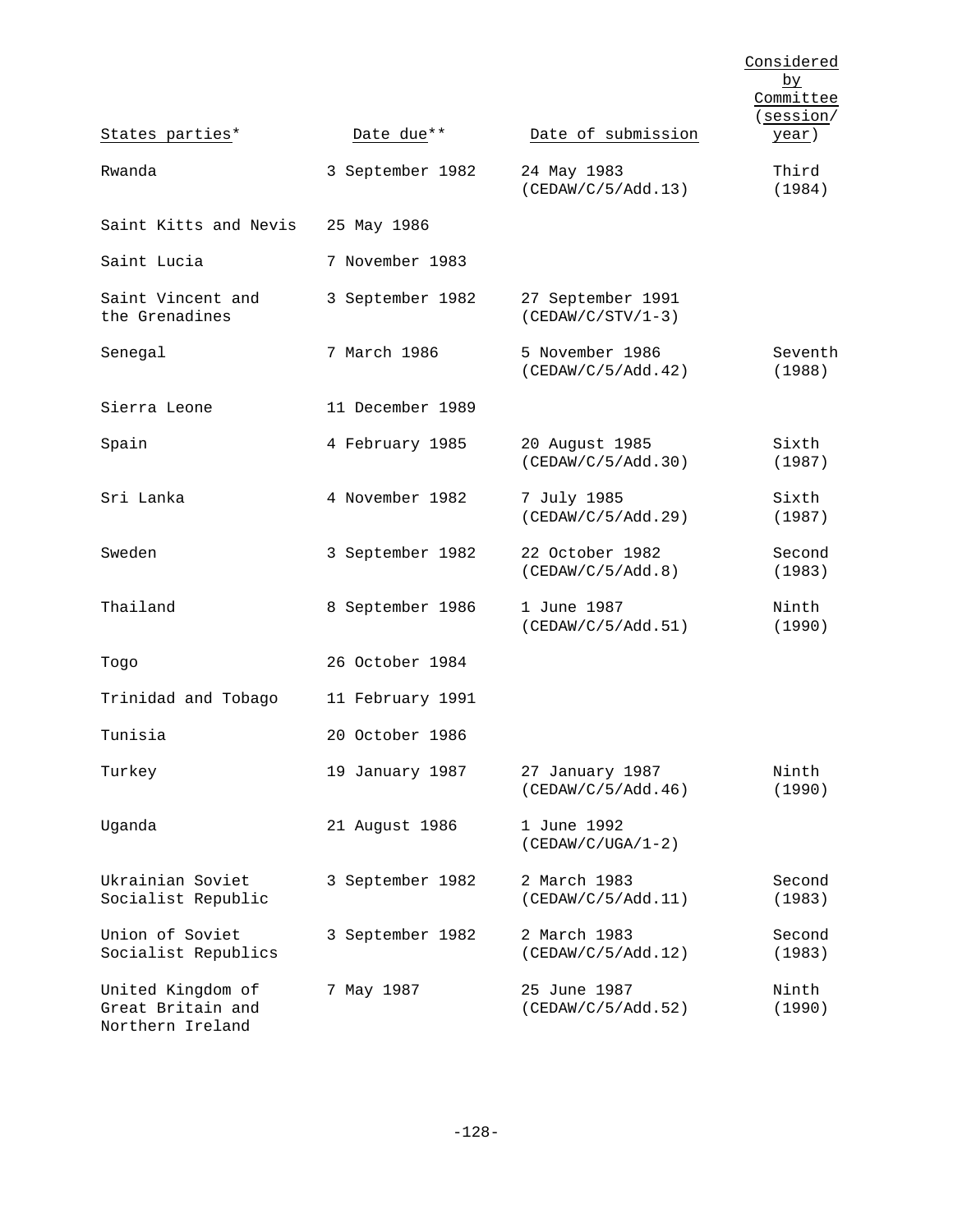|                                |                   |                                                              | Considered<br>$\overline{\mathsf{p}}$<br>Committee<br>(session/ |
|--------------------------------|-------------------|--------------------------------------------------------------|-----------------------------------------------------------------|
| States parties*                | Date due**        | Date of submission                                           | year)                                                           |
| United Republic<br>of Tanzania | 19 September 1986 | 9 March 1988<br>(CEDAW/C/5/Add.57)                           | Ninth<br>(1990)                                                 |
| Uruguay                        | 8 November 1982   | 23 November 1984<br>(CEDAW/C/5/Add.27)                       | Seventh<br>(1988)                                               |
| Venezuela                      | 1 June 1984       | 27 August 1984<br>(CEDAW/C/5/Add.24)                         | Fifth<br>(1986)                                                 |
| Viet Nam                       | 19 March 1983     | 2 October 1984<br>(CEDAW/C/5/Add.25)                         | Fifth<br>(1986)                                                 |
| Yemen                          | 29 June 1985      | 23 January 1989<br>(CEDAW/C/5/Add.61)                        | Twelfth<br>(1993)                                               |
| Yugoslavia                     | 28 March 1983     | 3 November 1983<br>(CEDAW/C/5/Add.18)                        | Fourth<br>(1985)                                                |
| Zaire                          | 16 November 1987  |                                                              |                                                                 |
| Zambia                         | 21 July 1986      | 6 March 1991<br>$(CEDAW/C/ZAM/1-2)$                          |                                                                 |
| Zimbabwe                       | 12 June 1992      |                                                              |                                                                 |
| В.                             |                   | Second periodic reports due and submitted as at 1 March 1993 |                                                                 |
| Angola                         | 17 October 1991   |                                                              |                                                                 |
| Argentina                      | 14 August 1990    | 13 February 1992<br>(CEDAW/C/ARG/2)                          |                                                                 |
| Australia                      | 27 August 1988    | 24 July 1992<br>(CEDAW/C/AUL/2)                              |                                                                 |
| Austria                        | 30 April 1987     | 18 December 1989<br>(CEDAW/C/13/Add.27)                      | Tenth<br>(1991)                                                 |
| Bangladesh                     | 6 December 1989   | 23 February 1990<br>(CEDAW/C/13/Add.30)                      | Twelfth<br>(1993)                                               |
| Barbados                       | 3 September 1986  | 4 December 1991<br>$(CEDAW/C/BAR/2-3)$                       |                                                                 |
| Belgium                        | 9 August 1990     | 9 February 1993<br>(CEDAW/C/BEL/2)                           |                                                                 |
| Bhutan                         | 30 September 1986 |                                                              |                                                                 |
| Brazil                         | 2 March 1989      |                                                              |                                                                 |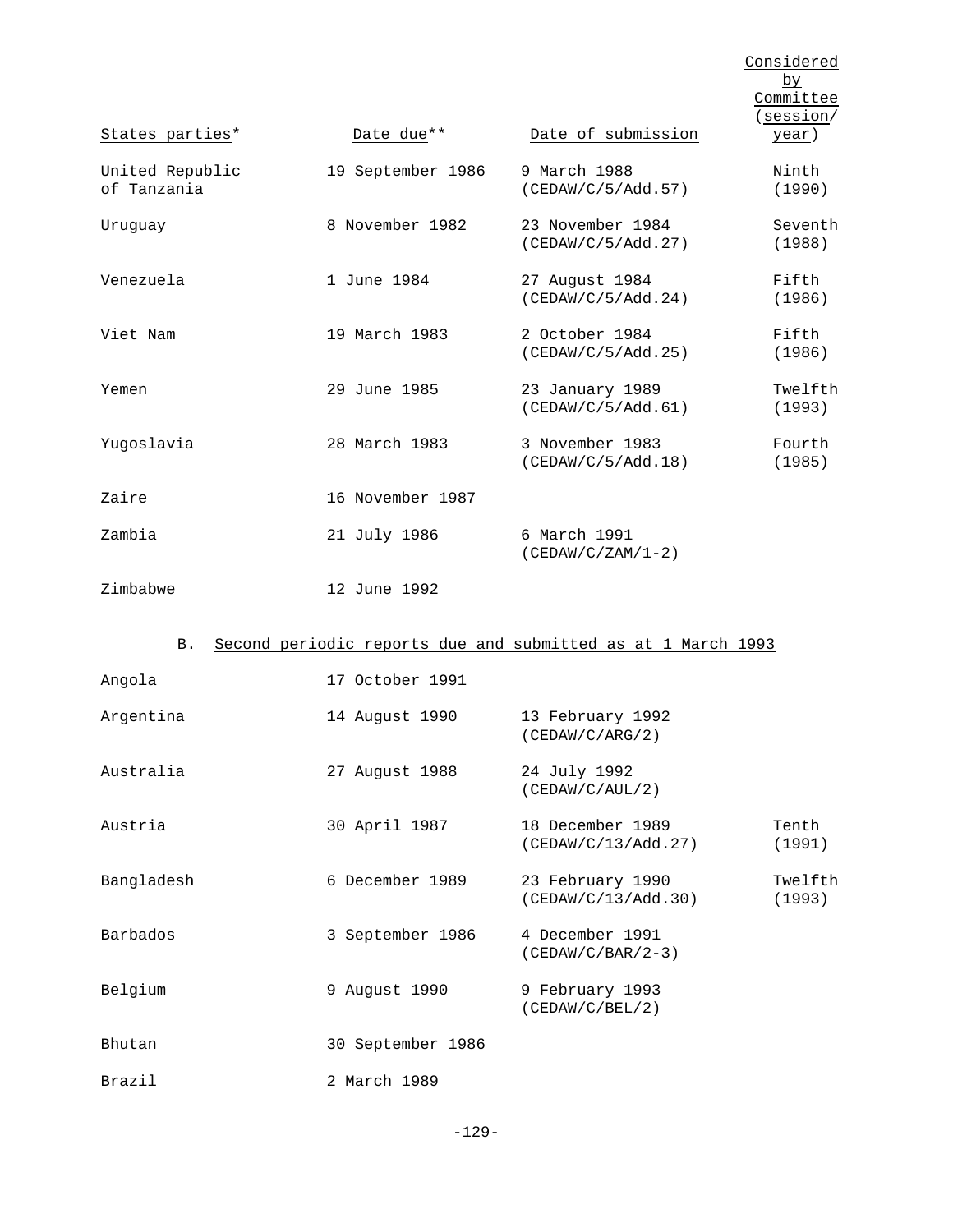|                                           |                   |                                         | Considered<br>by<br>Committee<br>(session/ |
|-------------------------------------------|-------------------|-----------------------------------------|--------------------------------------------|
| States parties*                           | Date due**        | Date of submission                      | year)                                      |
| Bulgaria                                  | 10 March 1987     |                                         |                                            |
| Burkina Faso                              | 13 November 1992  |                                         |                                            |
| Byelorussian Soviet<br>Socialist Republic | 3 September 1986  | 3 March 1987<br>(CEDAW/C/13/Add.5)      | Eighth<br>(1989)                           |
| Canada                                    | 9 January 1987    | 20 January 1988<br>(CEDAW/C/13/Add.11)  | Ninth<br>(1990)                            |
| Cape Verde                                | 3 September 1986  |                                         |                                            |
| China                                     | 3 September 1986  | 22 June 1989<br>(CEDAW/C/13/Add.26)     | Eleventh<br>(1992)                         |
| Colombia                                  | 18 February 1987  | 14 January 1993<br>$(CEDAW/C/COL/2-3)$  |                                            |
| Congo                                     | 25 August 1987    |                                         |                                            |
| Costa Rica                                | 4 May 1991        |                                         |                                            |
| Cuba                                      | 3 September 1986  | 13 March 1992<br>$(CEDAW/C/CUB/2-3)$    |                                            |
| Cyprus                                    | 22 August 1990    |                                         |                                            |
| Czechoslovakia                            | 18 March 1987     | 16 June 1989<br>(CEDAW/C/13/Add.25)     | Eleventh<br>(1992)                         |
| Denmark                                   | 21 May 1988       | 2 June 1988<br>(CEDAW/C/13/Add.14)      | Tenth<br>(1991)                            |
| Dominica                                  | 3 September 1986  |                                         |                                            |
| Dominican Republic                        | 2 October 1987    |                                         |                                            |
| Ecuador                                   | 9 December 1986   | 28 May 1990<br>(CEDAW/C/13/Add.31)      |                                            |
| Egypt                                     | 18 October 1986   | 19 December 1986<br>(CEDAW/C/13/Add.2)  | Ninth<br>(1990)                            |
| El Salvador                               | 18 September 1986 | 18 December 1987<br>(CEDAW/C/13/Add.12) | Eleventh<br>(1992)                         |
| Equatorial Guinea                         | 22 November 1989  |                                         |                                            |
| Ethiopia                                  | 10 October 1986   |                                         |                                            |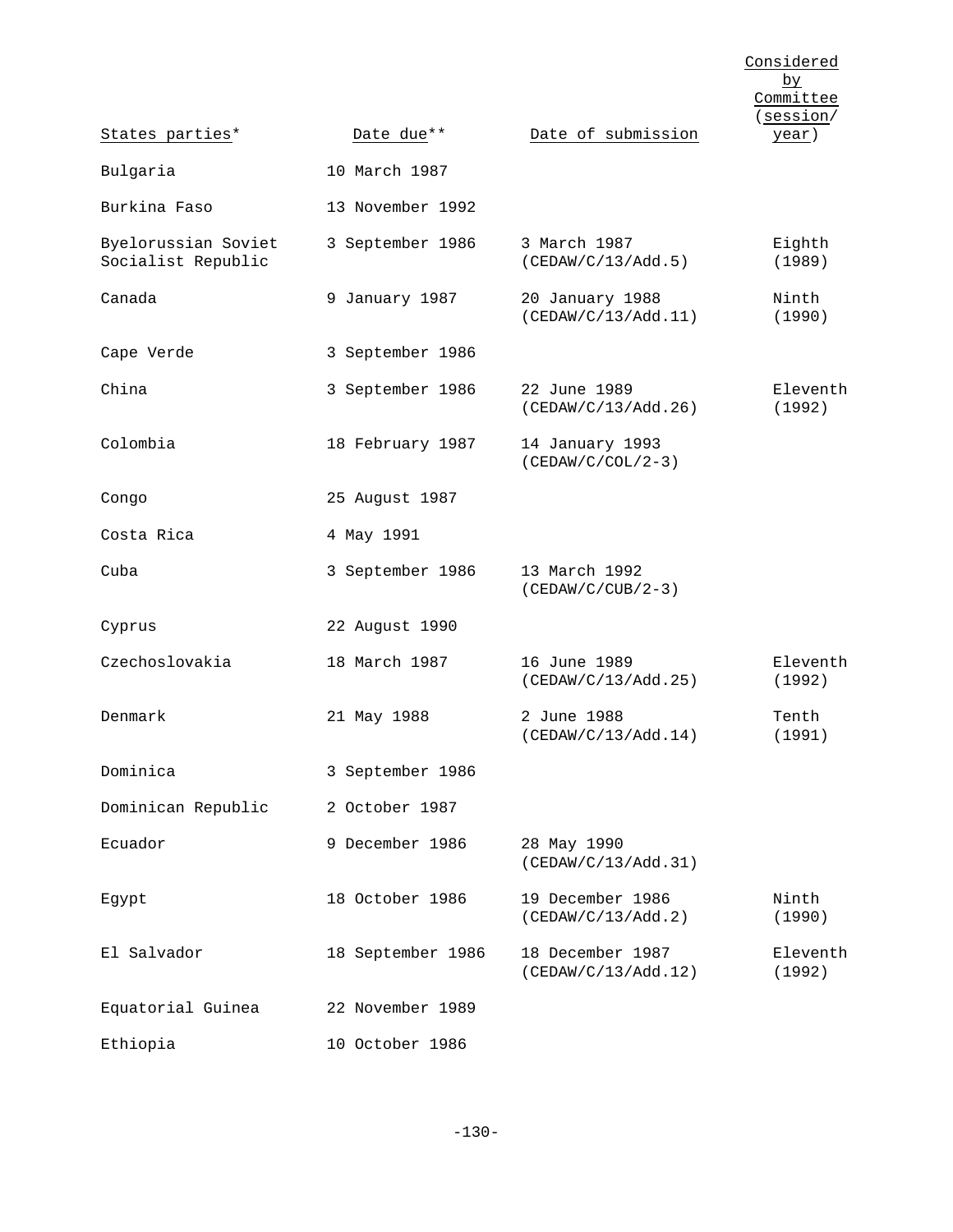|                                 |                   |                                                             | Considered<br>by<br>Committee<br>(session/ |
|---------------------------------|-------------------|-------------------------------------------------------------|--------------------------------------------|
| States parties*                 | Date due**        | Date of submission                                          | <u>year</u> )                              |
| Finland                         | 4 October 1991    | 9 February 1993<br>(CEDAW/C/FIN/2)                          |                                            |
| France                          | 13 January 1989   | 10 December 1990<br>(CEDAW/C/FRA/2)<br>(CEDAW/C/FRA/2/Rev.1 | Twelfth<br>(1993)                          |
| Gabon                           | 20 February 1988  |                                                             |                                            |
| German Democratic<br>Republic   | 3 September 1986  | 28 January 1987<br>(CEDAW/C/13/Add.3)                       | Eighth<br>(1989)                           |
| Germany, Federal<br>Republic of | 9 August 1990     |                                                             |                                            |
| Ghana                           | 1 February 1991   | 29 January 1991<br>$(CEDAW/C/GHA/1-2)$                      | Eleventh<br>(1992)                         |
| Greece                          | 7 July 1988       |                                                             |                                            |
| Guatemala                       | 11 September 1987 | 2 April 1991<br>(CEDAW/C/GUA/1-2 and<br>Corr.1)             |                                            |
| Guinea                          | 8 September 1987  |                                                             |                                            |
| Guinea-Bissau                   | 22 September 1990 |                                                             |                                            |
| Guyana                          | 3 September 1986  |                                                             |                                            |
| Haiti                           | 3 September 1986  |                                                             |                                            |
| Honduras                        | 2 April 1988      | 28 October 1987<br>(CEDAW/C/13/Add.9)                       | Eleventh<br>(1992)                         |
| Hungary                         | 3 September 1986  | 29 September 1986<br>(CEDAW/C/13/Add.1)                     | Seventh<br>(1988)                          |
| Iceland                         | 18 July 1990      |                                                             |                                            |
| Indonesia                       | 13 October 1989   |                                                             |                                            |
| Iraq                            | 12 September 1991 |                                                             |                                            |
| Ireland                         | 22 January 1991   |                                                             |                                            |
| Italy                           | 10 July 1990      |                                                             |                                            |
| Jamaica                         | 18 November 1989  |                                                             |                                            |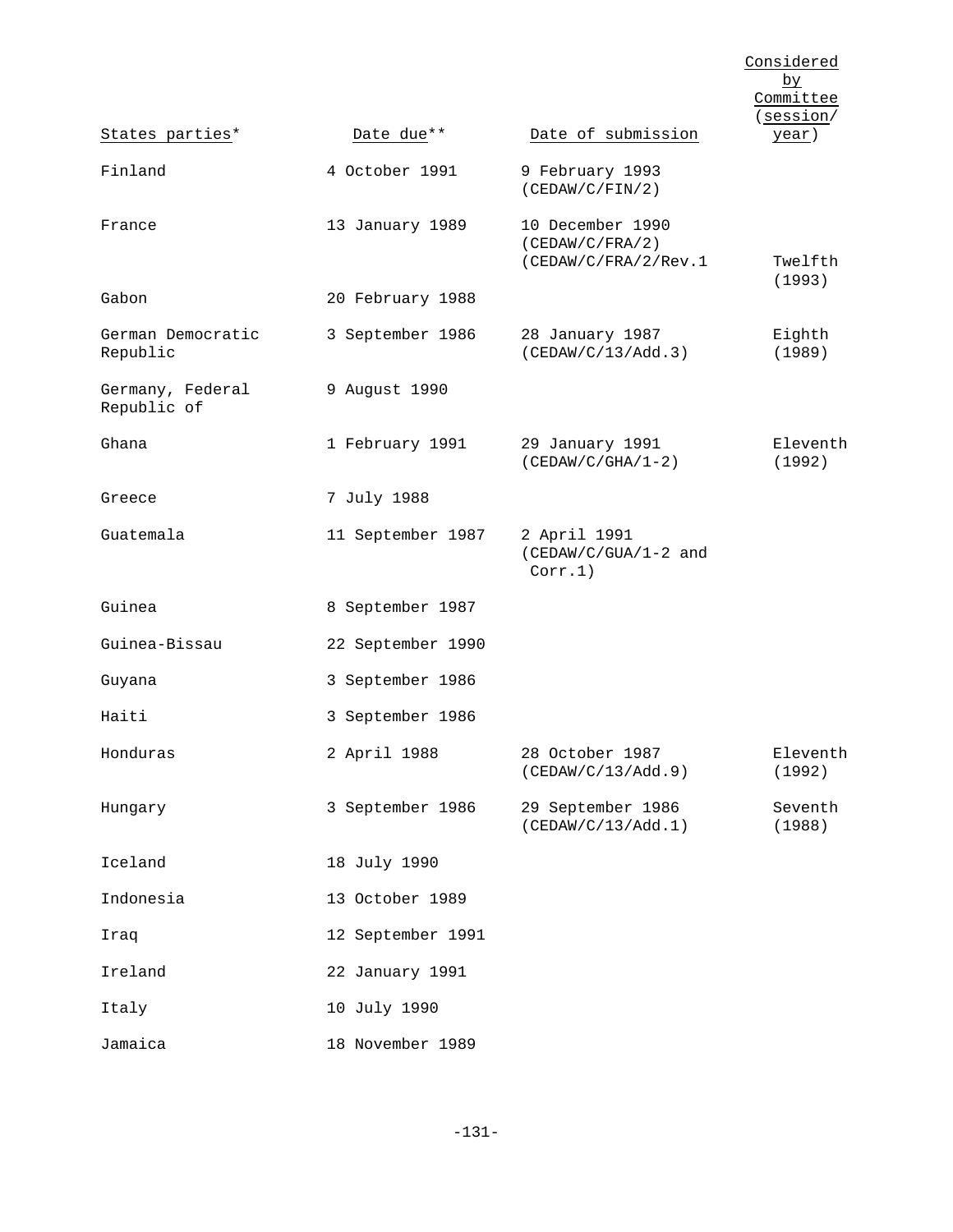|                                     |                   |                                         | Considered<br><u>by</u><br>Committee<br>(session/ |
|-------------------------------------|-------------------|-----------------------------------------|---------------------------------------------------|
| States parties*                     | Date due**        | Date of submission                      | year)                                             |
| Japan                               | 25 July 1990      | 21 February 1992<br>(CEDAW/C/JPN/2)     |                                                   |
| Kenya                               | 8 April 1989      | 4 December 1990<br>$(CEDAW/C/KEN/1-2)$  | Twelfth<br>(1993)                                 |
| Lao People's<br>Democratic Republic | 13 September 1986 |                                         |                                                   |
| Liberia                             | 16 August 1989    |                                         |                                                   |
| Malawi                              | 11 April 1992     |                                         |                                                   |
| Mali                                | 10 October 1990   |                                         |                                                   |
| Mauritius                           | 8 August 1989     | 23 February 1992<br>$(CEDAW/C/MAR/1-2)$ |                                                   |
| Mexico                              | 3 September 1986  | 3 December 1987<br>(CEDAW/C/13/Add.10)  | Ninth<br>(1990)                                   |
| Mongolia                            | 3 September 1986  | 17 March 1987<br>(CEDAW/C/13/Add.7)     | Ninth<br>(1990)                                   |
| New Zealand                         | 9 February 1990   | 3 November 1992<br>(CEDAW/C/NZE/2)      |                                                   |
| Nicaragua                           | 26 November 1986  | 16 March 1989<br>(CEDAW/C/13/Add.20)    | Twelfth<br>(1993)                                 |
| Nigeria                             | 13 July 1990      |                                         |                                                   |
| Norway                              | 3 September 1986  | 23 June 1988<br>(CEDAW/C/13/Add.15)     | Tenth<br>(1991)                                   |
| Panama                              | 28 November 1986  |                                         |                                                   |
| Paraguay                            | 6 May 1992        | 4 June 1992<br>$(CEDAW/C/PAR/1-2)$      |                                                   |
| Peru                                | 13 October 1987   | 13 February 1990<br>(CEDAW/C/13/Add.29) |                                                   |
| Philippines                         | 4 September 1986  | 12 December 1988<br>(CEDAW/C/13/Add.17) | Tenth<br>(1991)                                   |
| Poland                              | 3 September 1986  | 17 November 1988<br>(CEDAW/C/13/Add.16) | Tenth<br>(1991)                                   |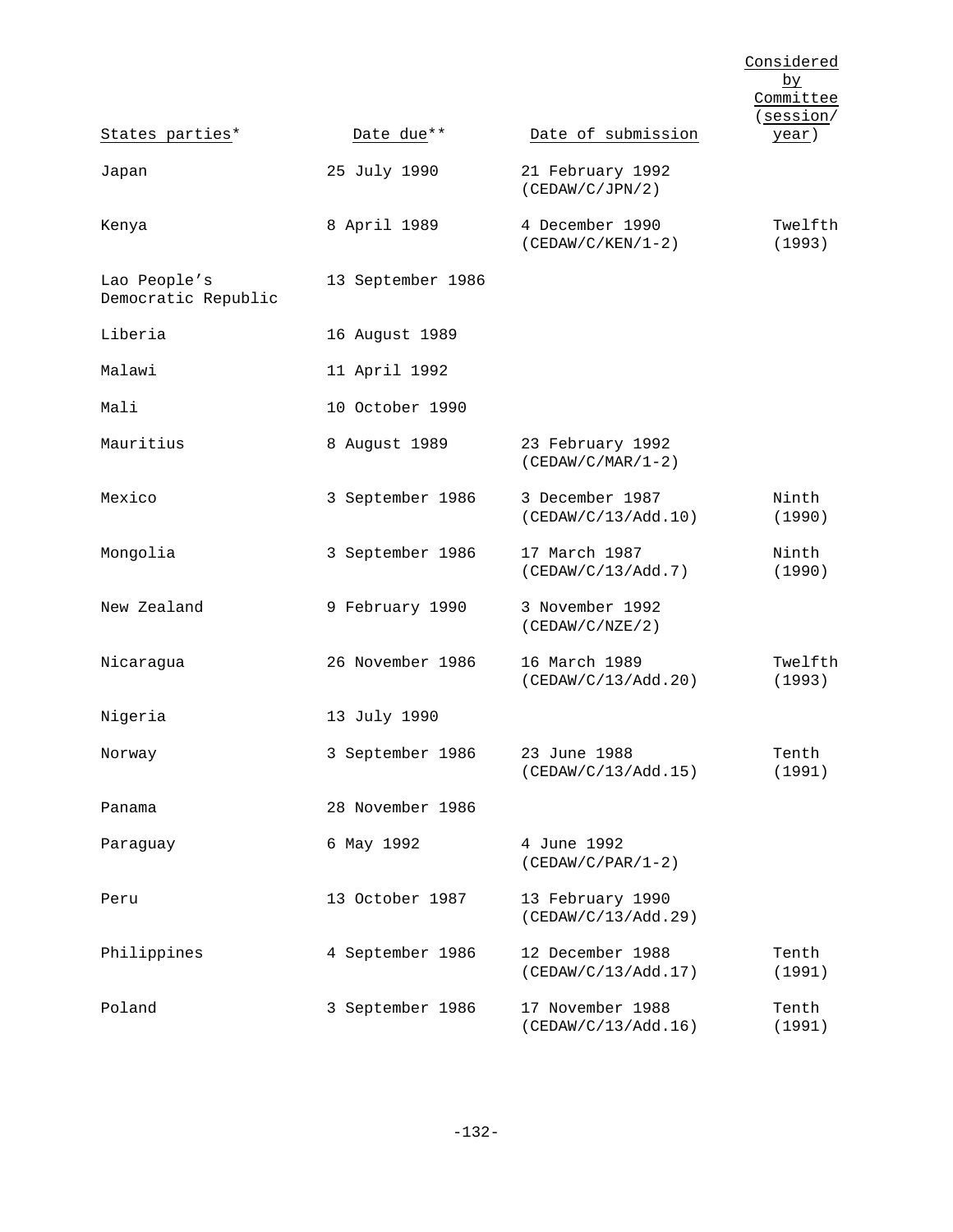|                                        |                  |                                                         | Considered<br>by<br>Committee<br>(session/ |
|----------------------------------------|------------------|---------------------------------------------------------|--------------------------------------------|
| States parties*                        | Date due**       | Date of submission                                      | <u>year</u> )                              |
| Portugal                               | 3 September 1986 | 18 May 1989<br>(CEDAW/C/13/Add.22)                      | Tenth<br>(1991)                            |
| Republic of Korea                      | 26 January 1990  | 19 December 1989<br>$(CEDAW/C/13/Add.28$ and<br>Corr.1) | Twelfth<br>(1993)                          |
| Romania                                | 6 February 1987  | 19 October 1992<br>$(CEDAW/C/ROM/2-3)$                  | Twelfth<br>(1993)                          |
| Rwanda                                 | 3 September 1986 | 7 March 1988<br>(CEDAW/C/13/Add.13)                     | Tenth<br>(1991)                            |
| Saint Kitts and Nevis                  | 25 May 1990      |                                                         |                                            |
| Saint Lucia                            | 7 November 1987  |                                                         |                                            |
| Saint Vincent and<br>the Grenadines    | 3 September 1986 | 27 September 1991<br>$(CEDAW/C/STV/1-3)$                |                                            |
| Senegal                                | 7 March 1990     | 23 September 1991<br>(CEDAW/C/SEN/2)                    |                                            |
| Spain                                  | 4 February 1989  | 9 February 1989<br>(CEDAW/C/13/Add.19)                  | Eleventh<br>(1992)                         |
| Sri Lanka                              | 4 November 1986  | 29 December 1988<br>(CEDAW/C/13/Add.18)                 | Eleventh<br>(1992)                         |
| Sweden                                 | 3 September 1986 | 10 March 1987<br>(CEDAW/C/13/Add.6)                     | Seventh<br>(1988)                          |
| Thailand                               | 8 September 1990 |                                                         |                                            |
| Togo                                   | 26 October 1988  |                                                         |                                            |
| Tunisia                                | 20 October 1990  |                                                         |                                            |
| Turkey                                 | 19 January 1991  |                                                         |                                            |
| Uganda                                 | 21 August 1990   | 1 June 1992<br>$(CEDAW/C/UGA/1-2)$                      |                                            |
| Ukrainian Soviet<br>Socialist Republic | 3 September 1986 | 13 August 1987<br>(CEDAW/C/13/Add.8)                    | Ninth<br>(1990)                            |
| Union of Soviet<br>Socialist Republics | 3 September 1986 | 10 February 1987<br>(CEDAW/C/13/Add.4)                  | Eighth<br>(1989)                           |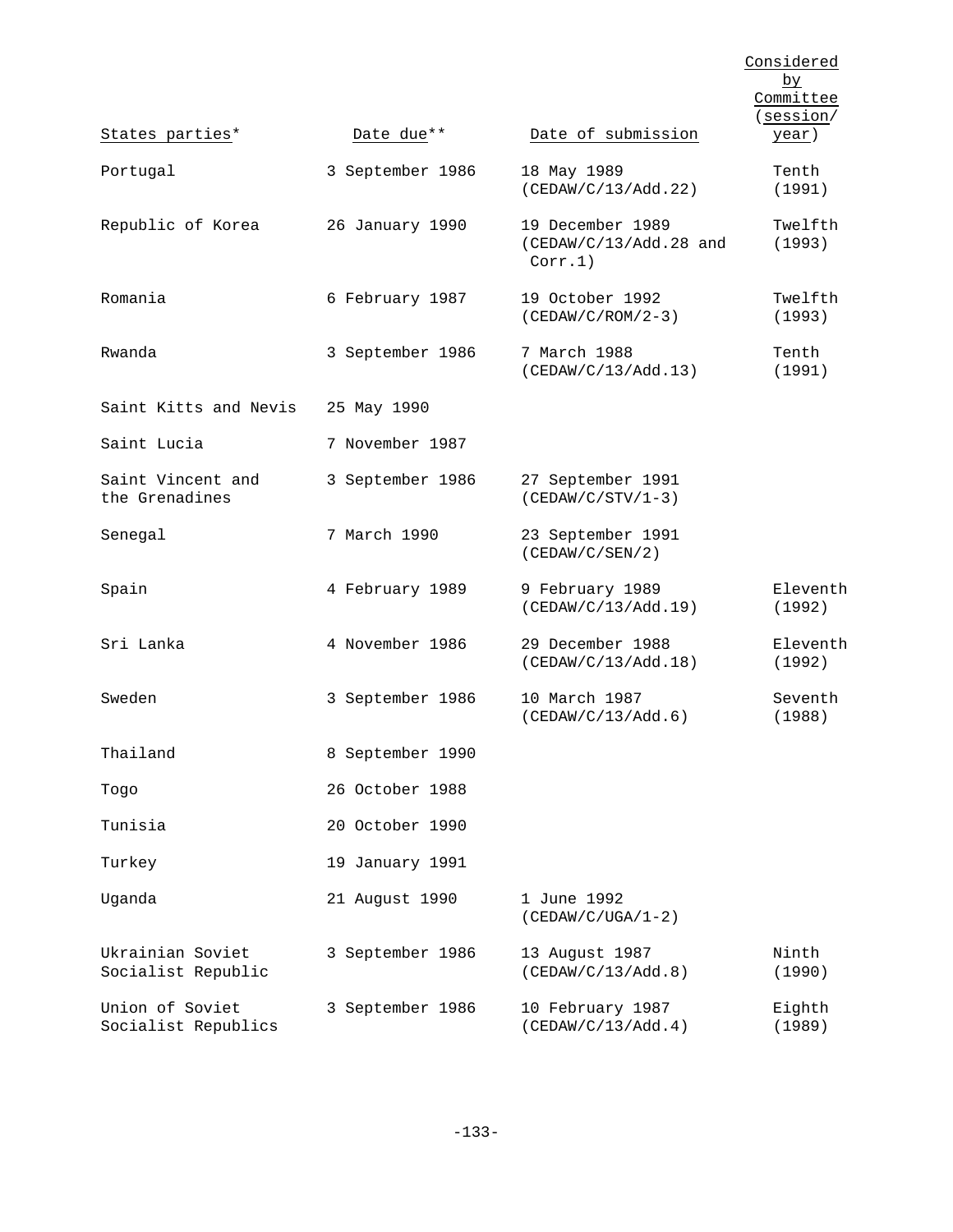|                                                            |                   |                                                                          | Considered<br>by<br>Committee<br>session/ |
|------------------------------------------------------------|-------------------|--------------------------------------------------------------------------|-------------------------------------------|
| States parties*                                            | Date due**        | Date of submission                                                       | year)                                     |
| United Kingdom of<br>Great Britain and<br>Northern Ireland | 7 May 1991        | 11 May 1991<br>(CEDAW/C/UK/2)<br>(CEDAW/C/UK/2/Amend.1)                  | Twelfth<br>(1993)                         |
| United Republic of<br>Tanzania                             | 19 September 1990 |                                                                          |                                           |
| Uruquay                                                    | 8 November 1986   |                                                                          |                                           |
| Venezuela                                                  | 1 June 1988       | 18 April 1989<br>(CEDAW/C/13/Add.21)                                     | Eleventh<br>(1992)                        |
| Viet Nam                                                   | 19 March 1987     |                                                                          |                                           |
| Yemen                                                      | 29 June 1989      | 8 June 1989<br>(CEDAW/C/13/Add.24)<br>(CEDAW/C/13/Add.24/<br>$A$ mend.1) | Twelfth<br>(1993)                         |
| Yugoslavia                                                 | 28 March 1987     | 31 May 1989<br>(CEDAW/C/13/Add.23)                                       | Tenth<br>(1991)                           |
| Zaire                                                      | 16 November 1991  |                                                                          |                                           |
| Zambia                                                     | 21 July 1990      | 6 March 1991<br>$(CEDAW/C/ZAM/1-2)$                                      |                                           |

# C. Third periodic reports due and submitted as at 1 March 1993

| Australia                                 | 27 August 1992    |                                        |
|-------------------------------------------|-------------------|----------------------------------------|
| Austria                                   | 30 April 1991     |                                        |
| Bangladesh                                | 6 December 1993   | 26 January 1993<br>(CEDAW/C/BDG/3)     |
| Barbados                                  | 3 September 1990  | 4 December 1991<br>$(CEDAW/C/BAR/2-3)$ |
| Bhutan                                    | 30 September 1990 |                                        |
| Bulgaria                                  | 10 March 1991     |                                        |
| Byelorussian Soviet<br>Socialist Republic | 3 September 1990  |                                        |
| Canada                                    | 9 January 1991    | 9 September 1992<br>(CEDAW/C/CAN/3)    |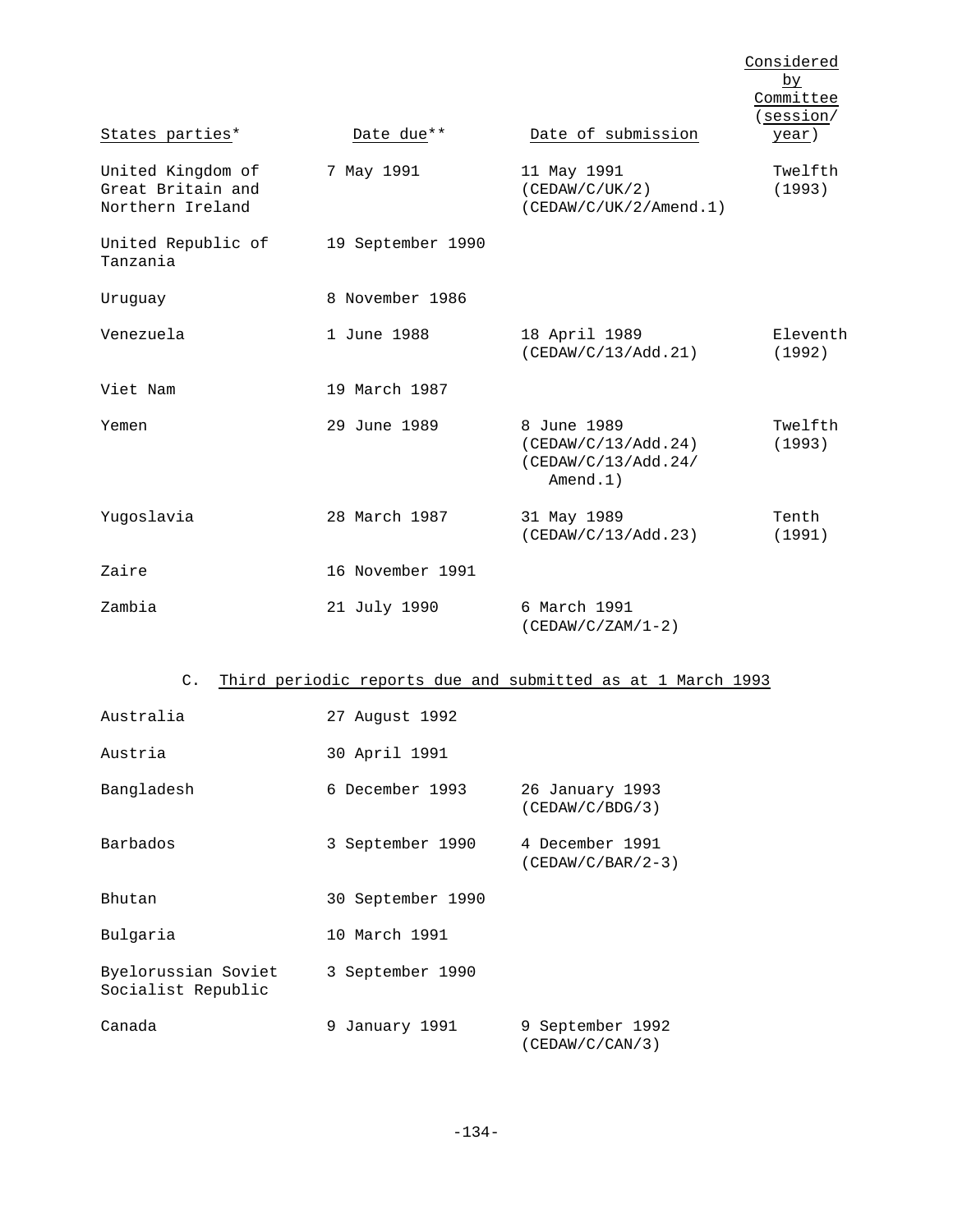Considered by Committee (session/

| States parties*                     | Date due**        | Date of submission                     | year)              |
|-------------------------------------|-------------------|----------------------------------------|--------------------|
| Cape Verde                          | 3 September 1990  |                                        |                    |
| China                               | 3 September 1990  |                                        |                    |
| Colombia                            | 18 February 1991  | 14 January 1993<br>$(CEDAW/C/COL/2-3)$ |                    |
| Congo                               | 25 August 1991    |                                        |                    |
| Cuba                                | 3 September 1990  | 13 March 1992<br>$(CEDAW/C/CUB/2-3)$   |                    |
| Denmark                             | 21 May 1992       |                                        |                    |
| Dominica                            | 3 September 1990  |                                        |                    |
| Dominican Republic                  | 2 October 1991    |                                        |                    |
| Ecuador                             | 9 December 1990   | 23 December 1991<br>(CEDAW/C/ECU/3)    |                    |
| Egypt                               | 18 October 1990   |                                        |                    |
| El Salvador                         | 18 September 1990 |                                        |                    |
| Ethiopia                            | 10 October 1990   |                                        |                    |
| France                              | 13 January 1993   |                                        |                    |
| Gabon                               | 20 February 1992  |                                        |                    |
| Greece                              | 7 July 1992       |                                        |                    |
| Guatemala                           | 11 September 1991 |                                        |                    |
| Guinea                              | 8 September 1991  |                                        |                    |
| Guyana                              | 3 September 1990  |                                        |                    |
| Haiti                               | 3 September 1990  |                                        |                    |
| Honduras                            | 2 April 1992      | 31 May 1991<br>(CEDAW/C/HON/3)         | Eleventh<br>(1992) |
| Hungary                             | 3 September 1990  | 4 April 1991<br>(CEDAW/C/HUN/3)        |                    |
| Lao People's<br>Democratic Republic | 13 September 1990 |                                        |                    |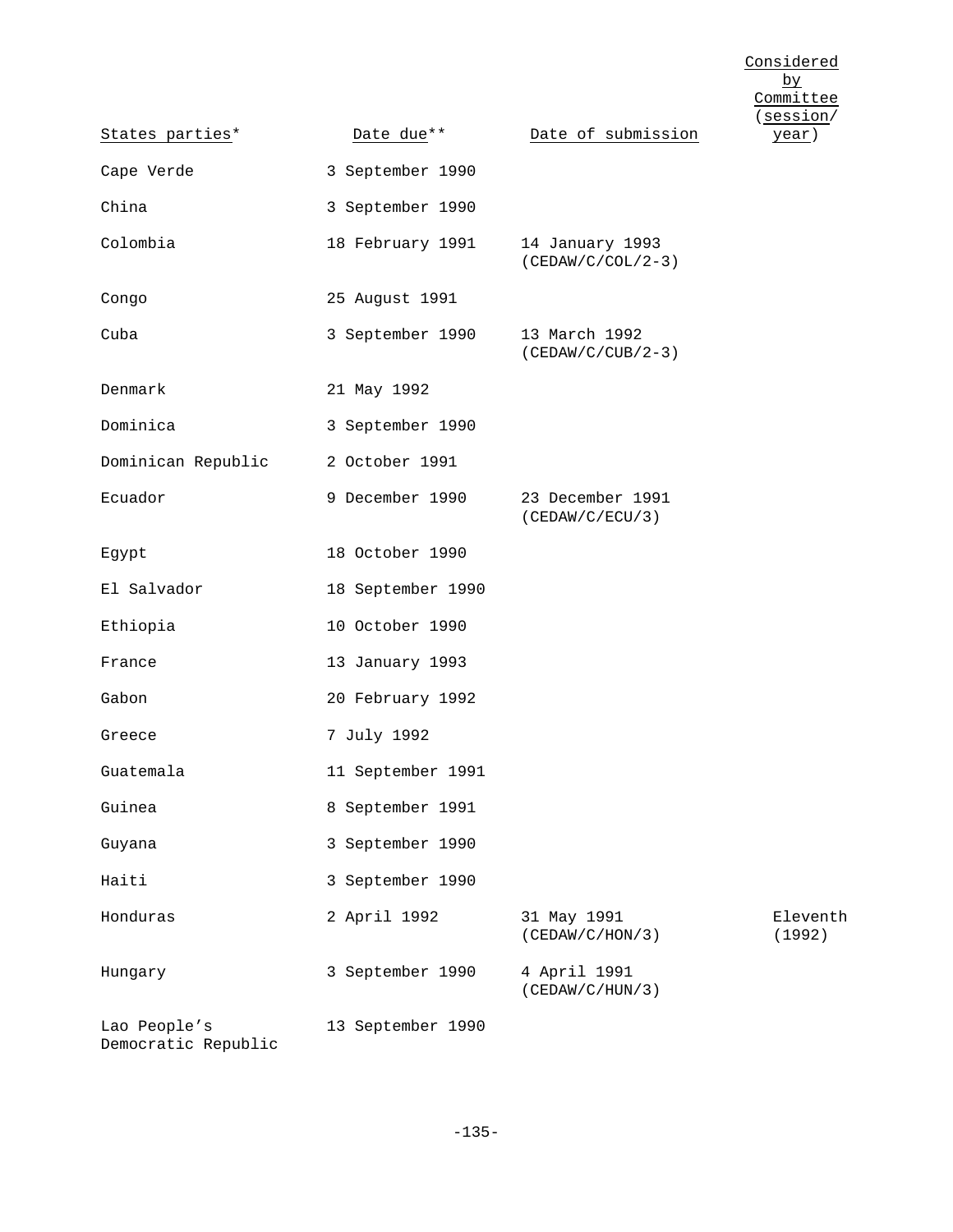|                                        |                  |                                          | Considered<br>$b\underline{v}$<br>Committee<br>(session/ |
|----------------------------------------|------------------|------------------------------------------|----------------------------------------------------------|
| States parties*                        | Date due**       | Date of submission                       | year)                                                    |
| Mexico                                 | 3 September 1990 | 1 December 1992<br>(CEDAW/C/MEX/3)       |                                                          |
| Mongolia                               | 3 September 1990 |                                          |                                                          |
| Nicaragua                              | 26 November 1990 | 15 October 1992<br>(CEDAW/C/NIC/3)       | Twelfth<br>(1993)                                        |
| Norway                                 | 3 September 1990 | 25 January 1991<br>(CEDAW/C/NOR/3)       |                                                          |
| Panama                                 | 28 November 1990 |                                          |                                                          |
| Peru                                   | 13 October 1991  |                                          |                                                          |
| Philippines                            | 4 September 1990 | 20 January 1993<br>(CEDAW/C/PHI/3)       |                                                          |
| Poland                                 | 3 September 1990 | 22 November 1990<br>(CEDAW/C/18/Add.2)   | Tenth<br>(1991)                                          |
| Portugal                               | 3 September 1990 | 10 December 1990<br>(CEDAW/C/18/Add.3)   | Tenth<br>(1991)                                          |
| Romania                                | 6 February 1991  | 19 October 1992<br>$(CEDAW/C/ROM/2-3)$   | Twelfth<br>(1993)                                        |
| Rwanda                                 | 3 September 1990 | 18 January 1991<br>(CEDAW/C/RWA/3)       | Twelfth<br>(1993)                                        |
| Saint Lucia                            | 7 November 1991  |                                          |                                                          |
| Saint Vincent and<br>the Grenadines    | 3 September 1990 | 27 September 1991<br>$(CEDAW/C/STV/1-3)$ |                                                          |
| Spain                                  | 4 February 1993  |                                          |                                                          |
| Sri Lanka                              | 4 November 1990  |                                          |                                                          |
| Sweden                                 | 3 September 1990 | 3 October 1990<br>(CEDAW/C/18/Add.1)     | Twelfth<br>(1993)                                        |
| Togo                                   | 26 October 1992  |                                          |                                                          |
| Ukrainian Soviet<br>Socialist Republic | 3 September 1990 | 31 May 1991<br>(CEDAW/C/UKR/3)           |                                                          |
| Union of Soviet<br>Socialist Republics | 3 September 1990 | 24 July 1991<br>(CEDAW/C/USR/3)          |                                                          |